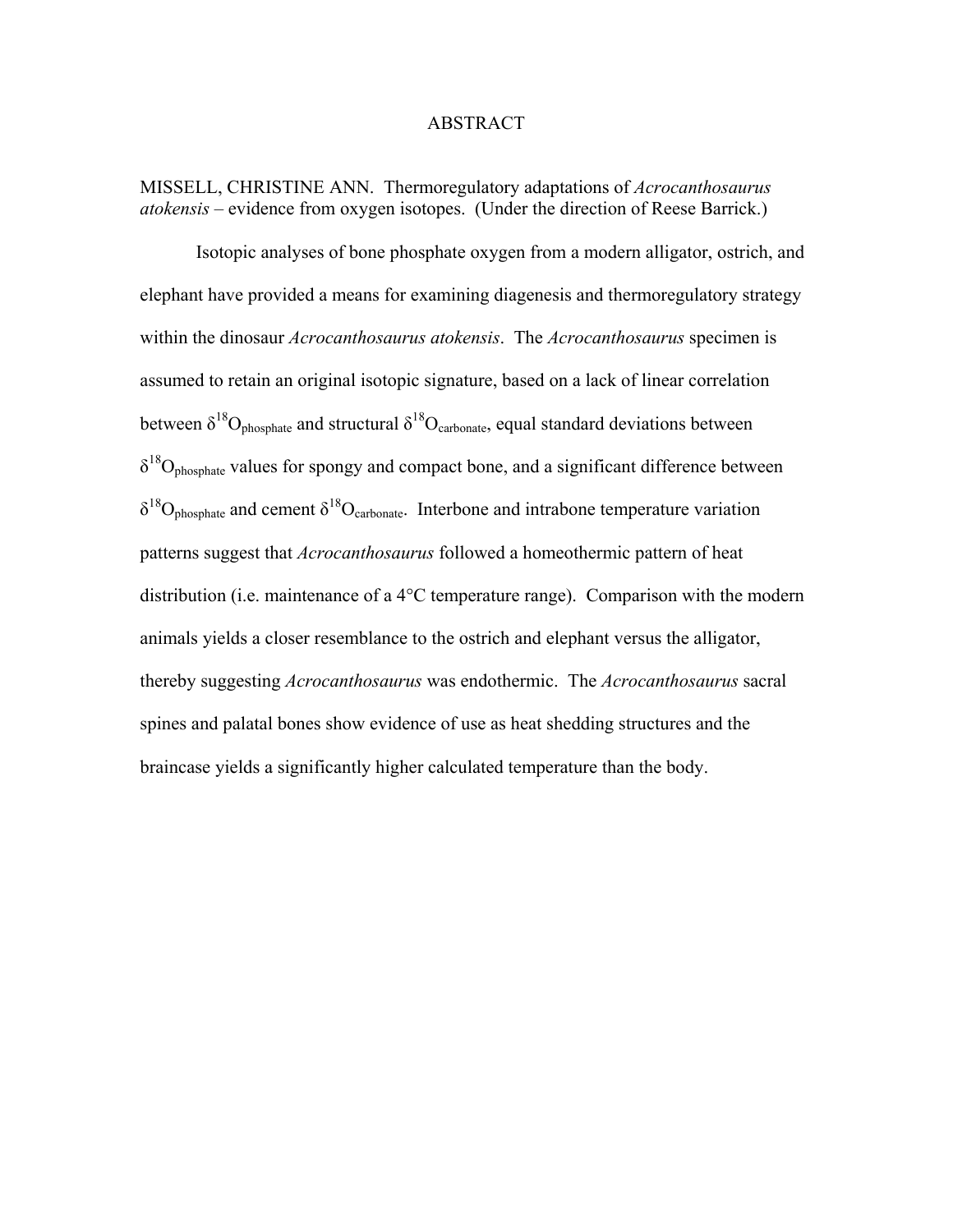## THERMOREGULATORY ADAPTATIONS OF *ACROCANTHOSAURUS ATOKENSIS* – EVIDENCE FROM OXYGEN ISOTOPES

## By CHRISTINE ANN MISSELL

## A thesis submitted to the Graduate Faculty of North Carolina State University in partial fulfillment of the requirements for the Degree of Master of Science

# MARINE, EARTH, AND ATMOSPHERIC SCIENCES

Raleigh

2004

APPROVED BY:

 $\mathcal{L}_\text{max}$  , and the set of the set of the set of the set of the set of the set of the set of the set of the set of the set of the set of the set of the set of the set of the set of the set of the set of the set of the

 $\mathcal{L}_\text{max}$  , and the set of the set of the set of the set of the set of the set of the set of the set of the set of the set of the set of the set of the set of the set of the set of the set of the set of the set of the

Chair of Advisory Committee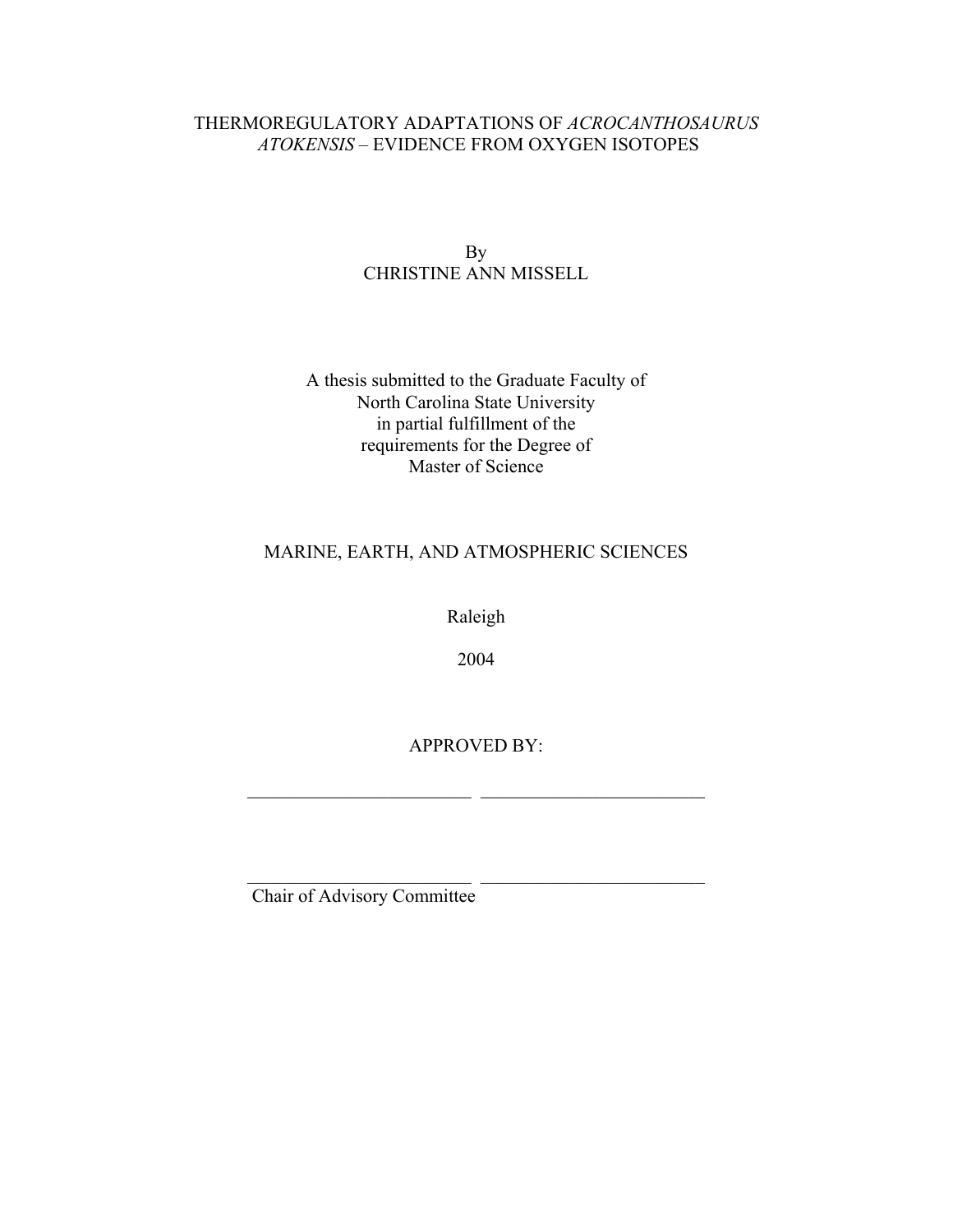# DEDICATION

 I would like to dedicate this work to my mother for teaching me the true meaning of strength, perseverance, patience, and good spelling.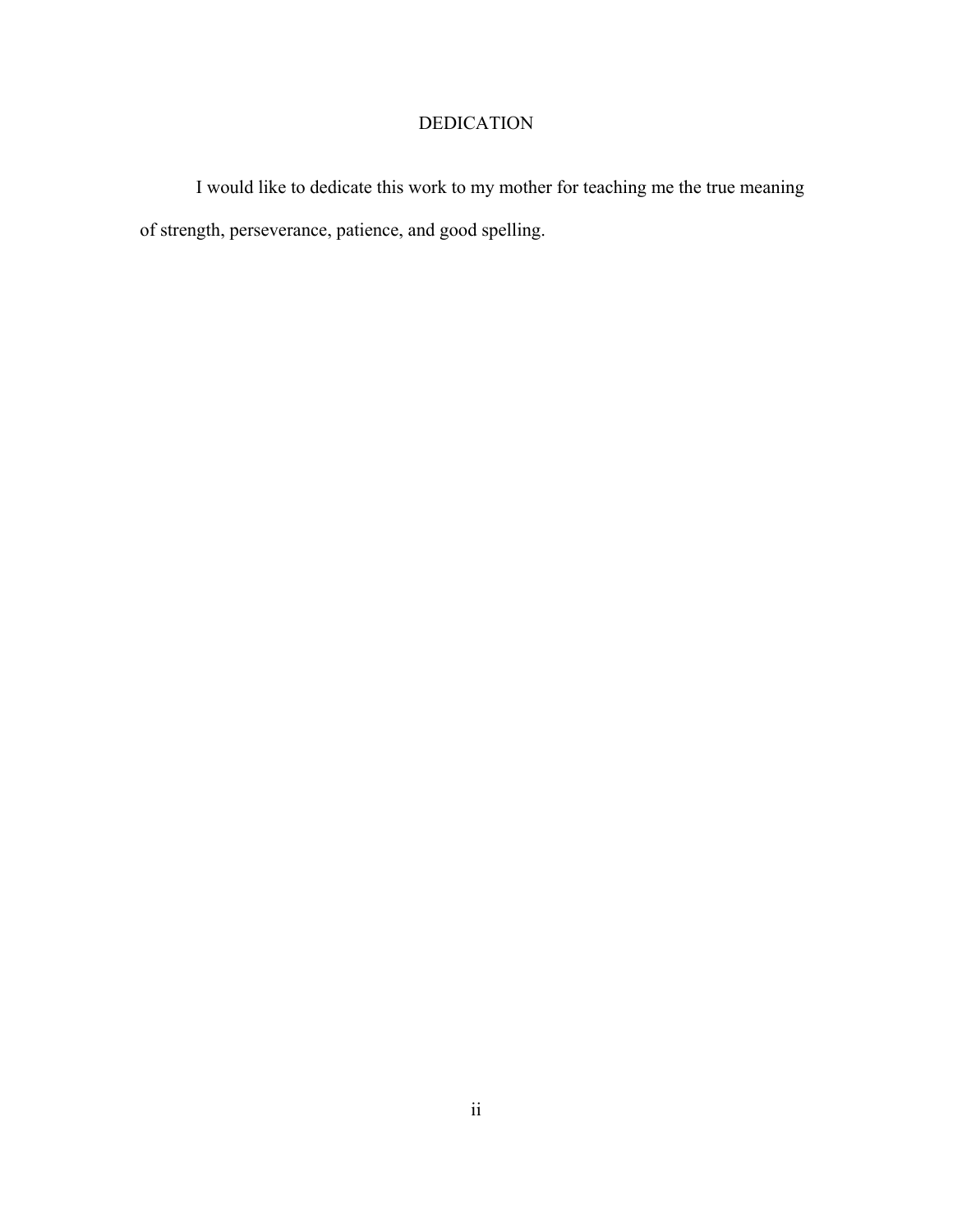#### BIOGRAPHY

 Christine Missell was born and raised in Rochester, NY. She attended the University of Maryland at College Park and graduated in May 2001 with a Bachelors in Geology. After a summer as a teaching assistant for a field camp in Wyoming, she returned to the east coast, moved even further south, and started her Masters at North Carolina State University. Upon completion of her Masters, she returned to Maryland to pursue her PhD in vertebrate paleontology at the University of Maryland. When she isn't partaking in academia, she can be found studying martial arts, rock climbing, enjoying the winter season, or practicing the piano.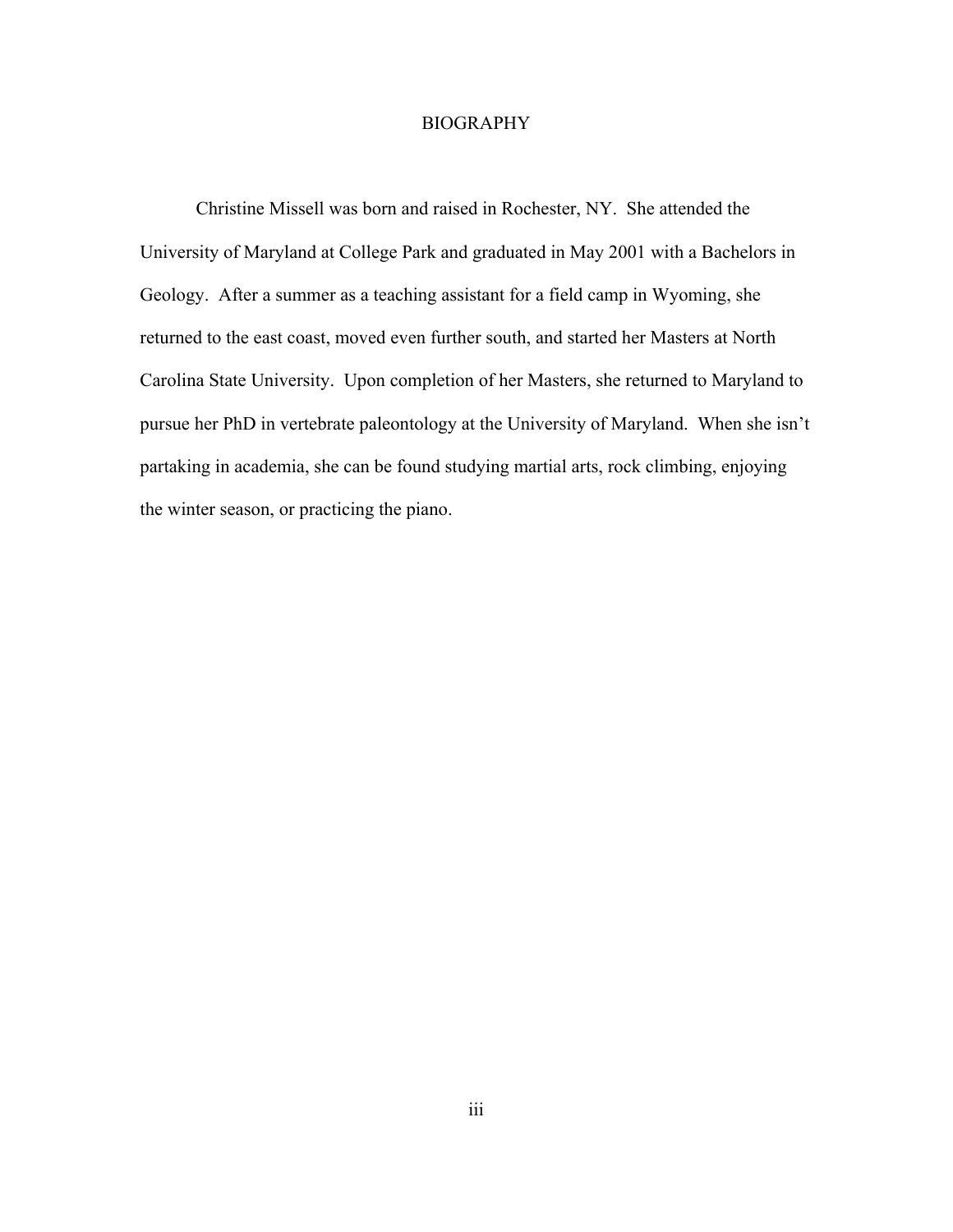### ACKNOWLEDGEMENTS

 I would like to acknowledge Dr. Reese Barrick, Dr. Dale Russell, Dr. Harold Heatwole, and Dr. Jonathan Karr for their guidance, advice, and helpful comments; Dr. Betsy Bennett, Vince Schneider, and the North Carolina State Museum of Natural History for their assistance with this project; and William Straight and Alan Coulson for their guidance in the lab.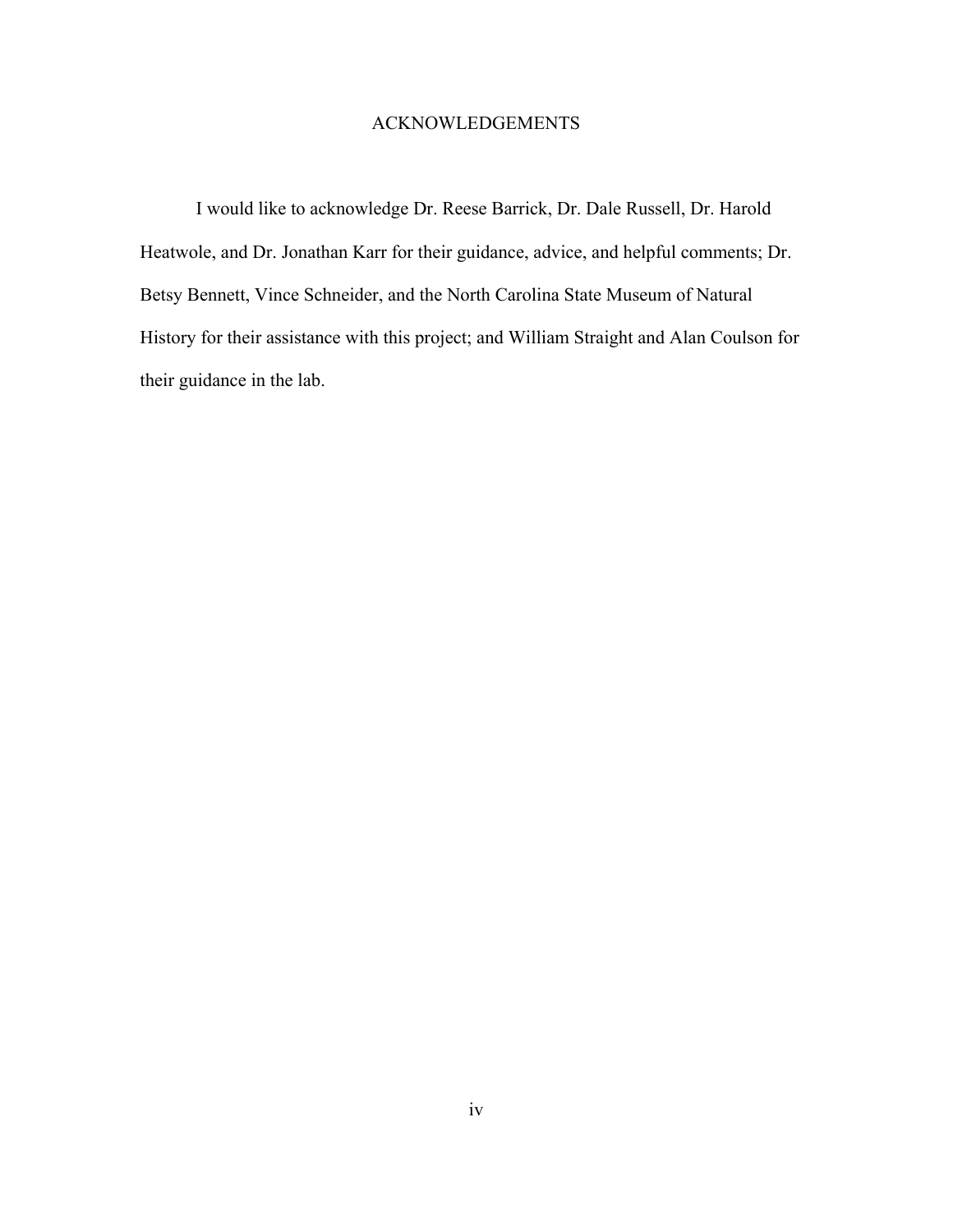| <b>LIST OF FIGURES</b>                                | Page<br>V1 |
|-------------------------------------------------------|------------|
| <b>INTRODUCTION</b>                                   | 1          |
| Terminology                                           | 1          |
| Previous Research                                     | 4          |
| Objectives                                            | 9          |
| <b>CHAPTER 1 - EXAMINATION OF MODERN ANIMALS</b>      | 12         |
| Materials and Methods                                 | 12         |
| Phosphate oxygen isotopes                             | 13         |
| Carbonate oxygen and carbon isotopes                  | 14         |
| <b>Standards</b>                                      | 15         |
| <b>Results and Discussion</b>                         | 17         |
| Implications to fossil diagenesis                     | 17         |
| Examination of thermoregulation                       | 19         |
| Conclusions                                           | 26         |
| <b>Future Work</b>                                    | 28         |
| Figures                                               | 29         |
| CHAPTER 2 - EXAMINATION OF ACROCANTHOSAURUS ATOKENSIS | 45         |
| Materials and Methods                                 | 45         |
| Phosphate oxygen isotopes                             | 45         |
| Carbonate oxygen and carbon isotopes                  | 47         |
| <b>Standards</b>                                      | 48         |
| <b>Results and Discussion</b>                         | 49         |
| Diagenesis                                            | 49         |
| Examination of thermoregulation                       | 52         |
| Conclusions                                           | 59         |
| <b>Future Work</b>                                    | 60         |
| Figures                                               | 61         |
| <b>LIST OF REFERENCES</b>                             | 69         |
| <b>APPENDIX I - Data Tables</b>                       | 76         |

# TABLE OF CONTENTS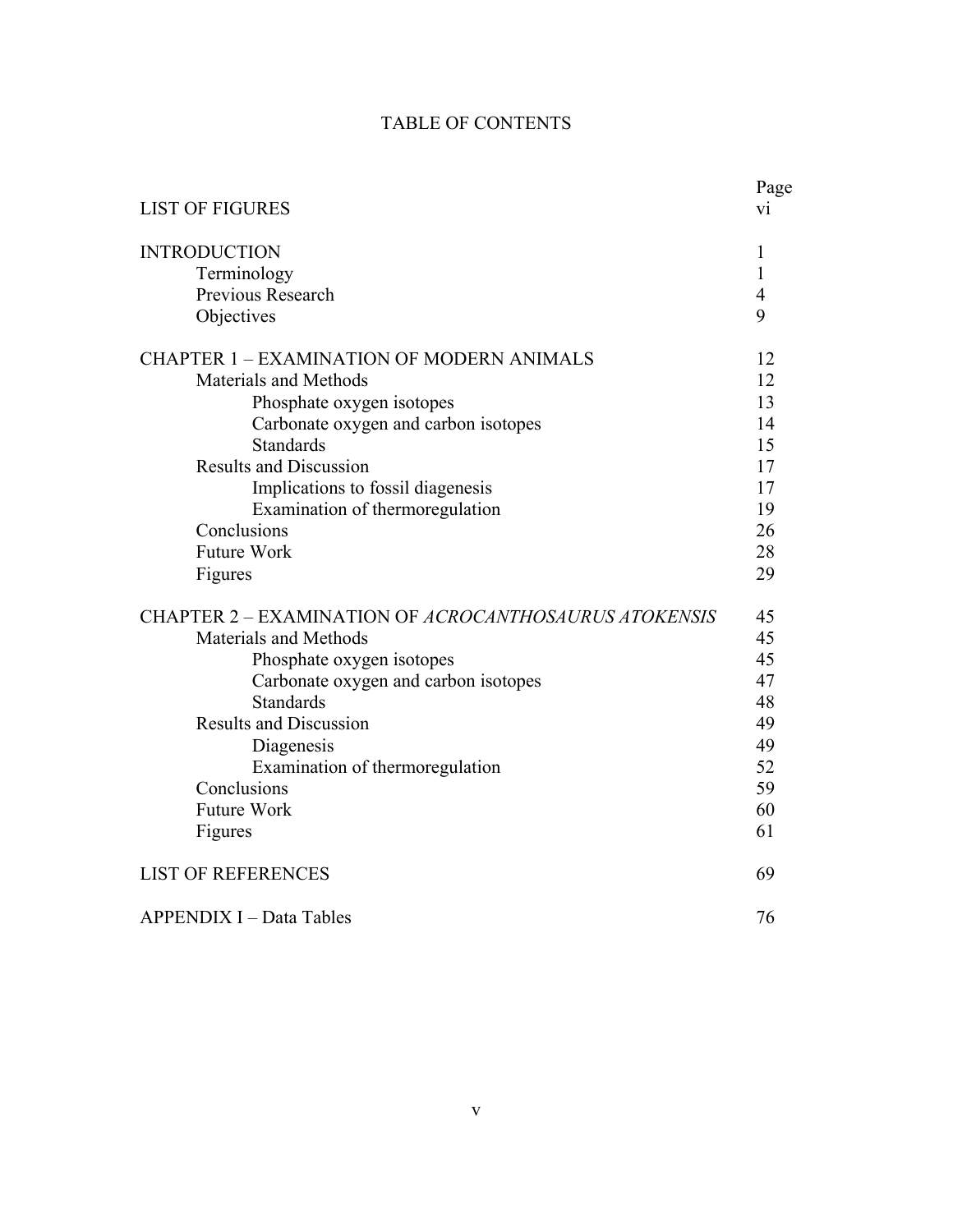# LIST OF FIGURES Page

| Fig. 1.1 – Ostrich $\delta^{18}O_{\text{phosphate}}$ vs. $\delta^{18}O_{\text{carbonate}}$                 | 29 |
|------------------------------------------------------------------------------------------------------------|----|
| Fig. 1.2 – Elephant $\delta^{18}O_{\text{phosphate}}$ vs. $\delta^{18}O_{\text{carbonate}}$                | 30 |
| Fig. 1.3 - Alligator $\delta^{18}O_{\text{phosphate}}$ vs. $\delta^{18}O_{\text{carbonate}}$               | 31 |
| Fig. 1.4 –Modern animals standard deviation by bone type                                                   | 32 |
| Fig. 1.5 – Alligator $\delta^{18}O_{\text{phosphate}}$ per bone                                            | 33 |
| Fig. $1.6$ – Alligator intrabone temperature variation                                                     | 34 |
| Fig. $1.7$ – Alligator interbone temperature variation                                                     | 35 |
| Fig. $1.8$ – Alligator interbone temperature variation from core body                                      | 36 |
| Fig. 1.9 – Elephant $\delta^{18}O_{\text{phosphate}}$ per bone                                             | 37 |
| Fig. $1.10$ – Elephant intrabone temperature variation                                                     | 38 |
| Fig. $1.11$ – Elephant interbone temperature variation                                                     | 39 |
| Fig. 1.12 – Elephant interbone temperature variation from core body                                        | 40 |
| Fig. 1.13 – Ostrich $\delta^{18}O_{\text{phosphate}}$ per bone                                             | 41 |
| Fig. $1.14$ – Ostrich intrabone temperature variation                                                      | 42 |
| Fig. $1.15$ – Ostrich interbone temperature variation                                                      | 43 |
| Fig. $1.16$ – Ostrich interbone temperature variation from core body                                       | 44 |
| Fig. 2.1 – Acrocanthosaurus $\delta^{18}O_{\text{phosphate}}$ vs. $\delta^{18}O_{\text{carbonate}}$        | 61 |
| Fig. $2.2 - Arcrocanthosaurus$ standard deviation by bone type                                             | 62 |
| Fig. 2.3 – Acrocanthosaurus $\delta^{18}O_{\text{phosphate}}$ vs. cement $\delta^{18}O_{\text{carbonate}}$ | 63 |
| Fig. 2.4 – <i>Acrocanthosaurus</i> $\delta^{18}O_{\text{phosphate}}$ per bone                              | 64 |
| Fig. $2.5$ – <i>Acrocanthosaurus</i> intrabone temperature variation                                       | 65 |
| Fig. $2.6$ – <i>Acrocanthosaurus</i> interbone temperature variation                                       | 66 |
| Fig. $2.7 - A crocanthosaurus$ interbone temperature variation from core body                              | 67 |
| Fig. 2.8 – Phosphate $\delta^{18}$ O ranges                                                                | 68 |
|                                                                                                            |    |

vi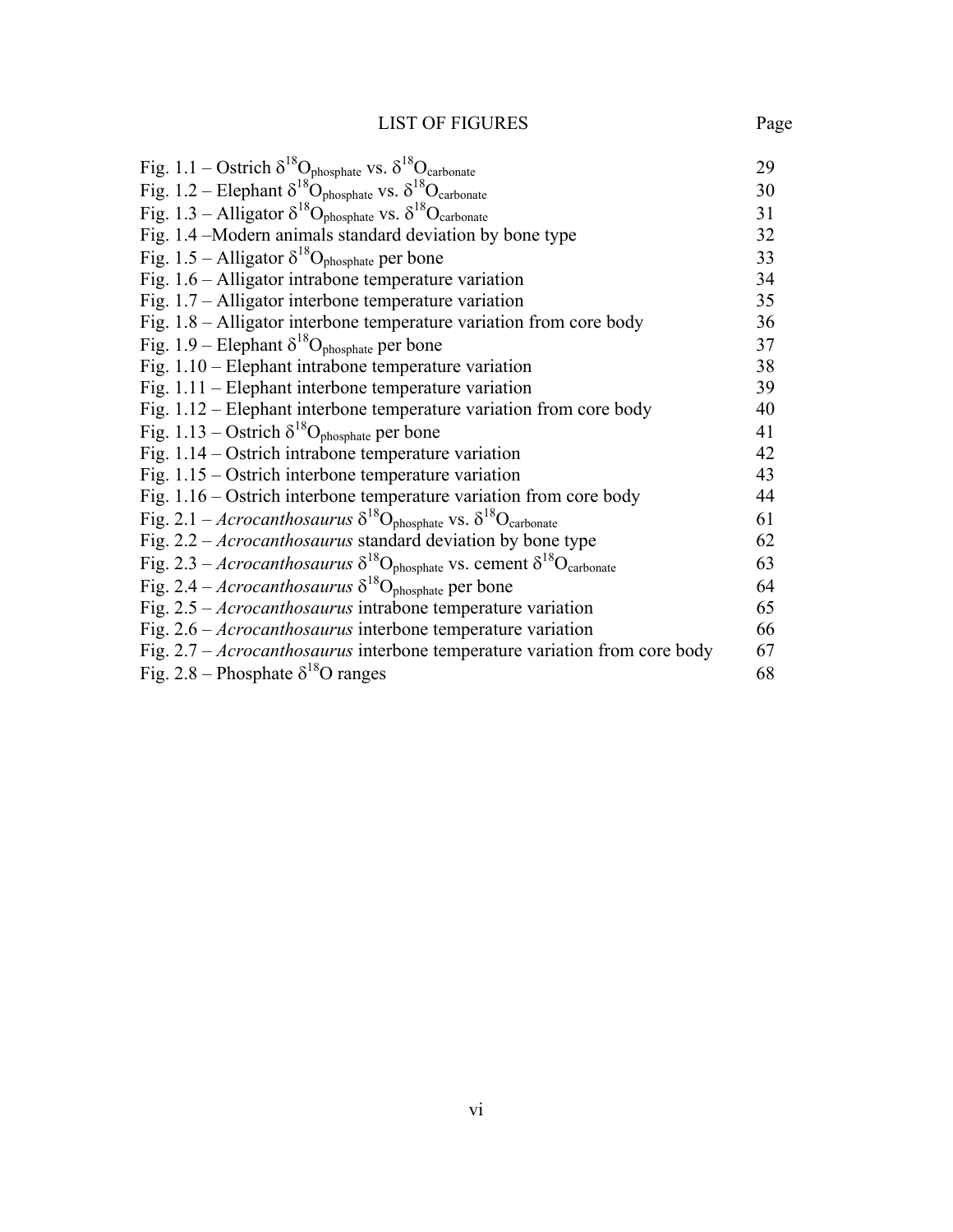#### **Introduction**

 Dinosaurs represent one of the most unique groups of animals to have lived on earth. Their plethora of sizes, morphologies, and lifestyles serve as a constant source of inspiration for new and innovative research. A long-standing point of debate surrounding these creatures concerns their metabolic functioning and thermoregulatory status. The large size and potentially active lifestyle of some species lead to questions concerning the necessary metabolic requirements. There has been a trend in recent studies towards a more chemical and/or technological approach to this problem (Barrick and Showers 1994, 1995, 1996, 1999; Barrick et al. 1998; Fricke and Rogers 2000). This study focuses on one species of large carnivore, *Acrocanthosaurus atokensis*, in an effort to categorize its method of thermoregulation using isotopic analyses.

#### **TERMINOLOGY**

 Animals have applied numerous strategies to the regulation of their body temperatures. This study follows Bligh and Johnson (1973) for definition of thermophysiology terms. The first basic distinction is tachymetabolism versus bradymetabolism. Tachymetabolic organisms maintain a high level of basal metabolism; bradymetabolic organisms have a lower basal level. An extension of these two distinctions is heterothermy versus homeothermy, both referring to temperature regulation in tachymetabolic animals. Homeothermy refers to cyclic variations in the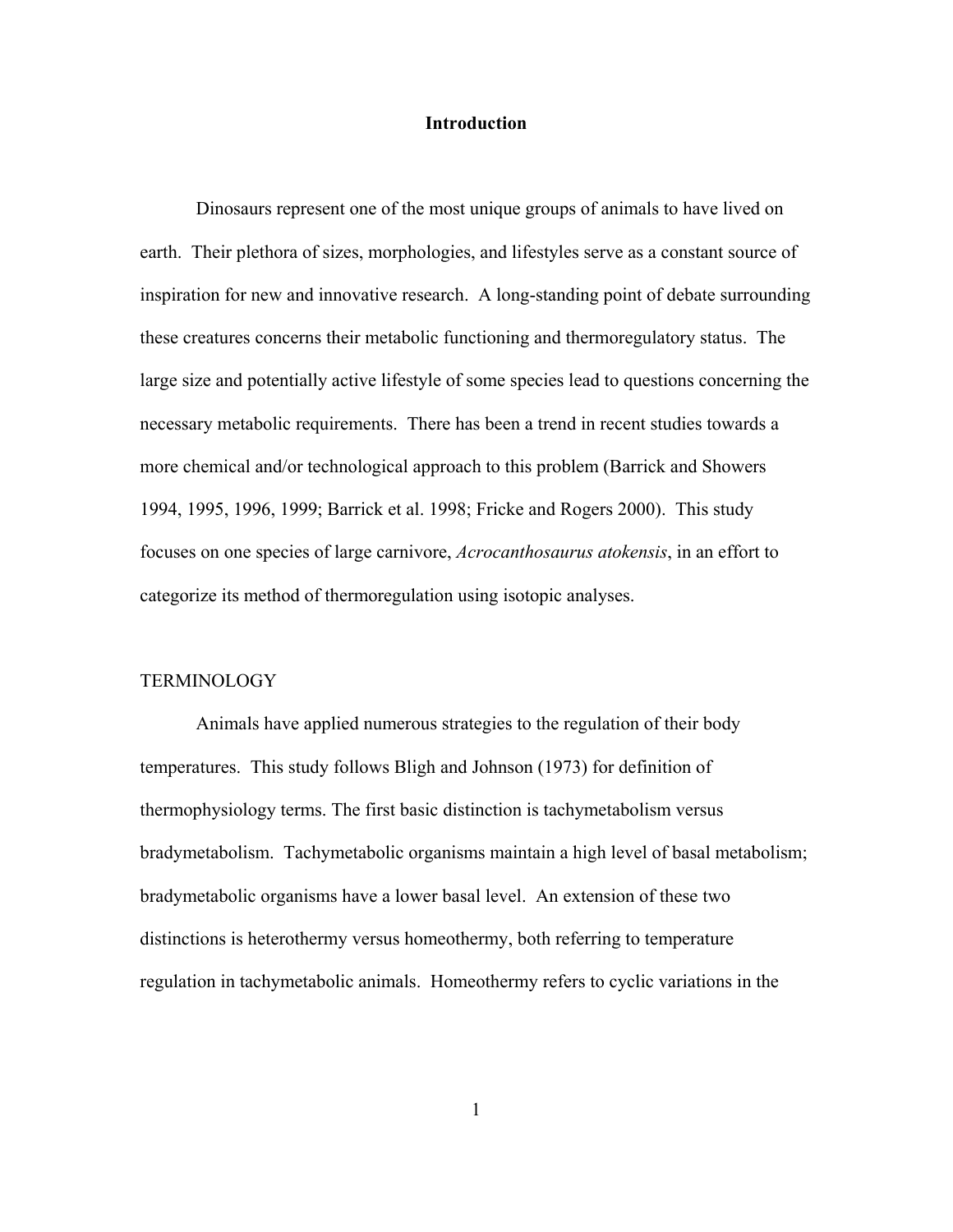core body temperature that are maintained within arbitrarily defined limits (usually approximately  $+/- 2^{\circ}$ C), whereas heterothermy refers to variations in the core body temperature that exceed the defined limits of the former. A special case of heterothermy is often termed poikilothermy. Organisms employing this method of thermoregulation experience large variability in core body temperature as a proportional function of the ambient temperature. They are more generally described as "temperature conformers" because their body temperatures usually equal the ambient temperatures. It should be noted that poikilothermy differs from bradymetabolism in that the latter does not necessarily experience this equality between body and ambient temperature. The method of temperature regulation (or lack thereof) further distinguishes an animal. Endothermic organisms maintain their body temperature through a high (tachymetabolic) and controlled metabolism. In addition to their naturally high metabolic rate, their bodies have the ability to initiate metabolism of energy reserves through biochemical feedback mechanisms and distribute the resulting heat by increasing heart rate and circulation. Ectotherms do not posses a metabolic rate capable of maintaining constant temperature. Instead, they rely on behaviorally or autonomically regulated uptake of heat from the environment.

Combinations of the above-listed strategies produce some of the more common thermophysiological terms. A classic "warm-blooded" organism is more properly categorized as a homeothermic endotherm. This study will continue its reference to Bligh and Johnson (1973) and consider warm-blooded organisms as those animals that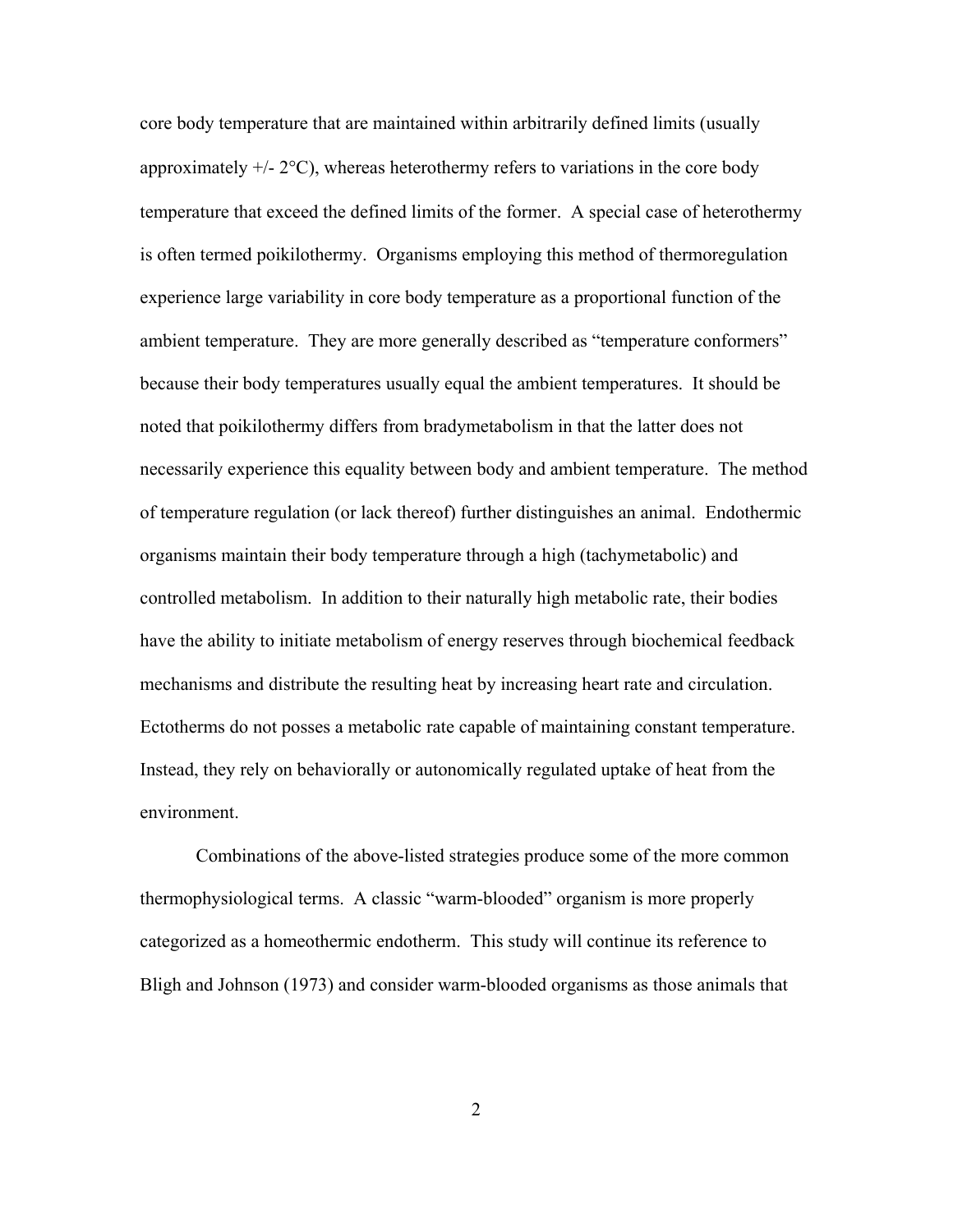maintain a core body temperature higher than that of the environment when subjected to low ambient temperatures. A "cold-blooded" organism is one that allows its core body temperature to remain close to ambient when subjected to low ambient temperatures. According to the previous definitions, cold-blooded animals are therefore both heterothermic and ectothermic. They also tend to be bradymetabolic and conform to the special case of poikilothermy. "Behaviorally adaptative homeotherms" maintain a constant body temperature through specific behaviors such as solar basking, panting, shade-seeking, etc. The use of homeothermy in this description is slightly misleading as these animals do not employ tachymetabolism (a previously defined condition for homeothermy). These types of organisms are more appropriately and hereafter referred to as behavioral temperature regulators. "Gigantotherms" are best described as ectothermic temperature regulators capable of maintaining constant body temperature due to a high body mass that in essence buffers excessive heat loss or gain. This term is often described as ectothermic homeothermy. However, this study will avoid the use of homeothermy in reference to gigantotherms as it is again an inappropriate use of the term homeothermy. Finally, "regional heterothermy" is a plan where the temperature of certain body parts (usually the extremities) varies to a greater degree than the core body. In this plan, the core body maintains a homeothermic condition (i.e. variation within  $+/ 2^{\circ}$ C).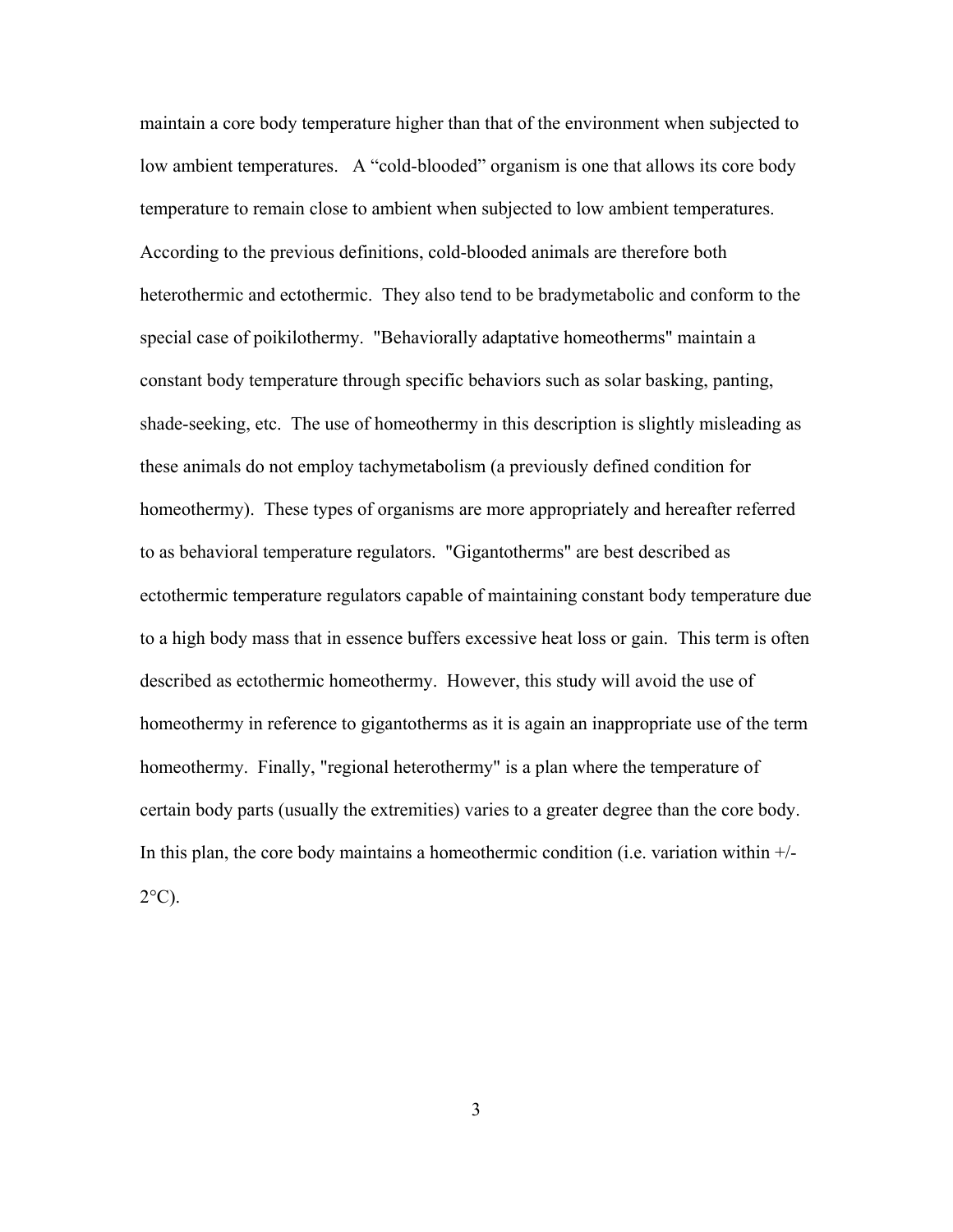#### PREVIOUS RESEARCH

 Previous research focusing on dinosaurian metabolism has employed a number of different methods resulting in a variety of conclusions. Mathematical modeling of extant reptiles applied to the extinct dinosaurs suggests that gigantothermy would be a beneficial and viable possibility (Paladino et al. 1990, Spotila et al. 1973). Low metabolic rate coupled with large body size would facilitate survival in fluctuating daily temperatures or fluctuating seasonal temperatures during hypothetical migrations. Furthermore, this thermoregulatory strategy would allow an organism to live in harsher, colder climates due to the thermal inertia of a larger body mass. Computer modeling suggests the need for variety of thermoregulatory strategies in response to different thermal problems encountered at either end of the body size continuum (O'Conner and Dodson 1999, Spotila et al. 1991). Smaller sized dinosaurs (∼ <10kg) would not benefit greatly from metabolically enhanced heat production unless they possessed insulation of some sort. However, they would benefit from behavioral selection of microhabitats to accommodate changing daily or seasonal temperatures. Larger dinosaurs would experience the opposite scenario where behavioral adaptation is of little use due to their larger mass buffering rapid heat loss or gain from the environment (i.e. gigantothermy). In this case, the larger mass would also provide enough insulation to retain metabolically produced heat. Furthermore, tachymetabolic rates may have put larger dinosaurs at risk of overheating. The suggestion from these previous studies then remains that dinosaurs employed an intermediate rate of metabolism, or they may have in fact been highly skilled endotherms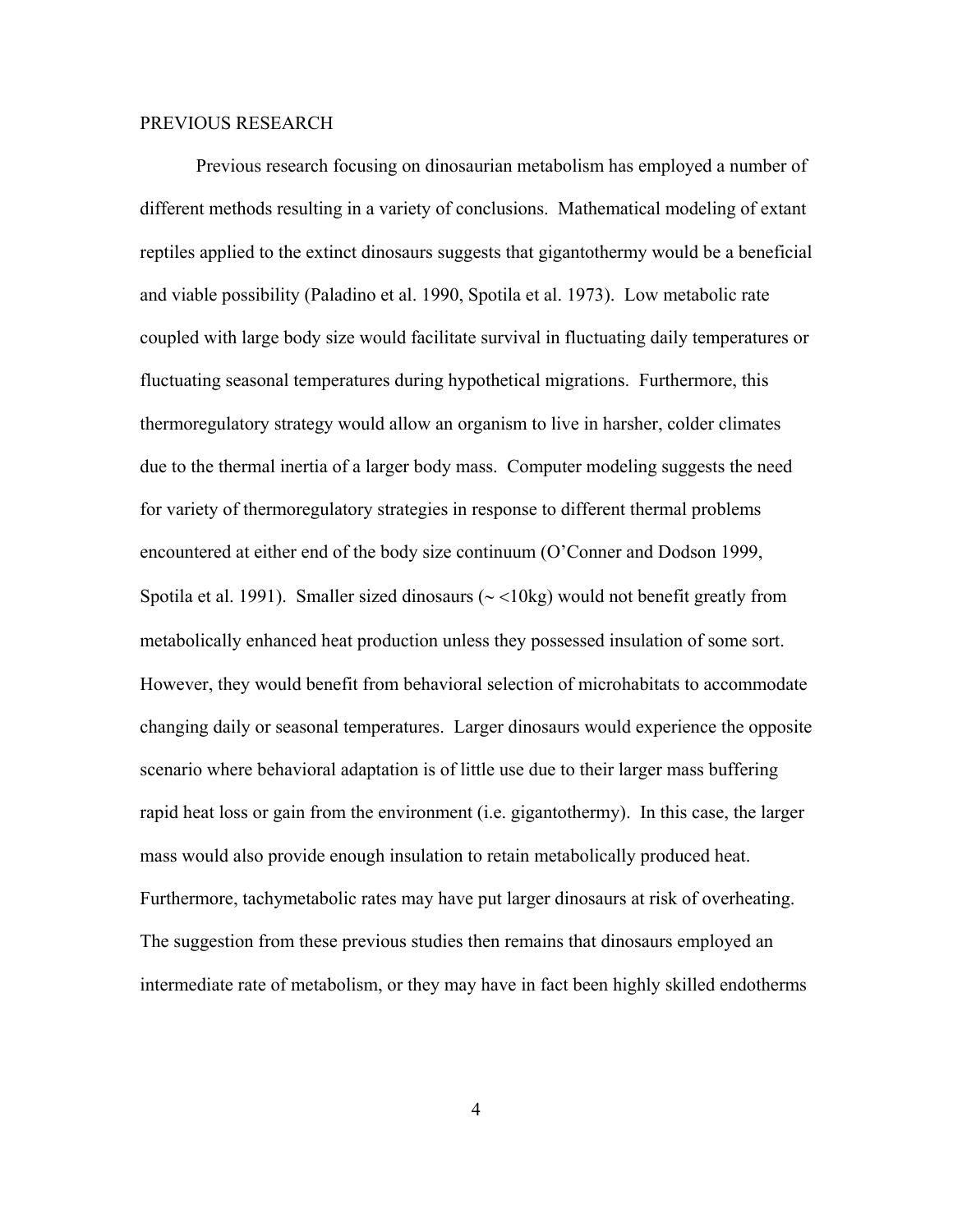that could vary their metabolic heat production throughout their daily, seasonal, and lifetime cycles.

 Several potential contradictions arise here. Gigantothermy implies a bradymetabolic, and therefore unstable body temperature, throughout the early life-stages before the animal is large enough to buffer heat loss and gain. Growth rates should then be higher in the adult stage when body temperatures are higher and stable. However, examination of various dinosaur species has yielded patterns showing high growth rates similar to mammals early in life with a tapering in later stages (Erickson et al. 2001, Padian et al. 2001). This conundrum could be resolved if dinosaurs employed endothermic metabolism in the juvenile stage with a later shift to a lower mass specific metabolism at larger sizes.

 A strict morphological approach arrives at slightly different conclusions, but is also subject to controversy and contradictions. Analysis of the cross-sectional area of the nasal passages suggests that some theropod dinosaurs and at least one ornithischian exhibited the more restricted passageways characteristic of lizards and crocodiles as opposed to mammals (Ruben et al. 1996). These dinosaurs then would have been incapable of supporting endothermic ventilation rates, but may still have been capable of a metabolism slightly higher than modern ectotherms. However, Horner (1995) and Brochu (2003) suggest that hadrosaurs, ceratopsians, and possibly theropods had large corrugated narial chambers capable of supporting cartilaginous turbinates. These structures primarily control water loss during ventilation, yet they are absent or extremely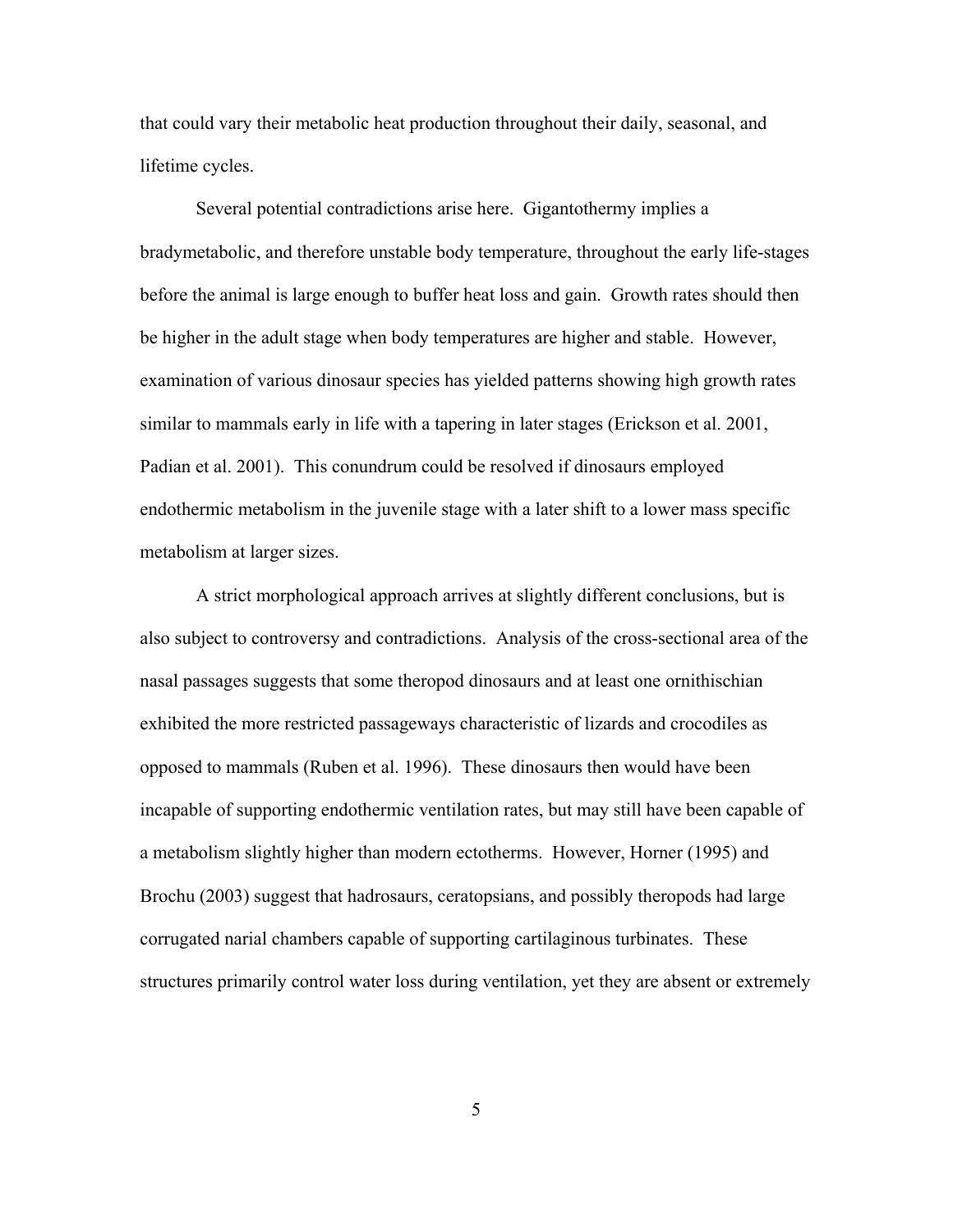reduced in some modern birds and primates (Paul 1995). The question then remains whether the need for narial turbinates is controlled by metabolic rate or by temperature and humidity of the climate. The use of these structures as thermoregulatory indicators is still tenuous.

Examination of sauropod neck posture, the associated blood pressures, and the stress on the ventricular wall suggests that an endothermic metabolism would severely limit the potential postures for this group of dinosaurs (Seymour and Lillywhite 2000). Pressure associated with the raising of the head, coupled with the relatively rapid heart rate necessary for maintenance of endothermy, would be overwhelming for the hypothesized physiology of the sauropods. An ectothermic metabolism appears to support a smaller heart size and a more restricted variety of neck postures. However, heart size is not correlated to physiology, but rather to body size. Lizards, mammals, and birds of the same body size have the same heart size.

Recently, a geochemical approach has been applied in an attempt to acquire more detailed quantitative constraints for thermoregulation within dinosaurs. Specifically, researchers are examining the oxygen isotope signatures (i.e.  $\delta^{18}O$ ) from the phosphate in dinosaur bones and teeth (Barrick and Showers 1994, 1995, 1996, 1999; Barrick et al. 1998; Fricke and Rogers 2000). The basic premise behind this approach is the temperature dependence of the oxygen isotope fractionation factor between phosphate in mineralizing bones or teeth and the oxygen source for that phosphate. Therefore animals using different metabolic strategies should show different isotopic signatures. Longinelli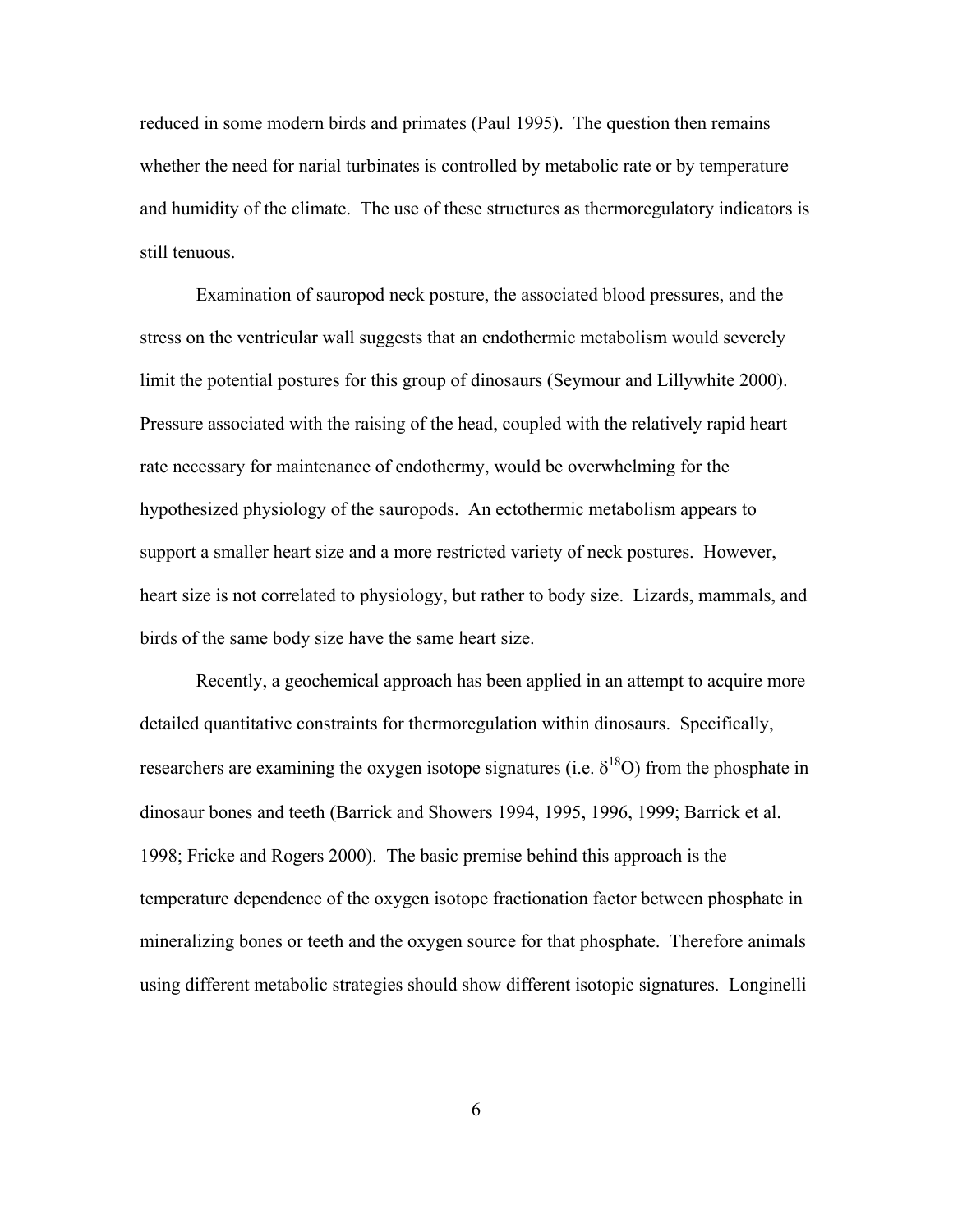and Nuti (1973) used marine shell data to develop the following equation relating the phosphate oxygen isotope signature ( $\delta^{18}O_{ph}$ ) to the environmental temperature (T) and the environmental oxygen isotope values ( $\delta^{18}O_w$ ):

$$
T = 111.4 - 4.3(\delta^{18}O_{ph} - \delta^{18}O_w)
$$

The equation's slope indicates that for every 1 permil increase in  $\delta^{18}O_{\text{ph}}$ , there is a 4.3°C decrease in the temperature of formation. Data suggest that this slope is applicable to vertebrates as well as marine invertebrates (Luz and Kolodny 1985, D'Angela and Longinelli 1990). A direct correlation exists between the  $\delta^{18}O$  value of the environmental water and the  $\delta^{18}O$  value of the body water (Longinelli 1984, Luz and Kolodny 1985, Luz and Kolodny 1989) thus allowing the latter to replace the former in the paleotemperature equation when applied to vertebrates. Therefore, in the absence of environmental data (as is the case with most fossil dinosaur specimens), one can multiply interbone or intrabone isotopic differences by 4.3 to arrive at maximum temperature variation within the animal. This method allows a very detailed analysis of heat differences within the parts of one individual body, thereby distinguishing between homeothermy, heterothermy, and regional heterothermy.

Thus far these studies have yielded evidence of a warm-blooded nature for the dinosaurs that have been sampled. Barrick and Showers (1994) found intrabone and interbone isotopic variability in a *Tyrannosaurus rex* specimen that indicated thermal variation of less than 4°C, which suggests homeothermy. Small intrabone and interbone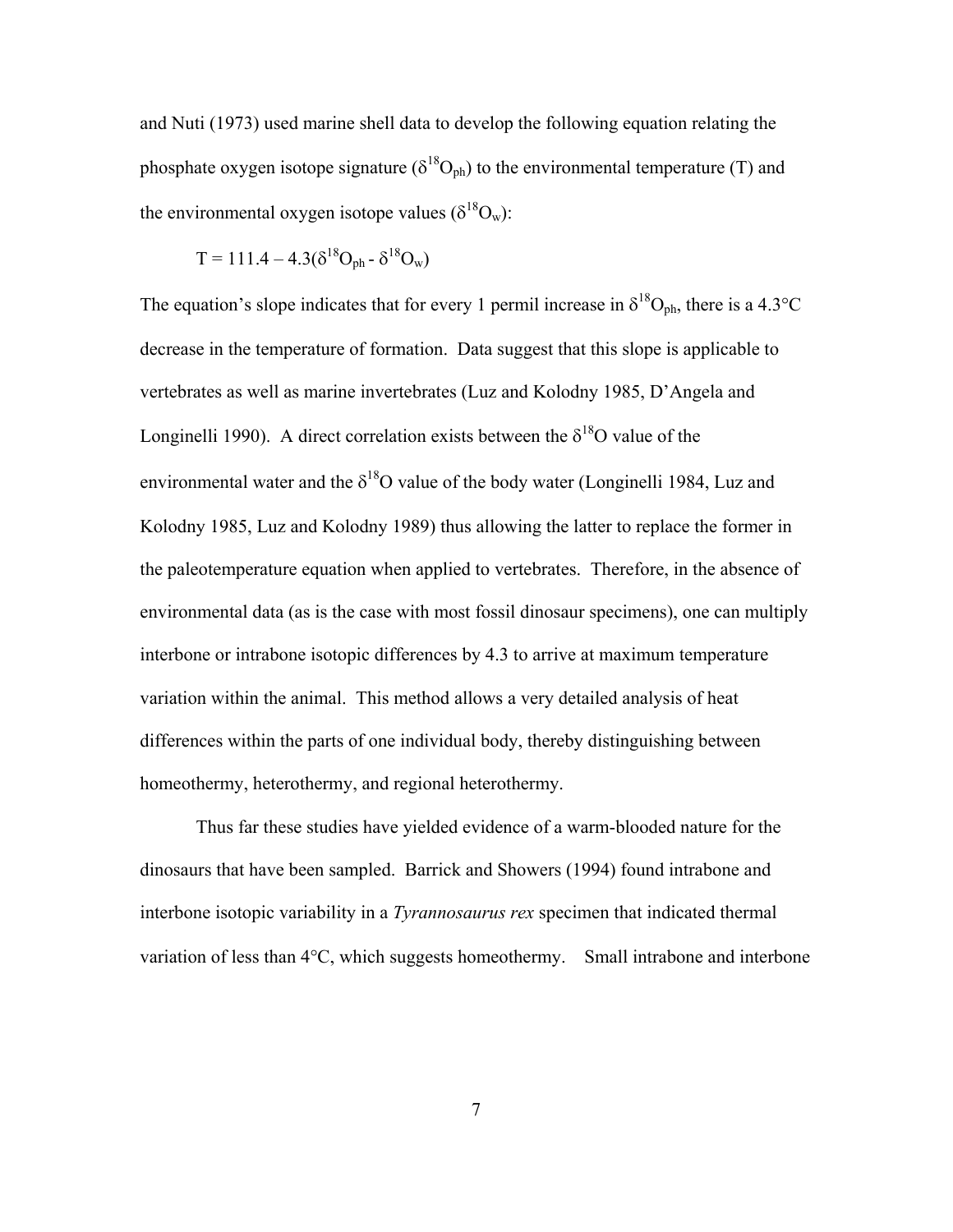variability in *Hypacrosaurus* juveniles suggested homeothermy and endothermy as well (Barrick and Showers 1995). The  $\delta^{18}$ O values of four ornithischians from the Two Medicine Formation again indicated low thermal variability and a high probability of homeothermy (Barrick and Showers 1996). Compared to these same ornithischians, a varanid lizard exhibited high thermal variability indicative of heterothermy. Barrick et al. (1998) examined the frill and horn of a *Triceratops* specimen ultimately concluding that these structures were important in maintaining a homeothermic state in the body and stabilizing brain temperatures. A later comparison between *Giganotosaurus carolinii* and *T. rex* found that the former also supported homeothermy through use of an intermediate metabolic rate (Barrick and Showers 1999). Fricke and Rogers (2000) compared  $\delta^{18}O$ values from theropod teeth at different latitudes in an effort to obtain the  $\delta^{18}O_{\text{tooth ensemble}}$  vs. latitude relationship (a correlation which is theoretically dependant primarily on the method of thermoregulation). The observed relationship most closely resembled that of modern day birds and mammals as opposed to crocodilians, therefore suggesting homeothermic warm-blooded dinosaurs.

To date, only Barrick and Showers (1994, 1999) have examined theropod dinosaur skeletons using this isotopic method. The theropods present interesting cases as they are carnivorous and potentially active predators. Questions concerning their roles as active predators versus slower scavenging animals often rely on the animals' abilities, or lack thereof, to metabolically maintain an active lifestyle. Furthermore, a large theropod might require supplemental thermoregulatory adaptations depending on its environment.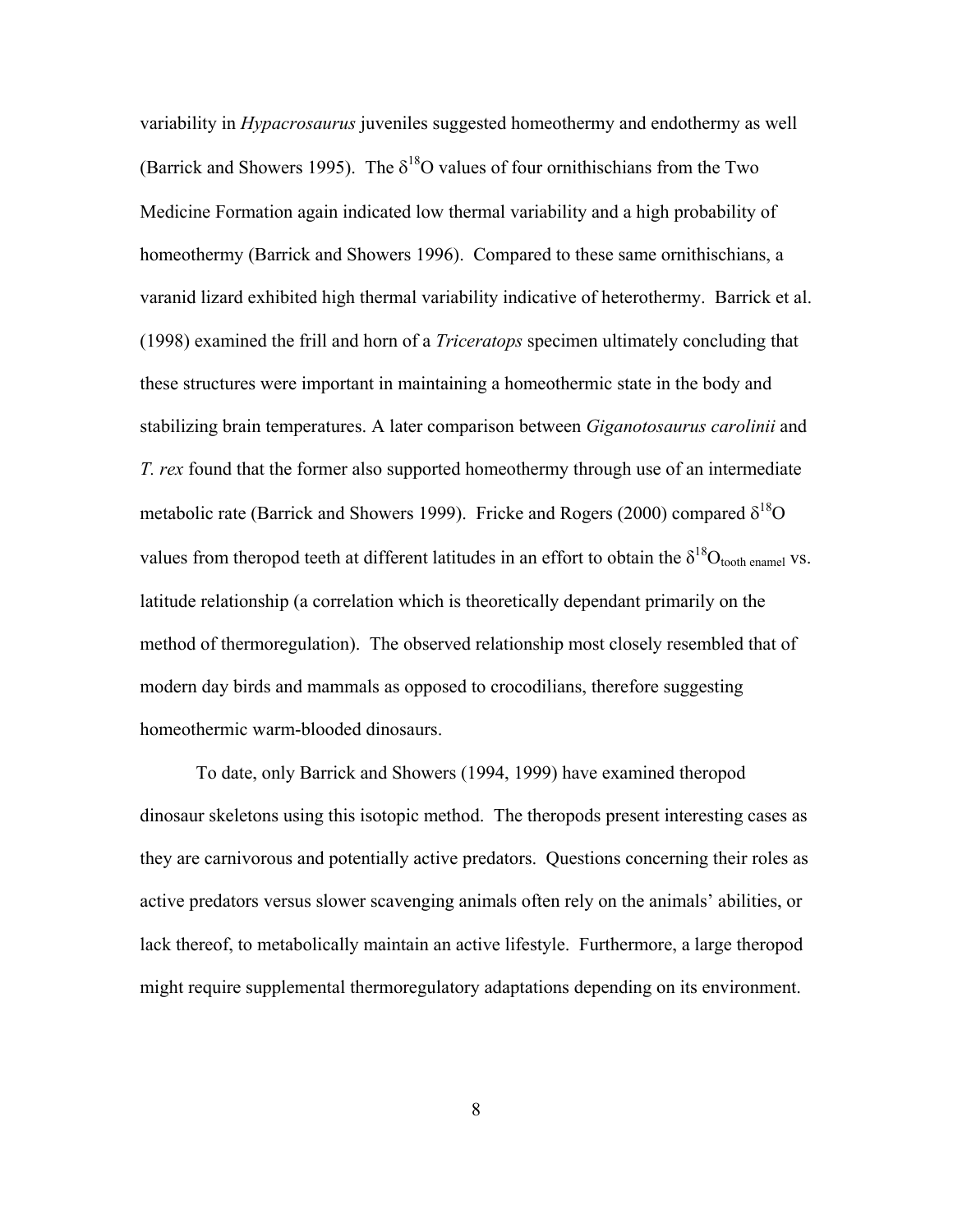For example, a large active predator in a predominantly hot climate may require special adaptations to accommodate the increased body temperatures resulting from its lifestyle and ecosystem. Some possibilities suggested by studies of modern large carnivores such as crocodilians include oral gaping, gular pumping, vascular shunting, or locomotory thermogenesis (Smith 1979, Bartholomew 1982, Huey 1982, Turner and Tracey 1983). While a geochemical analysis cannot be used to examine all of these possibilities, it will indicate any temperature differences present between different body parts. Isotopic data from localized areas, such as the palate and braincase, should then indicate behaviors such as gaping or shunting that produce such differences. This more precise examination of temperature variation coupled with the determination of general metabolic strategy and other morphological inferences could potentially reveal behavioral patterns in these large carnivores.

#### **OBJECTIVES**

This study focuses on *Acrocanthosaurus atokensis* as a subject for isotopic and thermoregulatory study. *A. atokensis* is an allosauroid carnosaur currently known from only four specimens found in the south central United States. The type specimen and paratype were found in Oklahoma sandstones of the Trinity Group dated to be Aptian-Albian in age  $(\sim 121-99$ Ma) (Stovall and Langston 1950). A third specimen was found in Texas sandstones of the Twin Mountains Formation (lowest member of the Trinity Group) dated as late Aptian  $(\sim 118-112 \text{Ma})$  (Harris 1998). The fourth specimen was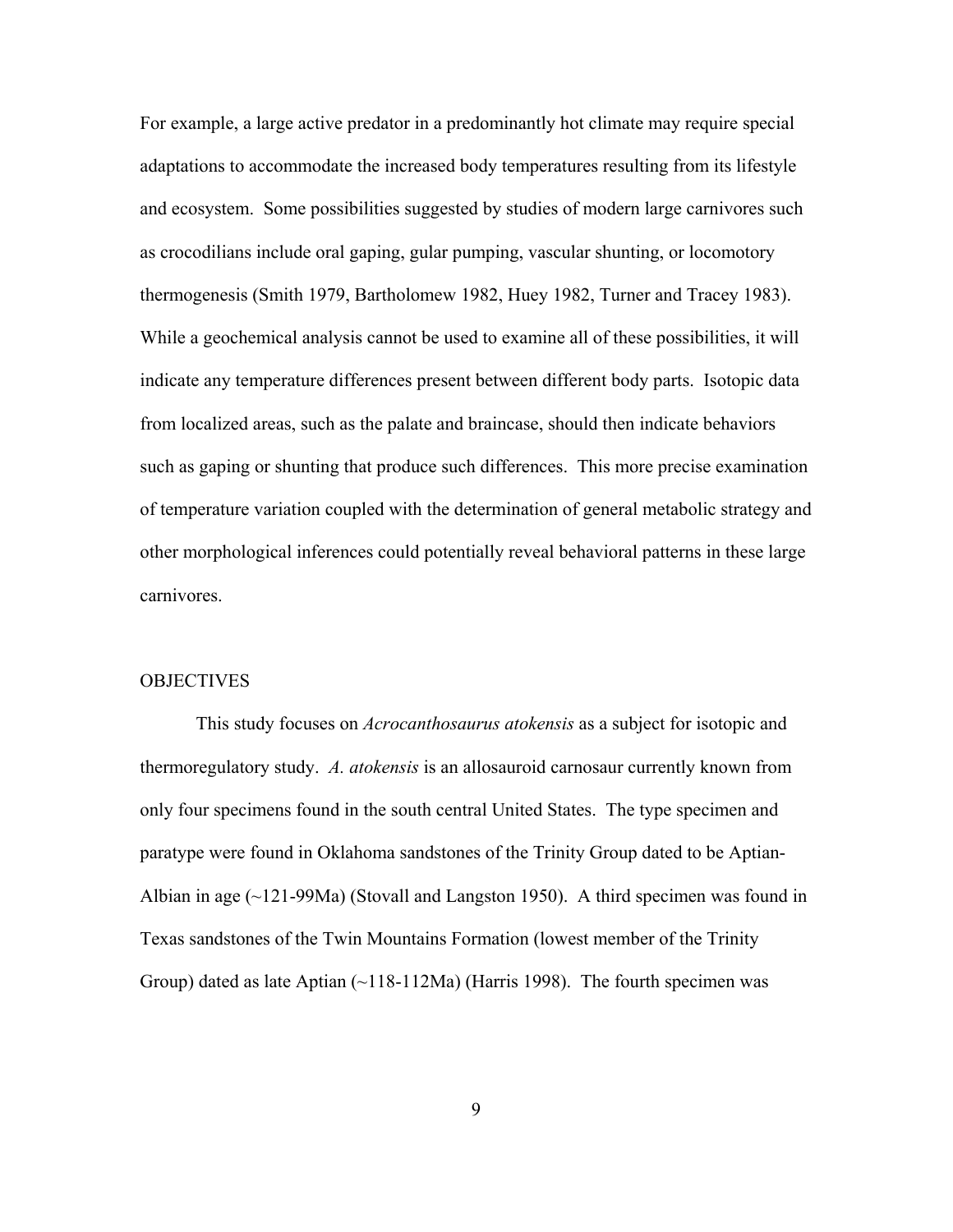acquired from Oklahoma sandstones of the Antlers Formation (correlated to the lower part of the Twin Mountains Formation) and is also considered to be Aptian-Albian in age (Currie and Carpenter 2000). The Antlers Formation is composed primarily of fluvial sandstones, siltstones, and mudstones (Hobday and McKalips 1979, Winkler et al. 1989). The lithology indicates a seasonally dry climate as do the recovered fern, cycad, and conifer species that are commonly found in poor dry soils (Winkler et al. 1989). This study is based on the latter specimen that is now reposited at the North Carolina State Museum of Natural History (specimen NCSM 14345).

*A. atokensis* proves to be an interesting subject due to its large size (estimated 2400kg by Currie and Carpenter 2000), unique morphological features, and environment of origin. The Antlers Formation represents a near shore fluvial environment during the Aptian-Albian (Jacobs et al. 1991, Hobday and Mckalips 1979, Michael 1972). This time period is characterized by the rise of a hot-house climate with warmer sea-surface temperatures and reduced latitudinal gradients that eventually culminated in the Cenomanian (Huber et al. 2002, Wilson and Norris 2001, Fassell and Bralower 1999, Huber et al. 1995, Barron 1983). *A. atokensis* is clearly a carnivore and possibly a very active one as evidenced by its tooth structure, large yet agile body, robust manus and pes, and broad surfaces for muscular articulation in the pelvic region (Harris 1998, Currie and Carpenter 2000). A combination of environment and body morphology suggests that *Acrocanthosaurus* required a moderate to high metabolism to maintain activity as well as mechanisms to reduce the risk of overheating. This species possessed broad and high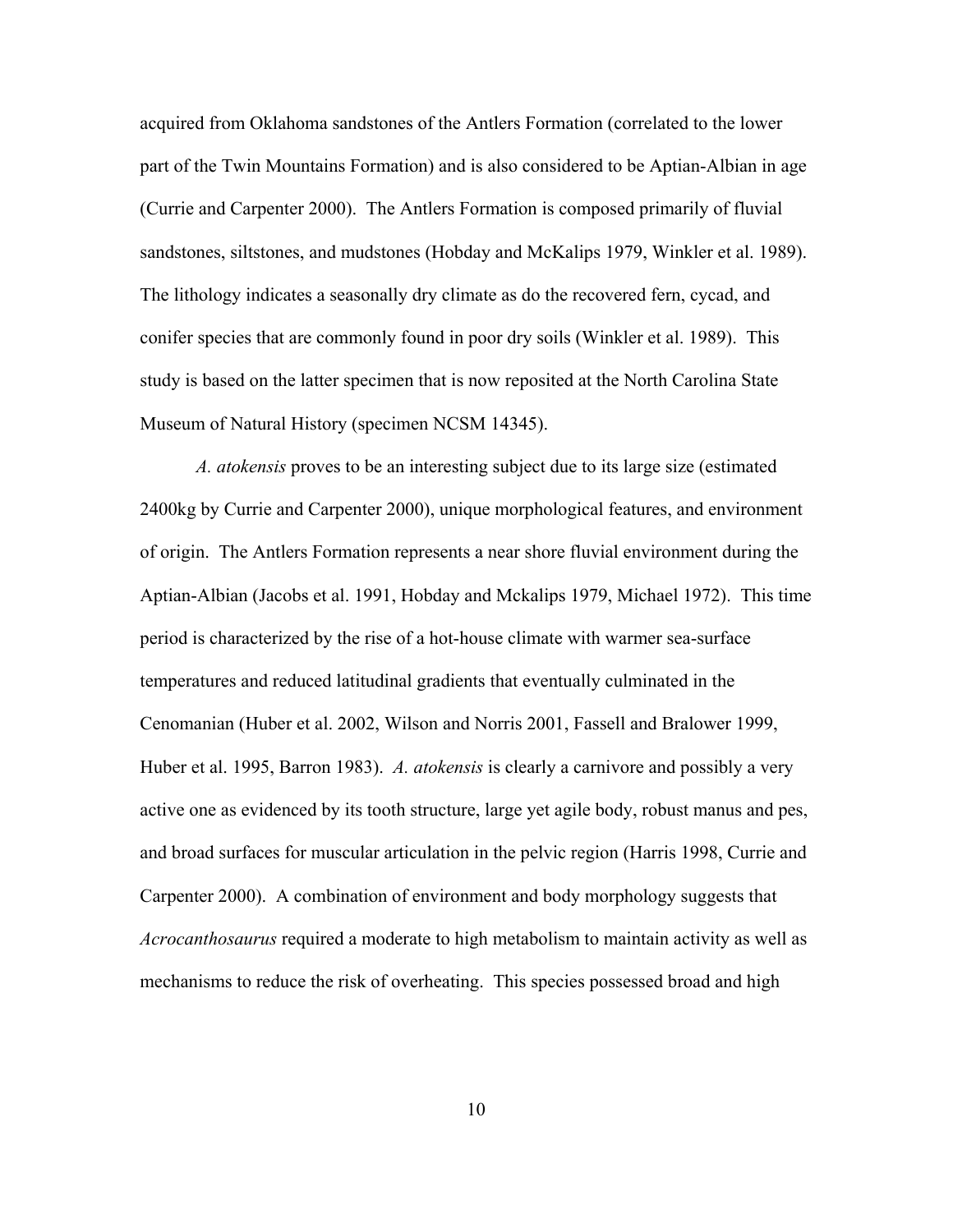neural spines, the increased external surface area of which may have been used as a heat exchanging mechanism. The palate and braincase of NCSM 14345 are exceptionally well preserved. The palate could be another heat exchange surface while any temperature differences between the body and the braincase might suggest preferential temperature regulation of only certain body parts.

Modern animals representing a cross section of body sizes, morphologies, and thermoregulatory strategies were analyzed to provide a more complete picture of how the  $\delta^{18}$ O values vary with these strategies and then to provide a basis for the interpretation of the *Acrocanthosaurus* data. An elephant represents large homeothermic endotherms, alligators represent bradymetabolic ectotherms, and ostriches represent homeothermic endothermic descendants of theropods. This study postulates the maintenance of an intermediate to full homeothermic condition in *A. atokensis*. Furthermore, this condition is maintained by partial to full endothermy with morphologic mechanisms to prevent overheating.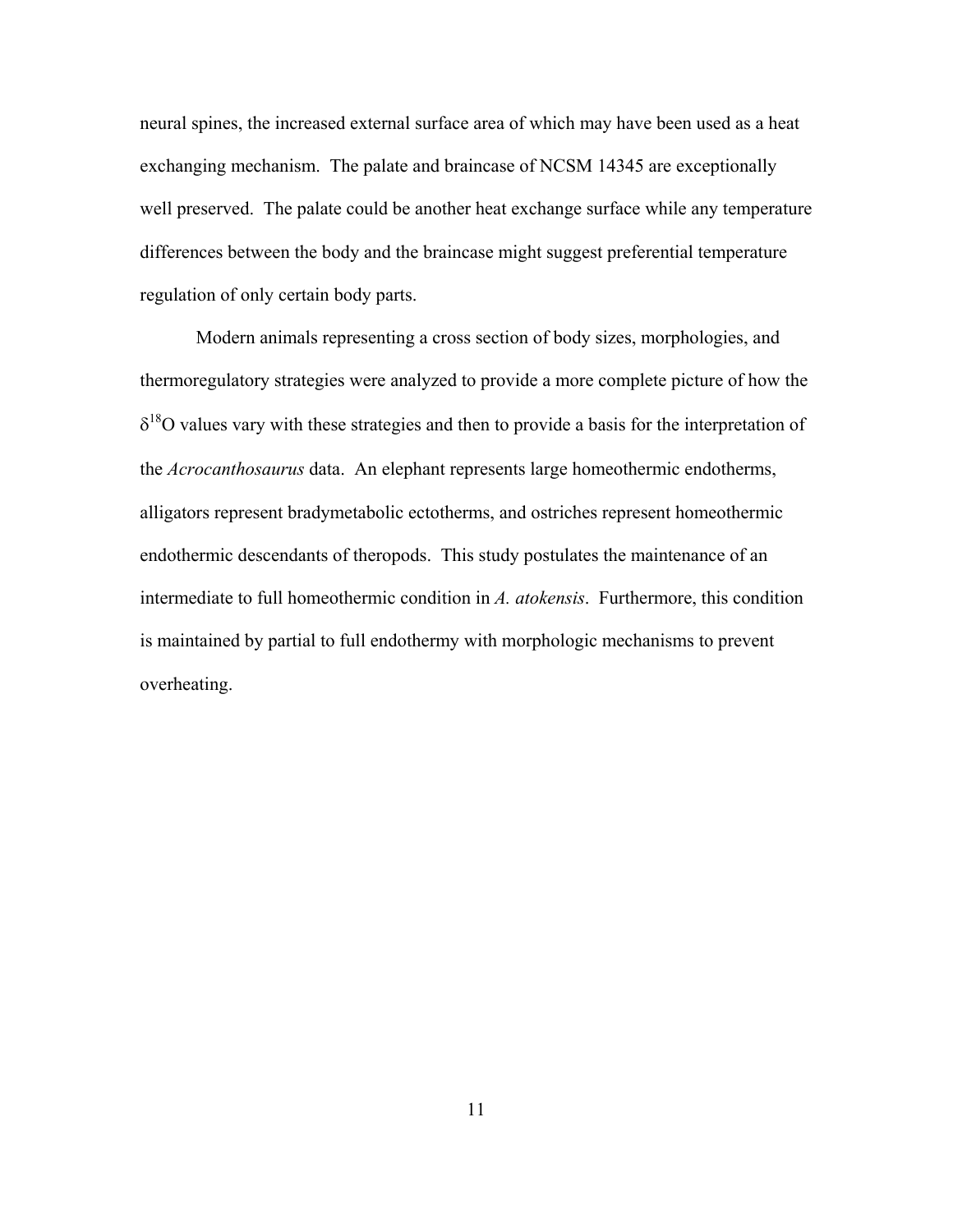#### **Chapter 1 – Examination of Modern Animals**

 Modern animals are used here to both examine the fossil specimens for diagenesis and serve as a means for comparison with the *Acrocanthosaurus atokensis* material.

#### MATERIALS AND METHODS

 An ostrich specimen, *Struthio camelus* (NCSU-OS1), raised at the North Carolina State University School of Veterinary Medicine was stripped of fleshy material during a one year burial when natural organic decomposition processes were allowed to remove the soft tissues.

 Various bones of two different *Alligator mississippiensis* specimens were obtained. NCSU#2-94 is a Florida specimen that was farm raised at a temperature of 32°C. Oxygen isotope values from this specimen have previously been published in Stoskopf et al. (2001). Specimen NCSU-G7 was obtained from the North Carolina State University zoology collections. It was originally a wild individual from the North Carolina area.

 One elephant was obtained from the North Carolina State University School of Veterinary Medicine (specimen NCSU-E1). In life it was housed at the North Carolina Zoo.

 A small amount of powder (∼30-50mg) was drilled from various sites on each bone using a common rotary tool with an engraving bit. The sampled bones encompass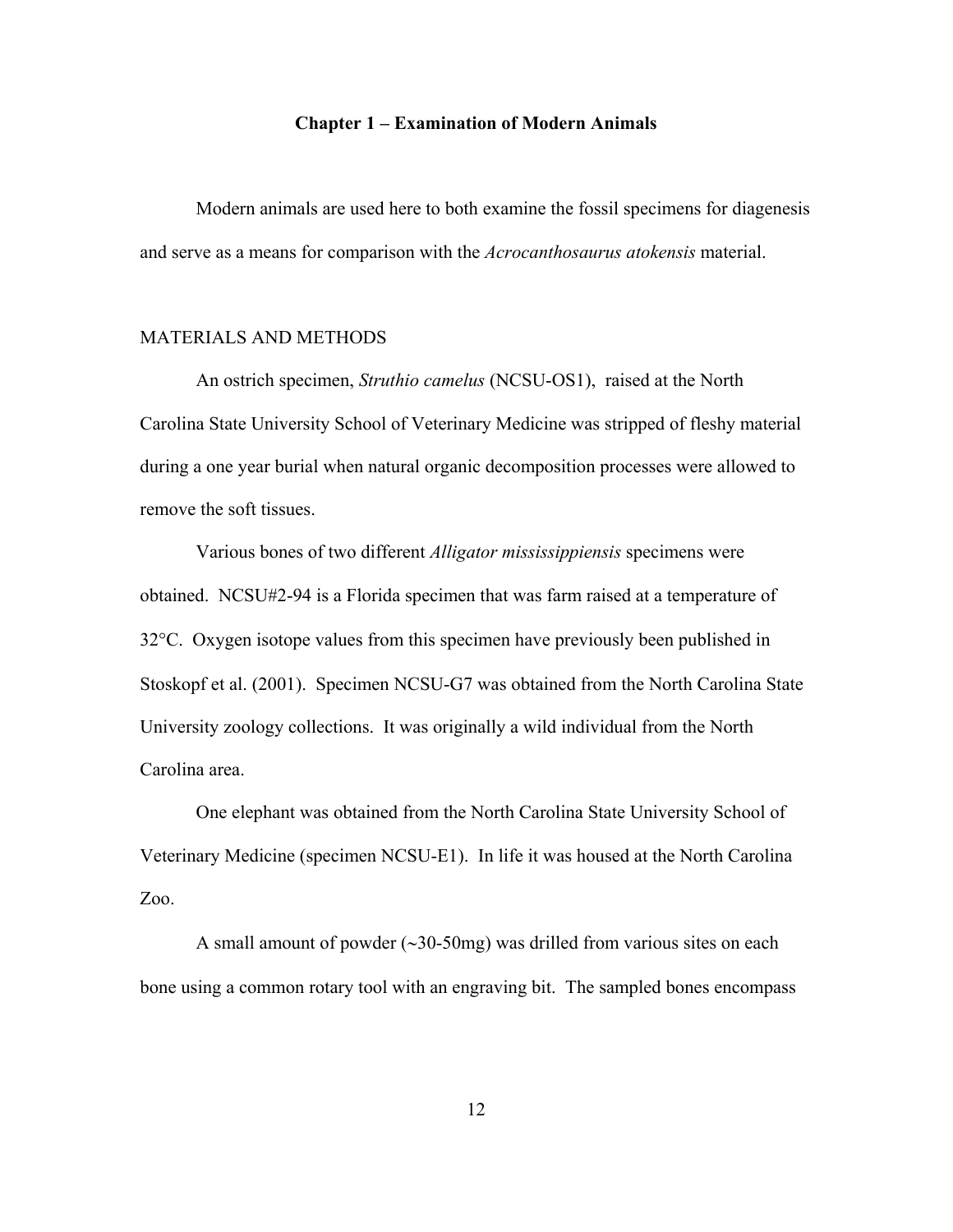all the major body regions (i.e. core body, limbs, tail, and head if available). Regions with long bones were sampled at approximately evenly spaced intervals along the bone's length in an effort to obtain temperature variation at intervals from the core to the most distal regions. Drill sites were selected from areas with minimal physical degradation (i.e. cracking or loss of layers). Each drill site consisted of individual samples taken at several depths encompassing both cancellous and compact bone. This strategy allows for temperature comparison within a bone. The bone powders were then processed for phosphate and carbonate isotope analysis according to the procedures outlined in the following sections.

Phosphate oxygen isotopes:

 Bone phosphate was isolated from all modern material according to procedures described in Dettman et al. (2001). Approximately 5-10mg of sample powder was reacted overnight at room temperature in 1mL of 2M hydrofluoric acid. Four mL of deionized water was added, the mixture centrifuged, and the supernatant saved. The supernatant from a second 5mL rinse of the residual powder was added to the first. The resulting 10mL of supernatant was buffered with 0.8mL of 20% ammonium hydroxide solution. One mL of 2M silver nitrate solution was added and the resulting silver phosphate precipitate was washed with three separate deionized water rinses where the supernatant after centrifuging was discarded. The remaining solid was dried for two days at ~100 $\rm{°C}$ .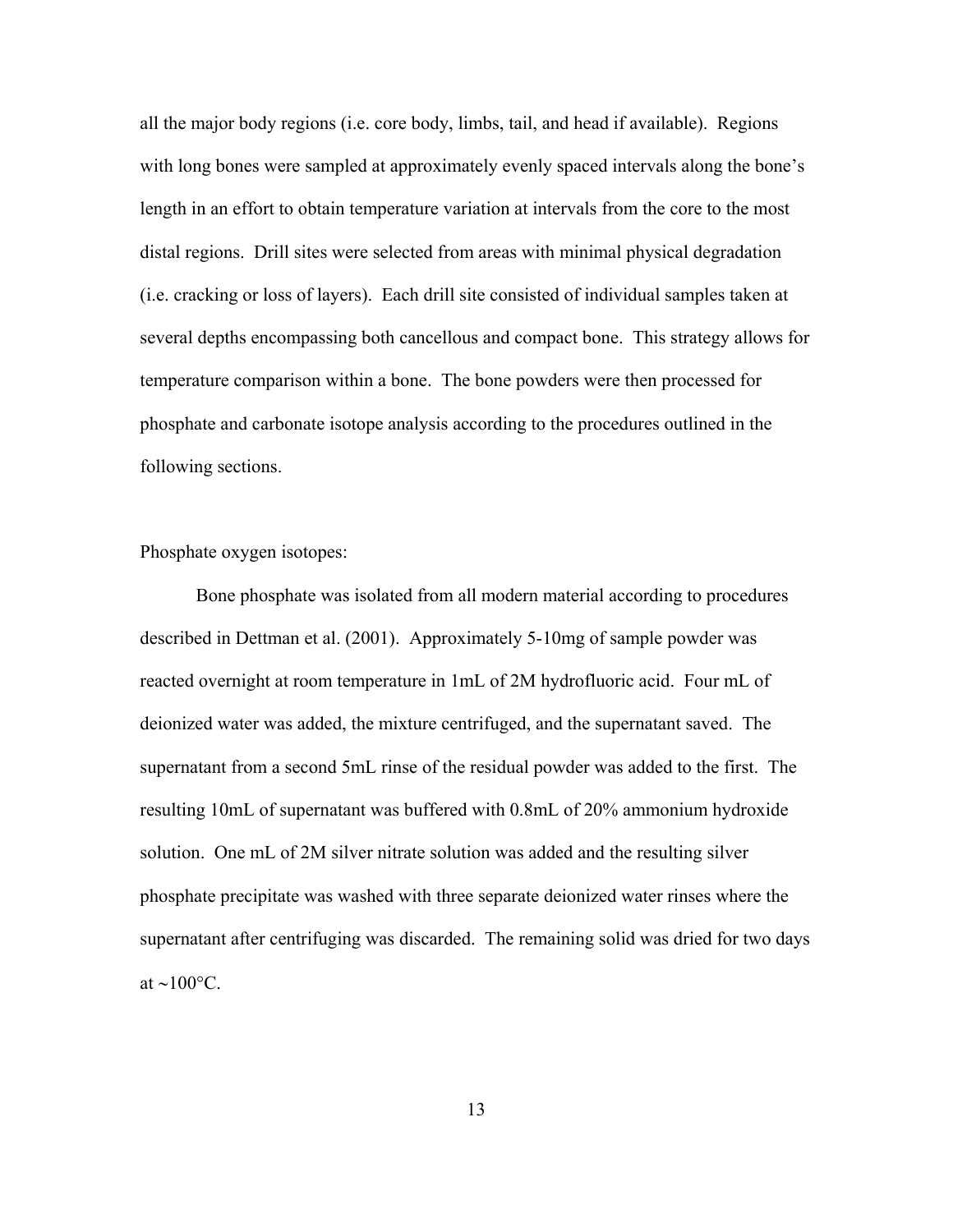Approximately 500µg of silver phosphate powder was loaded into a small combustible silver boat for each sample  $(3.5 \times 5 \text{ mm})$ , Costech, Valencia, CA). The samples were then analyzed using a Thermo Finnigan (Brennan, Germany) DELTA<sup>plus</sup>XL dual inlet/continuous flow isotope ratio mass spectrometer coupled to a Thermo Finnigan TC/EA (thermo-chemical elemental analyzer). At a reaction temperature of 1450°C in contact with glassy carbon, the oxygen in the silver phosphate is converted to carbon monoxide. The resulting gases from the combustion reaction, including the CO, are separated in a gas chromatograph column of 5A mole sieve held at 85ºC. Once separated, the CO is admitted to the isotope ratio mass spectrometer and referenced against an internal reference CO gas (Messer, Duisberg, Germany; -5.5+/- 2.0‰  $\delta^{18}$ O vs V-SMOW) admitted through the dual inlet bellow. Raw data are normalized using sucrose ANU (NBS RM 8542), an internal sucrose standard, and three internal silver phosphate standards of known value, previously normalized against NBS-127 barium sulfate (NBS RM 8557) and sucrose ANU. Isotopic values are reported relative to V-SMOW in the standard  $\delta$  notation where  $\delta^{18}O = [(R_{sample}/R_{standard}) - 1]$  \* 1000 and  $R = {^{18}O}/{^{16}O}$ .

Carbonate oxygen and carbon isotopes:

 Bone carbonate was isolated from all modern material according to a modification of the procedures of Bryant et al. (1996). Approximately 5mg of sample powder was reacted overnight in a 2-3% sodium hypochlorite solution at room temperature to remove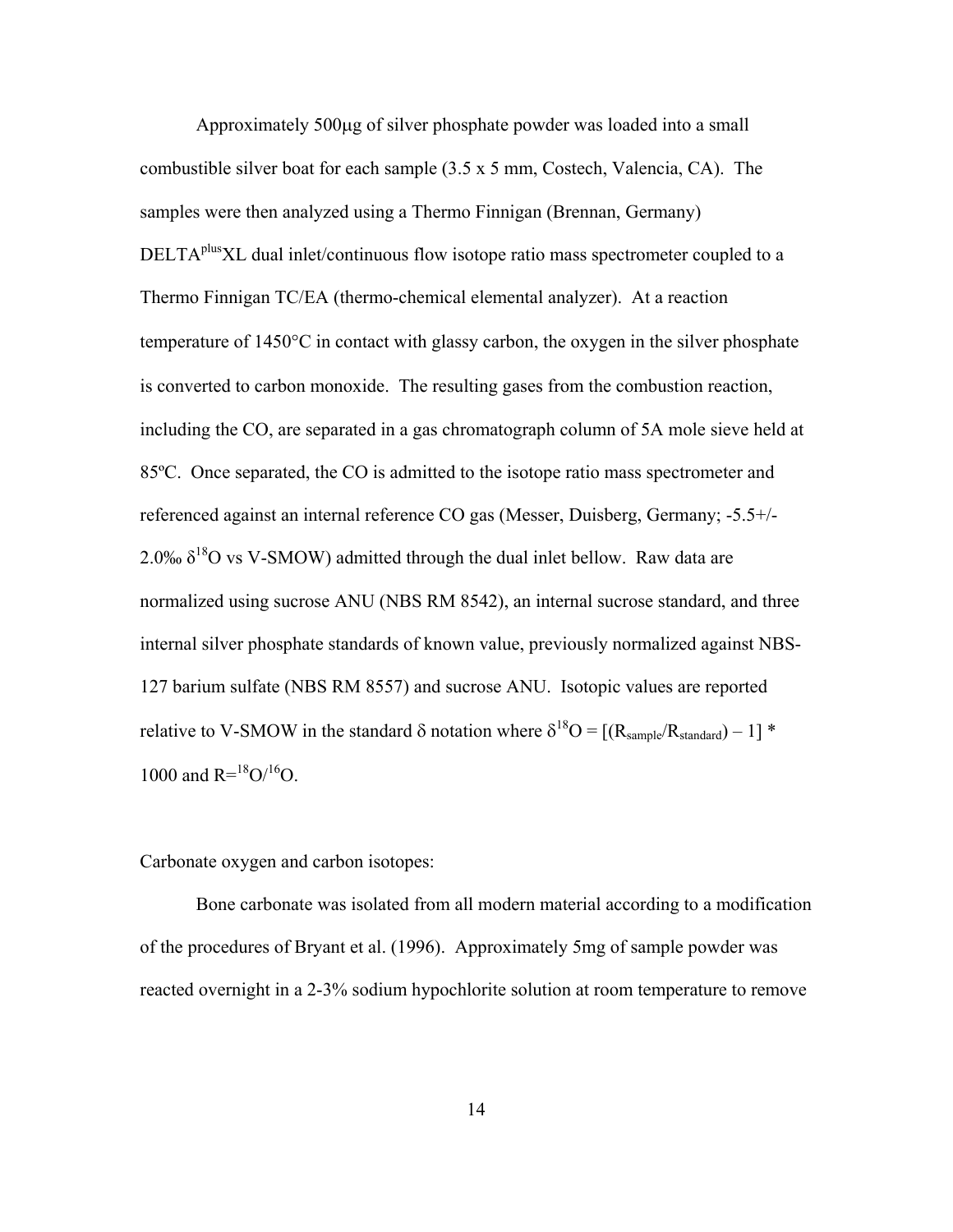any organic carbon compounds. The remaining powder was rinsed three times with deionized water and dried for two days at ∼100°C.

All  $\delta^{18}$ O and  $\delta^{13}$ C values of the dried powder were measured on a Micromass (Manchester, UK) dual inlet/continuous flow isotope ratio mass spectrometer coupled to a Micromass Mulitprep carbonate analysis apparatus. Approximately 500-800µg of powder was reacted with 100% phosphoric acid at 90ºC in a vial under high vacuum. An aliquot of the released  $CO<sub>2</sub>$  was then injected into the mass spectrometer through a Gilson needle autosampler, cryogenically purified in a liquid nitrogen trap, and referenced against an internal  $CO<sub>2</sub>$  gas admitted via the dual inlet bellow in the mass spectrometer.

Oxygen isotopic values are reported relative to V-SMOW in the standard  $\delta$ notation.  $\delta^{18}O = [(R_{sample}/R_{standard}) - 1] * 1000$  where  $R = {^{18}O}/{^{16}O}$ . Carbon isotopic values are reported relative to V-PDB.  $\delta^{13}C = [(R_{sample}/R_{standard}) - 1] * 1000$  where  $R = {^{13}C}/{^{12}C}$ .

Standards:

The precision of  $\delta^{18}$ O values from phosphates was monitored by four standards. A wet chemistry laboratory standard (NAP) produced from  $0.1M$  Na<sub>2</sub>HPO<sub>4</sub> $\bullet$ 7H<sub>2</sub>O solution was processed through the same procedure as the bone samples. The resulting precipitate yielded  $\delta^{18}$ O values +/-0.13 permil (1 $\sigma$ ). The mass spectrometry laboratory also used three in-house standards. AASP is an Alpha Aldrich (Ward Hill, MA) phosphate standard yielding  $\delta^{18}$ O values +/-0.23 permil (1 $\sigma$ ). SASP is an Alpha Aesar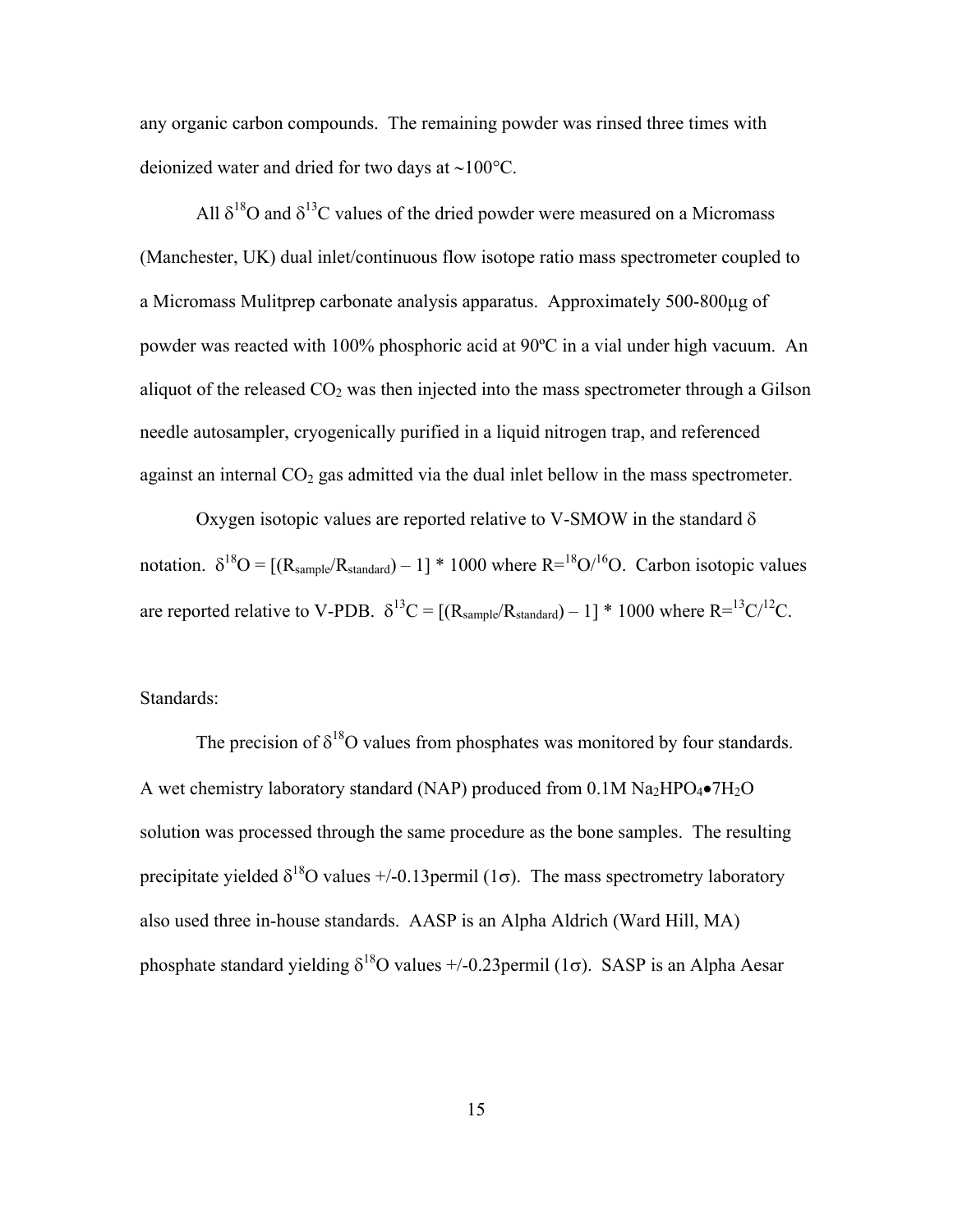(Milwaukee, WI) phosphate standard yielding  $\delta^{18}$ O values +/-0.24permil (1 $\sigma$ ). Finally, a laboratory sucrose standard yielded  $\delta^{18}$ O values +/-0.25permil (1 $\sigma$ ).

Precision of  $\delta^{18}$ O and  $\delta^{13}$ C values from the carbonates was monitored by the house standard LL1. This is a pure carbonate rock from the Lincoln Limestone that has been calibrated with instrumentation at Harvard University to NBS-19, a NIST standard originally calibrated to the Peedee Belemnite (PDB). The LL1 standard yielded  $\delta^{13}C$ values +/-0.052 permil (1 $\sigma$ ) and  $\delta^{18}$ O values +/-0.095 permil (1 $\sigma$ ).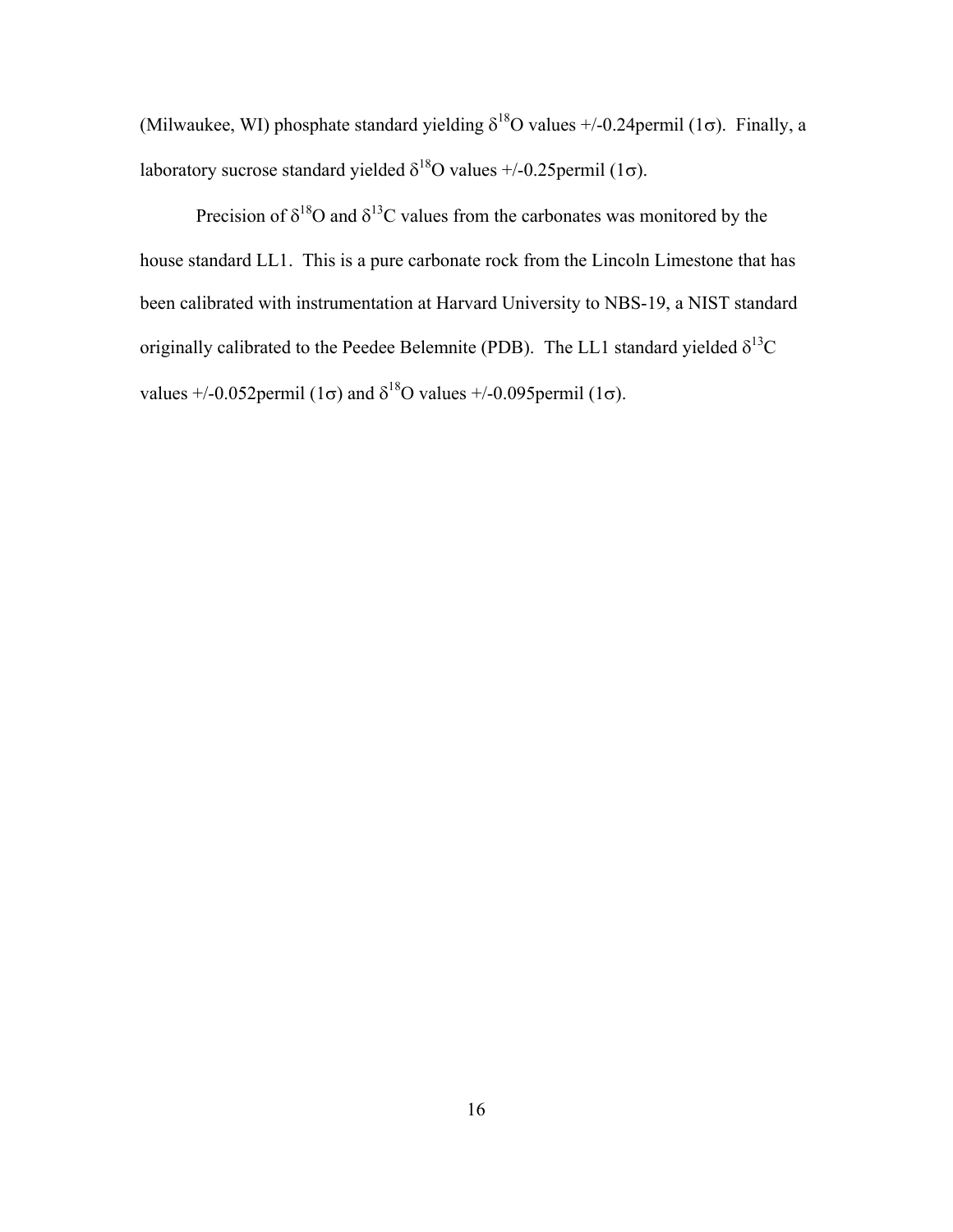#### RESULTS AND DISCUSSION

Implications to fossil diagenesis:

 Data from this study seem to contradict previous research, indicating that phosphate and carbonate oxygen isotope values of unaltered bones do not correlate. Previous research has suggested that bones unaffected by post mortem diagenesis should exhibit  $\delta^{18}O_{\text{phosphate}}$  and  $\delta^{18}O_{\text{carbonate}}$  values with a strong positive linear correlation (Iacumin et al. 1996, Bryant et al. 1996). These studies assume that vital effects responsible for fractionating oxygen into the two different ions function in similar ways. In mammals, the carbonate is usually more enriched in <sup>18</sup>O than the phosphate by ~8.5‰ (Bryant et al. 1996). The literature has yet to demonstrate that this is also true for ectothermic animals.

 In this study, the homeothermic endotherms (i.e. the ostrich and elephant) show no correlation between  $\delta^{18}O_{\text{phosphate}}$  and  $\delta^{18}O_{\text{carbonate}}$  values (Figs. 1.1 and 1.2). The Pearson correlation coefficients for the ostrich and elephant were 0.226 and 0.105, respectively. The phosphate values exhibit a rather small range of values (2.8‰ for the ostrich and 1.5‰ for the elephant). The carbonates vary to a much greater degree (7.2‰ for the ostrich and 10.7‰ for the elephant). The ectothermic heterotherm (i.e. the alligator) also showed a lack of correlation ( $p = 0.272$ ) between  $\delta^{18}O_{\text{phosphate}}$  and  $\delta^{18}O_{\text{carbonate}}$  values (Fig. 1.3). The phosphate values had a range of 3.5‰ while the carbonates had a range of 7.1‰.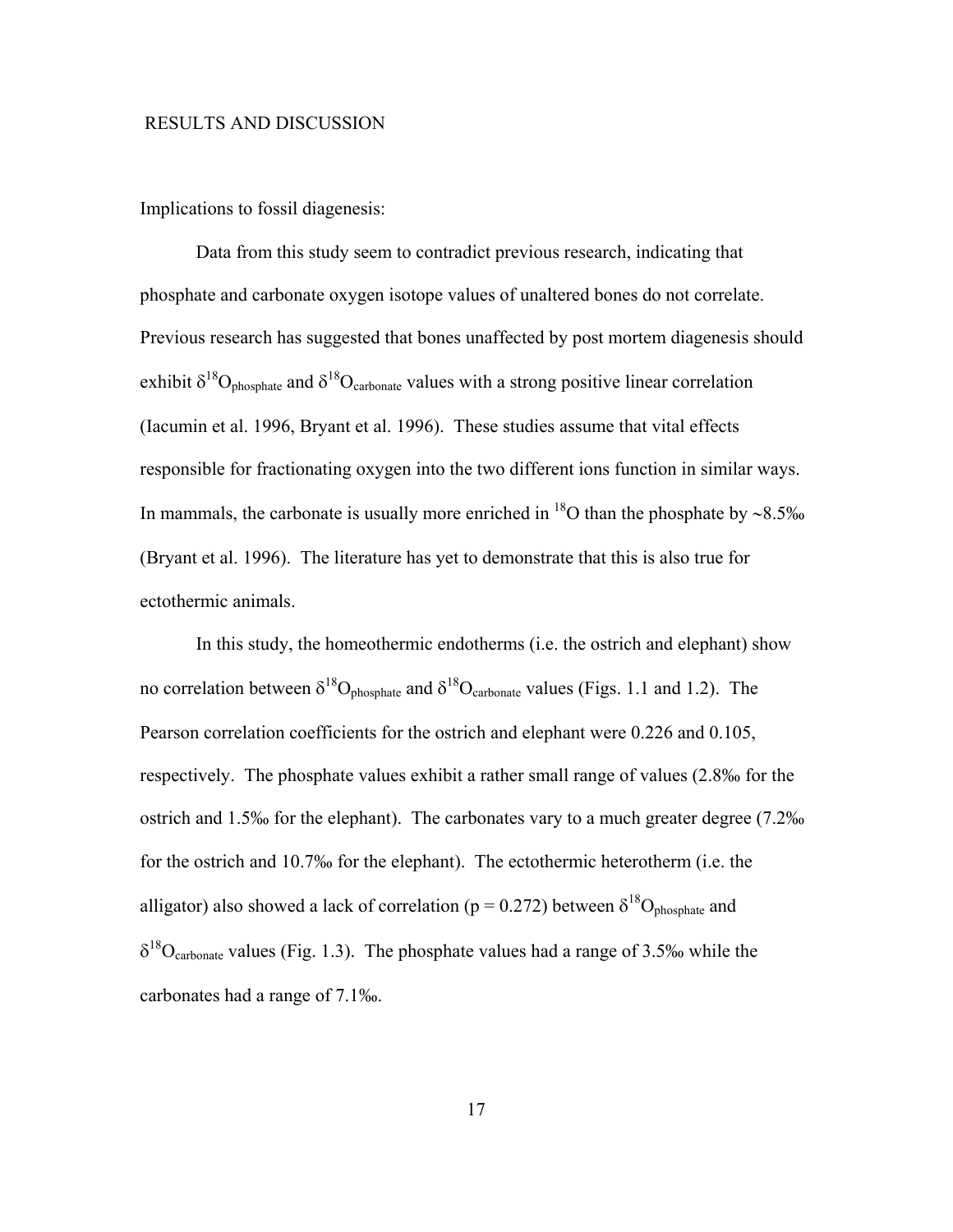None of the data agree with the previously published separation of 8.5‰ between the two ions. This suggests that vital effects on oxygen isotopic fractionation in mammal bones are different for carbonate versus phosphate. The isotopic value of inhaled  $CO<sub>2</sub>$ may not in fact be in equilibrium with the blood. As  $CO<sub>3</sub>$  is extracted from mineralized bones for various body functions (eg.  $CO<sub>2</sub>$  buffering of blood chemistry), fractionation may occur. Carbonate in body fluids is metabolically active and may interact with the structural carbonate in the bone apatite, shifting oxygen isotopes in the latter from their original values. Fractionation of the structural carbonate might not be consistent among the different bones of the body.

Modern reptiles and birds do not appear to conform to the same pattern as mammals (i.e. different patterns of temperature variation and isotopic ranges throughout the body). While this study suggests that bones unaffected by post mortem diagenesis will not necessarily exhibit  $\delta^{18}O_{\text{phosphate}}$  and  $\delta^{18}O_{\text{carbonate}}$  values in a direct linear relationship, the more important pattern shown by unaltered bones is the range of phosphate values compared to those of carbonate values. All the modern animals showed a lower variance amongst the  $\delta^{18}O_{\text{phosphate}}$  values as compared to the  $\delta^{18}O_{\text{carbonate}}$  values (p  $< 0.01$ ). As evidenced by these modern animals, unaltered fossil bones should show a narrower range of oxygen isotope values in phosphate than in carbonates. Thus a linear correlation between  $\delta^{18}O_{\text{phosphate}}$  and  $\delta^{18}O_{\text{carbonate}}$  is more likely representative of diagenetic alteration than it is of preservation as suggested by Iacumin et al. (1996).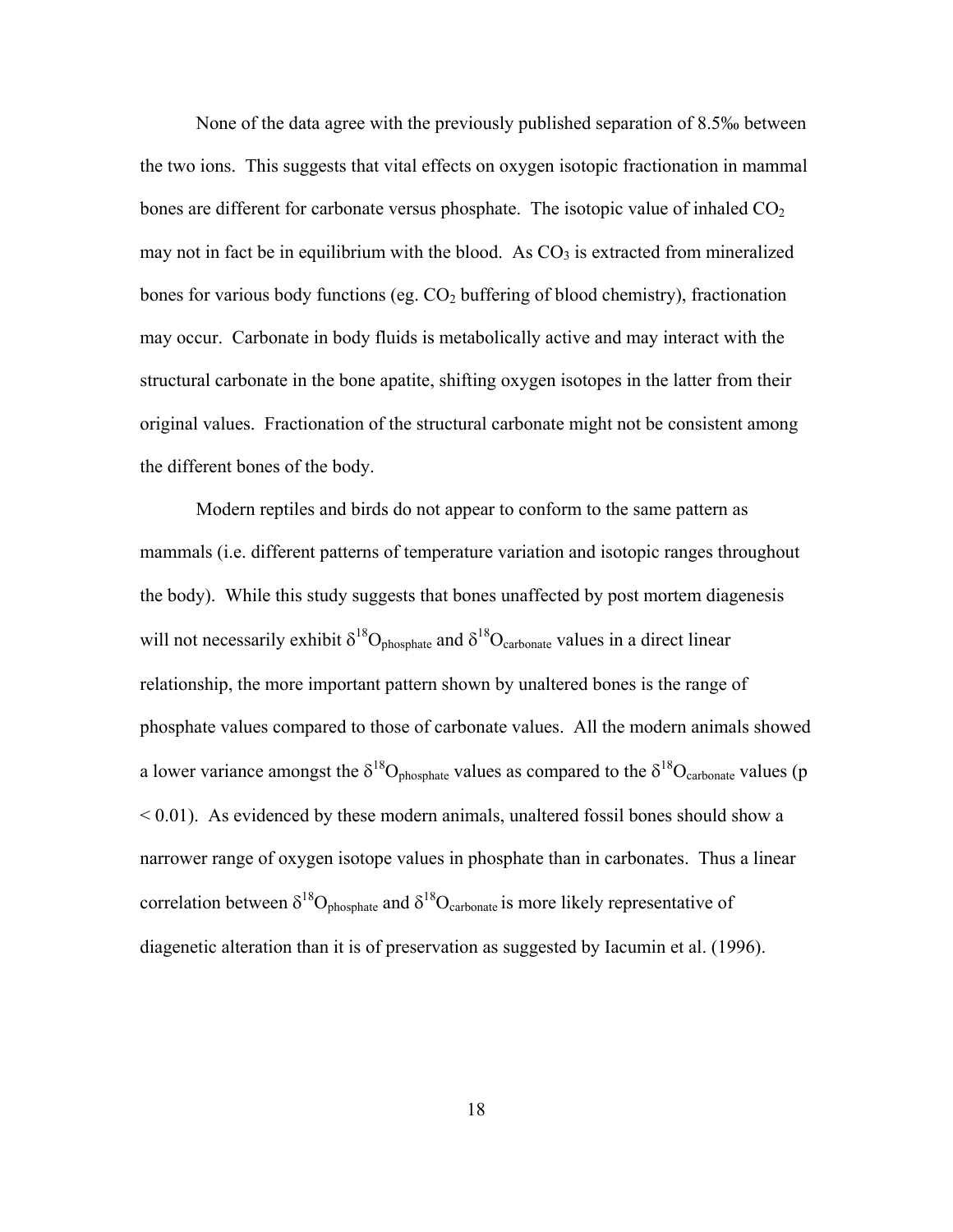In addition to the linear relationship between  $\delta^{18}O_{\text{phosphate}}$  and  $\delta^{18}O_{\text{carbonate}}$  (or lack thereof), one must consider the variation of values by bone type (Fig. 1.4). The alligator and the elephant show little or no variation in  $\delta^{18}O_{\text{phosphate}}$  between compact and spongy bone. A comparison of the standard deviations in the δ-values associated with each bone type (alligator  $n_{compact} = 20$  and  $n_{spongy} = 12$ ; elephant  $n_{compact} = 18$  and  $n_{spongy} = 15$ ) produced no significant differences ( $p > 0.1$  for both animals). The alligator showed standard deviations in the spongy bone that were slightly lower than that of the compact bone. The elephant showed the opposite pattern. The ostrich showed a standard deviation in the spongy bone ( $n = 7$ ) that was relatively lower than that of the compact bone (n = 27), yet there was no statistically significant difference at a α value of 0.05 (p = 0.05-0.1). One would then expect to see the standard deviations within the two bone types to be statistically similar for isotopically unaltered fossil bone. Altered bones would be expected to show a higher standard deviation within the spongy bone as it is more porous and susceptible to groundwater infiltration and subsequent isotopic alteration.

#### Examination of thermoregulation:

#### *Alligator*

 The alligator exhibits a logical pattern of thermal variation for an ectothermic heterotherm experiencing a lack of precise control over its body temperature. The range in values for each individual site varies by bone (Fig. 1.5). The greatest amount of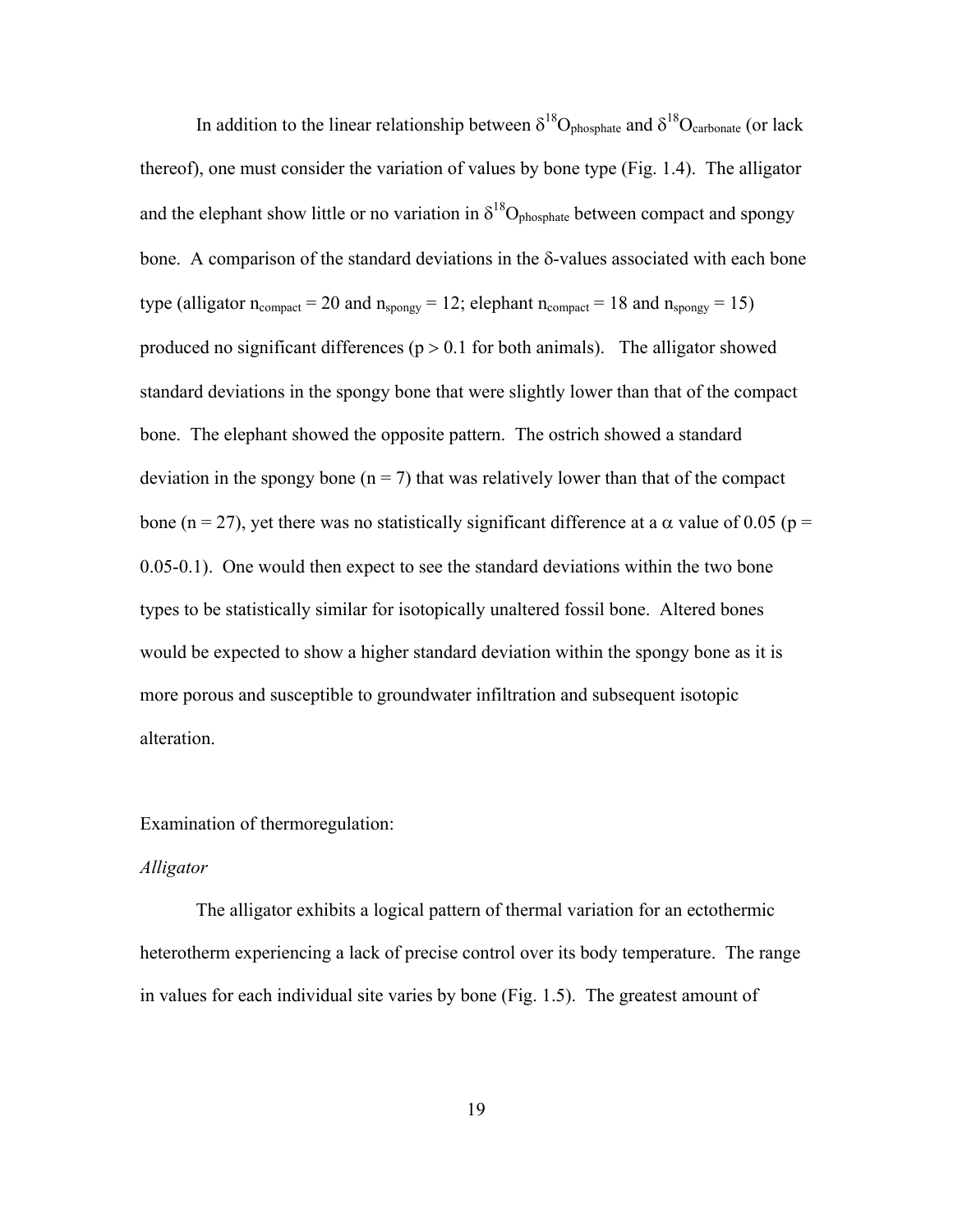variation occurs in the dorsal vertebra and the least amount occurs in the maxilla. The remaining bones display approximately similar ranges although the δ-values themselves differ markedly. The δ-values of the skull bones are notably lower than those of the main body. The actual temperature variation within each individual bone is shown in Fig. 1.6. This temperature variation is calculated by a multiplication of the aforementioned ranges with the slope value from the paleotemperature equation (i.e. 4.3). As a result, the dorsal vertebra exhibits the greatest amount of temperature variation while the maxilla exhibits the least. It is necessary to note here that the largest apparent temperature range of  $\sim15^{\circ}\text{C}$ is primarily a function of two extreme data points. However, these points do not appear as statistical outliers according to SAS software analyses (specifically studentized residuals, Hat Matrices, DFFITS, DFBETAS, and Cook's D). There is no discernable pattern to the remaining bones. This, however, is typical for alligators as they cannot entirely control their body temperature.

 Temperature differences between bones can be compared by plotting calculated bone temperature normalized to the warmest bone in the individual (Fig. 1.7). In this instance the head and the main body are treated as two separate entities. The dentary and the femur prove to be the warmest bones of the head and body, respectively. The remaining bones vary in no discernable pattern. The maximum interbone temperature difference occurs in the maxilla (8.6°C). Interestingly, the head bones seem to vary more than the body bones. The palatine shows the least amount of temperature change from the chosen zero point, which may be a result of the alligator's use of oral gaping as a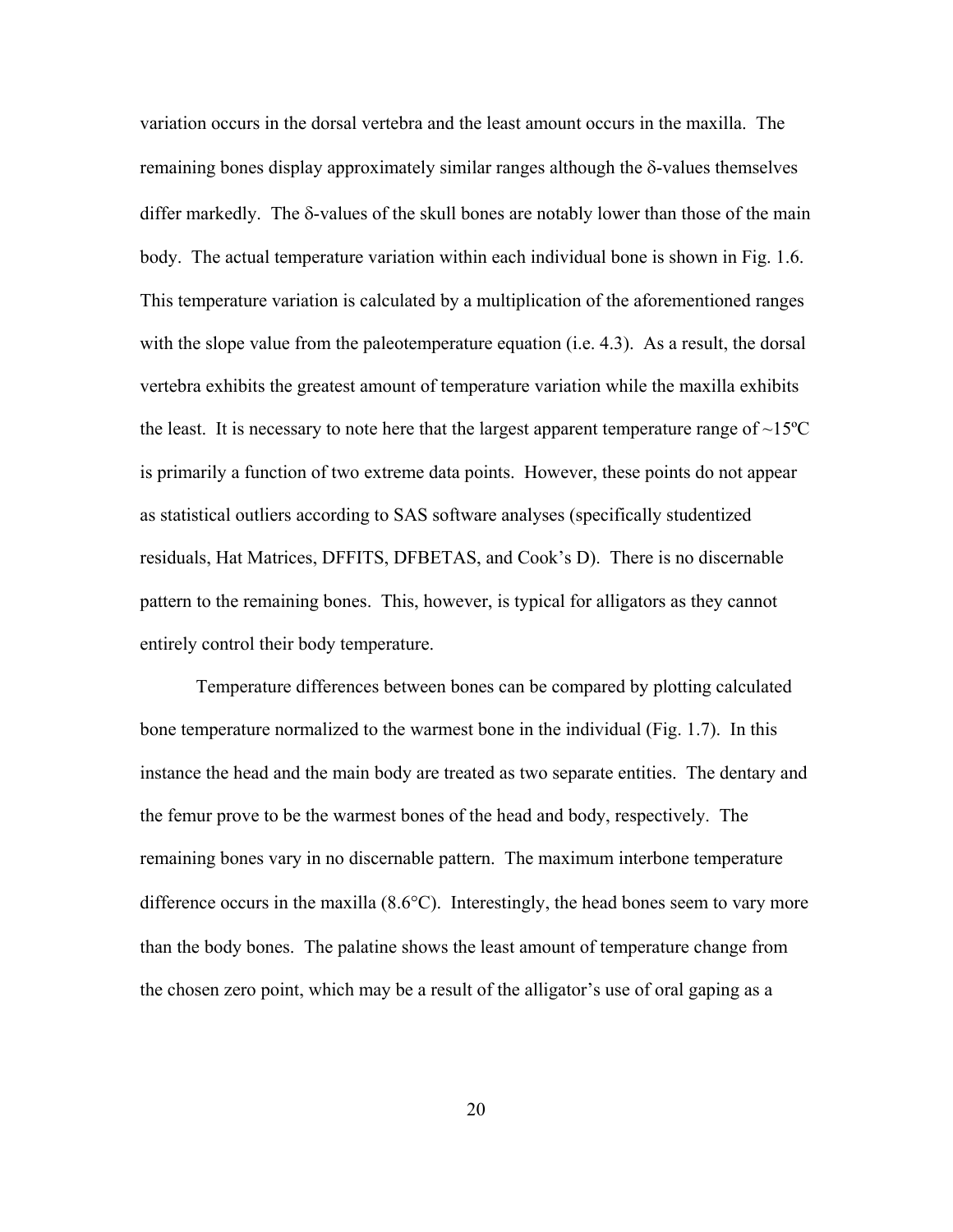method of temperature regulation. The palatine appears slightly warmer than all the bones (including the main body) accept the dentary. The cause for such a pattern could be a preferential shunting of warm blood to the area in an attempt to lose as much heat as possible during oral gaping.

 A comparison of temperature differences between bones using a core bone of the body as the zero point produces several interesting observations (Fig. 1.8). Most notable is that the temperatures for the main body seem to stay within the predefined limits for homeothermy (i.e.  $+/- 4$ °C). However, bones very close to one another show little consistency of temperature. The two dorsal vertebrae differ by at least 1.5°C. The humerus and the femur, both approximately the same distance from the core body, differ by almost 4°C. The phalange and the two caudal vertebrae, all of which are at the most distal parts of the body, show variation in their temperature differences as well. Additionally, all the bones except the humerus appear to be warmer than the dorsal vertebra used as the zero point. Stoskopf et al. (2001) noted the same pattern and suggested the core body might experience a lower temperature due to extensive water loss at the extremities (Davis et al. 1980) resulting in cool blood returning to the core. These data may fall within the bounds of homeothermy due to the fact that this alligator was farm-raised at a constant temperature. However, the lack of any pattern in interbone temperature variation suggests a lack of temperature control across individual elements of the body. This seems logical for an ectothermic animal.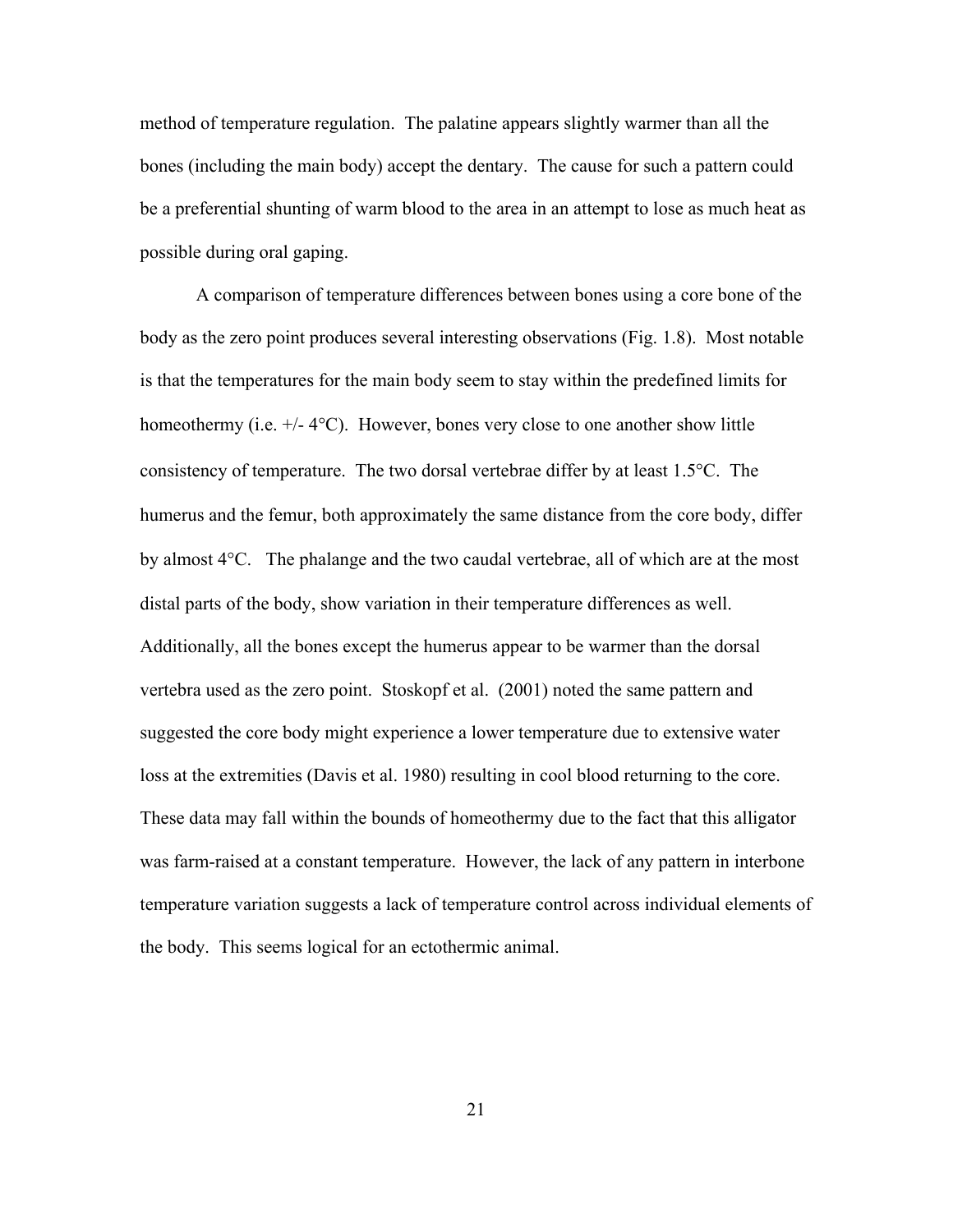#### *Elephant*

 The elephant exhibits a logical pattern of temperature variation for an endothermic homeotherm capable of a more precise control of its body temperature. As with the alligator, the range of values for each individual site varies by bone (Fig. 1.9). The femur exhibits the greatest variation and the metatarsal the least. The remaining bones show approximately equal ranges and δ-values; the one exception being the caudal vertebra. The actual calculation of temperature variation taken from these ranges is shown in Fig. 1.10. Excluding the femur, none of the bones vary beyond 4°C. This is an expected condition for a large endotherm that has the ability to maintain a constant body temperature and likely faces greater stress for heat dumping rather than conservation. The femur is in a location where it does not experience the mass buffering effect of the main body. Nor does it experience the conductive warming from the ground that has been noted in thermographic scans of elephant skin surface temperatures (Williams 1990). This apparent lack of temperature buffering might explain the anomalous intrabone temperature variation within the femur.

 A comparison of temperature differences between the bones using the warmest bone as a zero point is shown in Fig. 1.11. This analysis suggests that the warmest bone is the distal portion of a rib. The bones most similar in temperature to this one are the proximal portion of the same rib and the femur. The interbone temperature difference increases distally culminating in the caudal vertebra showing the most variation from the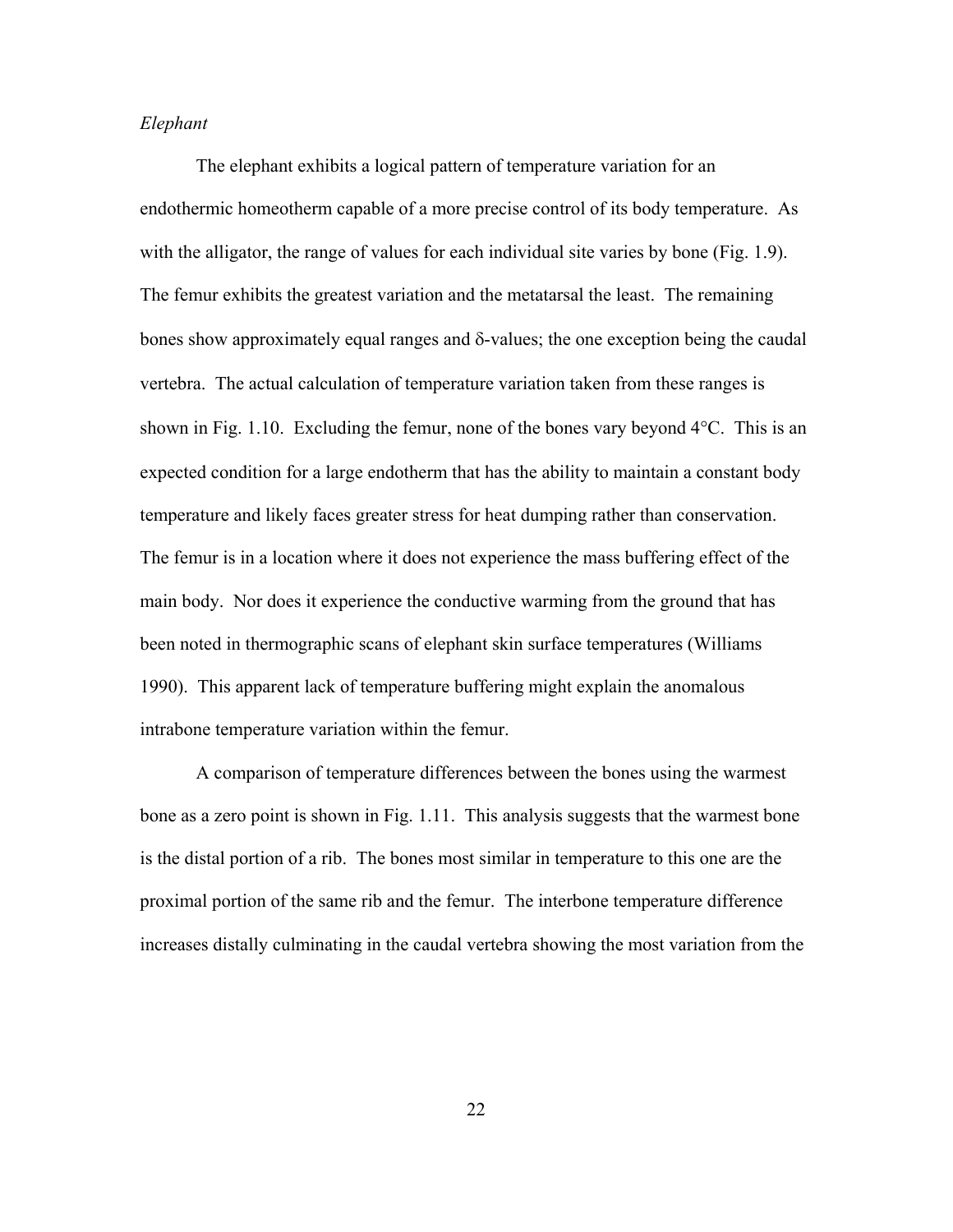core body. Such a pattern is expected since elephants' caudal vertebrae are protected by only a thin layer of flesh on a very thin tail.

 A comparison of interbone temperature variation using a core body bone as a zero point provides further support for the homeothermic condition of elephants (Fig. 1.12). None of the bones, including the caudal, vary beyond 4°C of the core body (i.e. the lumbar vertebra). The ribs appear slightly warmer than the lumbar vertebrae most likely due to their location in the large, well insulated, highly metabolizing gut of the elephant. The leg bones are also slightly warmer than the lumbar and very similar to one another. The legs are insulated by flesh and have a somewhat uniformly cylindrical shape. These two factors work together to produce a uniform distribution of average temperature within the leg. It is notable that the femur exhibits very little variation from the other leg bones despite its individual intrabone variation. It lacks the temperature buffering of the core body or the ground at a given moment in time, yet it experiences the same average lifetime temperature variation as the other leg bones. The average temperature of the femur stays within the limits of homeothermy. The caudal vertebra appears to be cooler than the rest of the body. Again, this pattern is expected from the thin non-insulated tail of an elephant.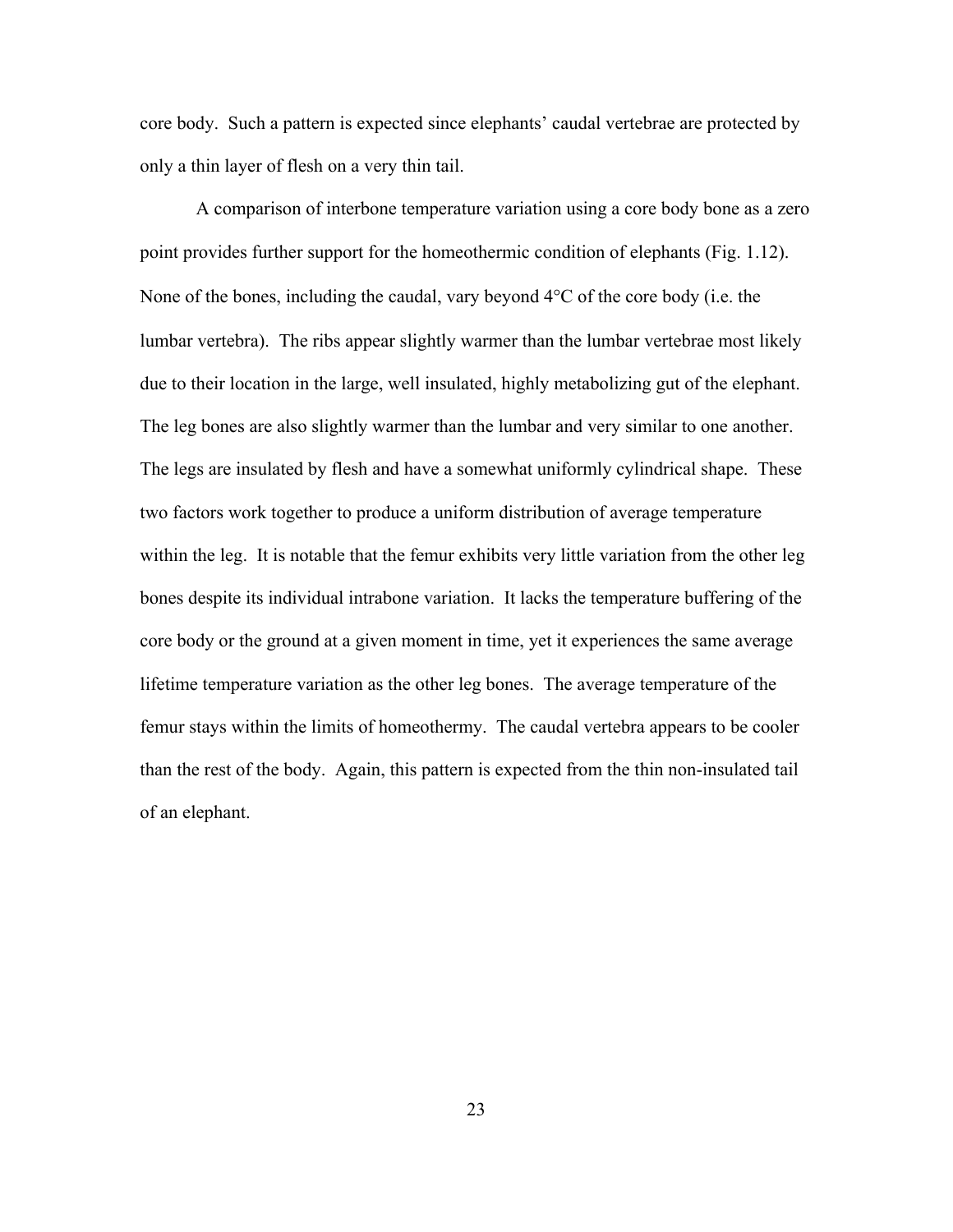#### *Ostrich*

 The ostrich shows slightly different patterns than the elephant. However, these patterns are readily explainable within the condition of endothermic homeothermy. The ranges of values for each individual site continue to vary between bones (Fig. 1.13). The femur and tibia show the greatest amount of intrabone variation while the dorsal vertebra, palatine, and vomer show the least. The calculation of intrabone temperature variation from these ranges reiterates this pattern (Fig. 1.14). The femur and tibia show an intrabone temperature variation beyond the 4°C limit of homeothermy. However, this is to be expected as the ostrich has very long, slender, and non-insulted legs. Infrared thermography has shown that ostrich leg temperatures tend to vary with the ambient temperature (Phillips and Sanborn 1994). At very low temperatures the animals is capable of keeping the legs at  $\sim$ 2.5 $\degree$ C above ambient. The core body, the head, and interestingly, the foot bones all stay within 4°C of variation. The body and the head (to a lesser degree) have better feather cover than the legs. Ostriches are known to reposition their feathers as a method of maintaining a preferred and fairly constant body temperature (Louw 1972, Phillips and Sanborn 1994). The head may also experience increased blood flow at times to aid in regulation of brain temperature.

 The comparison of interbone temperature differences using the warmest bone as a zero point is shown in Fig. 1.15. The greatest deviations in temperature appear to occur in the bones of the head. A similar phenomenon is seen in the previously mentioned thermographic study of Phillips and Sanborn (1994). This is most likely due to the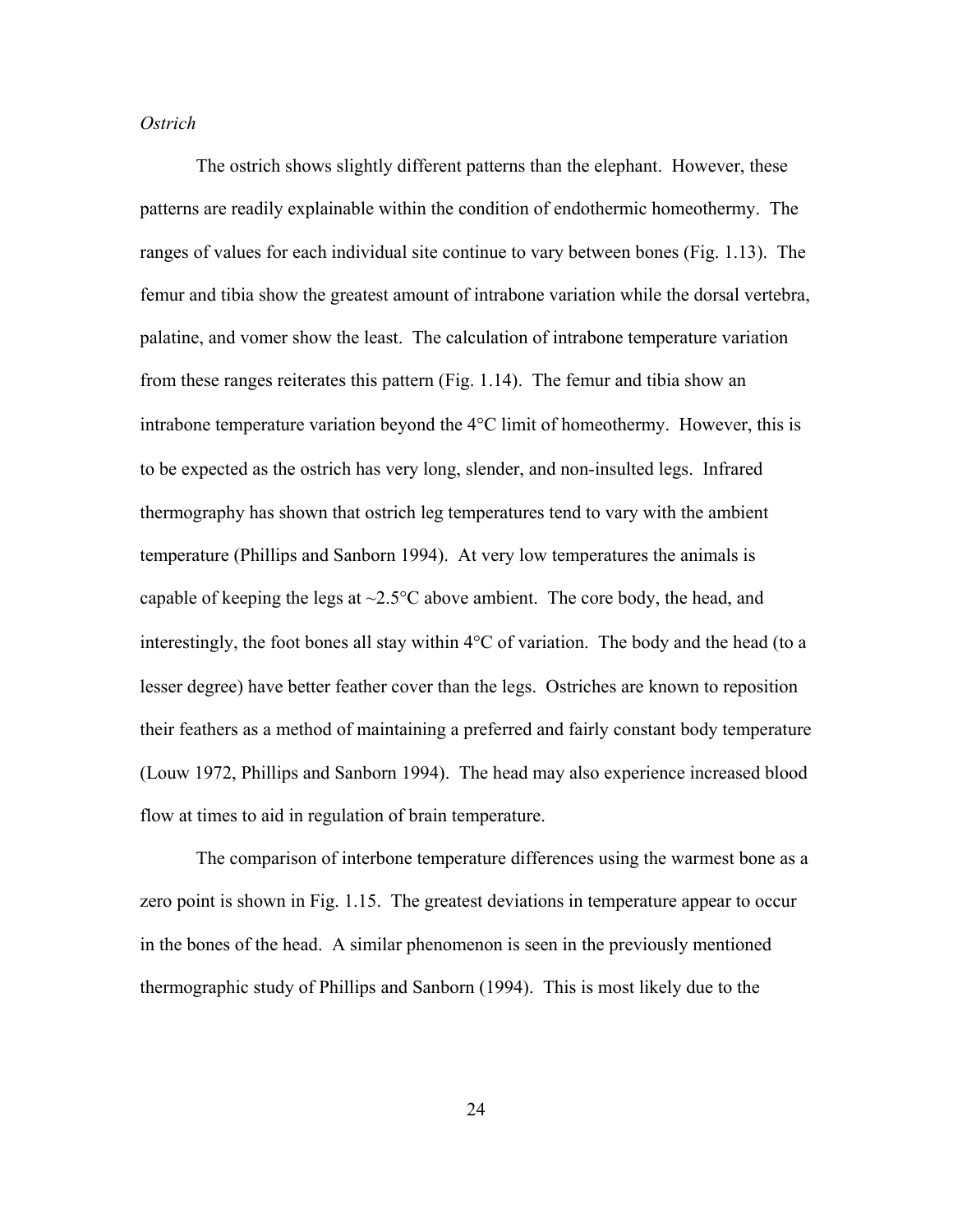diminished amount of insulation as compared to the rest of the body. The leg bones again show a significant amount of variation due to lack of insulation. Interestingly, the foot bone appears to be the warmest. This may be due to its direct contact with a warm substrate. Most of the bones stay within the 4°C limit for homeothermy. However, considering the warmth of the foot bone to be a special case, an examination of homeothermic bounds might not be appropriate here.

 Comparing the interbone temperature variation using a core body bone as the zero point produces a more practical means for examining the homeothermic condition (Fig. 1.16). All the bones except the toe appear cooler than the core body (i.e. the dorsal vertebra). The warmth of the foot can again be explained by contact with a warm substrate. The remaining bones all appear to be cooler than the core body. This condition of regional heterothermy is expected for an animal with a round stout core and long slender appendages with high surface area that will not retain heat well. The dentary and palatine appear to be the coolest bones in the body. Their presence in the beak and subsequent lack of feathered insulation is the most likely factor responsible for this pattern.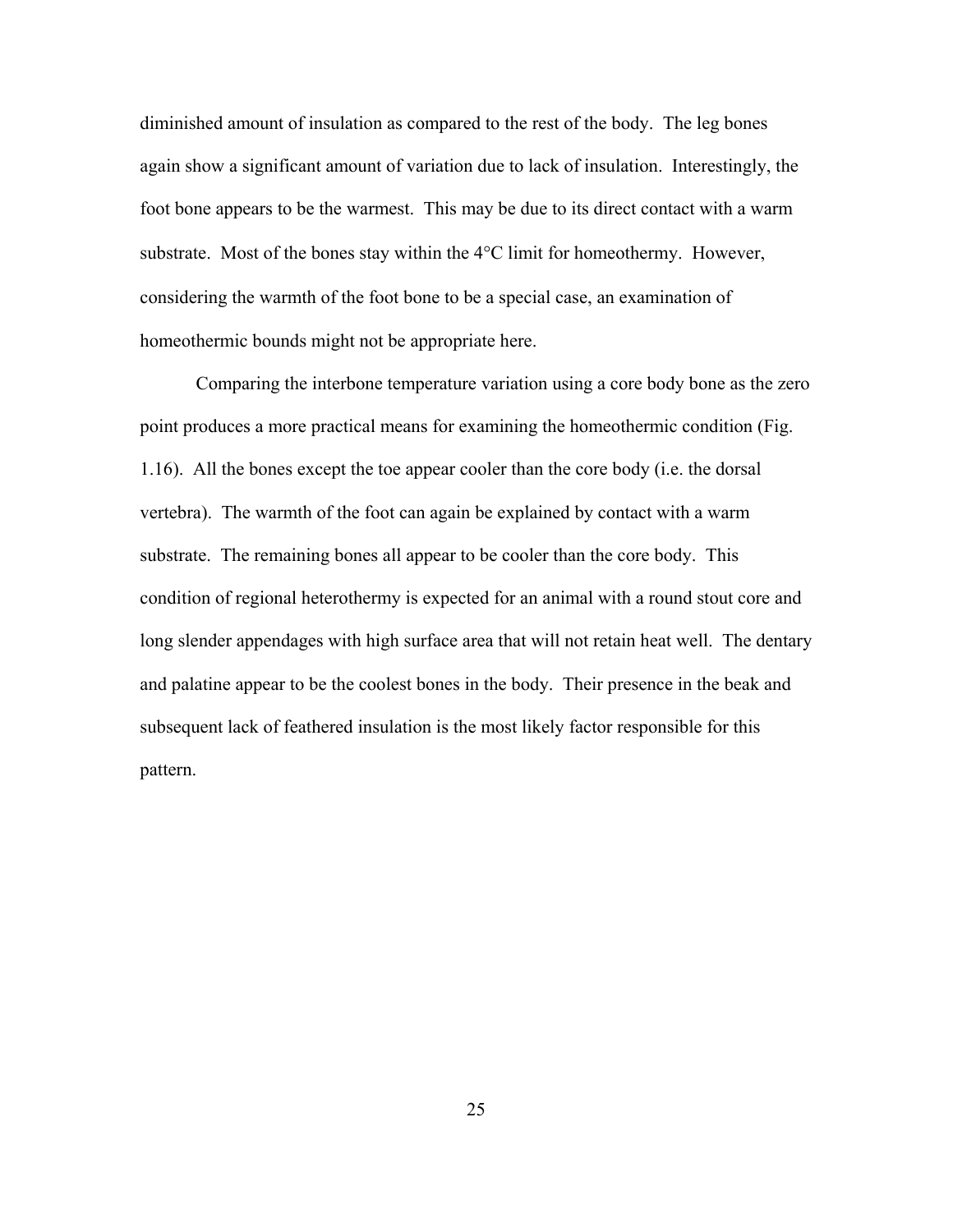#### CONCLUSIONS

 While previous methods for the examination of fossil diagenesis are inconsistent with the current study, this analysis provides several methods to ascertain the integrity of fossilized phosphate oxygen isotopes. Specifically, an unaltered fossil specimen should exhibit a statistically insignificant linear correlation between  $\delta^{18}O_{\text{phosphate}}$  and  $\delta^{18}O_{\text{carbonate}}$ values, a tight range of  $\delta^{18}O_{\text{phosphate}}$  as compared to  $\delta^{18}O_{\text{carbonate}}$  values, and a difference between standard deviations of the compact and spongy bone  $\delta^{18}O_{\text{phosphate}}$  values that is not statistically significant.

 Determination of a dinosaur's thermoregulatory strategy can then be assessed by comparing it to the three modern species examined in this study. Intrabone and interbone temperature variations within all three species show some regional variation with specific patterns for each animal. The elephant and the ostrich primarily stay within the temperature bounds of homeothermy while the alligator does not. The elephant shows regional heterothermy in its tail and femur, while the ostrich exhibits regional heterothermy in its head and legs. However, consideration of the respective environments and varying insulation layers readily explains this regional body temperature variation within the endothermic homeotherm condition. Similar considerations explain the temperature pattern of the alligator within the ectothermic heterotherm condition. Analysis of a fossil specimen will therefore require examination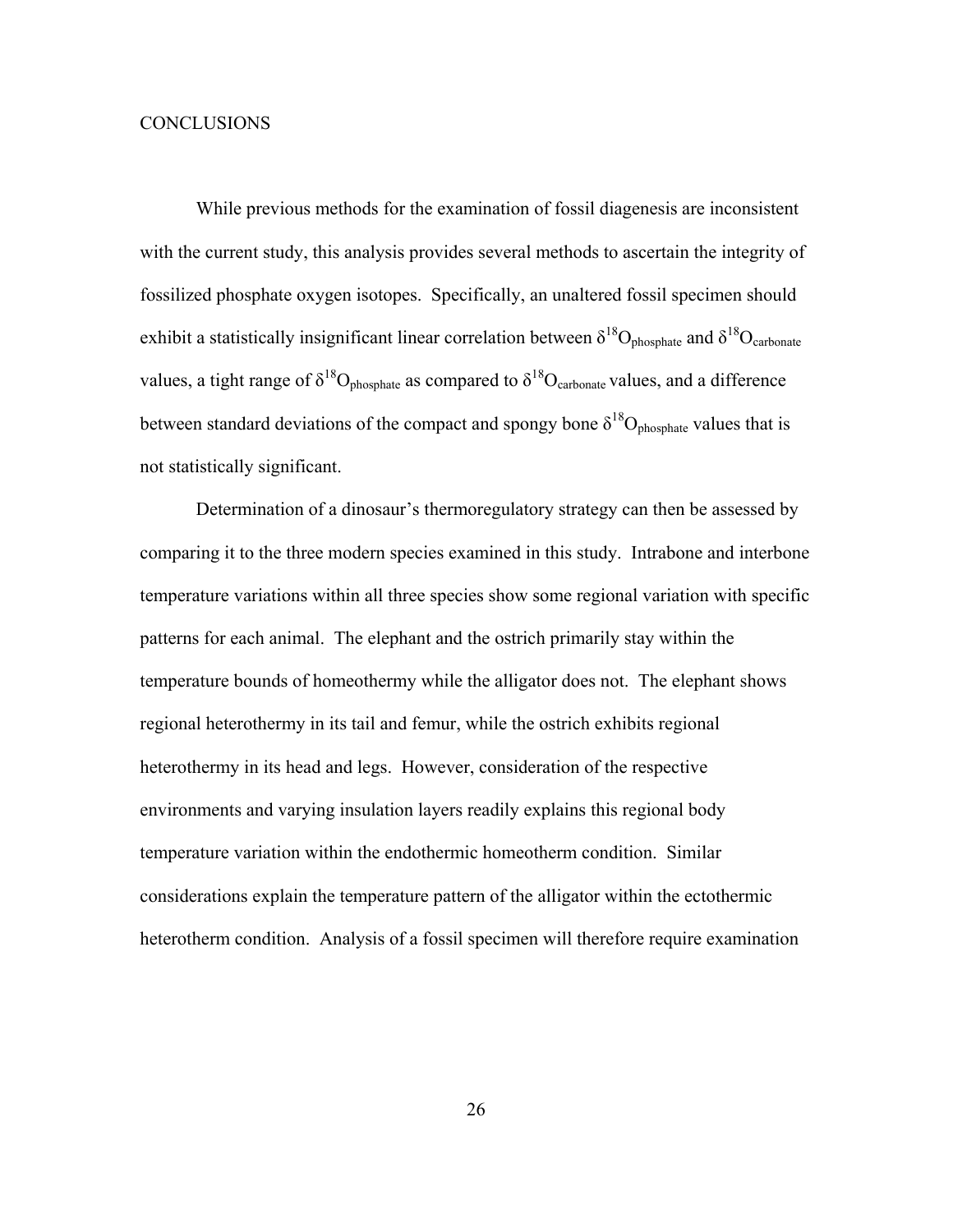of interbone and intrabone variation in the context of living environment and body insulation.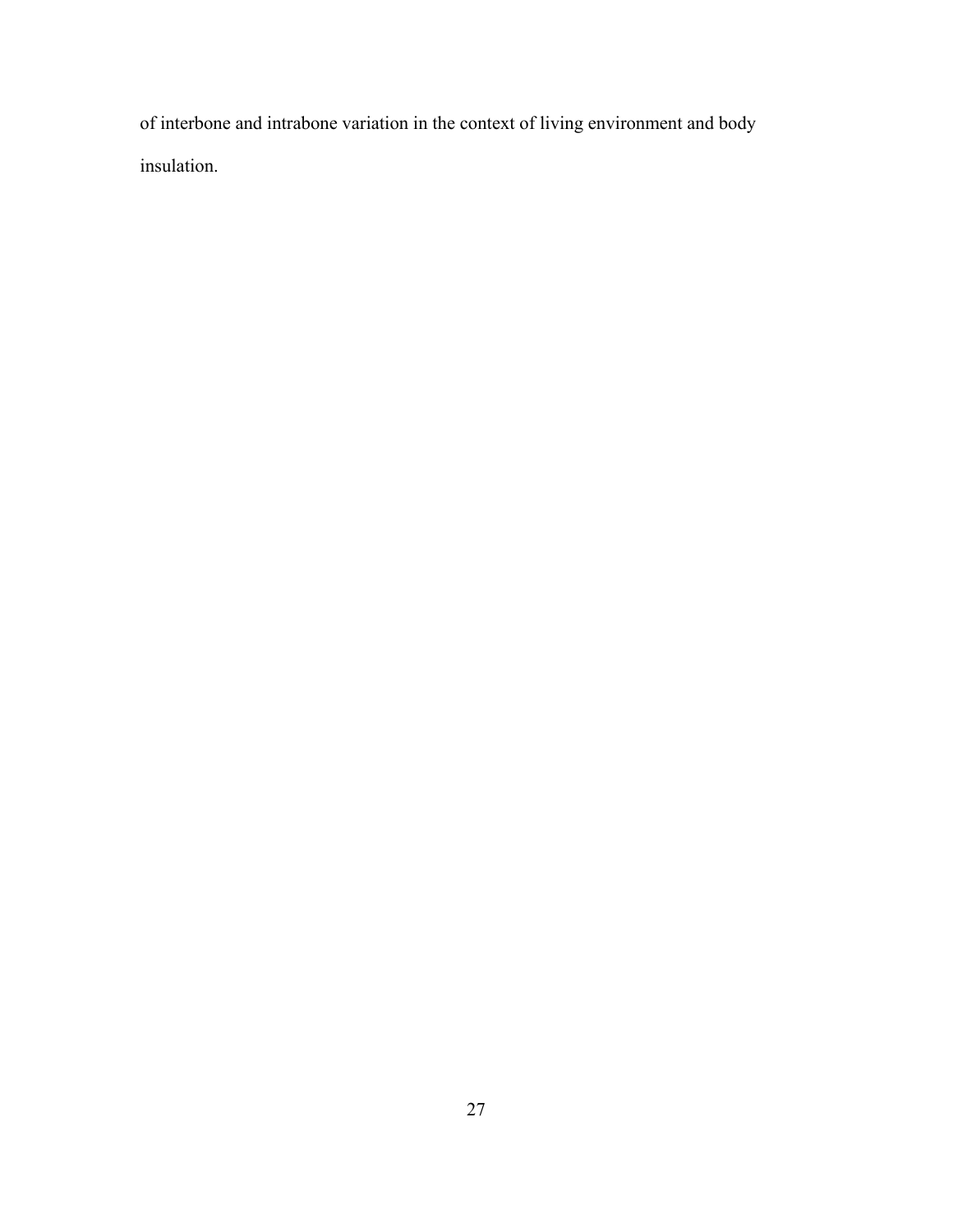#### FUTURE WORK

 The applicability of modern animal isotopic data to the examination of diagenesis in a fossil specimen warrants clarification. Specifically, the observed lack of correlation between  $\delta^{18}O_{\text{phosphate}}$  and  $\delta^{18}O_{\text{carbonate}}$  values is a genuine observation, but is lacking explanation. A close tracing of oxygen isotopes through all the different compounds in the body is necessary, including the fate of oxygen after bone deposition. It is possible that there exists a stage of oxygen transfer within or between carbonates that is not an equilibrium reaction. A close analysis of growth rings might clarify if reworking of the bone throughout life is a source for fractionation due to carbonate exchange between blood and bone.

 Overall, more modern studies of this nature will aid in building a database of isotopic information to which fossil specimens can be compared. Cranial elements in particular are often overlooked, but can provide valuable information concerning temperature patterns in an individual.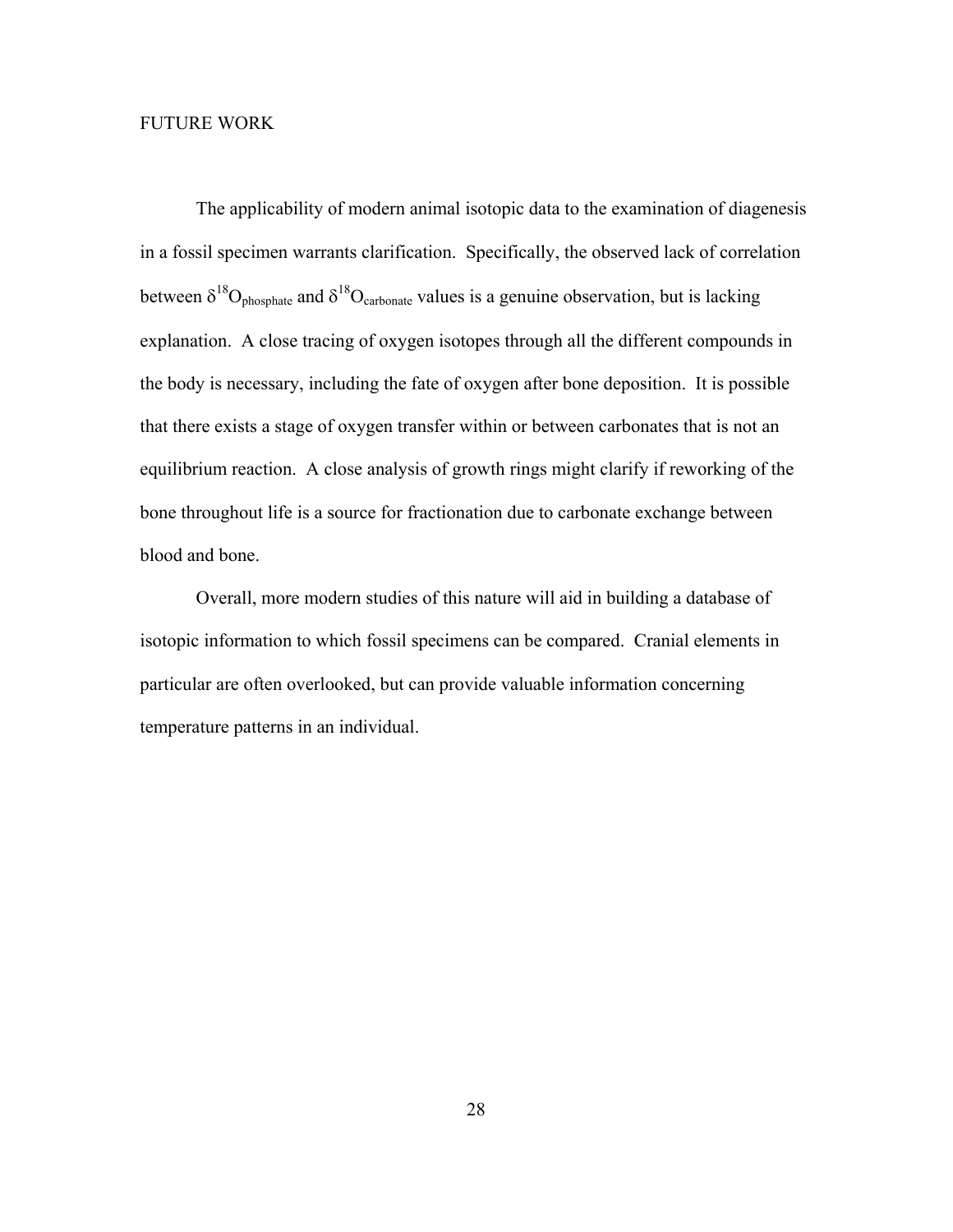

**Figure 1.1 - Ostrich phosphate** δ**18O versus carbonate** δ**18O values. All values are reported in permil units relative to V-SMOW.**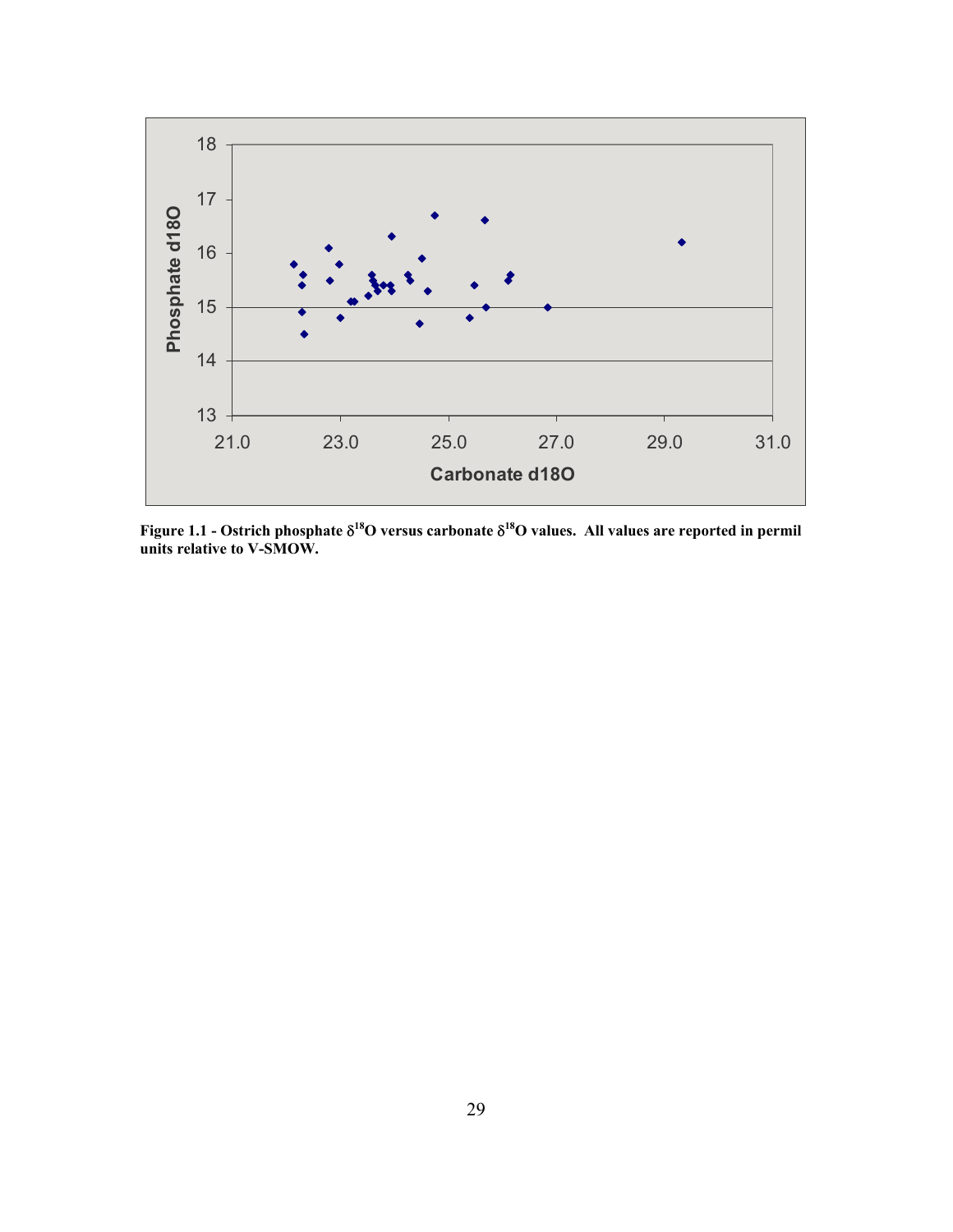

**Figure 1.2 - Elephant phosphate** δ**18O versus carbonate** δ**18O values. All values are reported in permil units relative to V-SMOW.**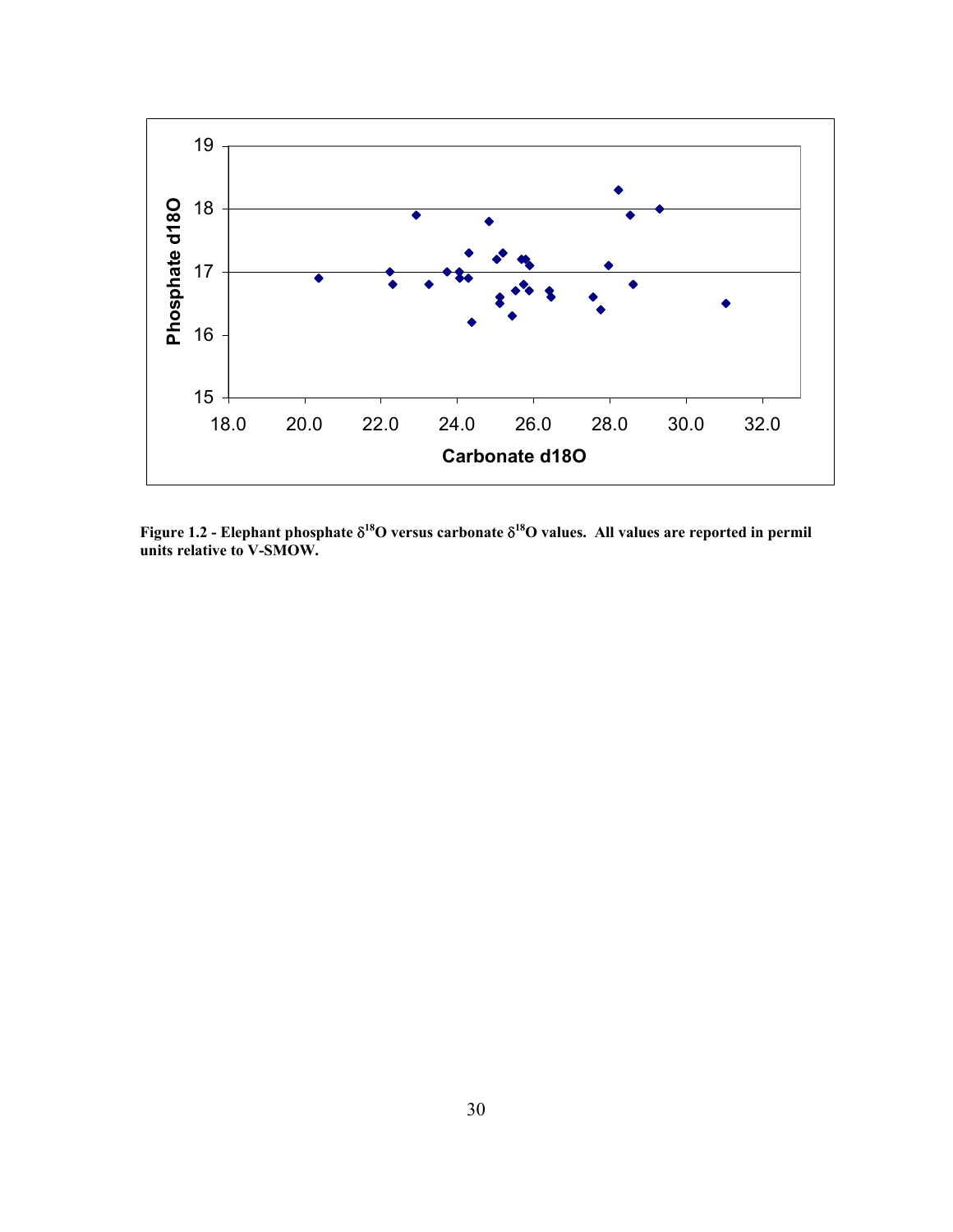

**Figure 1.3 - Alligator phosphate** δ**18O versus carbonate** δ**18O. All values are reported in permil units relative to V-SMOW.**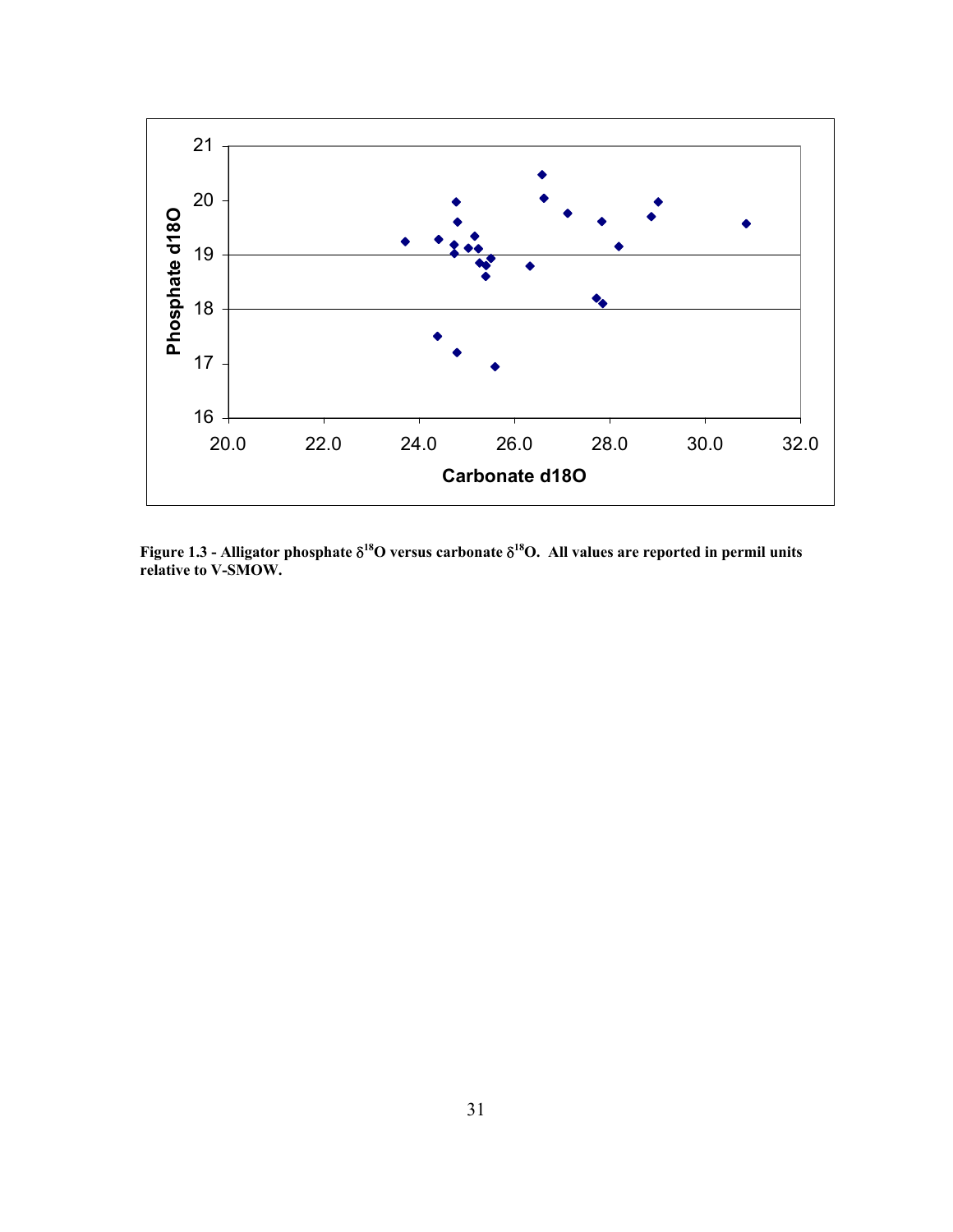

**Figure 1.4 - Standard deviation of collected modern animal data for each bone type. Printed values represent one standard deviation from the mean.**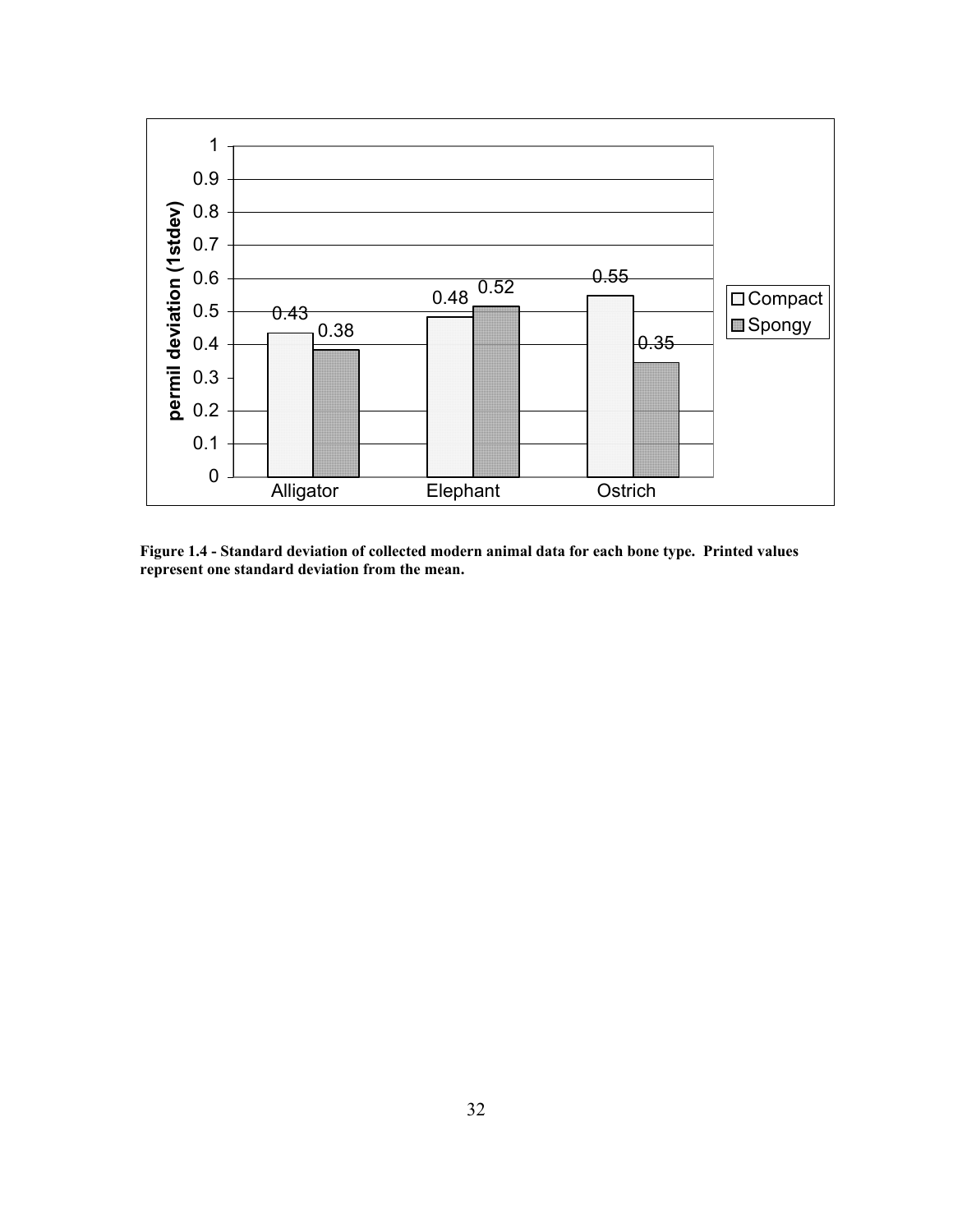

**Figure 1.5 - Alligator phosphate** δ**18O values for each bone. All values are reported in permil units relative to V-SMOW. Closed diamonds represent compact bone; open squares represent spongy bone.**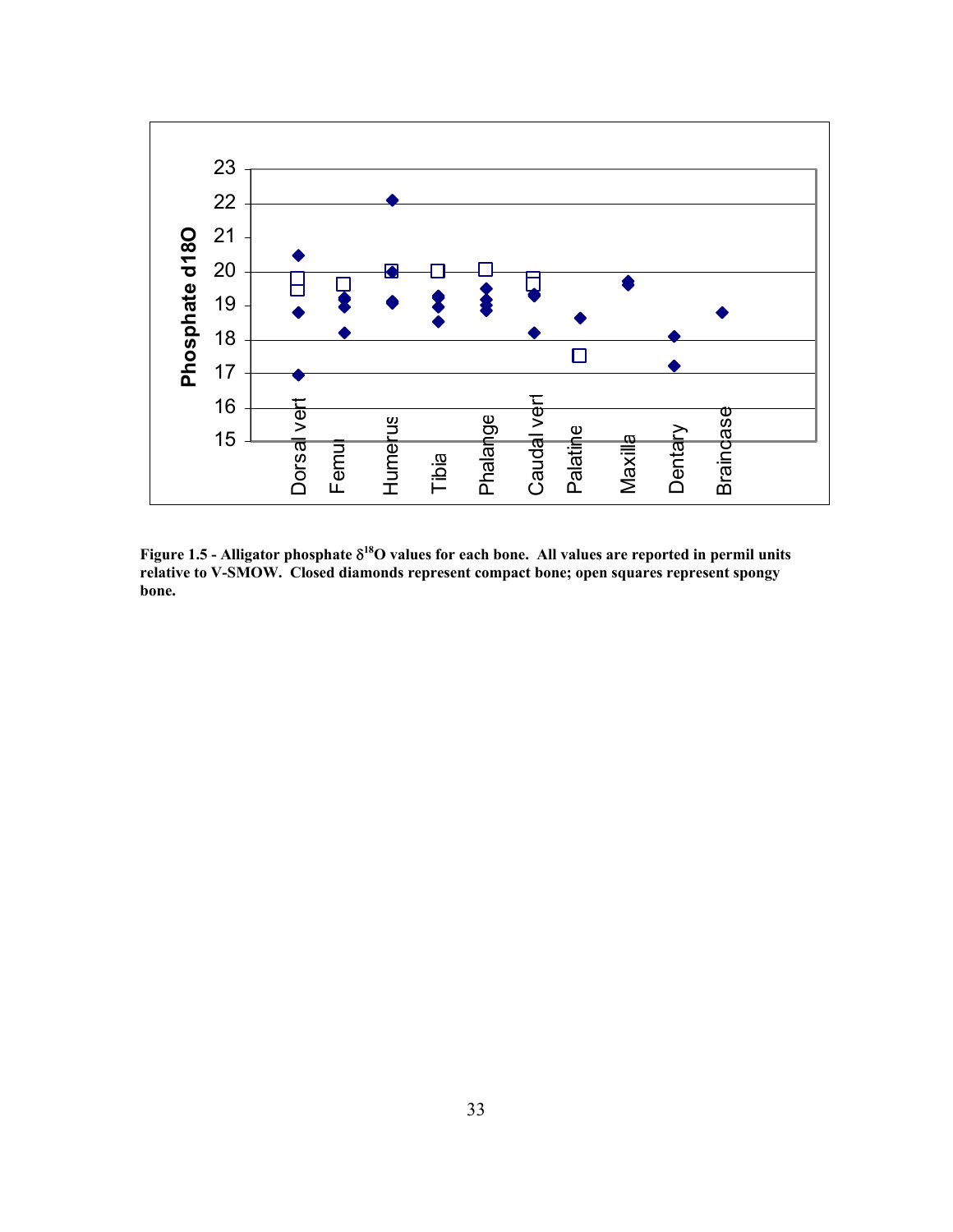

**Figure 1.6 - Alligator intrabone temperature variation for each bone.**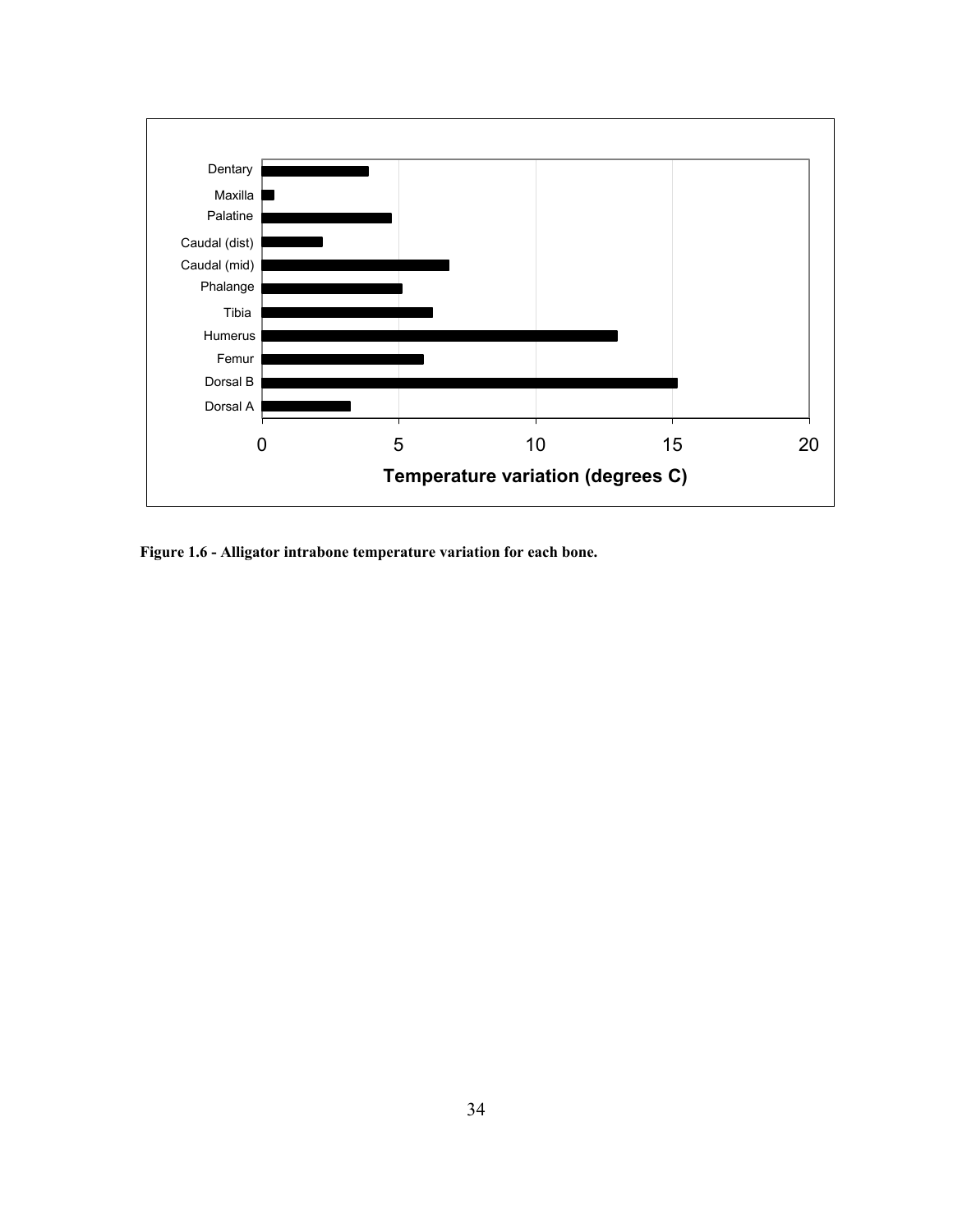

**Figure 1.7 - Alligator interbone temperature variation based on the warmest bones in the body. Note that the cranial and body elements are treated as different individuals.**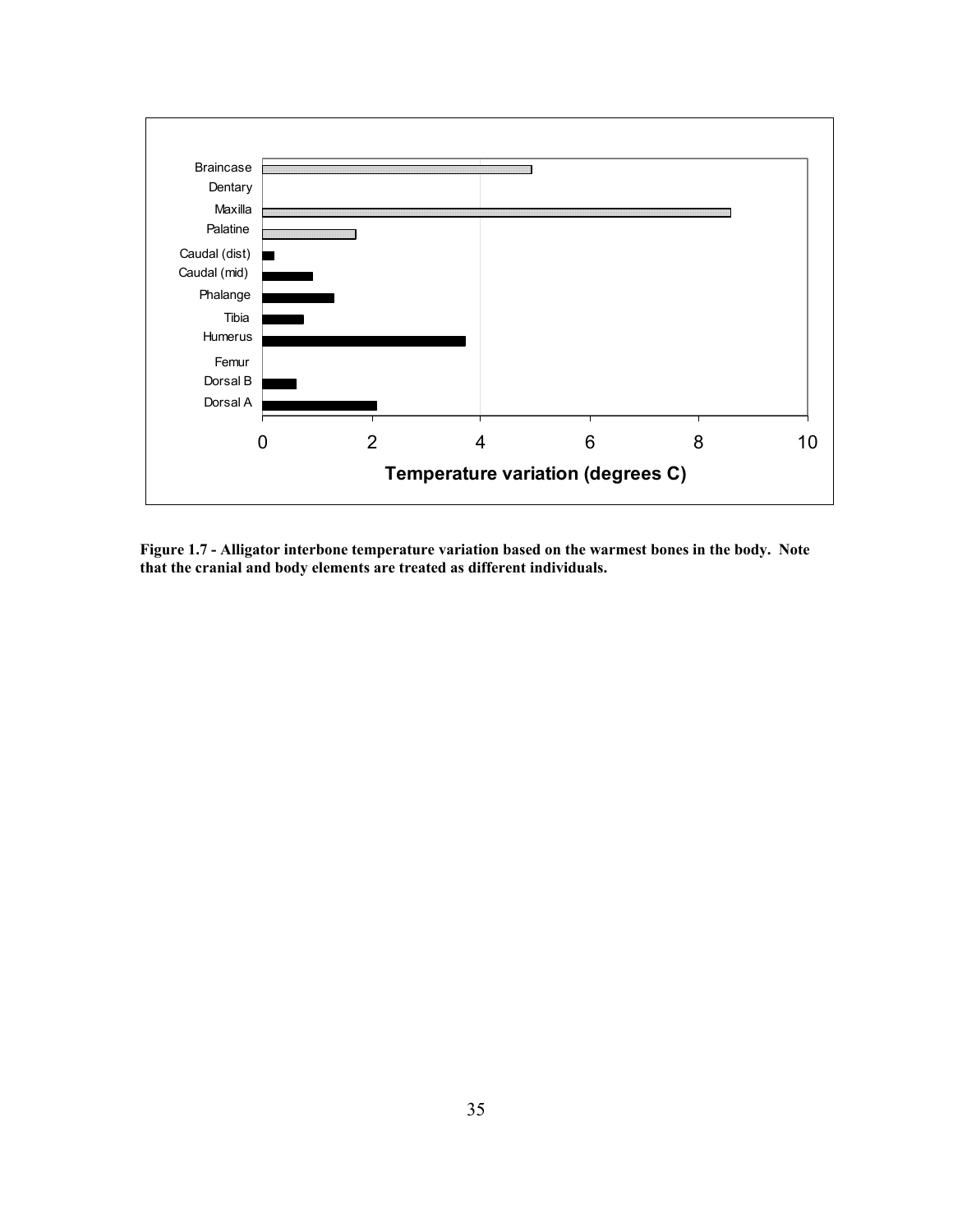

**Figure 1.8 - Alligator interbone temperature variation from the core body.**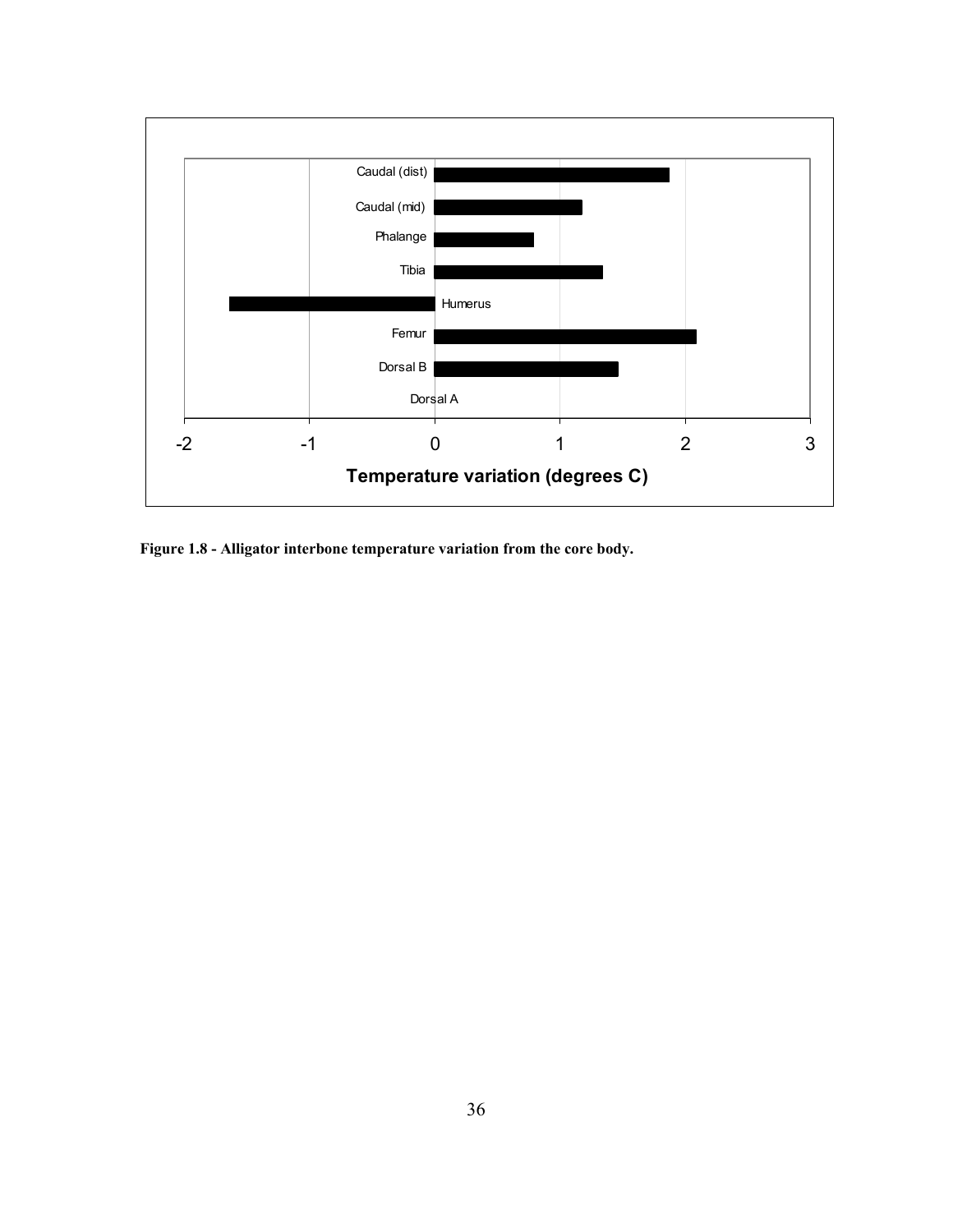

**Figure 1.9 - Elephant phosphate** δ**18O values for each bone. All values are reported in permil units relative to V-SMOW. Closed diamonds represent compact bone; open squares represent spongy bone.**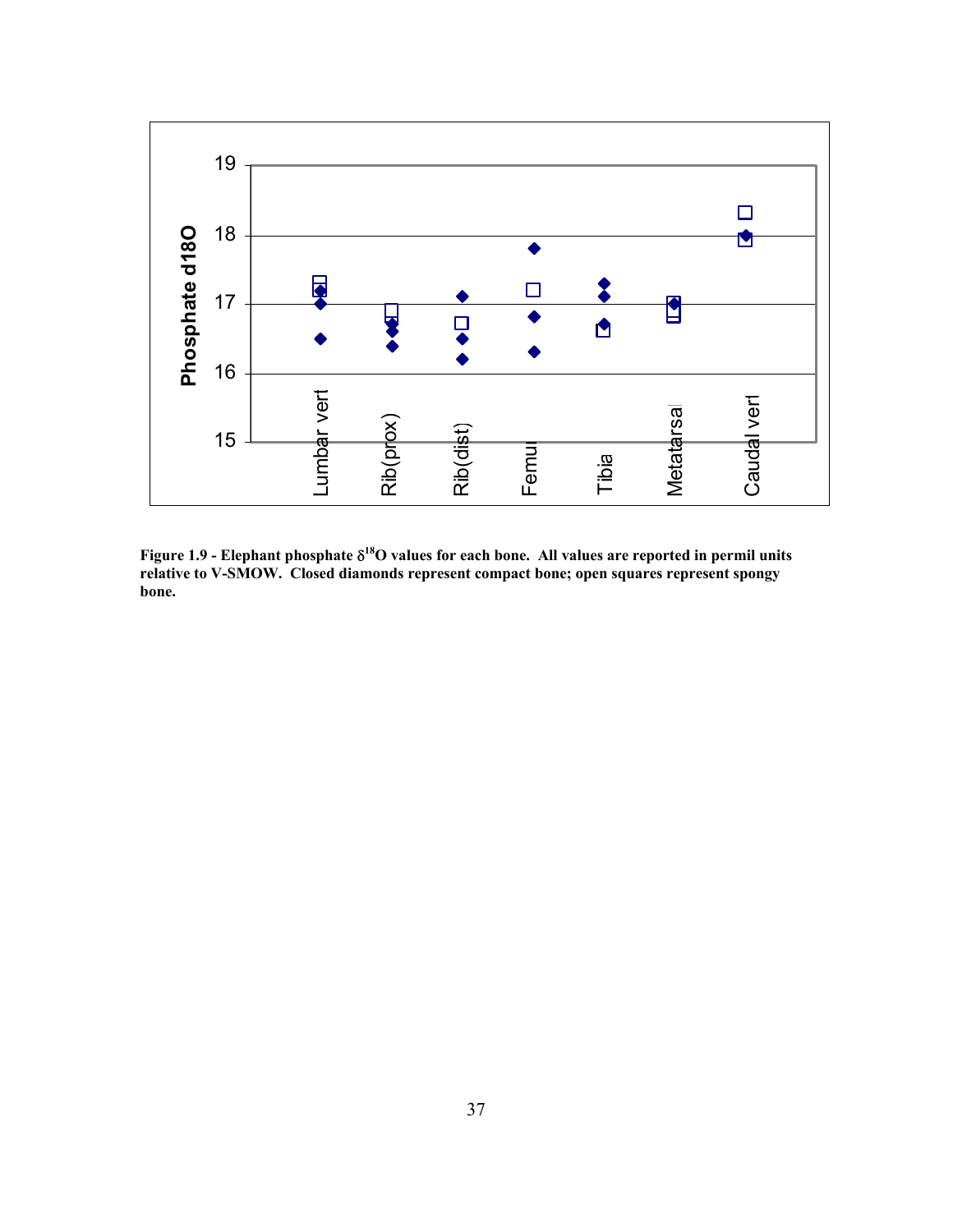

**Figure 1.10 - Elephant intrabone temperature variation for each bone.**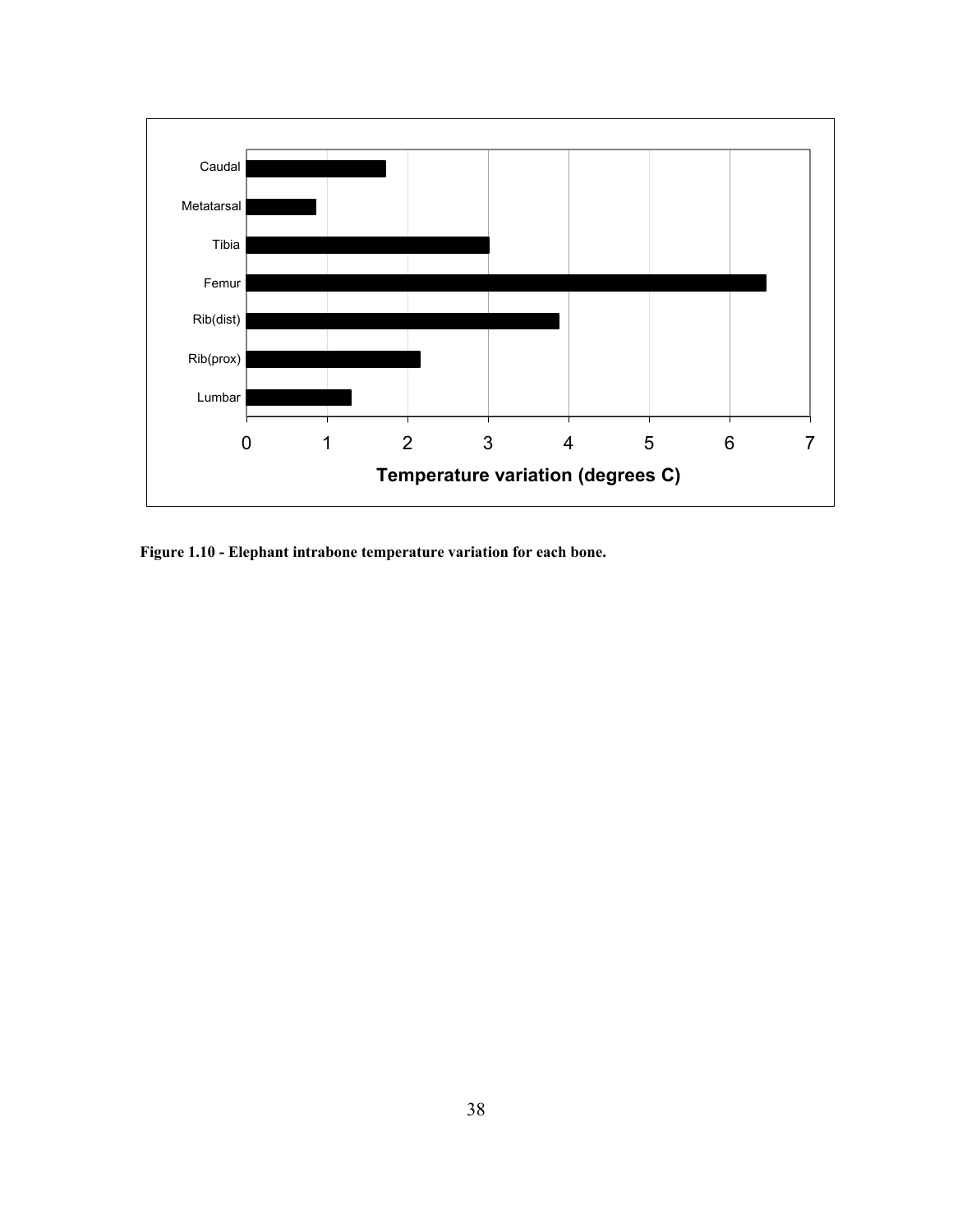

**Figure 1.11 - Elephant interbone temperature variation based on the warmest bone in the body.**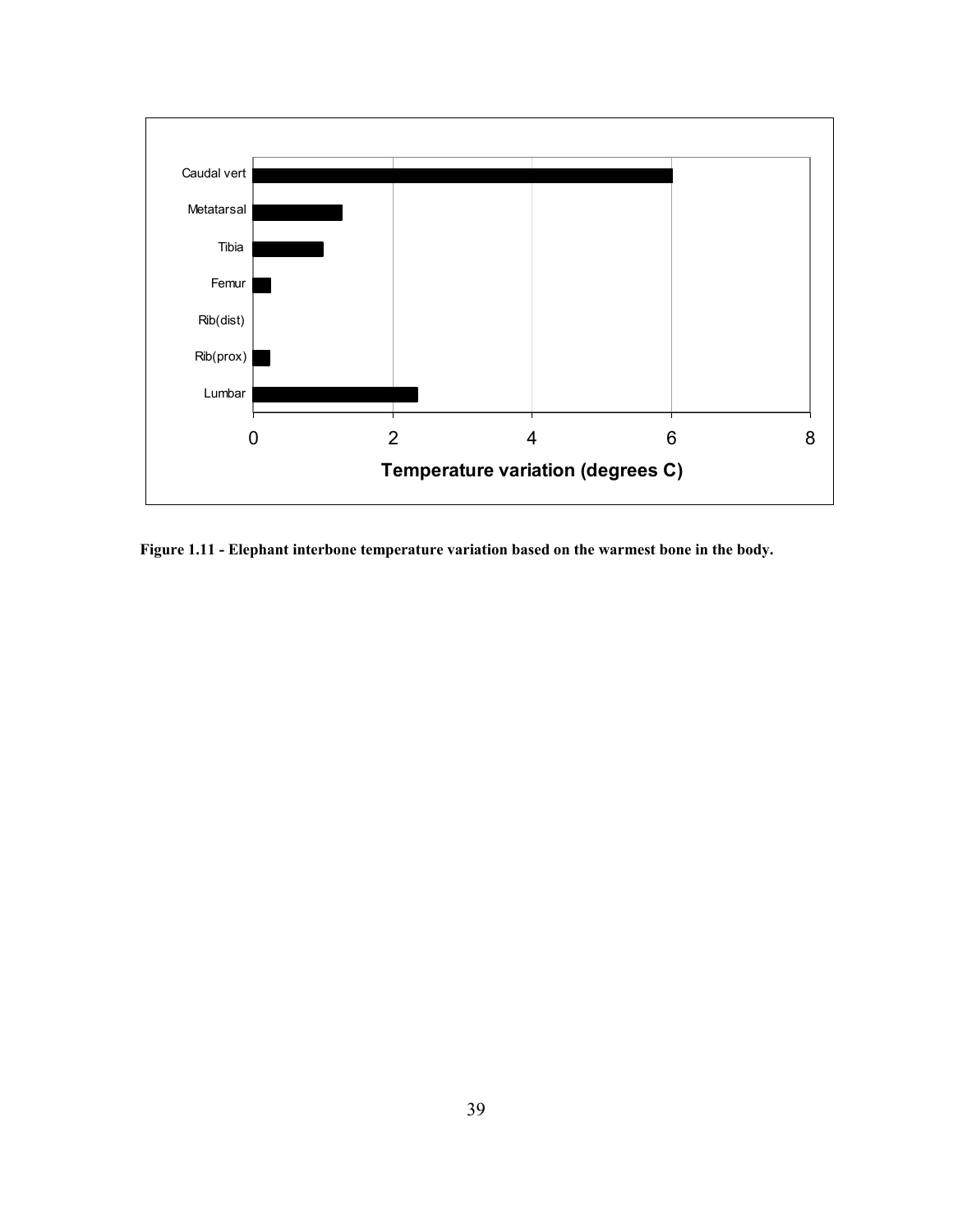

**Figure 1.12 - Elephant interbone variation from the core body.**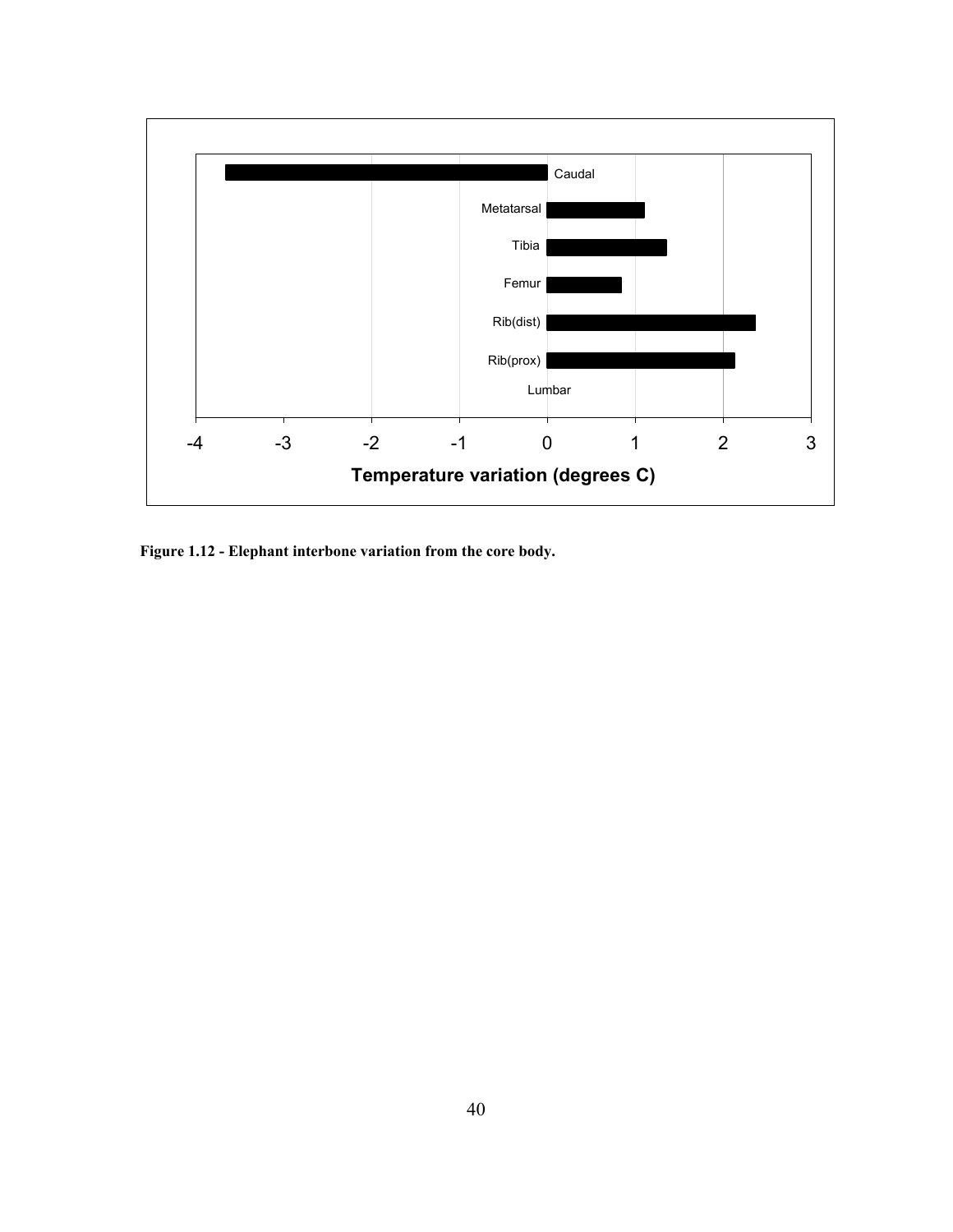

**Figure 1.13 - Ostrich phosphate** δ**18O values for each bone. All values are reported in permil units relative to V-SMOW. Closed diamonds represent compact bone; open squares represent spongy bone.**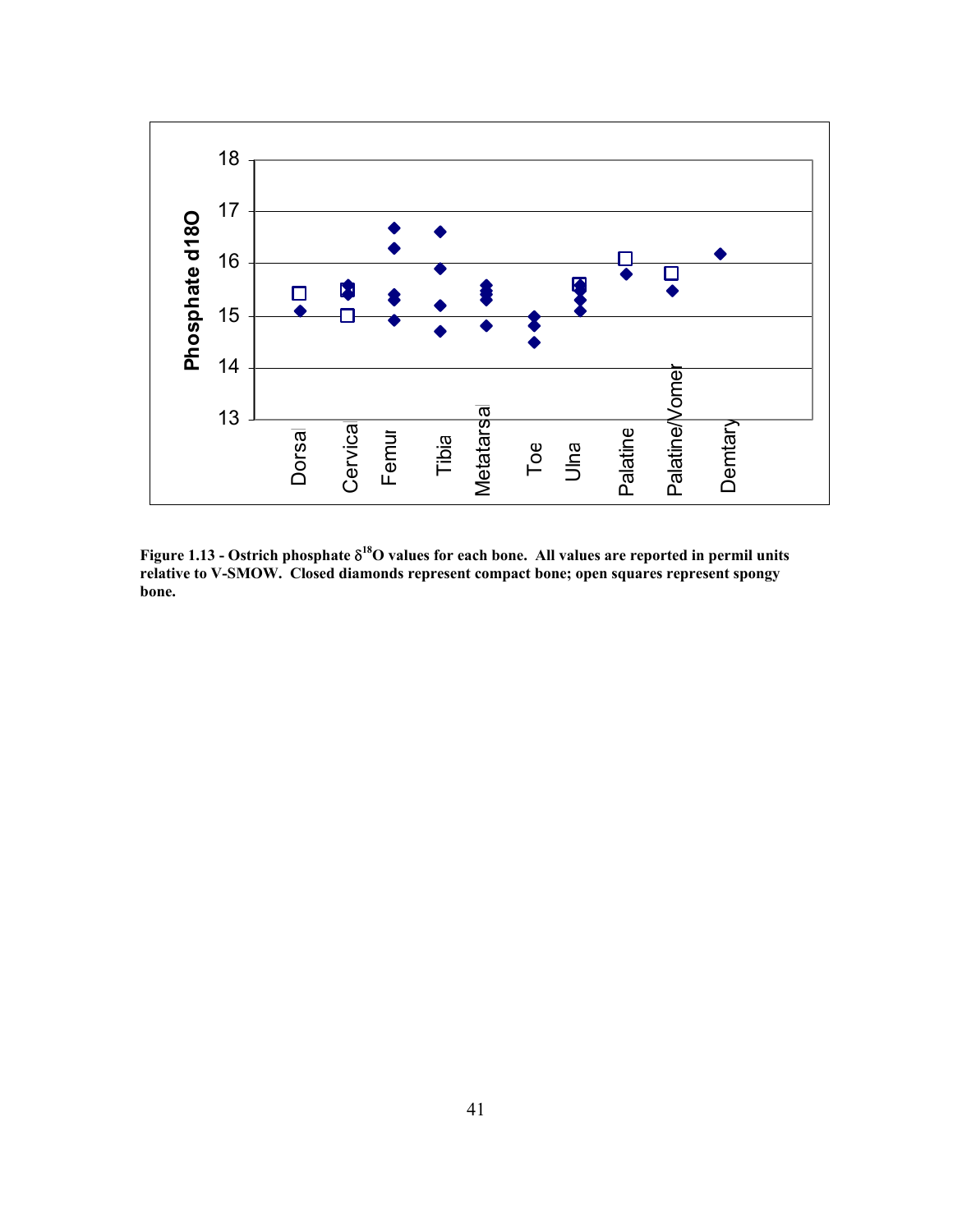

**Figure 1.14 - Ostrich intrabone temperature variation for each bone.**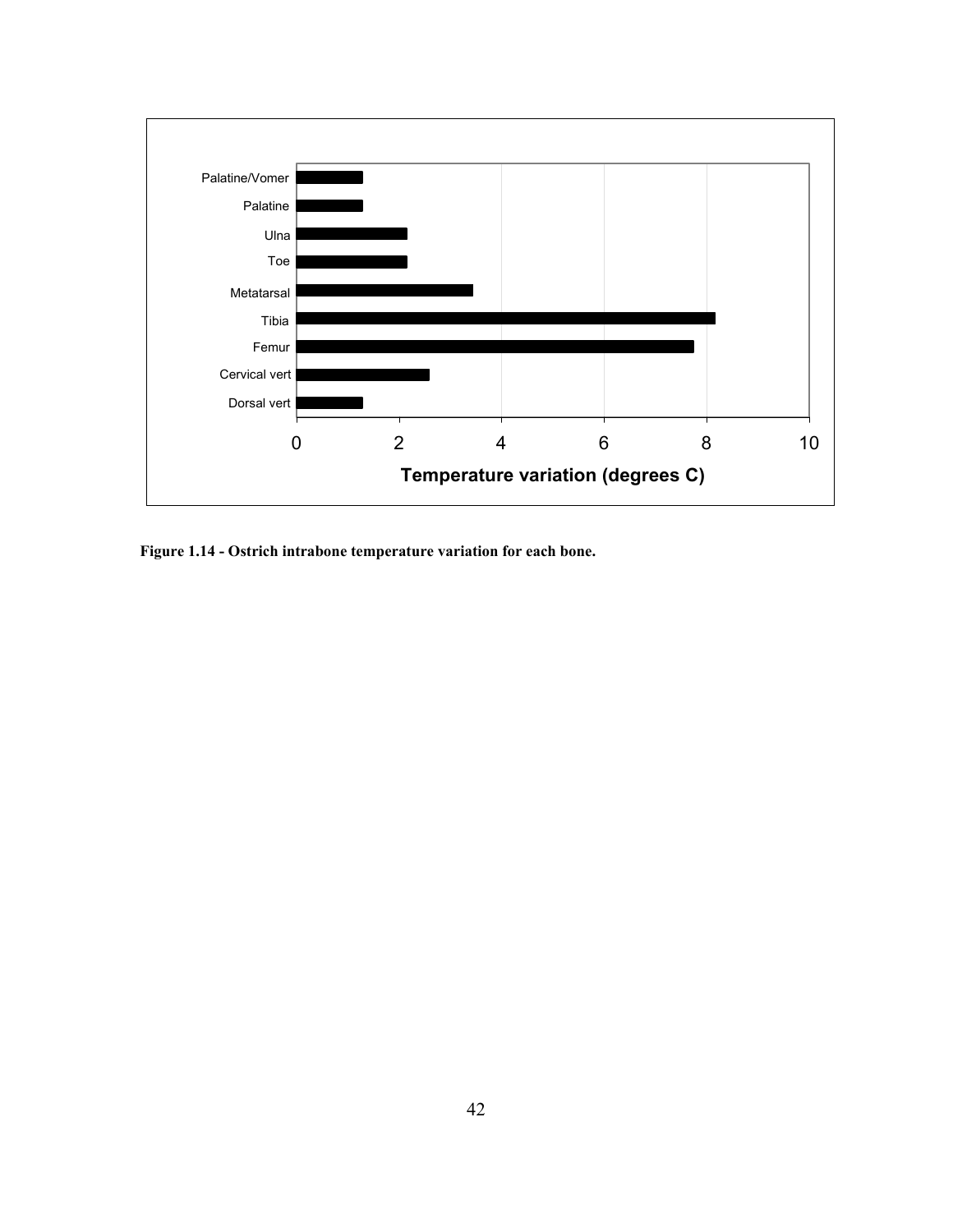

**Figure 1.15 - Ostrich interbone temperature variation based on the warmest bone in the body.**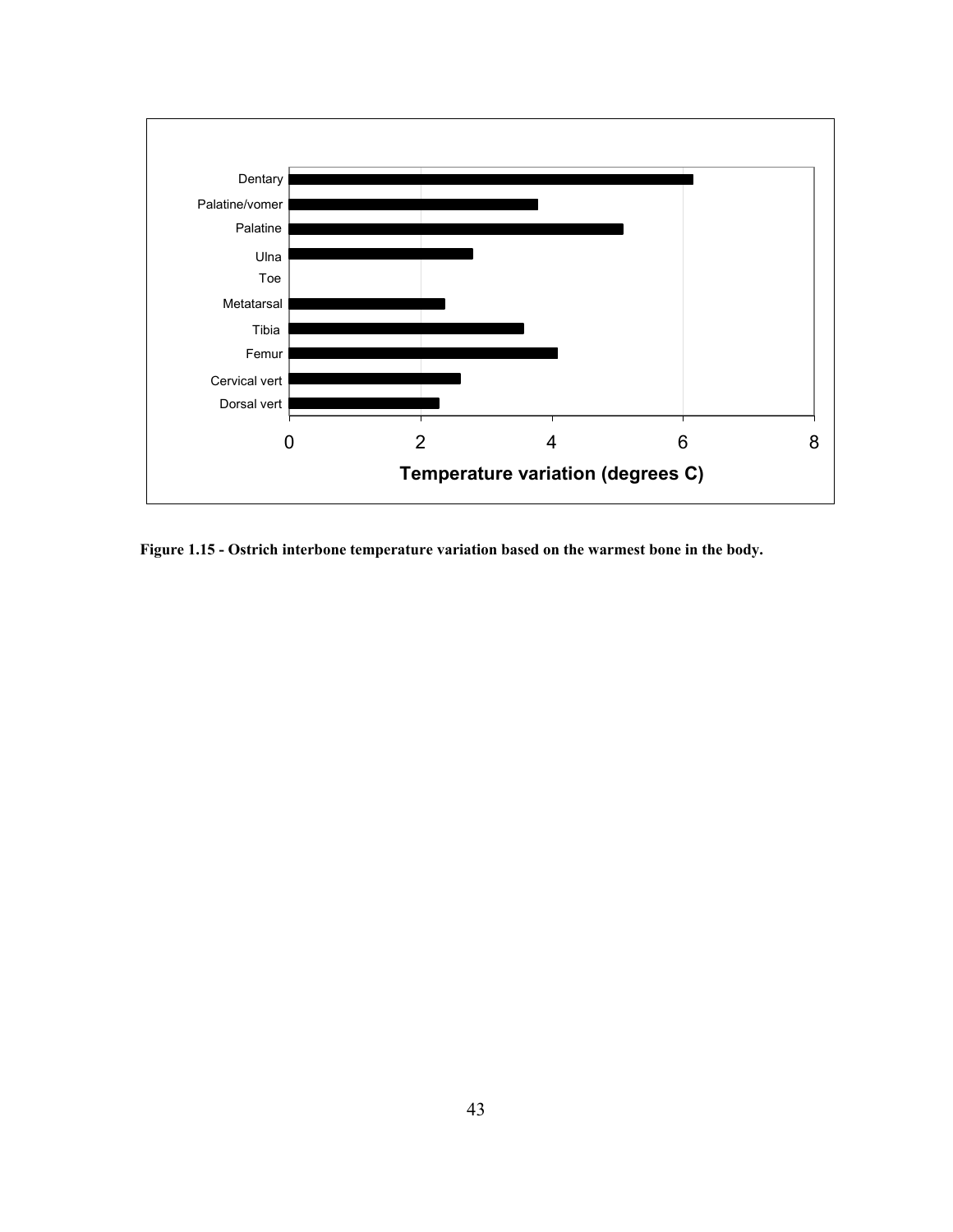

**Figure 1.16 - Ostrich interbone temperature variation from the core body.**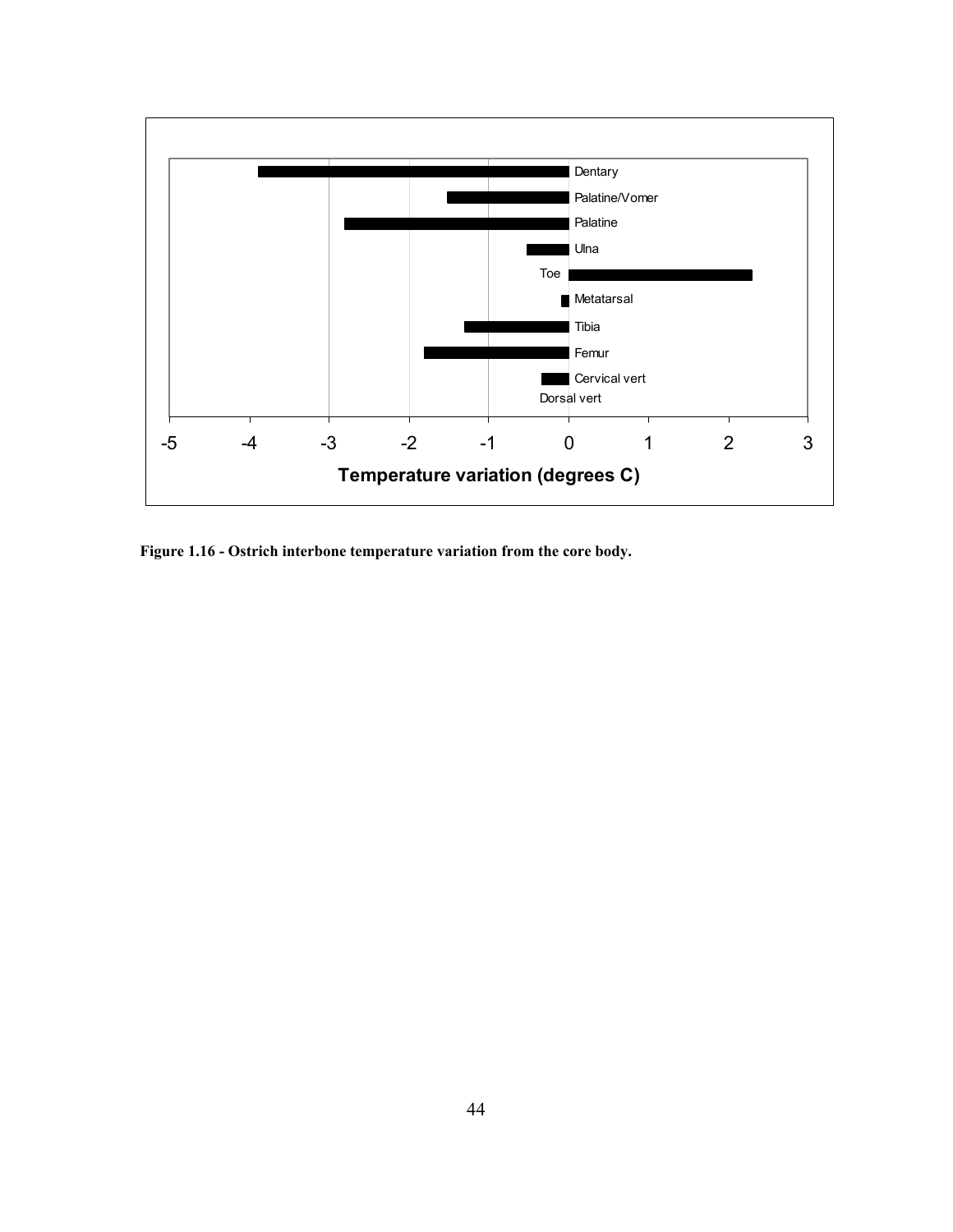#### **Chapter 2 – Examination of** *Acrocanthosaurus atokensis*

 Sample NCSM 14345 (*Acrocanthosaurus atokensis*) is here examined in an effort to determine thermoregulatory functions and adaptations.

## MATERIALS AND METHODS

 The bones of NCSM 14345 were drilled in a similar fashion to the modern bones. Approximately 30-50mg of powder was drilled from various sites on each bone using a common rotary tool with an engraving bit. Bones were selected according to availability and quality of preservation. From the preserved bones, sample sites were selected to cover all the major body regions (i.e. core body, limbs, tail, head) in order to provide a wide array of interbone temperature comparisons. Long bones were drilled at multiple sites to provide a progressive display of temperature variation between the proximal and distal body regions. Each site consisted of several depths encompassing cancellous and compact bone to provide intrabone temperature variations. The bone powders were then processed for phosphate and carbonate isotope analysis according to the procedures outlined in the following sections.

Phosphate oxygen isotopes:

 Bone phosphate was isolated from all modern material according to procedures described in Dettman et al. (2001). Approximately 5-10mg of sample powder was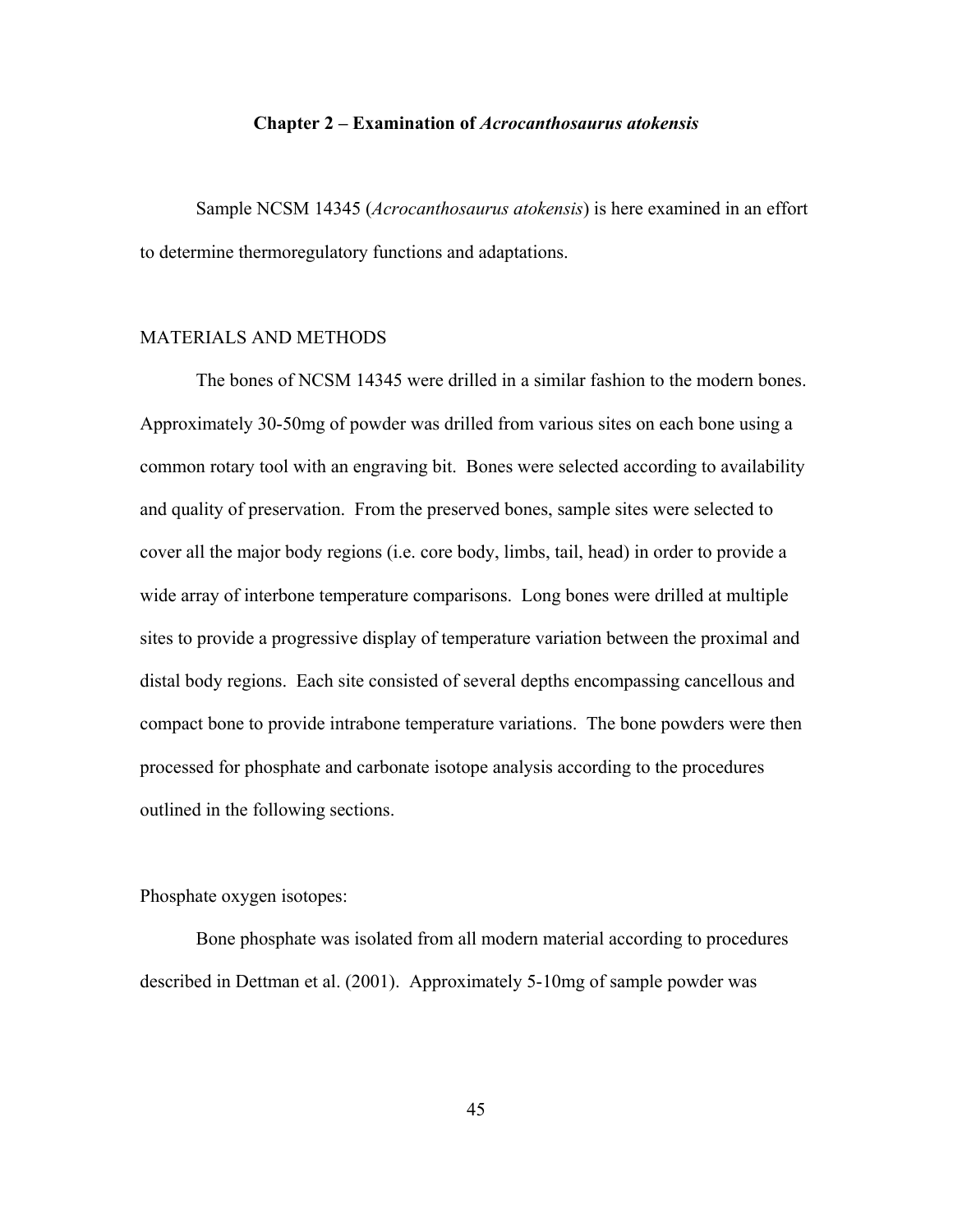reacted overnight at room temperature in 1mL of 2M hydrofluoric acid. Four mL of deionized water was added, the mixture centrifuged, and the supernatant saved. The supernatant from a second 5mL rinse of the residual powder was added to the first. The resulting 10mL of supernatant was buffered with 0.8mL of 20% ammonium hydroxide solution. One mL of 2M silver nitrate solution was added and the resulting silver phosphate precipitate was washed with three separate deionized water rinses where the supernatant after centrifuging was discarded. The remaining solid was dried for two days at ∼100°C.

 Approximately 500µg of silver phosphate powder was loaded into a small combustible silver boat for each sample (3.5 x 5 mm, Costech, Valencia, CA). The samples were then analyzed using a Thermo Finnigan (Brennan, Germany)  $DELTA<sup>plus</sup>XL$  dual inlet/continuous flow isotope ratio mass spectrometer coupled to a Thermo Finnigan TC/EA (thermo-chemical elemental analyzer). At a reaction temperature of 1450°C in contact with glassy carbon, the oxygen in the silver phosphate is converted to carbon monoxide. The resulting gases from the combustion reaction, including the CO, are separated in a gas chromatograph column of 5A mole sieve held at 85ºC. Once separated, the CO is admitted to the isotope ratio mass spectrometer and referenced against an internal reference CO gas (Messer, Duisberg, Germany; -5.5+/- 2.0‰  $\delta^{18}$ O vs V-SMOW) admitted through the dual inlet bellow. Raw data are normalized using sucrose ANU (NBS RM 8542), an internal sucrose standard, and three internal silver phosphate standards of known value, previously normalized against NBS-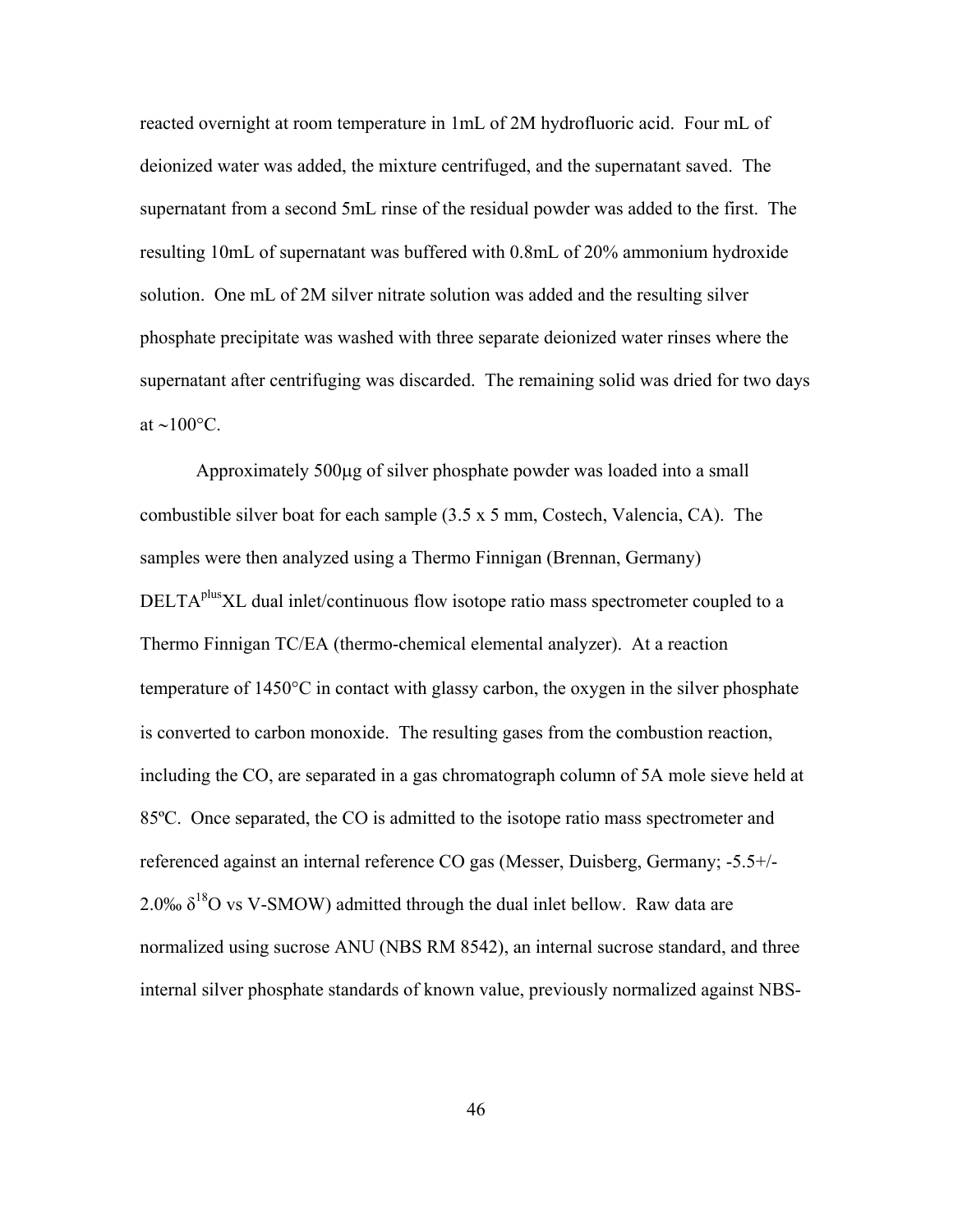127 barium sulfate (NBS RM 8557) and sucrose ANU. Isotopic values are reported relative to V-SMOW in the standard  $\delta$  notation where  $\delta^{18}O = [(R_{sample}/R_{standard}) - 1]$  \* 1000 and  $R=^{18}O/^{16}O$ .

Carbonate oxygen and carbon isotopes:

 Bone carbonate was isolated from all modern material according to a modification of the procedures of Bryant et al. (1996). Approximately 5mg of sample powder was reacted overnight in a 2-3% sodium hypochlorite solution at room temperature to remove any organic carbon compounds. The remaining powder was rinsed three times with deionized water and dried for two days at ∼100°C.

All  $\delta^{18}$ O and  $\delta^{13}$ C values of the dried powder were measured on a Micromass (Manchester, UK) dual inlet/continuous flow isotope ratio mass spectrometer coupled to a Micromass Mulitprep carbonate analysis apparatus. Approximately 500-800µg of powder was reacted with 100% phosphoric acid at 90ºC in a vial under high vacuum. An aliquot of the released  $CO<sub>2</sub>$  was then injected into the mass spectrometer through a Gilson needle autosampler, cryogenically purified in a liquid nitrogen trap, and referenced against an internal  $CO<sub>2</sub>$  gas admitted via the dual inlet bellow in the mass spectrometer.

Oxygen isotopic values are reported relative to V-SMOW in the standard  $\delta$ notation.  $\delta^{18}O = [(R_{sample}/R_{standard}) - 1] * 1000$  where  $R = {^{18}O}/{^{16}O}$ . Carbon isotopic values are relative to V-PDB.  $\delta^{13}C = [(R_{sample}/R_{standard}) - 1] * 1000$  where  $R = {^{13}C}/{^{12}C}$ .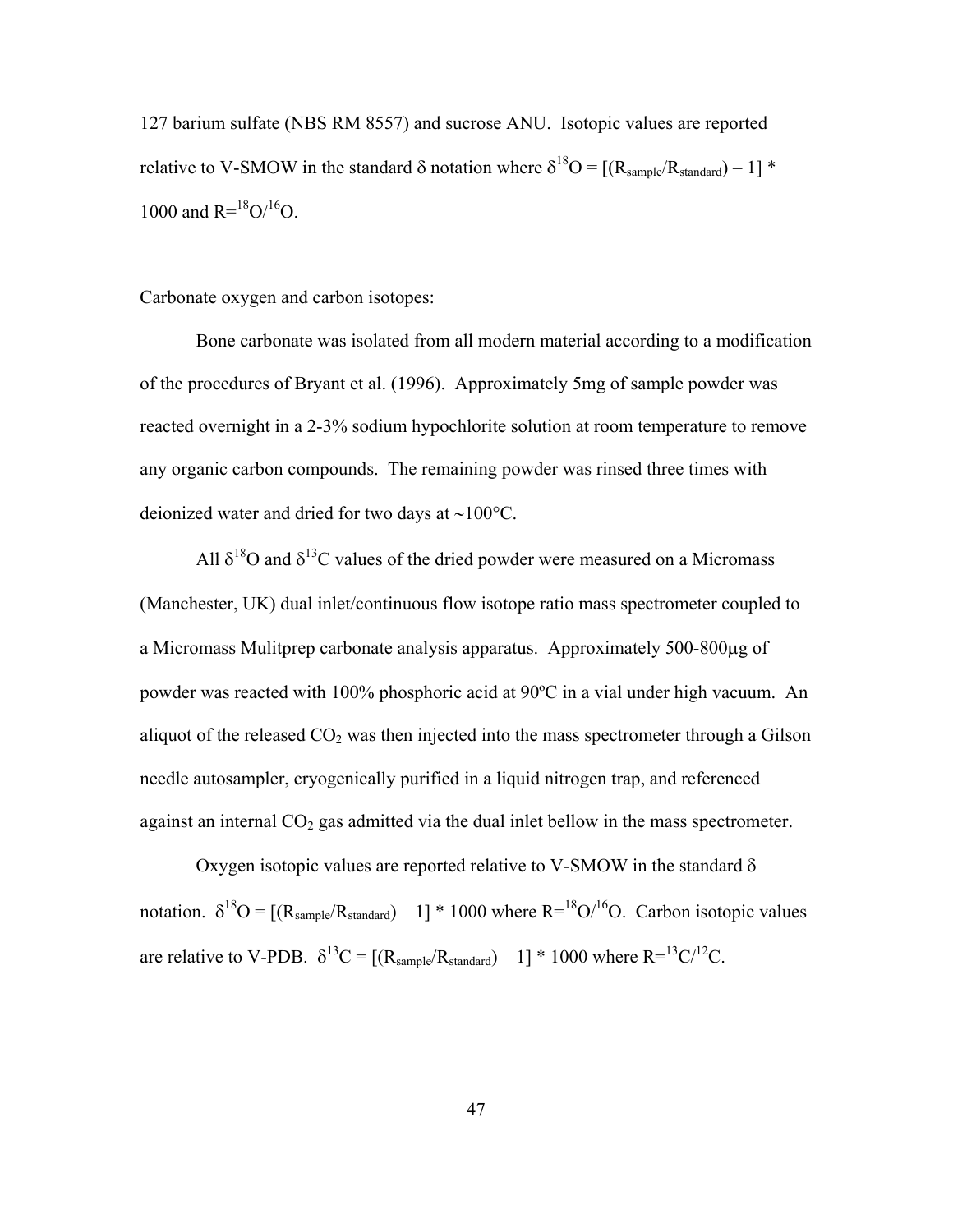Standards:

The precision of  $\delta^{18}$ O values from phosphates was monitored by four standards. A wet chemistry laboratory standard (NAP) produced from  $0.1M$  Na<sub>2</sub>HPO<sub>4</sub> $\bullet$ 7H<sub>2</sub>O solution was processed through the same procedure as the bone samples. The resulting precipitate yielded  $\delta^{18}$ O values +/-0.13 permil (1 $\sigma$ ). The mass spectrometry laboratory also used three in-house standards. AASP is an Alpha Aldrich (Ward Hill, MA) phosphate standard yielding  $\delta^{18}$ O values +/-0.23 permil (1 $\sigma$ ). SASP is an Alpha Aesar (Milwaukee, WI) phosphate standard yielding  $\delta^{18}O$  values  $+/-0.24$ permil (1 $\sigma$ ). Finally, a laboratory sucrose standard yielded  $\delta^{18}$ O values +/-0.25 permil (1 $\sigma$ ).

Precision of  $\delta^{18}$ O and  $\delta^{13}$ C values from the carbonates was monitored by the house standard LL1. This is a pure carbonate rock from the Lincoln Limestone that has been calibrated with instrumentation at Harvard University to NBS-19, a NIST standard originally calibrated to the Peedee Belemnite (PDB). The LL1 standard yielded  $\delta^{13}C$ values  $+/-0.052$ permil (1 $\sigma$ ) and  $\delta^{18}$ O values  $+/-0.095$ permil (1 $\sigma$ ).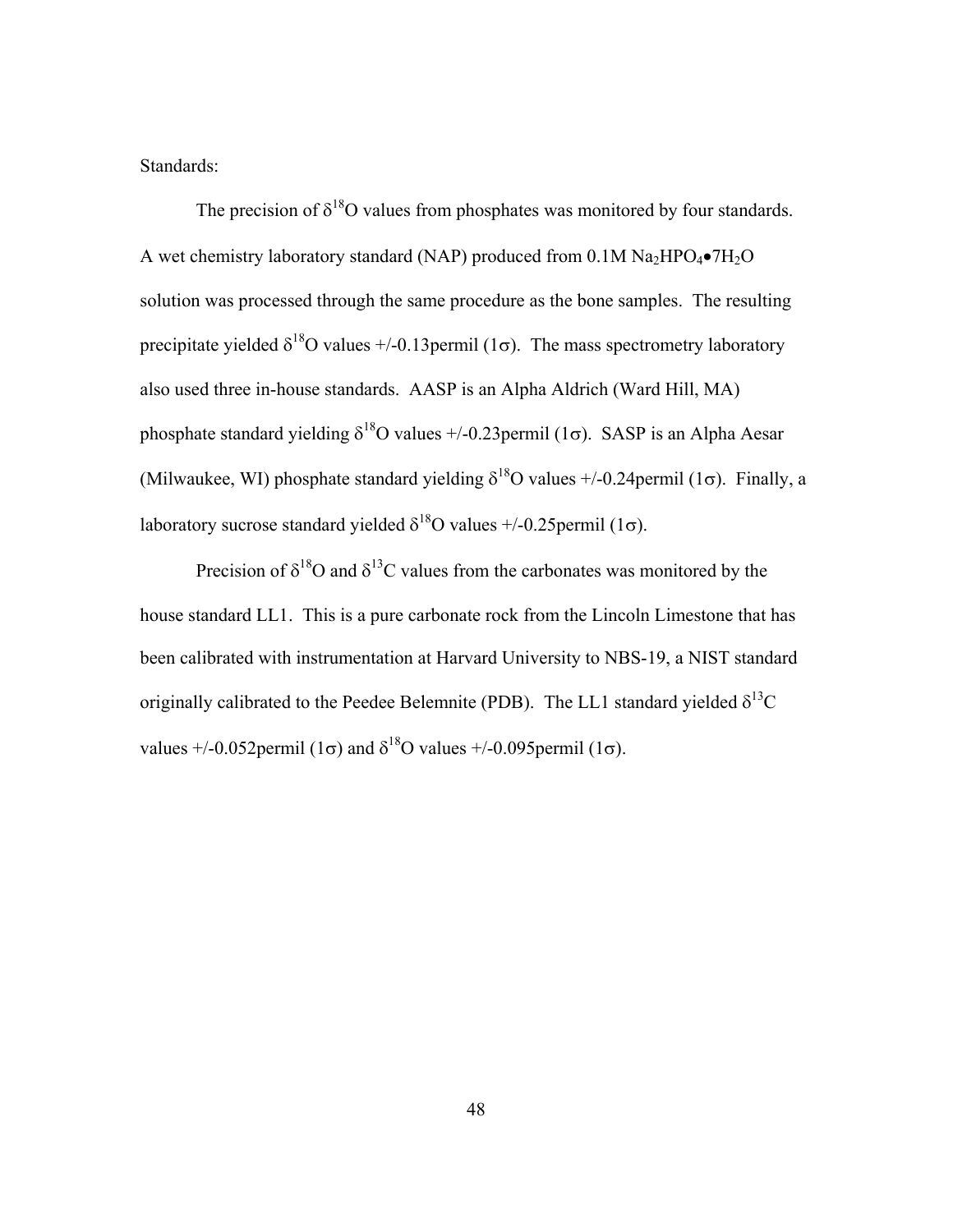## RESULTS AND DISCUSSION

#### Diagenesis:

 An examination of post mortem diagenesis is necessary to determine the presence or absence of an original isotopic signature within the *Acrocanthosaurus* bones. According to Iacumin et al. (1996) and Bryant et al. (1996), a comparison of the  $\delta^{18}O_{\text{phosphate}}$  versus the  $\delta^{18}O_{\text{carbonate}}$  should show little variation in the phosphate values relative to the carbonate values under circumstances where little or no diagenetic alteration has affected the phosphate. Due to the fact that phosphate ions hold more tightly to their oxygen atoms than do carbonate ions, one would expect the carbonate  $\delta^{18}$ O values to have a greater variation as a result of groundwater resetting the isotopic ratios. However, Luz and Kolodny (1991) argue the opposite scenario where a linear correlation is in fact indicative of diagenetic alteration. The data presented in Fig. 2.1 show little or no correlation between the carbonate and phosphate values ( $r = -0.288$ ) of the *Acrocanthosaurus atokensis*. The phosphates show a range of 3.0‰ and the carbonates a range of 4.0‰. The variance of the  $\delta^{18}O_{\text{phosphate}}$  values is lower than that of the  $\delta^{18}O_{\text{carbonate}}$  values (p < 0.01). The pattern appears to mimic that seen in the modern unaltered specimens and Luz and Kolodny (1991). Contrary to Iacumin et al. (1996), the modern specimens in this study suggest that diagenesis resetting the phosphate values would reset the carbonates as well, thereby creating a direct correlation between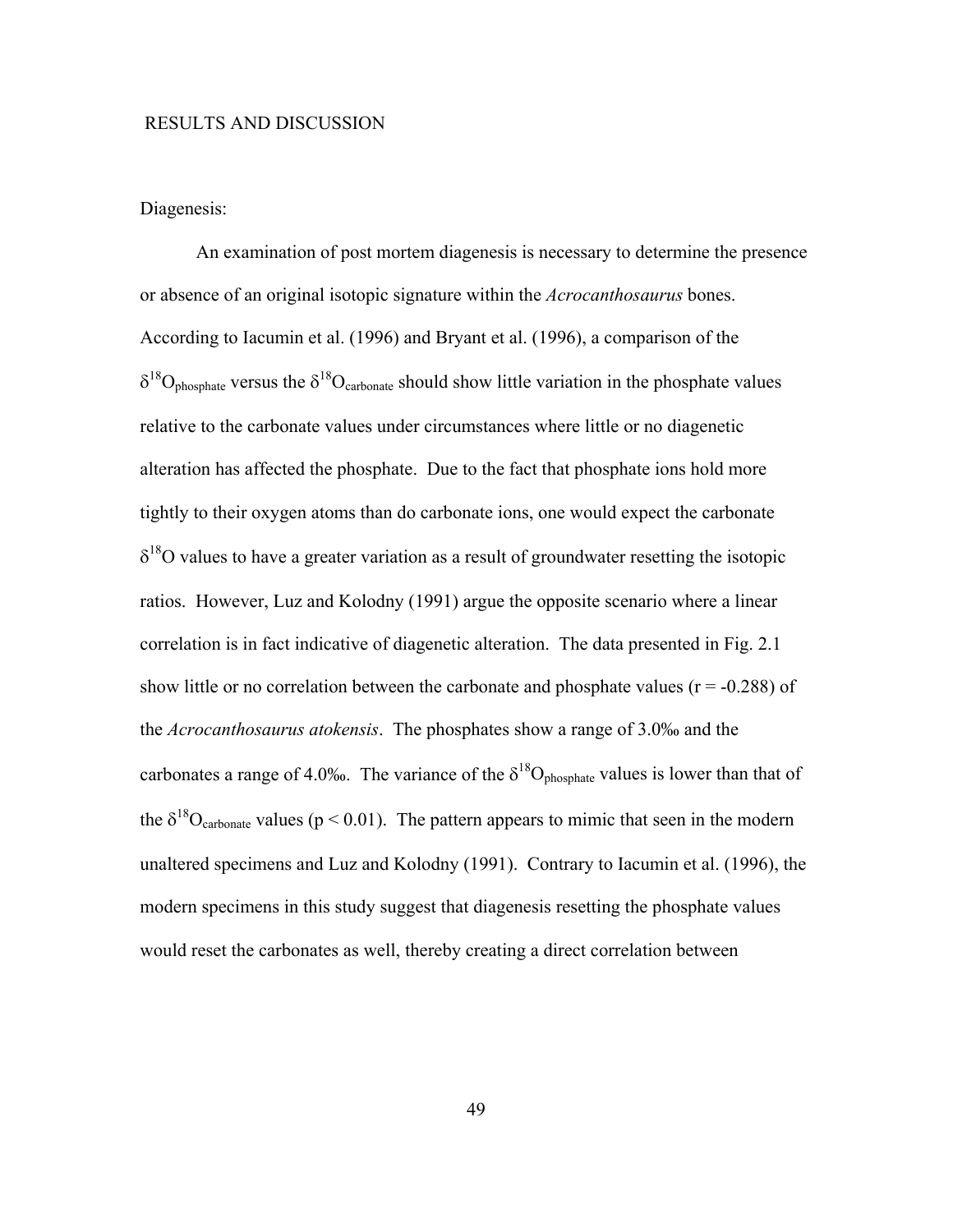$\delta^{18}O_{\text{phosphate}}$  and  $\delta^{18}O_{\text{carbonate}}$  values. The absence of this correlation in the fossil suggests that the bone phosphates retain their original isotopic signature.

 In conjunction with the phosphate versus carbonate comparisons, it is necessary to examine the standard deviations of said values associated with the two bone types. Compact bone is denser than cancellous bone, is less susceptible to groundwater infiltration, and has less exposed surface area for chemical reaction per volume. It can therefore be expected to show a lower variation among its  $\delta^{18}O_{\text{phosphate}}$  values than cancellous bone if diagenesis has in fact altered the bone values. The data represented by Fig. 2.2 show an approximately equal standard deviation for the compact bone data as compared to the cancellous data. Statistical analysis (F-test with  $n1=37$ ,  $n2=28$ ,  $\alpha=0.05$ ) suggests that the two values are similar  $(p > 0.1)$ . Given the lack of correlation between  $\delta^{18}O_{\text{phosphate}}$  and  $\delta^{18}O_{\text{carbonate}}$  values this similarity provides further evidence that the bones have retained an original isotopic signature in the phosphates.

 Results and discussion from the previous chapter suggest that these methods of examining diagenesis may not be entirely sufficient. However, a comparison of the bone  $\delta^{18}O_{\text{phosphate}}$  and  $\delta^{18}O_{\text{carbonate}}$  values from the infilling carbonate cements provides further evidence regarding diagenesis. The data suggest that these two values are significantly different ( $p < 0.001$ ). Therefore, the groundwater that resulted in carbonate cement deposition did not affect or reset the phosphate oxygen values of the bones. Fig. 2.3 shows a much greater range in values for the carbonate cements compared to the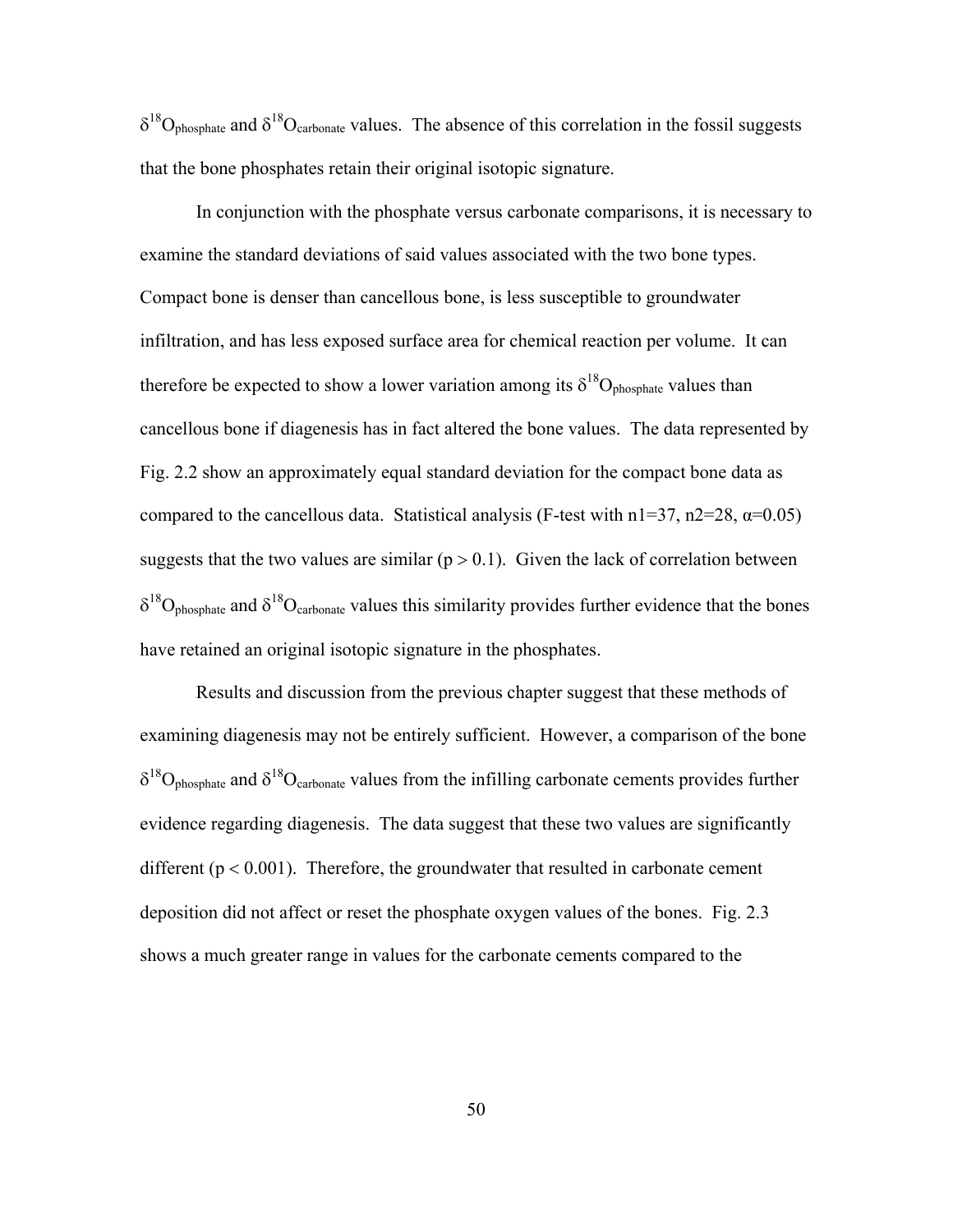phosphate. The variance of the  $\delta^{18}O_{\text{phosphate}}$  from the bone is lower than that of the  $\delta^{18}$ O<sub>carbonate</sub> from the infilling cement (p = 0.01-0.025). As previously mentioned, if both the carbonate and the phosphate exhibit near-equilibrium values with similar ranges, diagenetic alteration of isotopic signals might be indicated. This pattern is not seen in the data, therefore the *Acrocanthosaurus* specimen is assumed to yield an original isotopic signature.

 Criticism of using oxygen isotope values from fossil bones to examine diagenesis has focused mostly on the potential over-printing of original isotopic signatures by diagenetic signals (Kolodny et al. 1996). The fossilization process often includes the recrystallization of biologic apatite to carbonate-fluor apatite, a process which is suggested as a potential source of fractionation and an alteration pathway of original isotopic signatures to diagenetic values. This process is usually accompanied by the inclusion of relatively high concentrations of rare earth elements (REEs) in the secondary crystals. However, isotopic exchange between oxygen in water and oxygen in phosphate is extremely slow in inorganic reactions (Tudge 1960). Therefore recrystallization should not produce a significant fractionation in inorganic reactions where the phosphate ions do not dissociate. X-ray diffraction analyses can determine the percents of biologic apatite and carbonate-fluor apatite in a specimen, thus quantifying the degree (or lack thereof) of recrystallization. In-situ laser ablation techniques might then be able to focus isotopic analyses on individual crystals, thereby providing a method to determine the isotopic differences between original and secondary phosphates in fossil bone. While these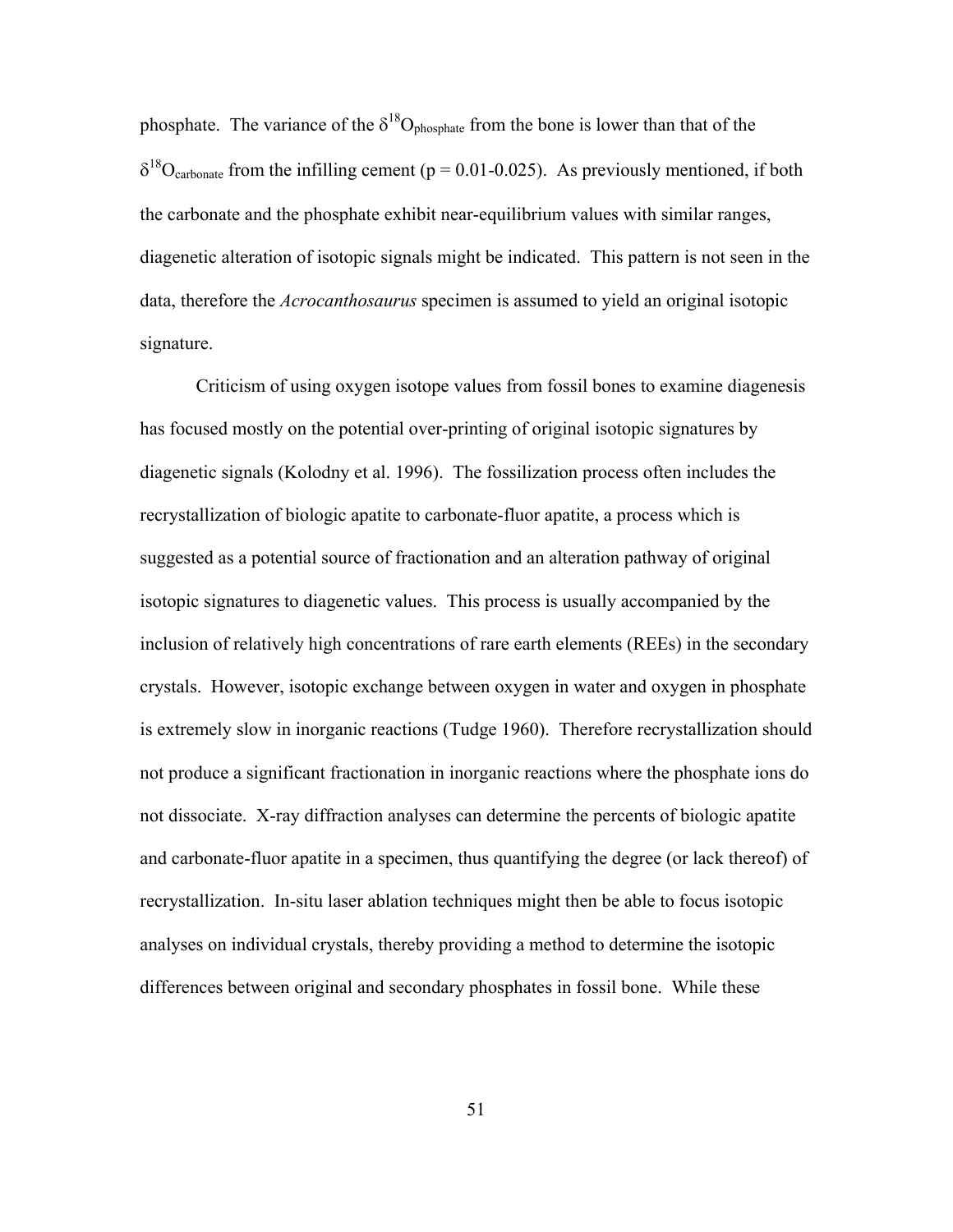procedures are beyond the scope of this project, they represent valuable avenues for future research. At present the previously discussed data is considered adequate evidence that the *Acrocanthosaurus* bone phosphate retains original isotopic signatures.

Examination of thermoregulation:

The range of  $\delta^{18}O_{\text{phosphate}}$  values varies markedly between the different bones (Fig. 2.4). The ulna exhibits the greatest range while the distal hole of the sacral spine exhibits the least. These differences manifest themselves in different intrabone temperature variations (Fig. 2.5). The ulna shows ∼7.7°C change within itself while the sacral spine shows only ∼1.1°C. Interestingly, several of the core body bones exhibit temperature variations equal to that of the outer extremities.

 A comparison of the temperature variation between bones shows a dramatic anomaly in the braincase (Fig. 2.4 and 2.6). This bone appears much warmer than any other bone in the body. The remaining bones vary more from the braincase alone than they do from one another. Of specific note are the drastic differences between the bones of the head. The palatal and the braincase differ by almost 9°C. *Acrocanthosaurus* appears to have had need of some physiological mechanism that kept the brain at a higher temperature than the rest of the body.

 A comparison of interbone temperature variation using the dorsal rib as a zero point suggests that all the bones except the braincase stayed within the +/-4°C bounds of homeothermy (Fig. 2.7). It appears that bones close to one another show similar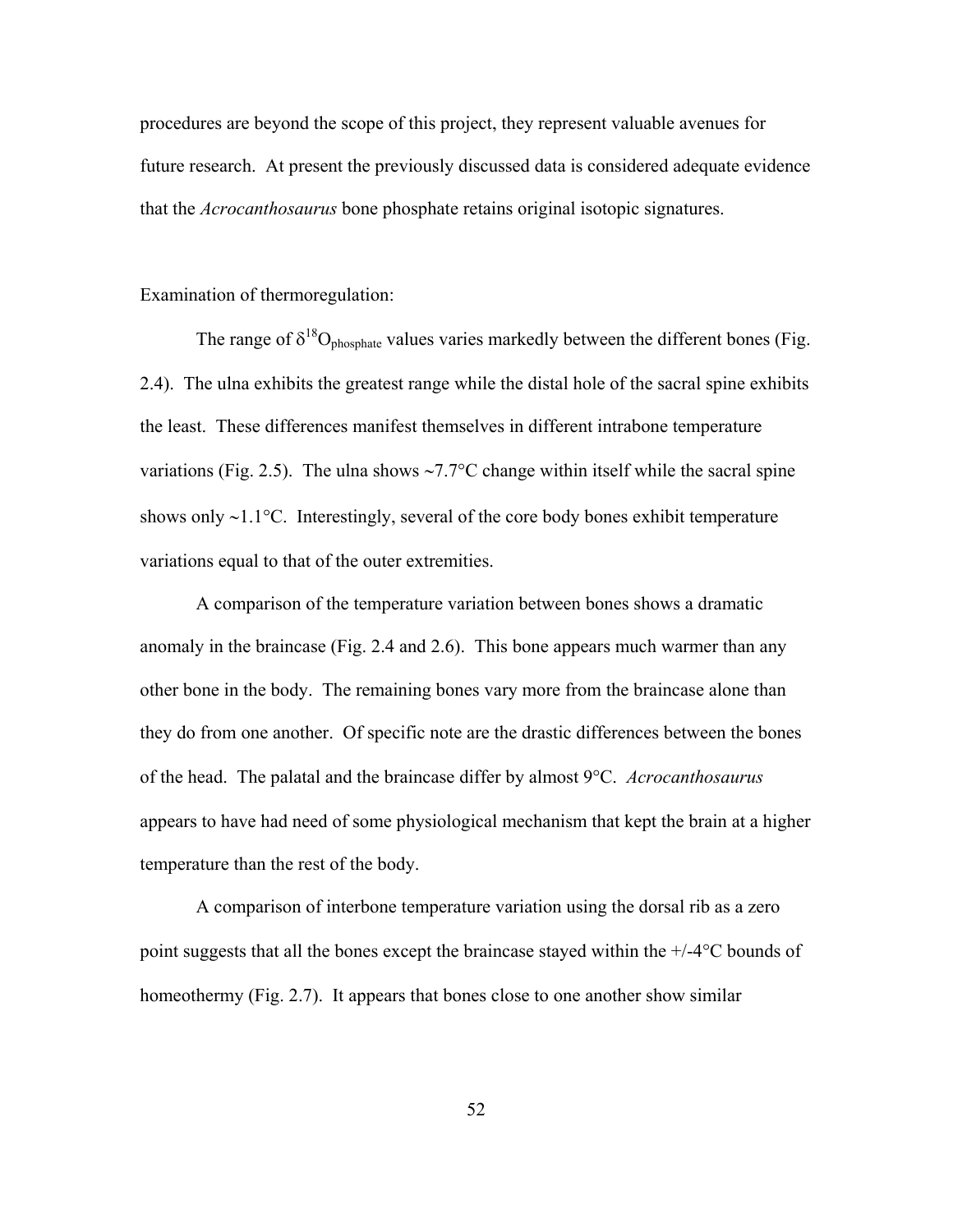variations from the core body (i.e. the tibia and femur or the two holes on the sacral spines). However, the distal bones show a slightly warmer temperature than the more proximal ones. Specifically, the metatarsal is 1°C warmer than the femur. This could be a size-related issue considering that the data showed a similar phenomenon in the elephant (Chapter 1). The pattern also mimics that of the ostrich where a distal foot bone exhibits warmer temperatures due to contact with a hot substrate. Given the *Acrocanthosaurus*'s digitigrade posture, this scenario is plausible. Some of the more distal bones show cooler temperatures than the core body. Specifically, the caudal and the ulna are 3.1°C and 1.1°C cooler, respectively. For both these bones the observed pattern is most likely due to their distance from the core body and relative lack of insulation.

Various points on the sacral spines showed temperatures at a maximum of 2.2°C warmer than the dorsal rib. While this difference is slight, it is significant ( $p = 0.1$ -0.05). The spines may have served as a heat-shedding mechanism similar to that of the alligator palate where warm blood is shunted to the structure in an effort to cool it by way of convection. This process manifests itself in warmer temperatures during bone deposition for the *Acrocanthosaurus* spines or the alligator palate versus the core body bones. Interestingly, the palatal and vomer of the *Acrocanthosaurus* are cooler than the core body. This suggests that the animal was not shunting warm blood to that area. However, it may still have opened its mouth and used the palate as a heat-exchange surface thereby producing cooler temperatures through an evaporative effect in that region than in the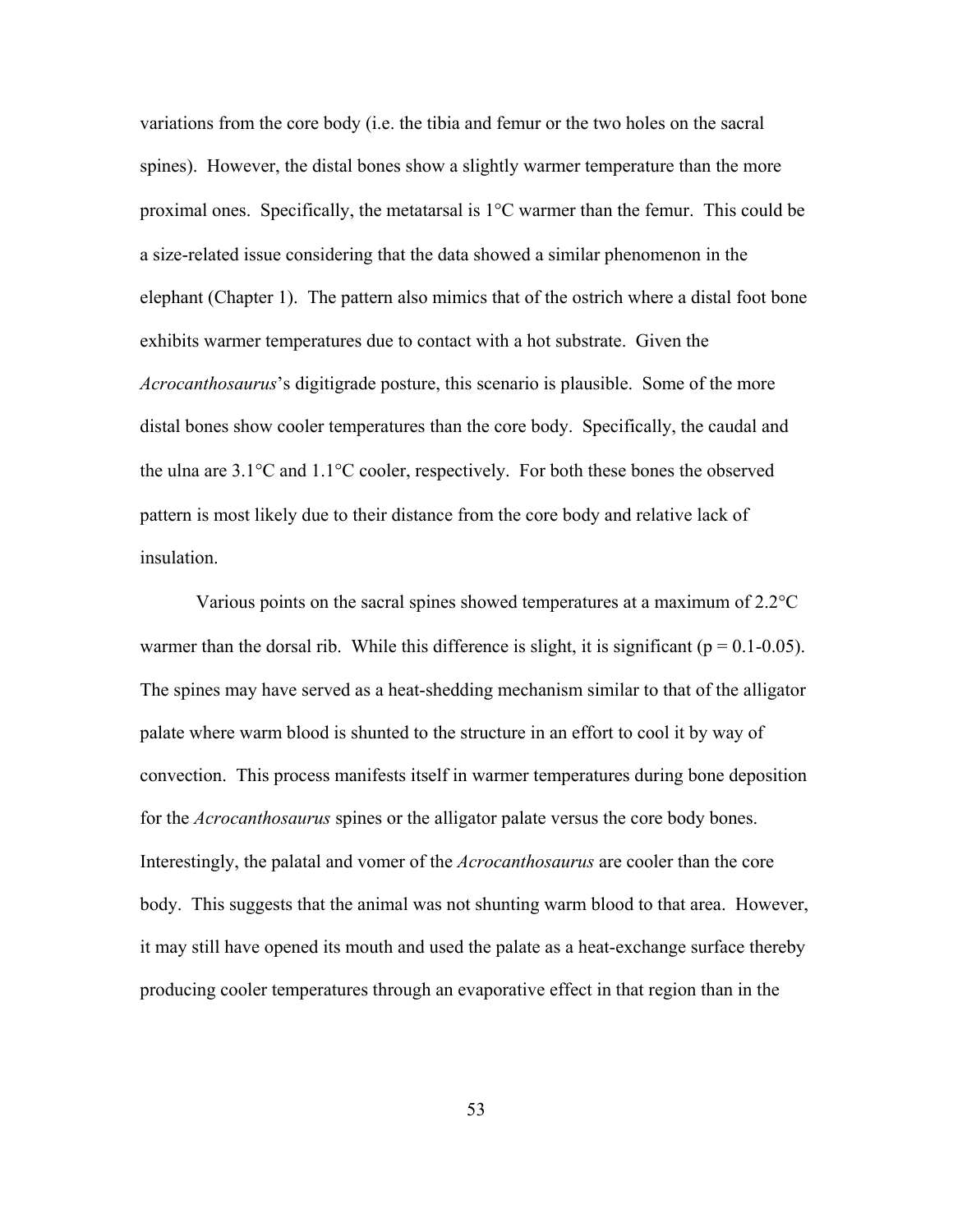core body. The pterygoid, which is near both of the aforementioned palate bones, appears warmer than the core body and the palate. Given its proximity to the extremely warm braincase, it is likely that the latter affected the temperature of the pterygoid.

 A comparison with the modern animals suggests that *Acrocanthosaurus* most resembles a homeothermic endotherm in its patterns of temperature variation. The intrabone temperature variation most closely resembles the elephant and the ostrich (Fig. 2.5, 1.12, and 1.16). The interbone temperature variation does not directly mimic any of the modern animals, but it appears as a mix of the elephant and the ostrich (Fig. 2.7, 1.14, and 1.18). A comparison of ranges in the  $\delta^{18}O_{\text{phosphate}}$  values between all the animals suggests an *Acrocanthosaurus* pattern similar to that of the endothermic ostrich and elephant (Fig. 2.8). The femur shows more temperature variation than either the foot bones or the core body, while the latter show a close similarity to one another. It is notable that the Acrocanthosaurus pattern observed in Figure 2.8 does not conform precisely to any of the modern analogues. It appears as an intermediate between the ectotherm and the two endotherms with a closer resemblance to the latter. The actual temperature variation within the *Acrocanthosaurus* is slightly higher than the ostrich and elephant, yet still within the bounds of homeothermy. Statistical comparison of the *Acrocanthosaurus*  $\delta^{18}O_{\text{phosphate}}$  values from the body show standard deviations similar to those of the ostrich and elephant bodies (p > 0.2). However, *Acrocanthosaurus* shows a statistically lower deviation than the alligator ( $p = 0.05 - 0.10$ ).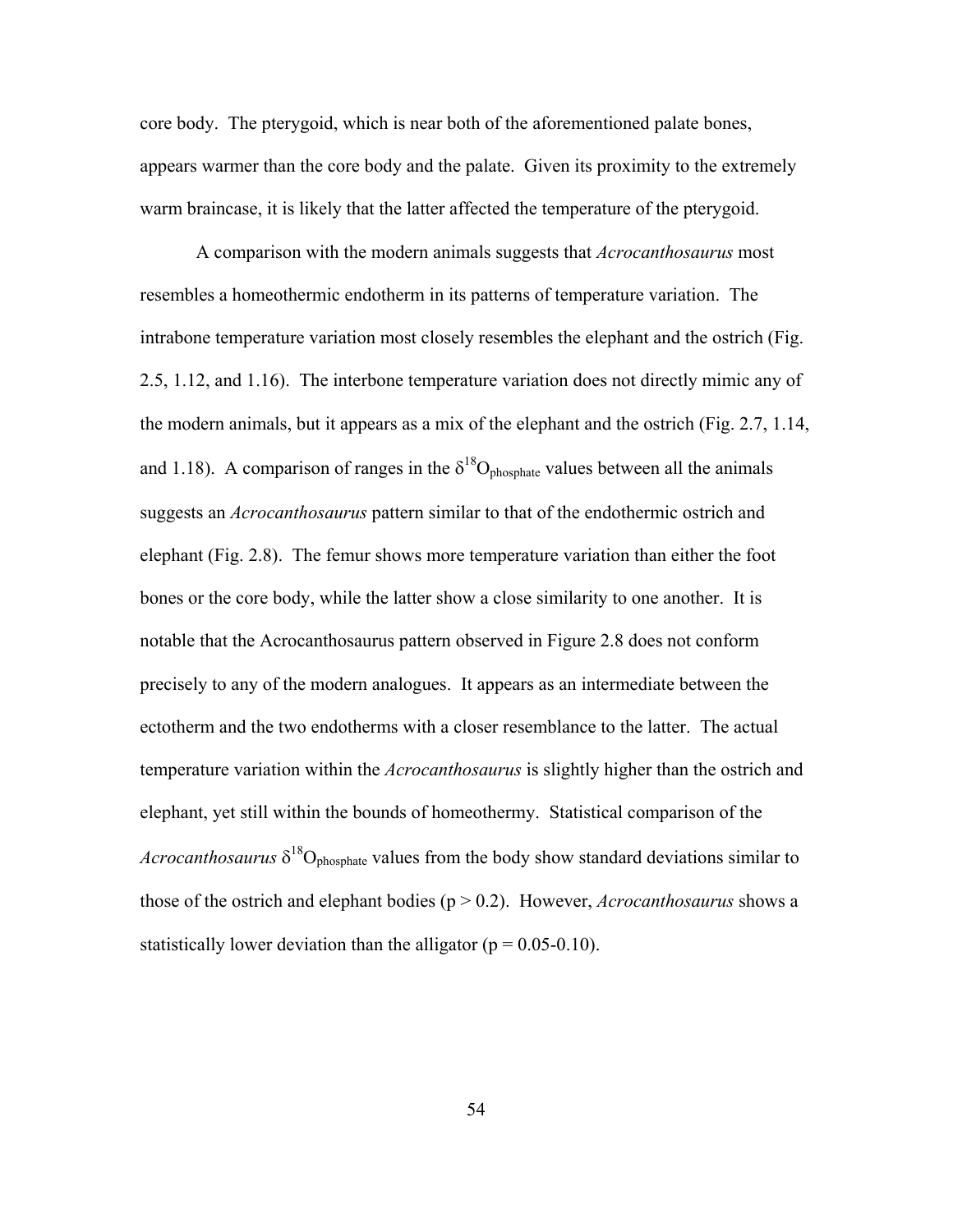The pattern appears to resemble a regional heterotherm or it could suggest some intermediate form of homeothermic endothermy. Homeothermic ectothermy is a possibility, although it seems unlikely as the *Acrocanthosaurus* bears little resemblance to the alligator patterns. The distinction between endotherm versus ectotherm is one that can not be clearly determined based on these data alone. *Acrocanthosaurus* may have maintained a constant body temperature due to the fact that it lived in a warm environment rather than actual metabolic heat production (i.e. endothermy). However, this scenario is refuted by the evidence suggesting at least some heat-shedding mechanisms on the body. Additionally, the ability to maintain brain temperatures above those exhibited by other skeletal elements argues against an ectothermic physiology.

Explaining the anomalous braincase presents an interesting difficulty. Evidence from ectothermic animals suggests that brain temperatures are usually kept below the body temperature by countercurrent exchange systems if any regulation exists at all (Johnson 1972, Crawford et al. 1977, Dodson 1977, Bartholemew 1982). Endotherms often exhibit higher brain versus body temperatures even if they have the ability to control brain temperature through the use of complex nested cranial blood vessels known as carotid retes (Block and Carey 1985, Mitchell et al. 2002). This tentatively suggests that *Acrocanthosaurus* follows a more endothermic pattern of temperature distribution. However, endotherms that have produced this pattern in past studies are often mammalian or aquatic. This comparison might then be inaccurate for a clearly terrestrial dinosaur. It cannot currently be determined from the bones alone if *Acrocanthosaurus*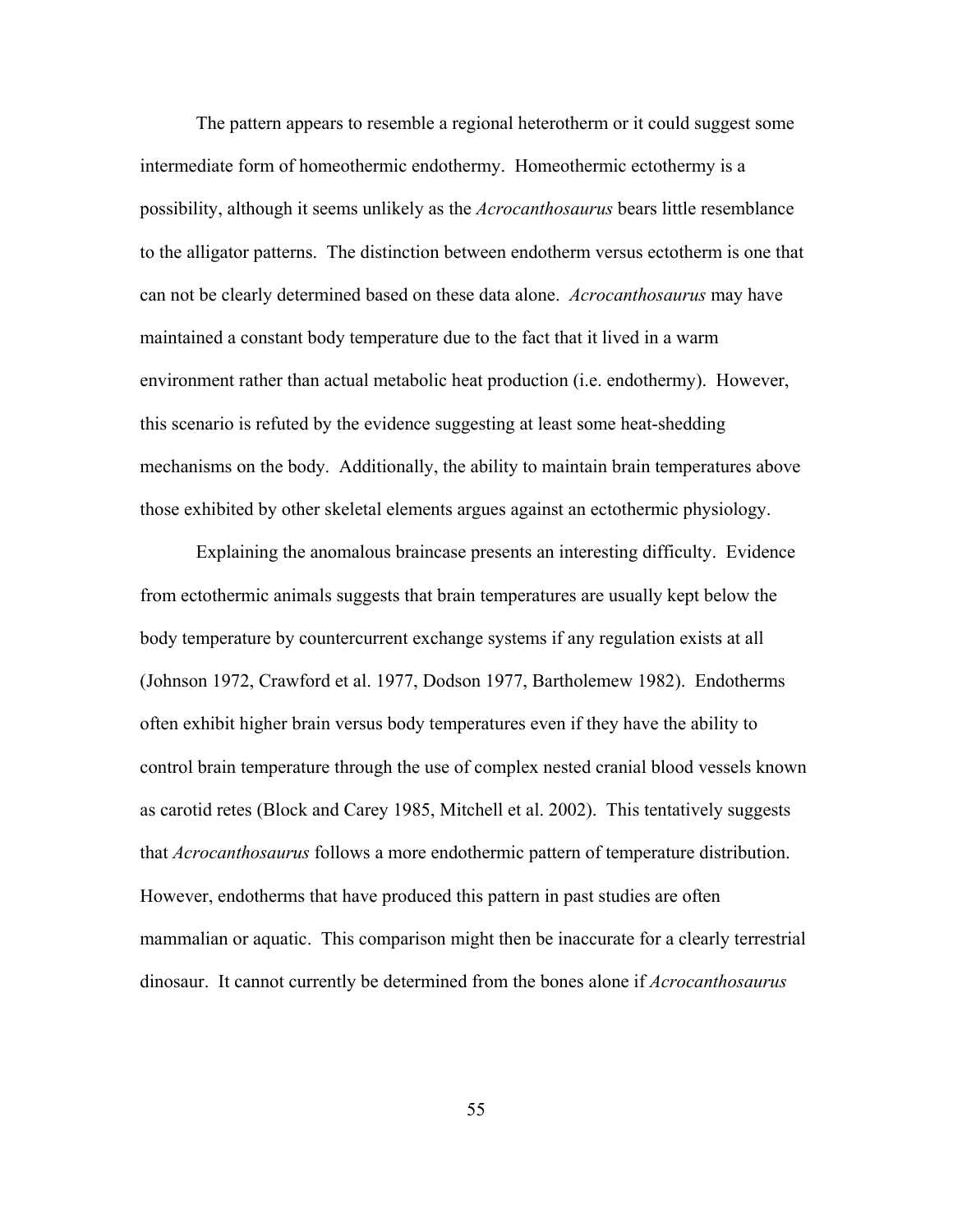had any such blood vessel pattern that could serve as a countercurrent system to keep the brain either cool or warm.

Amongst the terrestrial animals, an ectothermic heterotherm attempting to warm its brain relative to its body generally uses environmental heat to do so. It seems unlikely that an animal the size of *Acrocanthosaurus* could continually hide its body in shade or a burrow to prevent heat gain in the body while exposing the head to the sun. It is more likely that the high brain temperature was due to active metabolic control of the brain/body temperature differential. Given that there is evidence of heat shedding mechanisms on the *Acrocanthosaurus* body, it is probable that the body itself was kept at a temperature below that of the core body. The brain was then at the core body temperature or slightly above it. A preserved dorsal centrum would provide a better proxy for the core body temperature than the ribs. The ribs are covered by less flesh than a dorsal centrum and may therefore be at a slightly lower temperature. Until a more complete specimen is found, the precise difference between the brain and core body can not be quantified. Regardless, the temperature difference exhibited between the ribs and the brain suggests an active metabolic strategy.

An explanation might be found in the behavior or the life history of *Acrocanthosaurus*. Body morphology suggests that it was definitely a predator. Nocturnal predation would possibly require metabolic heat to warm the brain while the rest of the body lost heat in the cooler night temperatures. Diurnal hours were then spent with less activity and shedding heat. Another possibility is variation in bone remodeling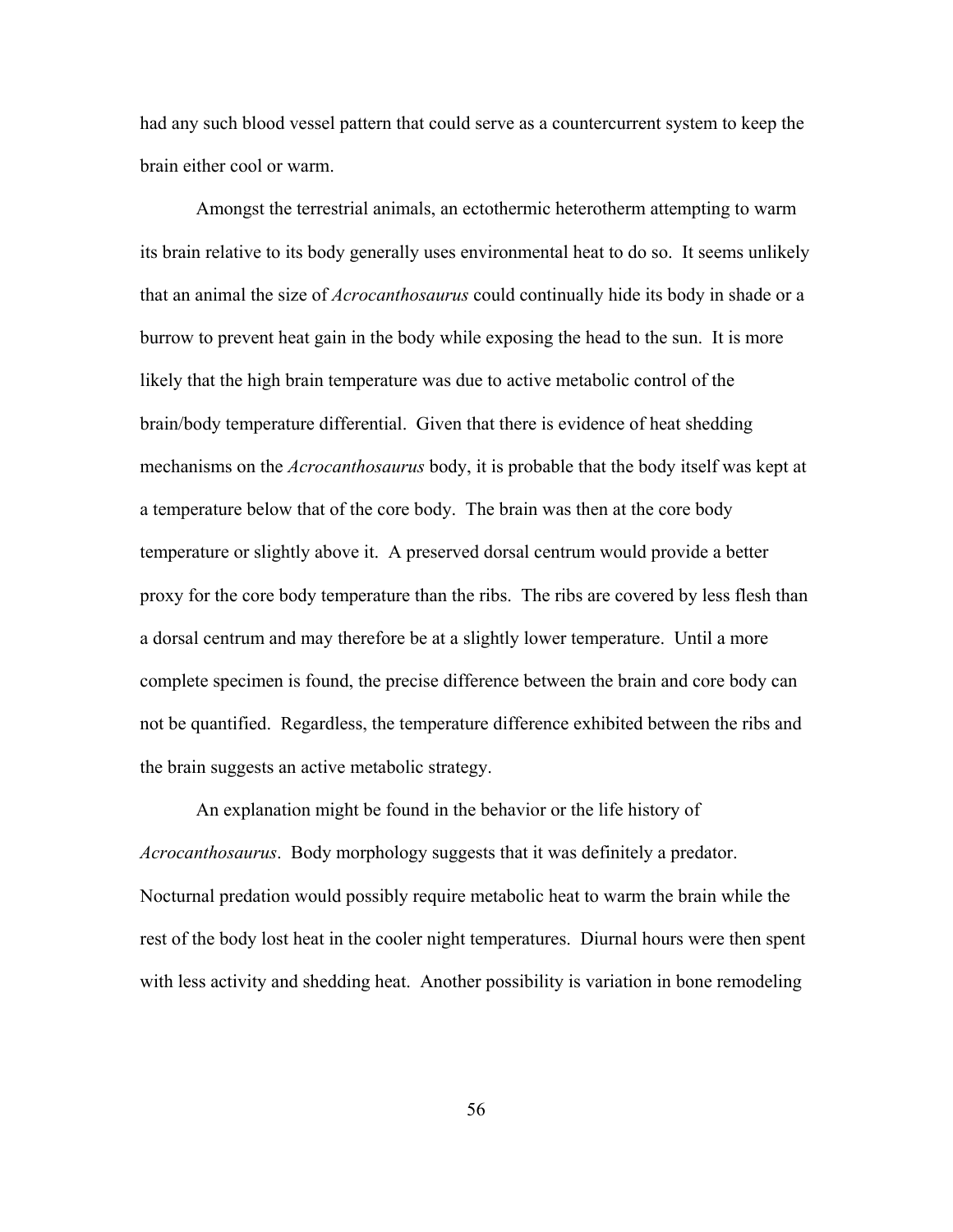rates. Braincase bone tends to remodel more slowly than other skeletal elements and therefore records a different life stage. A highly active metabolism and subsequent heat production during juvenile growth would be recorded by all the bones, but most would lose that original signature upon reaching adult status. It is possible that in its lifetime, *Acrocanthosaurus* experienced a drastic change in the isotopic values of its drinking water. While NCSM 14345 has been classified as an adult, its precise age is unknown. The rate of braincase bone remodeling in dinosaurs and the time induced changes in environmental water isotopic values are also currently unknown. Future study of these issues would present valuable evidence for this case study. A third possibility is the mode of death for this particular individual. No suggestions have been made, but disease and extreme fever are an option. However, it is necessary to know the minimal duration of time the fever would need to exist in order for the heightened temperature to be recorded by the bones. Future study of modern animal fever duration versus bone deposition rate during a time of sickness could clarify the issue.

The dramatic difference between the head and body temperature allows for broad climate interpretation and placement of this specimen within the rise of the Cretaceous hot-house environment. As the actual brain temperature is unknown, an assumption can be made based on the current indications that *Acrocanthosaurus* had a more endothermic homeothermic strategy. The average brain temperature for endotherms is  $\sim$ 37-38 $\degree$ C (Donhoffer 1980). With a difference of ~8°C between the ribs and the brain, it follows that the core body was  $\sim$ 29-30 $\degree$ C. Some of the bones are slightly cooler than the core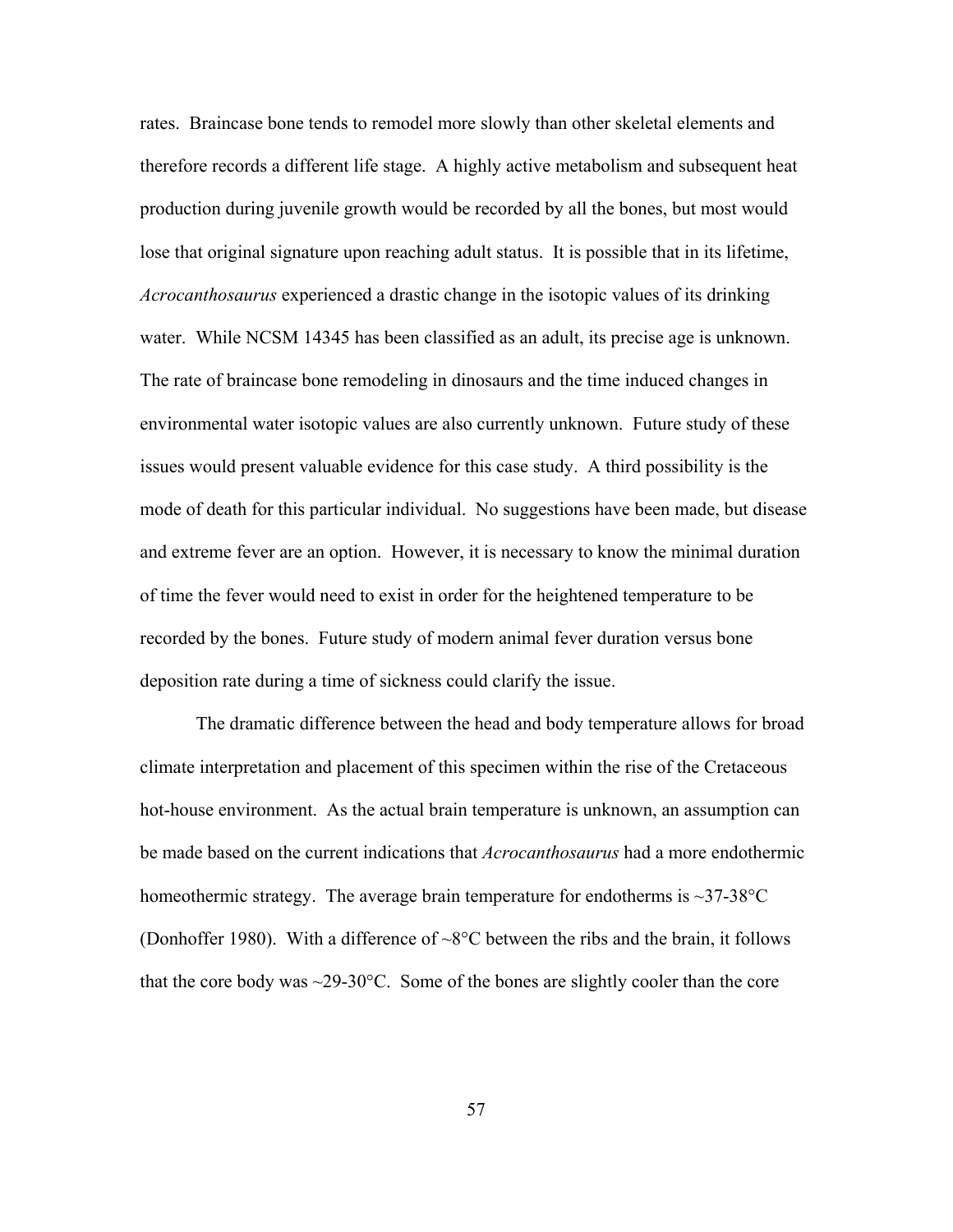indicating that the environmental temperature was even lower – perhaps approximately 24-27°C. This temperature estimate is in the middle range of temperatures suggested by paleoclimate research for the entire Cretaceous period (Fassell and Bralower 1999, Frakes 1999, Sellwood et al. 1994). Even when one incorporates several degrees of error due to the assumptions made in this calculation, the temperature estimate still falls within previously established Cretaceous temperatures. It appears that *Acrocanthosaurus* existed during the rise of the Cretaceous temperatures prior to the maximum of the hothouse environment. While these temperature estimates require further research to support them, the suggestion still remains that this animal did not maintain a constant body temperature due to consistently high environmental temperatures. The implications for an endothermic homeothermic metabolism are sustained.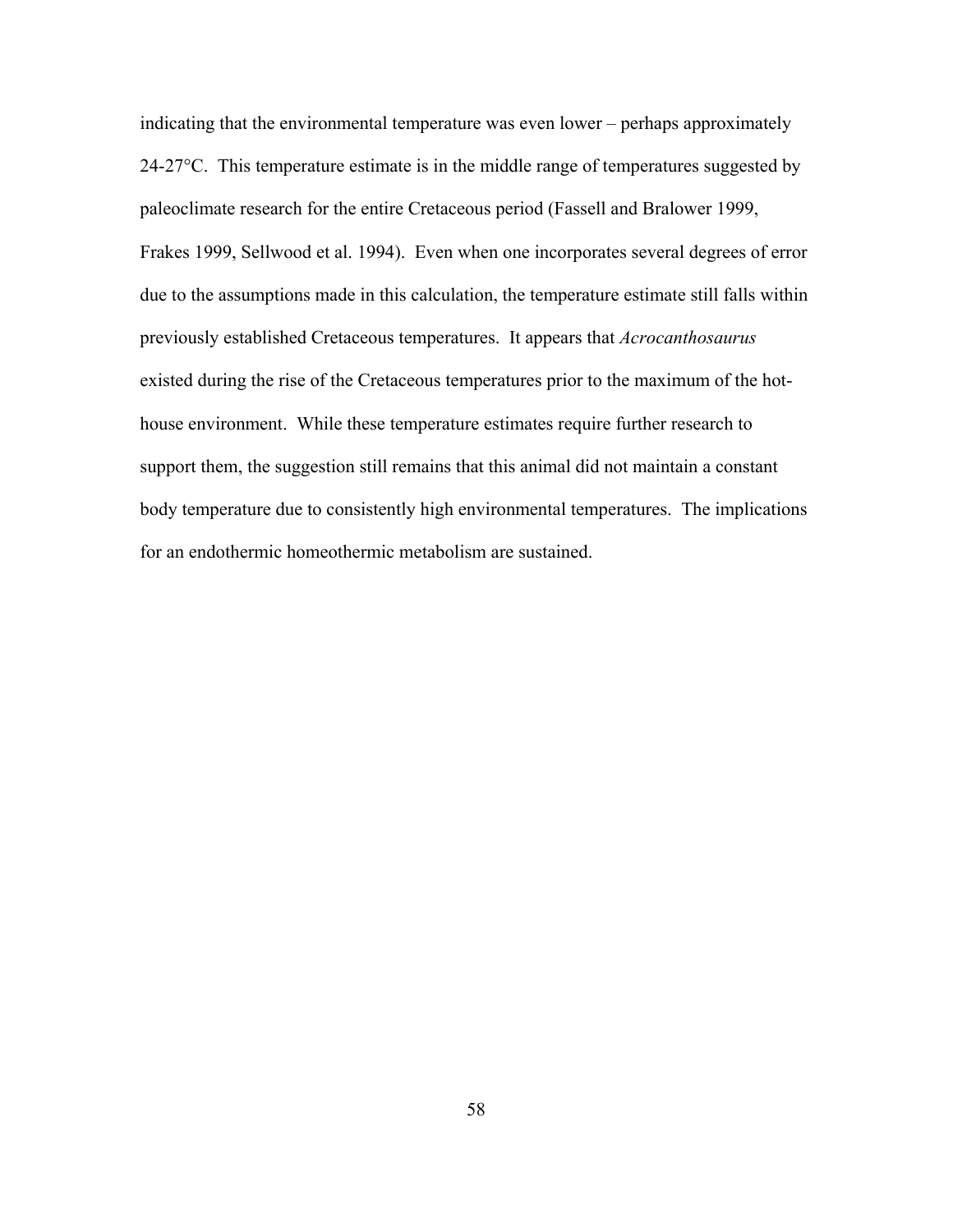# **CONCLUSIONS**

Analyses of  $\delta^{18}O_{\text{carbonate}}$  and  $\delta^{18}O_{\text{phosphate}}$  values suggest that the *Acrocanthosaurus* specimen has retained an original isotopic signature in the bone phosphate. This signature follows the endothermic homeothermic pattern of the modern elephant and ostrich more closely than it does the modern alligator. Heat shedding mechanisms, high brain temperatures, and a predatory life style suggest an active metabolism. In the context of the overall Cretaceous environment, this *Acrocanthosaurus* was maintaining a fairly constant body temperature in an environment that was moving towards a hot-house climate.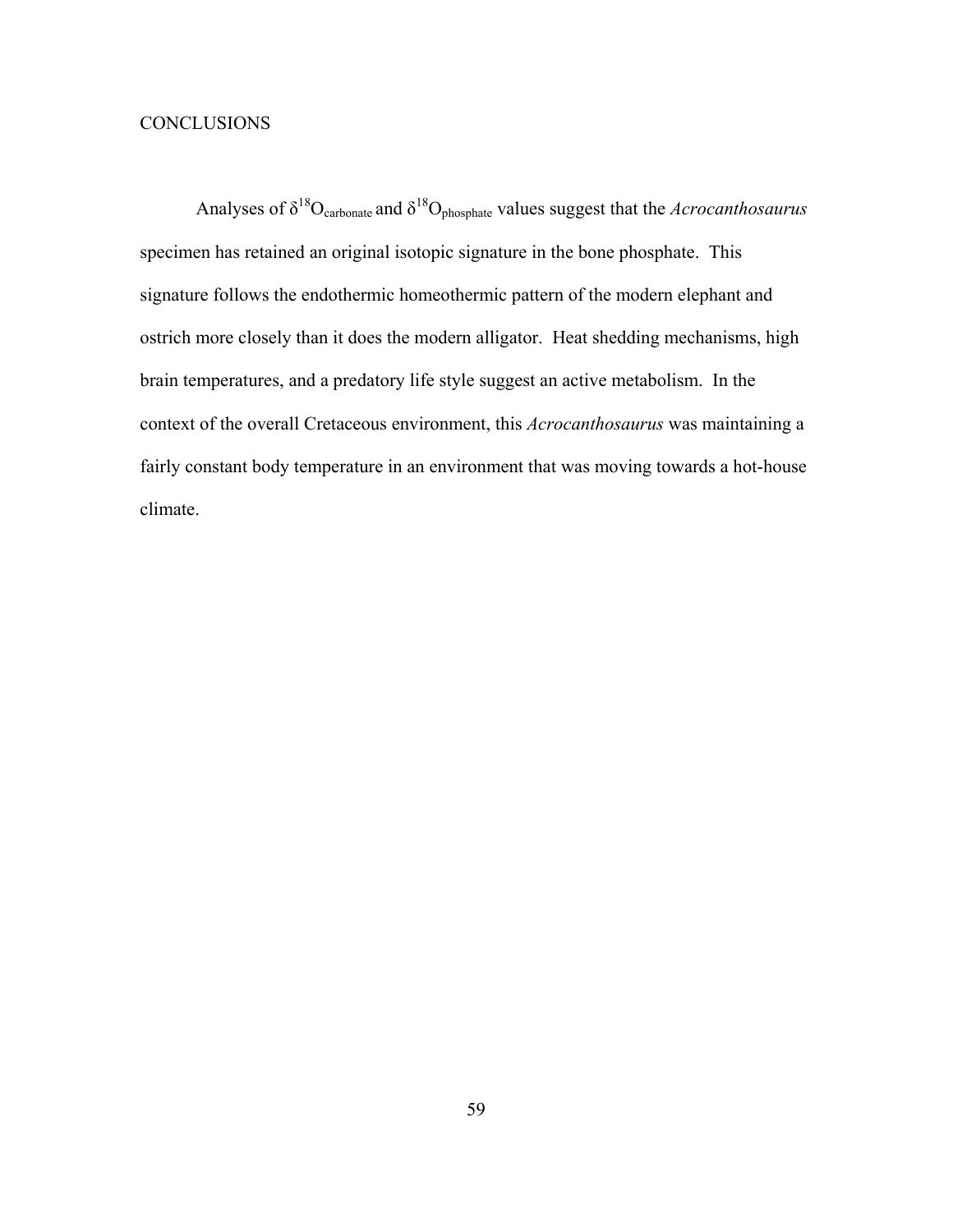## FUTURE WORK

 While several methods can be used to examine the diagenesis of a fossil specimen, the one in greatest contention concerns the correlation between  $\delta^{18}O_{\text{phosphate}}$ and  $\delta^{18}O_{\text{carbonate}}$  values. This correlation (or lack thereof) is best resolved by extensive analysis of modern animals. Thermographic scans and insertion of temperature diodes in live animals could determine which of the two ions is the better indicator of actual body temperature. Additional examination of overprinting can be performed using the previously suggested analyses of recrystallization and REE presence.

 Observations from the *Acrocanthosaurus atokensis* specimen would be considerably strengthened by similar studies on other *A. atokensis* individuals. Considering that this is currently a rare species, analyses of closely related genera such as *Giganotosaurus* and *Charcharodontosaurus*, or the slightly more distantly related *Tyrannosaurus* and *Allosaurus* might suffice. More cranial data is necessary to discern if the anomalous braincase of the *Acrocanthosaurus* is a common trend or a unique situation. The aforementioned determination of actual body temperatures would also serve to strengthen conclusions about the actual thermoregulatory functioning of this dinosaur.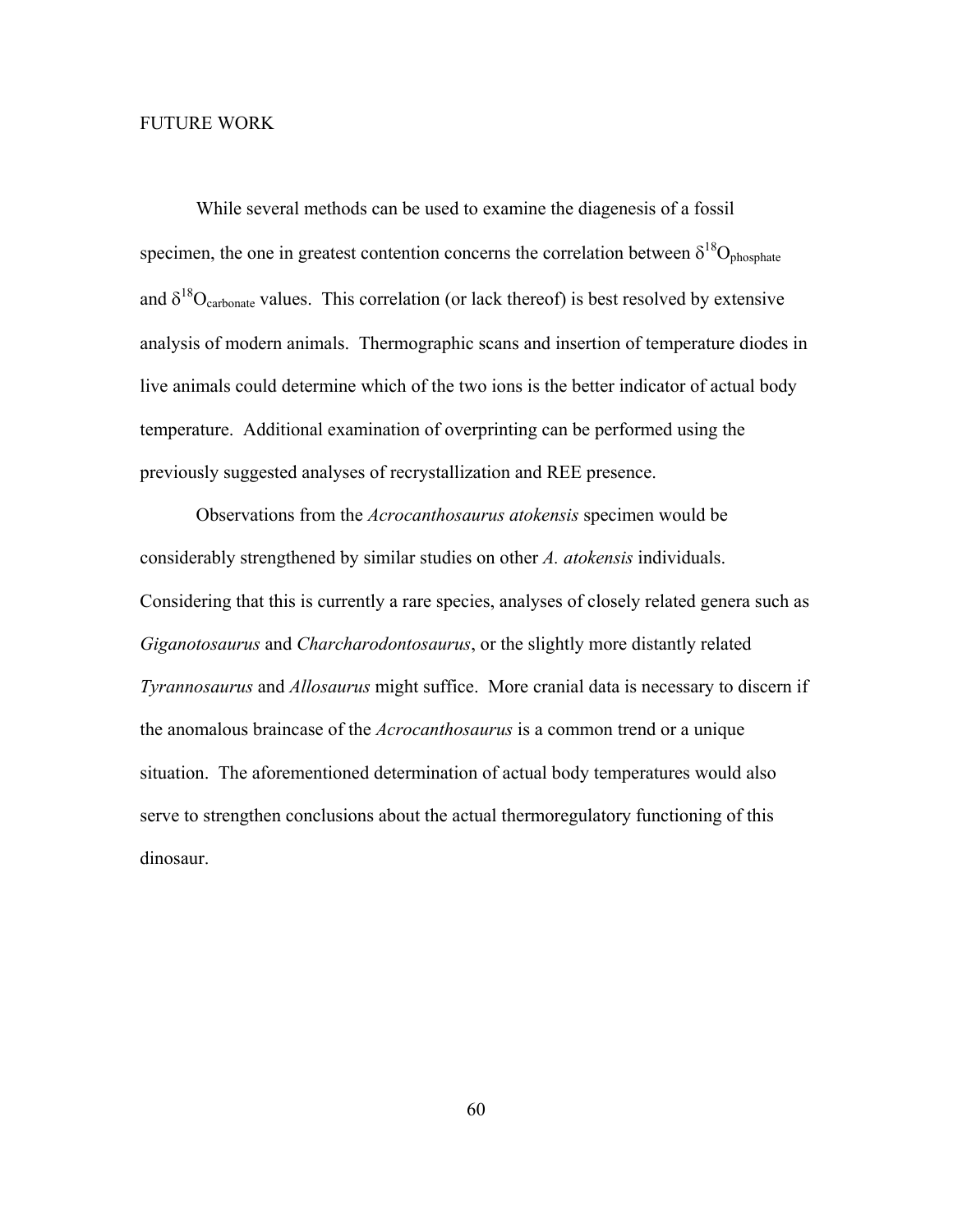

**Figure 1.1 -** *Acrocanthosaurus* **phosphate** δ**18O versus carbonate** δ**18O values. All values are reported in permil units relative to V-SMOW.**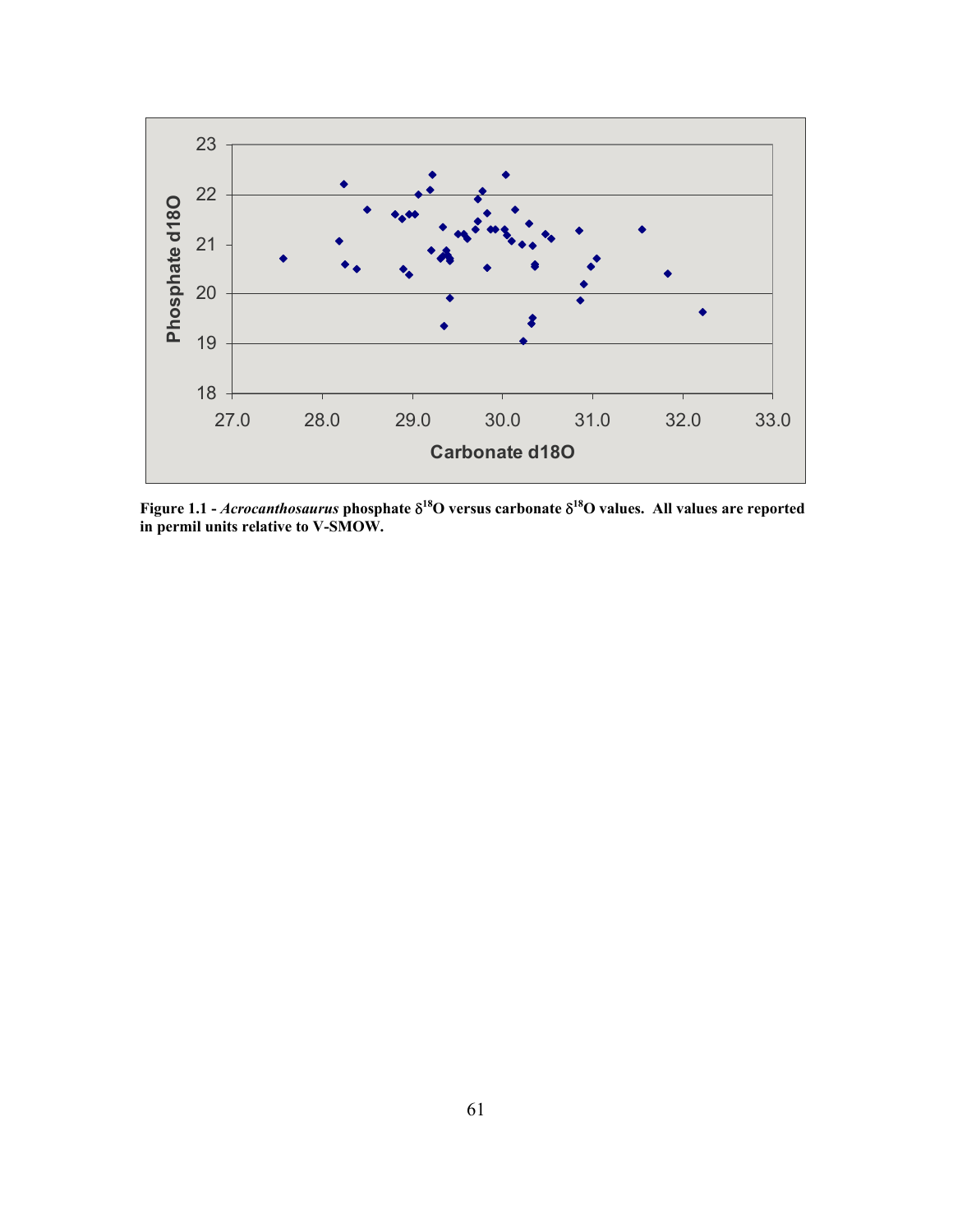

**Figure 2.2 - Standard deviation of collected** *Acrocanthosaurus* **data for each bone type. Printed values represent one standard deviation from the mean.**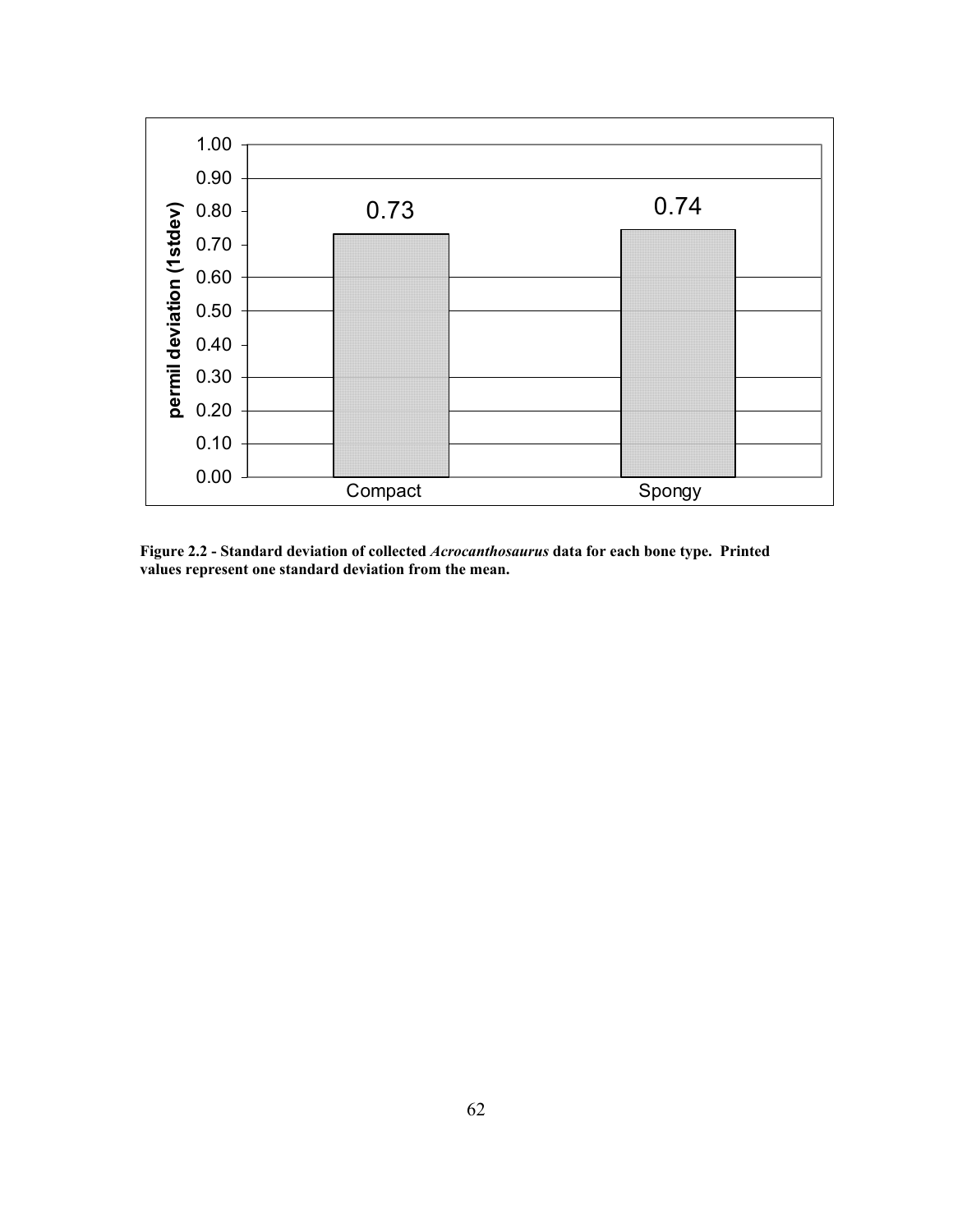

**Figure 2.3 -** *Acrocanthosaurus* **phosphate** δ**18O versus carbonate cement** δ**18O values. All values are reported in permil units relative to V-SMOW.**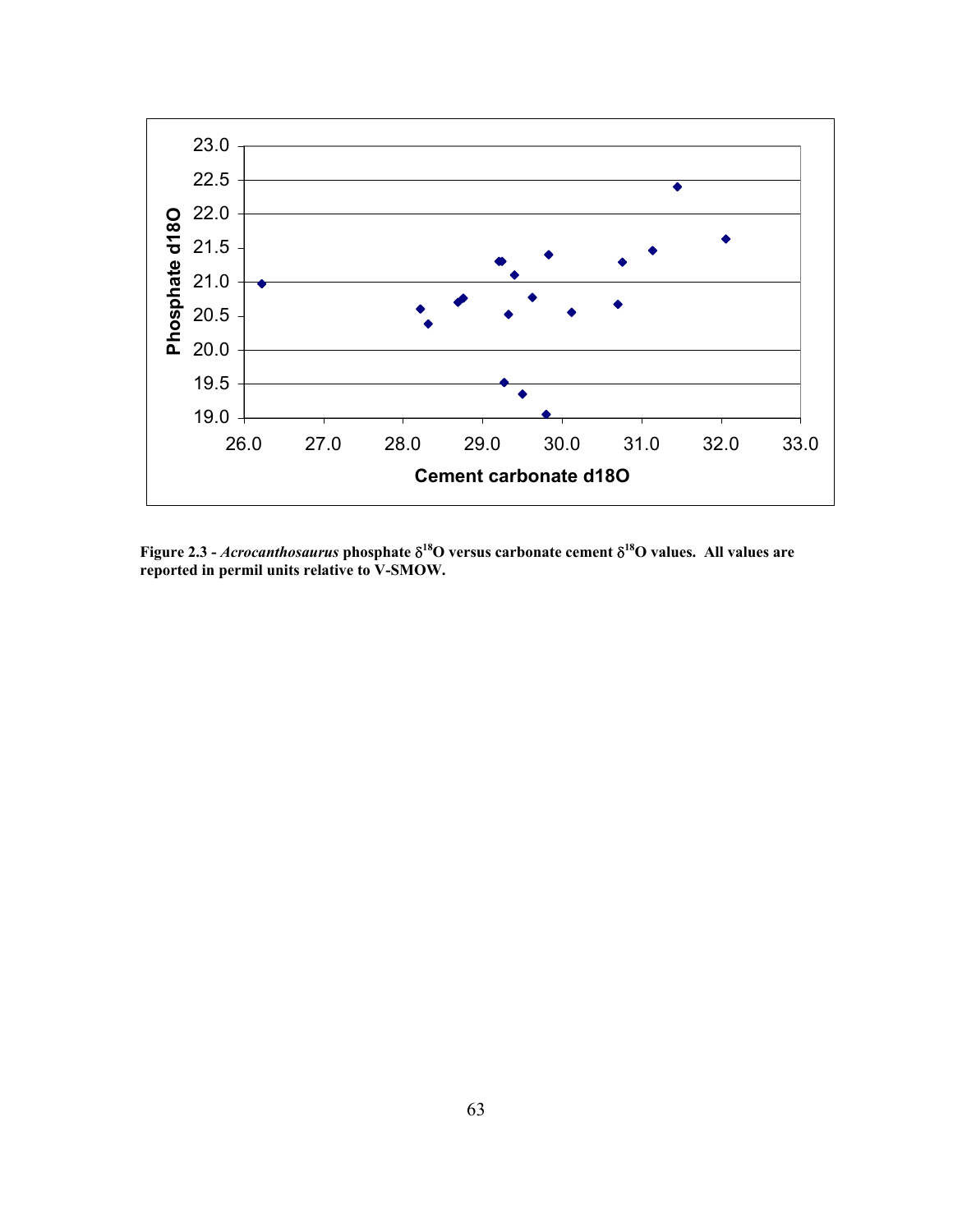

**Figure 2.4 -** *Acrocanthosaurus* **phosphate** δ**18O values for each bone. All values are reported in permil units relative to V-SMOW. Closed diamonds represent compact bone; open squares represent spongy bone.**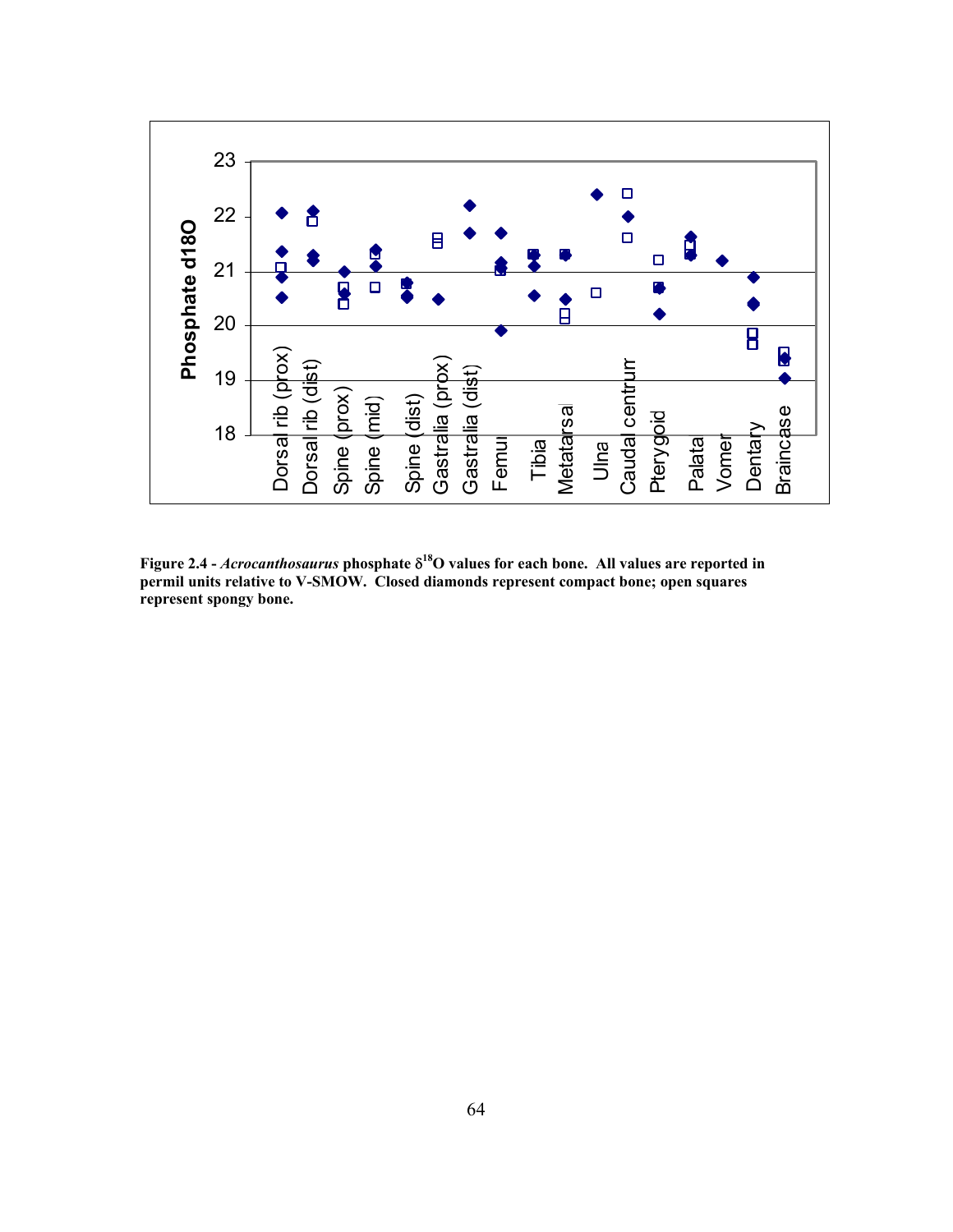

**Figure 2.5 -** *Acrocanthosaurus* **intrabone temperature variation for each bone.**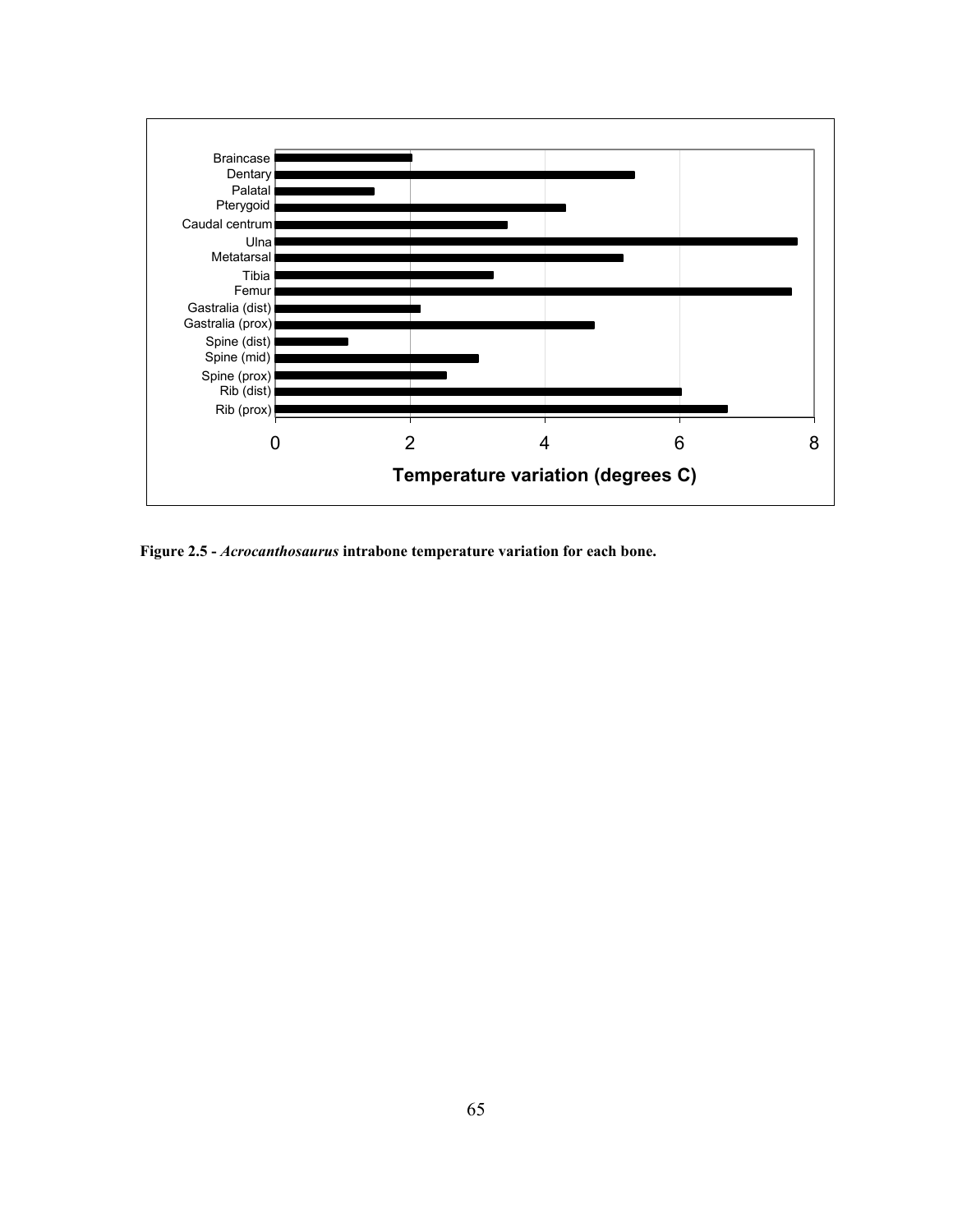

**Figure 2.6 -** *Acrocanthosaurus* **interbone temperature variation based on the warmest bone in the body.**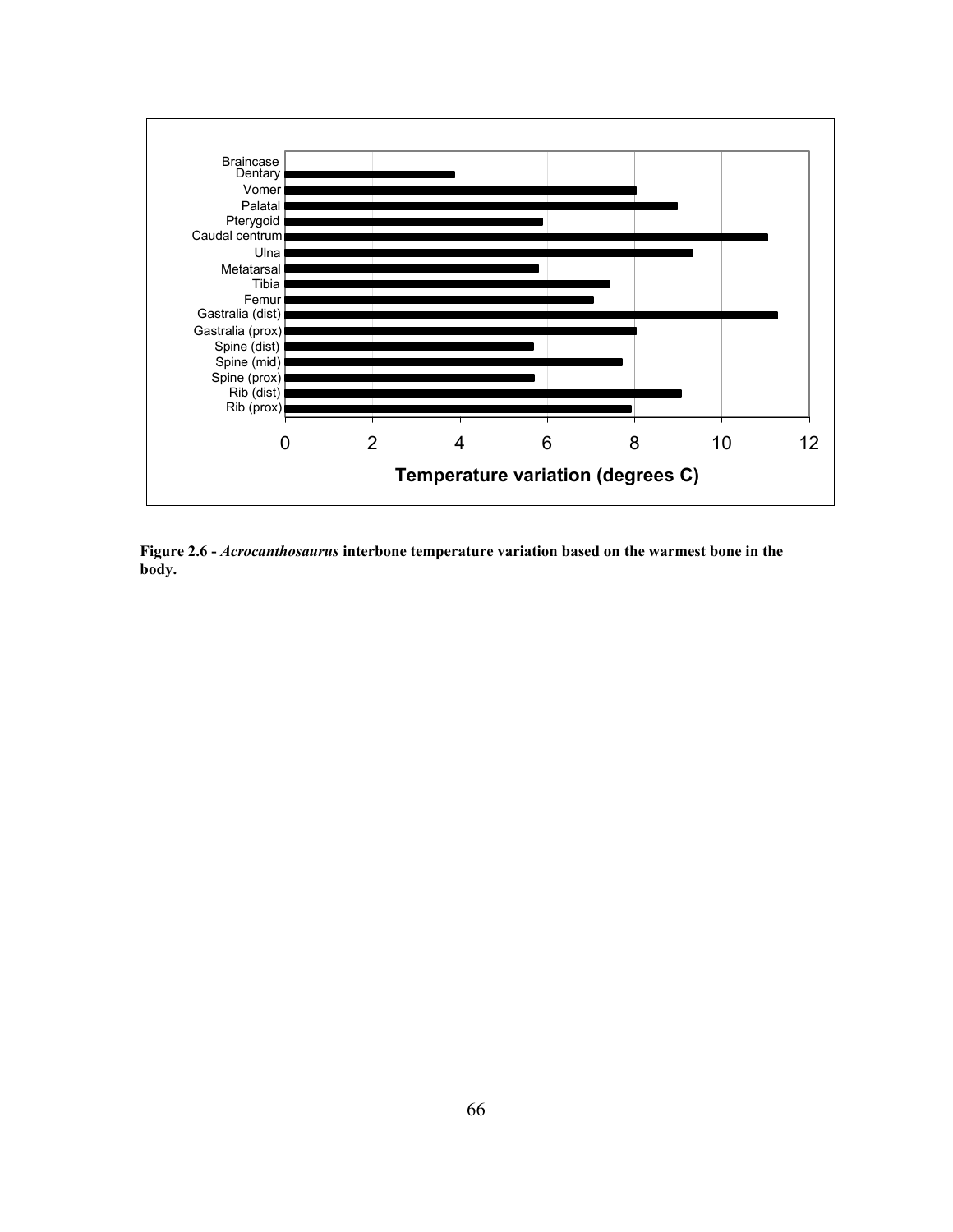

**Figure 2.7 -** *Acrocanthosaurus* **interbone temperature variation from the core body.**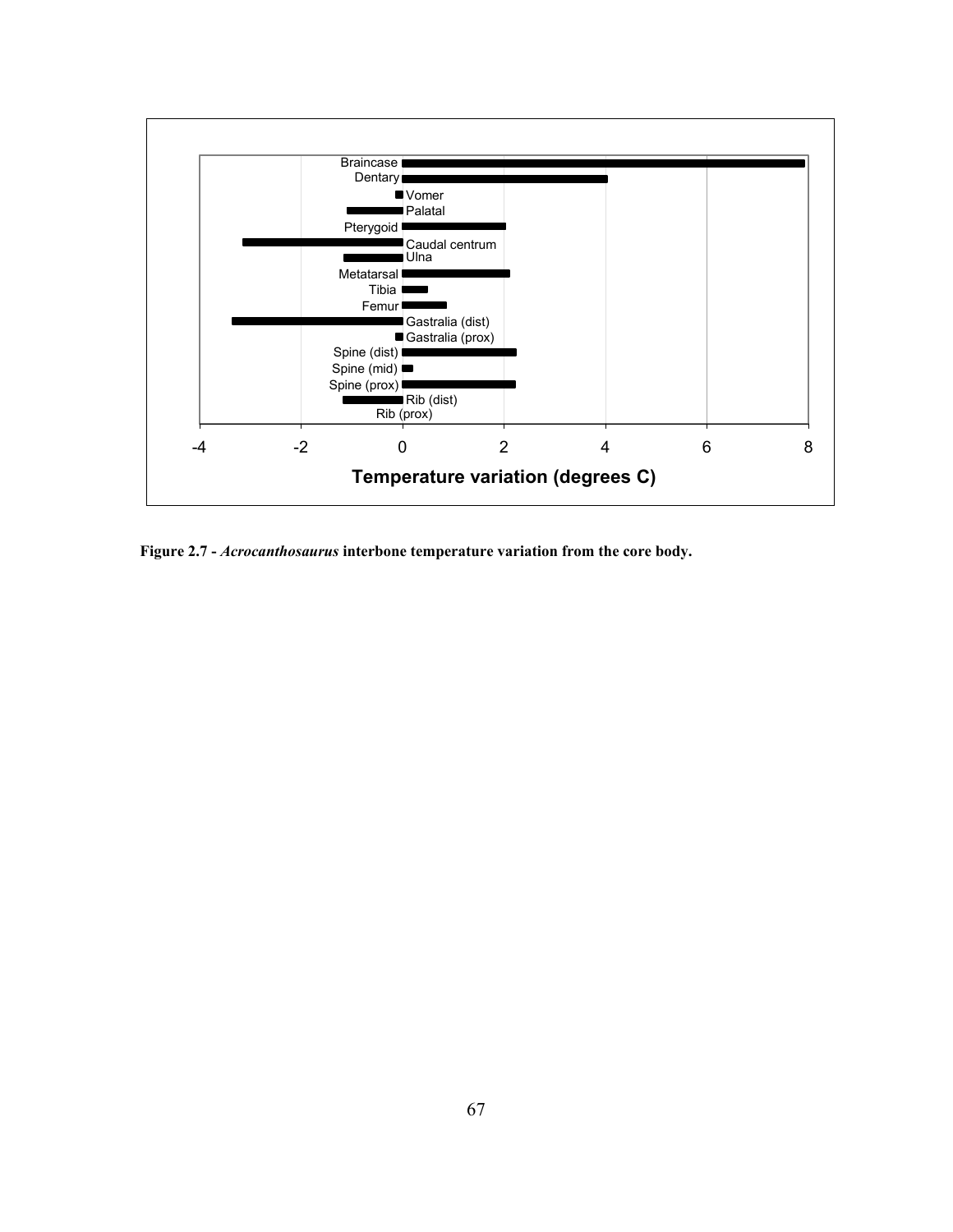

**Figure 2.8 - Range of phosphate** δ**18O values for the core, mid, and distal regions of the body. Ranges are reported as a permil difference.**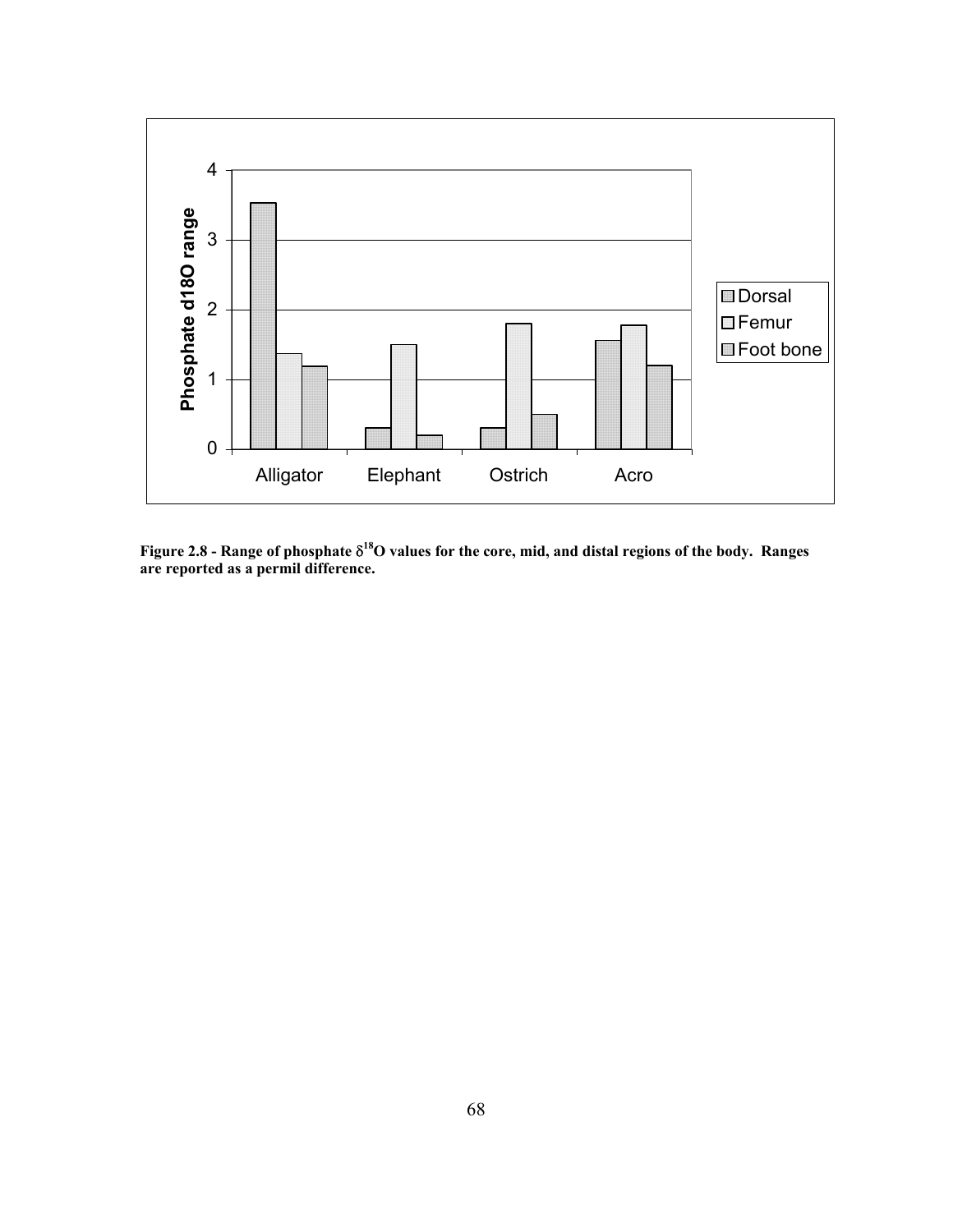#### **References**

- Barrick, R.E., and Kohn, M.J., 2001. Multiple taxon multiple locality approach to providing oxygen isotope evidence for warm-blooded theropod dinosaurs: comment and reply. Geology: 565-566.
- Barrick, R.E., and Showers, W.J., 1994. Thermophysiology of *Tyrannosaurus rex*: evidence from oxygen isotopes. Science 265: 222-224.
- Barrick, R.E., and Showers, W.J., 1995. Oxygen isotope variability in juvenile dinosaurs (*Hypacrosaurus*): evidence for thermoregulation. Paleobiology 21(4): 552-560.
- Barrick, R.E., and Showers, W.J., 1999. Thermophysiology and biology of *Giganotosaurus*: Comparison with *Tyrannosaurus*. Palaeontologia Electronica: http://www-odp.tamu.edu/paleo/1999\_2/gigan
- Barrick, R.E., Fischer, A.G., and Showers, W.J., 1999. Oxygen isotopes form turtle bone: applications for terrestrial paleoclimates? Palaios 14: 186-191.
- Barrick, R.E., Stoskopf, M.J., Marcot, J.D., Russell, D.A., and Showers, W.J., 1998. The thermoregulatory functions of the *Triceratops* frill and horns: heat flow measured with oxygen isotopes. Journal of Vertebrate Paleontology 18(4): 746-750.
- Barrick, R.E., Showers, W.J., and Fischer, A.G., 1996. Comparison of thermoregulation of four ornithischian dinosaurs and a varanid lizard from the Cretaceous Two Medicine Formation: evidence form oxygen isotopes. Palaios 11: 295-305.
- Barron, E.J., 1983. A warm, equable Cretaceous: the nature of the problem. Earth Science Reviews 19: 305-338.
- Bartholomew, G.A., 1982. Physiological Control of Body Temperature. In: Gans, C., and Pough, F.H., *eds*. Biology of the Reptilia, vol.12. Academic Press, London.
- Bligh, J., and Johnson, K.G., 1973. Glossary for terms for thermal physiology. Journal of Applied Physiology 35(6): 941-961.
- Block, B.A., and Carey, F.G., 1985. Warm brain and eye temperatures in sharks. Journal of Comparative Physiology B 156: 229-236.
- Brainerd, E.L., 1999. New perspectives on the evolution of lung ventilation mechanisms in vertebrates. Experimental Biology 4(2): 11-28.
- Brochu, C.A., 2003. Osteology of *Tyrannosaurus rex*: insights from a nearly complete skeleton on high-resolution computed tomographic analysis of the skull. Journal of Vertebrate Paleontology 22 (supplement to 4): 1-138.
- Bryant, J.D., Koch, P.L., Froelich, P.N., Showers, W.J., and Genna, B.J., 1996. Oxygen isotope partitioning between phosphate and carbonate in mammalian apatite. Geochimica et Cosmochimica Acta 60(24): 5145-5148.
- Crawford, E.C. Jr., Palomeque, J., and Barber, B.J., 1977. A physiological basis for head body temperature differences in a panting lizard. Comparative Biochemistry and Physiology 56A: 161-163.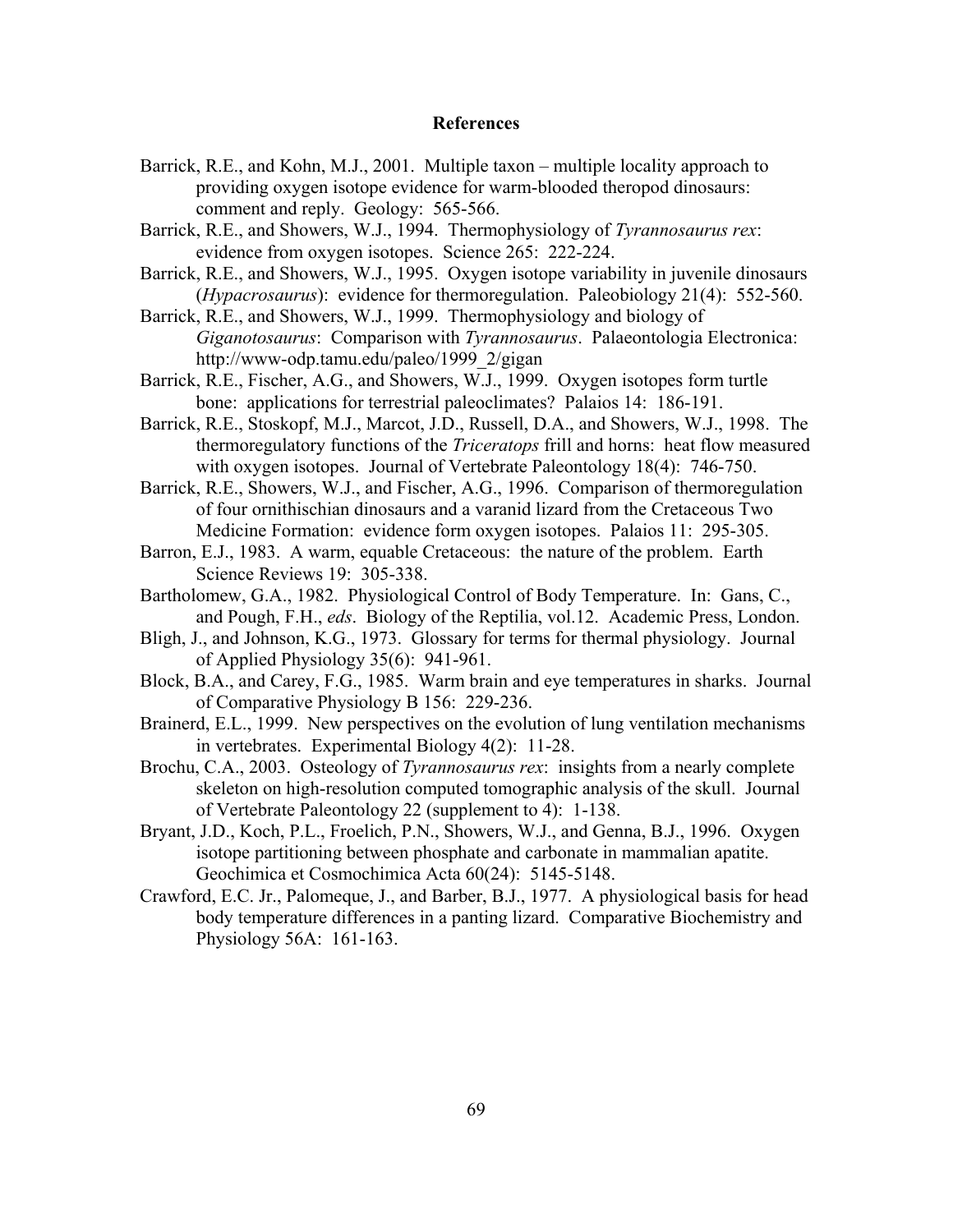- Currie, P.J., and Carpenter, K., 2000. A new specimen of *Acrocanthosaurus atokensis* (Theropoda, Dinosauria) from the Lower Cretaceous Antlers Formation (Lower Cretaceous, Aptian) of Oklahoma, USA. Geodiversitas 22(2): 207-246.
- D'Angela, D., and Longinelli, A., 1990. Oxygen isotopes in living mammal's bone phosphate: further results. Chemical Geology 86: 75-82.
- Davis, J.E., Spotila, J.R., and Schefler, W.C., 1980. Evaporative water loss from the American alligator, *Alligator mississippiensis*: the relative importance of respiratory and cutaneous components and the regulatory role of the skin. Comparative Biochemistry and Physiology 67A: 439-446.
- Dawson, T.J., 1972. Thermoregulation in Australian desert kangaroos. Symposia of the Zoological Society of London 31: 133-146.
- Dettman, D.L., Kohn, M.J., Quade, J., Ryerson, F.J., Ojha, T.P., and Hamidullah, S., 2001. Seasonal stable isotope evidence for a strong Asian monsoon throughout the past 10.7 m.y. Geology 29(1): 31-34.
- Dodson, P., 1977. Mouth gaping as an affective thermoregulatory device in alligators. Nature 265: 235-236.
- Earll, C.R., 1982. Heating, cooling and oxygen consumption rates in *Varanus bengalensis*. Comparative Biochemistry and Physiology 72A (2): 377-381.
- Epstein, S., Buchsbaum, R., Lowenstam, H.A., and Urey, H.C., 1953. Revised carbonate-water isotopic temperature scale. Bulletin of the Geological Society of America 64: 1315-1326.
- Erickson, G.M., Rogers, K.C., and Yerby, S.A., 2001. Dinosaurian growth patterns and rapid avian growth rates. Nature 412: 429-432.
- Fassell, M.L., and Bralower, T.J., 1999. Warm, equable mid-Cretaceous: stable isotope evidence. In: Barrera, E., and Johnson, C.C., *eds*. Evolution of the Cretaceous Ocean-Climate System. Boulder, Colorado. Geological Society of America Special Paper 332.
- Fisher, P.E., Russell, D.A., Stoskopf, M.K., Barrick, R.E., Hammer, M., and Kuzmitz, A.A., 2000. Cardiovascular evidence for an intermediate or higher metabolic rate in an Ornithischian dinosaur. Science 288: 503-505.
- Frakes, L.A., 1999. Estimating the global thermal state from Cretaceous sea surface and continental temperature data. In: Barrera, E., and Johnson, C.C., *eds*. Evolution of the Cretaceous Ocean-Climate System. Boulder, Colorado. Geological Society of America Special Paper 332.
- Fricke, H.C., and O'Neil, J.R., 1996. Inter- and intra- tooth variation in the oxygen isotope composition of mammalian tooth enamel phosphate: implications for palaeoclimatological and palaeobiological research. Palaeogeography, Palaeoclimatology, Palaeoecology 126: 91-99.
- Fricke, H.C., and Rogers, R.R., 2000. Multiple taxon multiple locality approach to providing oxygen isotope evidence for warm-blooded theropod dinosaurs. Geology 28: 799-802.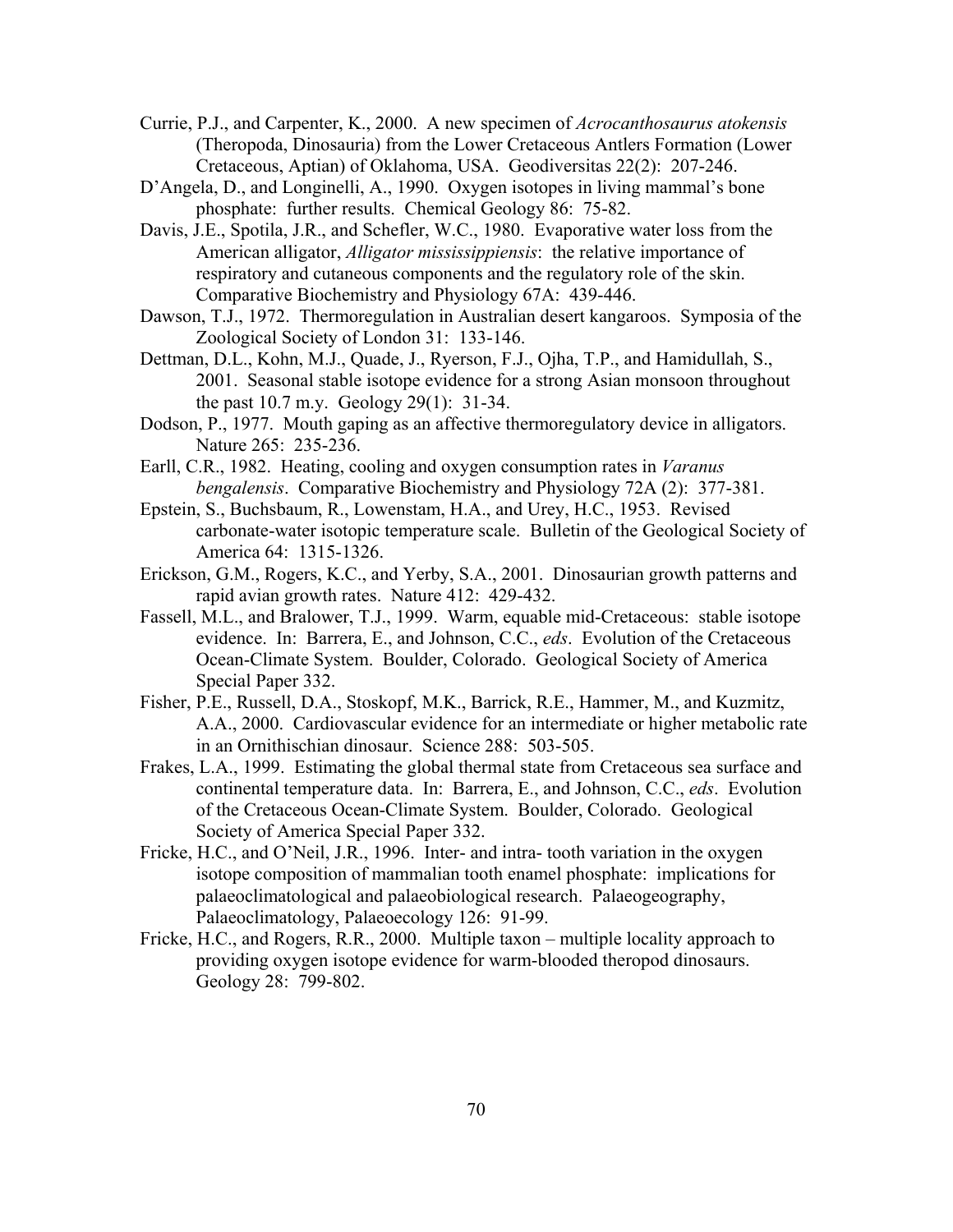- Fricke, H.C., and Rogers, R.R., 2001. Multiple taxon multiple locality approach to providing oxygen isotope evidence for warm-blooded theropod dinosaurs: comment and reply. Geology: 566-567.
- Haack, S.C., 1986. A thermal model of the sailback pelycosaur. Paleobiology 12(4): 450-458.
- Harris, J.D., 1998. A reanalysis of *Acrocanthosaurus atokensis*, its phylogenetic status, and paleobiogeographic implications, based on a new specimen from Texas. Bulletin of the New Mexico Museum of Natural History and Science 13: *i*-75.
- Hobday, D.K., and McKalips, D.G., 1979. Nonmarine depositional environments and uranium exploration in Lower Cretaceous Antlers Formation, North Texas. AAPG Bulletin 63(5): 831.
- Horner, J.R., 1995. Morphology and function of the enclosed narial chambers of lambeosaurid dinosaurs. Journal of Vertebrate Paleontology 15(supplemental): 36A.
- Huber, B.T., Hodell, D.A., and Hamilton, C.P., 1995. Middle-Late Cretaceous climate of the southern high latitudes: stable isotope evidence for minimal equator-to-pole thermal gradients. GSA Bulletin 107(10): 1164-1191.
- Huber, B.T., Norris, R.D., and MacLeod, K.G., 2002. Deep-sea paleotemperature record of extreme warmth during the Cretaceous. Geology 30(2): 123-126.
- Huey, R.B., 1982. Temperature, physiology, and the ecology of reptiles. In: Gans, C., and Pough, F.H., *eds*. Biology of the Reptilia, vol.12. Academic Press, London.
- Huey, R.B., and Slatkin, M., 1976. Cost and benefit of lizard thermoregulation. The Quarterly Review of Biology 51(3): 363-384.
- Iacumin, P., Bocherens, H., Mariotti, A., and Longinelli, A., 1996. Oxygen isotope analyses of co-existing carbonate and phosphate in biogenic apatite: a way to monitor diagenetic alteration of bone phosphate? Earth and Planetary Science Letters 142: 1-6.
- Johnson, C.R., 1972. Head-body temperature differences in *Varanus gouldii* (Sauria: Varanidae). Comparative Biochemistry and Physiology 43A: 1025-1029.
- Koch, P.L., Tuross, N., and Fogel, M.L., 1997. The effects of sample treatment and diagenesis on the isotopic integrity of carbonate in biogenic hydroxylapatite. Journal of Archaeological Science 24: 417-429.
- Kohn, M.J., 1996. Predicting animal δ18O: accounting for diet and physiological adaptation. Geochimica et Cosmochimica Acta 60(23): 4811-4829.
- Kolodny, Y., Luz, B., and Navon, O., 1983. Oxygen isotope variations in phosphate of biogenic apatite, I. Fish bone apatite – rechecking the rules of the game. Earth and Planetary Science Letters 64: 398-404.
- Kolodny, Y., Luz, B., Sander, M., and Clemens, W.A., 1996. Dinosaur bones: fossils or pseudomorphs? The pitfalls of physiology reconstruction from apatitic fossils. Palaeogeography, Palaeoclimatology, Palaeoecology 126: 161-171.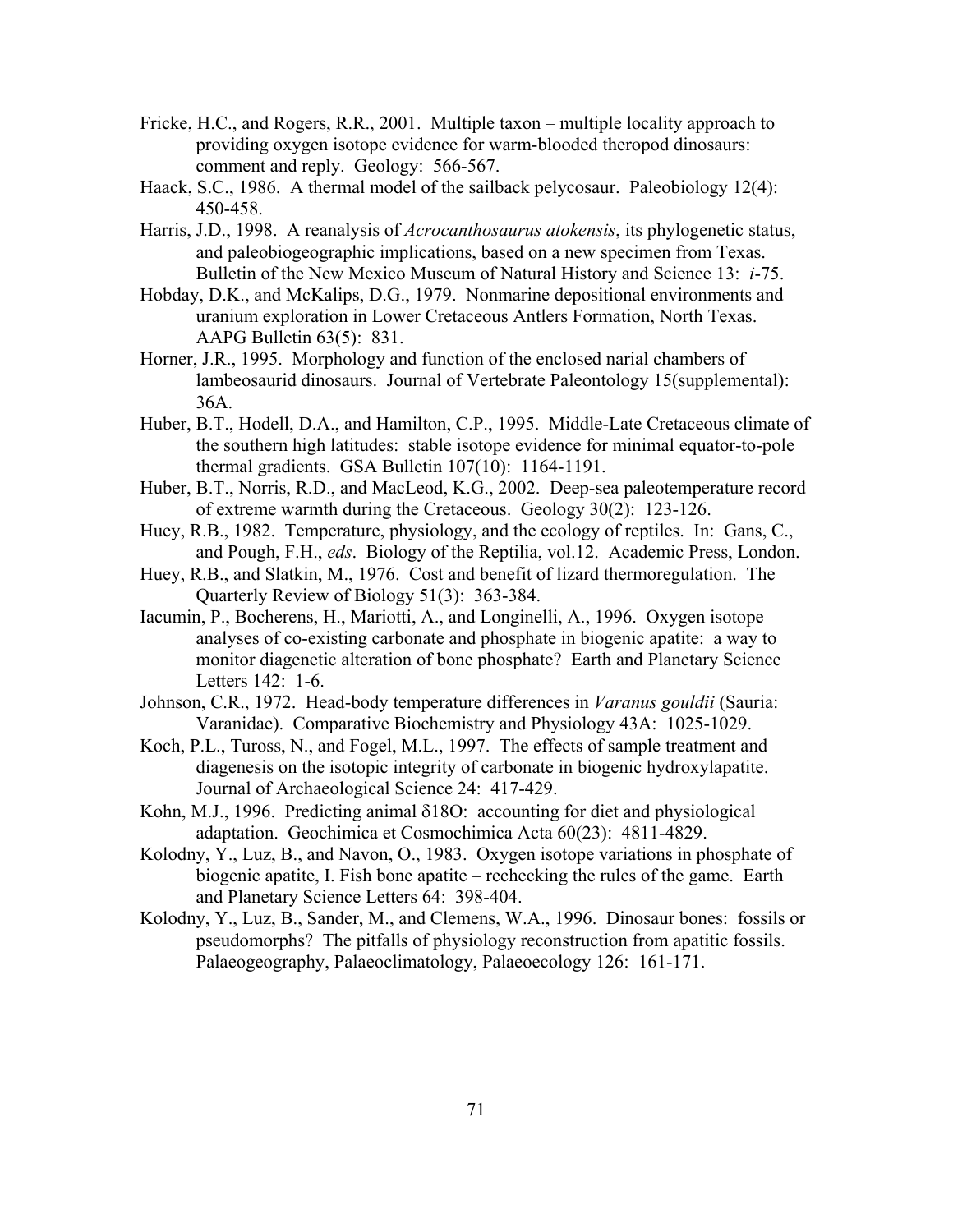- Longinelli, A., 1984. Oxygen isotopes in mammal bone phosphate: a new tool for paleohydrological and paleoclimatological research? Geochimica et Cosmochimica Acta 48: 385-390.
- Longinelli, A., and Nuti, S., 1973. Revised phosphate-water isotopic temperature scale. Earth and Planetary Science Letters 19: 373-376.
- Lauw, G.N., 1972. The role of advective fog in the water economy of certain Namib Desert animals. In: Maloiy, G.M.O., *ed*. Comparative Physiology of Desert Animals – Symposia of the Zoological Society of London #31. Academic Press, London.
- Luz, B., and Kolodny, Y., 1985. Oxygen isotope variations in phosphate of biogenic apatites, IV. Mammal teeth and bones. Earth and Planetary Science Letters 75: 29-36.
- Luz, B., and Kolodny, Y. 1991. Oxygen isotopes in phosphates of fossil fish Devonian to recent. In: Taylor, H.P., Jr., O'Neil, J.R., and Kaplan, I.R., *eds*. Stable Isotope Geochemistry: A Tribute to Samuel Epstein. The Geochemical Society, Special Publication No. 3.
- Luz, B., Cormie, A.B., and Schwarcz, H.P., 1990. Oxygen isotope variations in phosphate of deer bones. Geochimica et Cosmochimica Acta 54: 1723-1728.
- Luz, B., Kolodny, Y., and Horowitz, M., 1984. Fractionation of oxygen isotopes between mammalian bone-phosphate and environmental drinking water. Geochimica et Cosmochimica Acta 48: 1689-1693.
- McNab, B.K., and Auffenberg, W., 1976. The effect of large body size on the temperature regulation of the komodo dragon, *Varanus komodoensis*. Comparative Biochemistry and Physiology 55A: 345-350.
- Michael, F.Y., 1972. Planktonic foraminifera from the Comanchean series (Cretaceous) of Texas. Journal of Forminiferal Research 2(4): 200-220.
- Mitchell, D., Maloney, S.K., Jessen, C., Laburn, H.P., Kamerman, P.R., Mitchell, G., and Fuller, A., 2002. Adaptive heterothermy and selective brain cooling in arid-zone mammals. Comparative Biochemistry and Physiology Part B 131: 571-585.
- Nelson, B.K., De Niro, M.J., Schoeninger, M.J., DePaolo, D.J., and Hare, P.E., 1986. Effects of diagenesis on strontium, carbon, nitrogen, and oxygen concentration and isotopic composition of bone. Geochimica et Cosmochimica Acta 50: 1941- 1949.
- O'Connor, M.P., and Dodson, P., 1999. Biophysical constraints on the thermal ecology of dinosaurs. Paleobiology 25(3): 341-368.
- Ostram, P.H., Zonneveld, J.P., and Robbins, L.L., 1994. Organic geochemistry of hard parts: assessment of isotopic variability and indigeneity. Palaeogeography, Palaeoclimatology, Palaeoecology 107: 201-212.
- Padian, K., deRicqles, A.J., and Horner, J.R., 2001. Dinosaurian growth rates and bird origins. Nature 412: 405-408.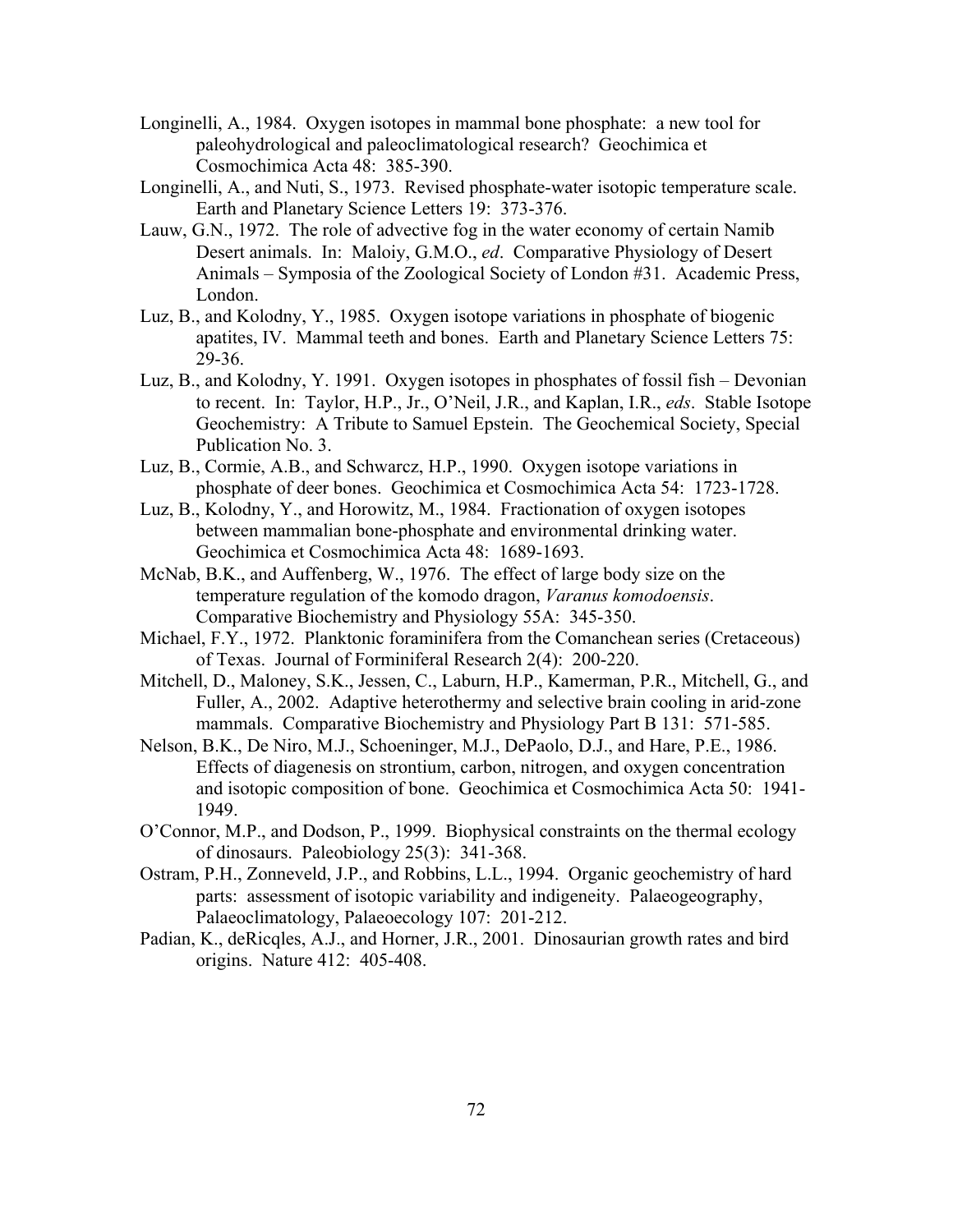- Paladino, F.V., O'Connor, M.P., and Spotila, J.R., 1990. Metabolism of leatherback turtles, gigantothermy, and thermoregulation of dinosaurs. Nature 344: 858-860.
- Paul, G.S., 1995. Can nasal turbinates be used to diagnose paleometabolics? Journal of Vertebrate Paleontology 15(supplemental): 48A.
- Paul, G.S., 1996. The status of respiratory turbinates in theropods. Journal of Vertebrate Paleontology 16(supplemental): 57A.
- Person, A., Bocherens, H., Mariotti, A., and Renard, M., 1996. Diagenetic evolution and experimental heating of bone phosphate. Palaeogeography, Palaeoclimatology, Palaeoecology 126: 135-149.
- Person, A., Bocherens, H., Saliege, J., Paris, F., Zeitoun, V., and Gerard, M., 1995. Early diagenetic evolution of bone phosphate: an X-ray diffractometry analysis. Journal of Archaeological Science 22: 211-221.
- Phillips, P.K., and Heath, J.E., 1992. Heat exchange by the pinna of the African elephant (*Loxodonta africana*). Comparative Biochemistry and Physiology 101A(4): 693- 699.
- Phillips, P.K., and Heath, J.E., 1995. Dependency of surface temperature regulation on body size in terrestrial mammals. Journal of Thermal Biology 20(3): 281-289.
- Phillips, P.K., and Sanborn, A.F., 1994. An infrared, thermographic study of surface temperature in three ratites: ostrich, emu and double-wattled cassowary. Journal of Thermal Biology 19(6): 423-430.
- Pough, F.H., and McFarland, W.N., 1976. A physical basis for head-body temperature differences in reptiles. Comparative Biochemistry and Physiology 53A: 301-303.
- Ruben, J.A., 1995. Respiratory turbinates and the metabolic status of some theropod dinosaurs and *Archaeopteryx*. Journal of Vertebrate Paleontolgy 15(supplemental): 50A.
- Ruben, J.A., Dal Sasso, C., Geist, N.R., Hillenius, W.J., Jones, T.D., and Signore, M., 1999. Pulmonary function and metabolic physiology of theropod dinosaurs. Science 283: 514-516.
- Ruben, J.A., Hillenius, W.J., Geist, N.R., Leitch, A., Jones, T.D., Currie, P.J., Horner, J.R., and Espe, G., 1996. The metabolic status of some late Cretaceous dinosaurs. Science 273: 1204-1207.
- Ruxton, G.D., 2000. Statistical power analysis: application to an investigation of dinosaur thermal physiology. Journal of the Zoological Society of London 252: 239-241.
- Sellwood, B.W., Price, G.D., and Valdes, P.J., 1994. Cooler estimates of Cretaceous temperatures. Nature 370: 453-455.
- Seymour, R.S., and Lillywhite, H.B., 2000. Hearts, neck posture and metabolic intensity of sauropod dinosaurs. Proceedings of the Royal Society of London B 267: 1883-1887.
- Smith, E.N., 1979. Behavioral and physiological thermoregulation of crocodilians. American Zoology 19: 239-247.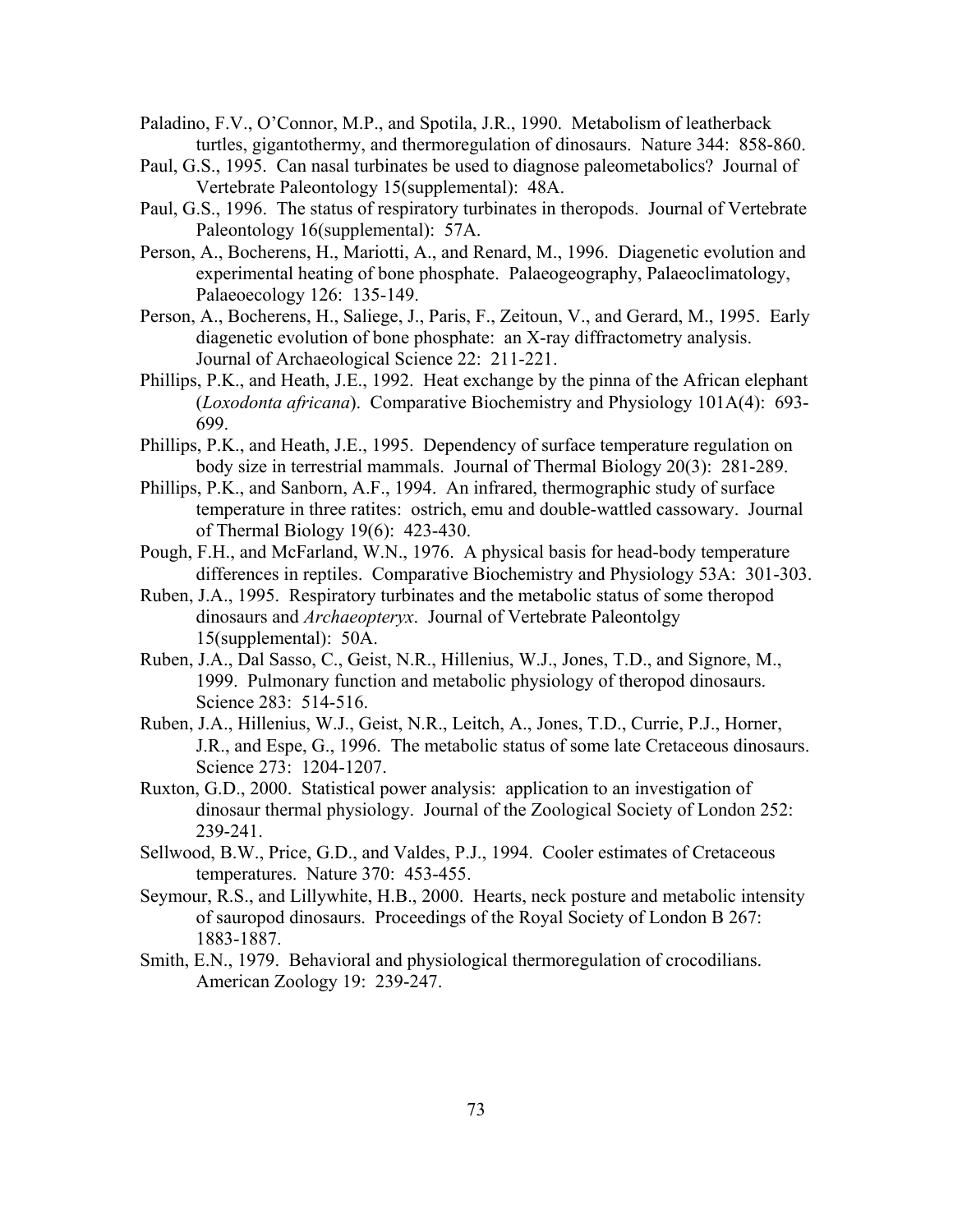- Spotila, J.R., Lommen, P.W., Bakkan, G.S., and Gates, D.M., 1973. A mathematical model for body temperatures of large reptiles: implications for dinosaur ecology. The American Naturalist 107(955): 391-404.
- Spotila, J.R., O'Connor, M.P., Dodson, P., and Paladino, F.V., 1991. Hot and cold running dinosaurs: body size, metabolism and migration. Modern Geology 16: 203-227.
- Spotila, J.R., Soule, O.H., and Gates, D.M., 1972. The biophysical ecology of the alligator: heat energy budgets and climate spaces. Ecology 53(6): 1094-1102.
- Stoskopf, M.K., Barrick, R.E., and Showers, W.J., 2001. Oxygen isotope variability in bones of wild caught and constant temperature reared sub-adult American alligators. Journal of Thermal Biology 26: 183-191.
- Stovall, J.W., and Langstrom, W., 1950. *Acrocanthosaurus atokensis*, a new genus and species of lower Cretaceous Theropoda from Oklahoma. The American Midland Naturalist 43(3): 696-728.
- Taylor. C.R., 1972. The desert gazelle: a paradox resolved. Symposia of the Zoological Society of London 31: 215-227.
- Tracey, C.R., 1983. Biophysical modeling in reptilian physiology and ecology. In: Gans, C., and Pough, F.H., *eds*. Biology of the Reptilia, vol.12. Academic Press, London.
- Tracey, C.R., Turner, J.S., and Huey, R.B., 1986. A biophysical analysis of possible thermoregulatory adaptations in sailed pelycosaurs. In: Holton III, N., MacLean, P.D., Roth, J.D., and Roth, E.C., *eds*. The Ecology and Biology of Mammal-like Reptiles. Smithsonian Institution Press, Washington.
- Tudge, A.P., 1960. A method of analysis of oxygen isotopes of orthophosphates: its use in the measurement of paleotemperatures. Geochimica et Cosmochimica Acta 18: 81-93.
- Turner, J.S., and Tracey, C.R., 1983. Blood flow to appendages and the control of heat exchange in American alligators. Physiological Zoology 56(2): 195-200.
- Turner, J.S., and Tracey, C.R., 1986. Body size, homeothermy and the control of heat exchange in mammal-like reptiles. In: Holton III, N., MacLean, P.D., Roth, J.D., and Roth, E.C., *eds*. The Ecology and Biology of Mammal-like Reptiles. Smithsonian Institution Press, Washington.
- Urey, H.C., Lowenstam, H.A., Epstein, S., and McKinney, C.R., 1951. Measurement of paleotemperatures and temperatures of the Upper Cretaceous of England, Denmark, and the southeastern United States. Bulletin of the Geological Society of America 62: 399-416.
- Wilber, C.G., Robinson, P.F., and Hunn, J.B., 1961. Heart size and body size in fish. Anatomical Record 140(4): 285-287.
- Williams, T.M., 1990. Heat transfer in elephants: thermal partitioning based on skin temperature profiles. Journal of the Zoological Society of London 222: 235-245.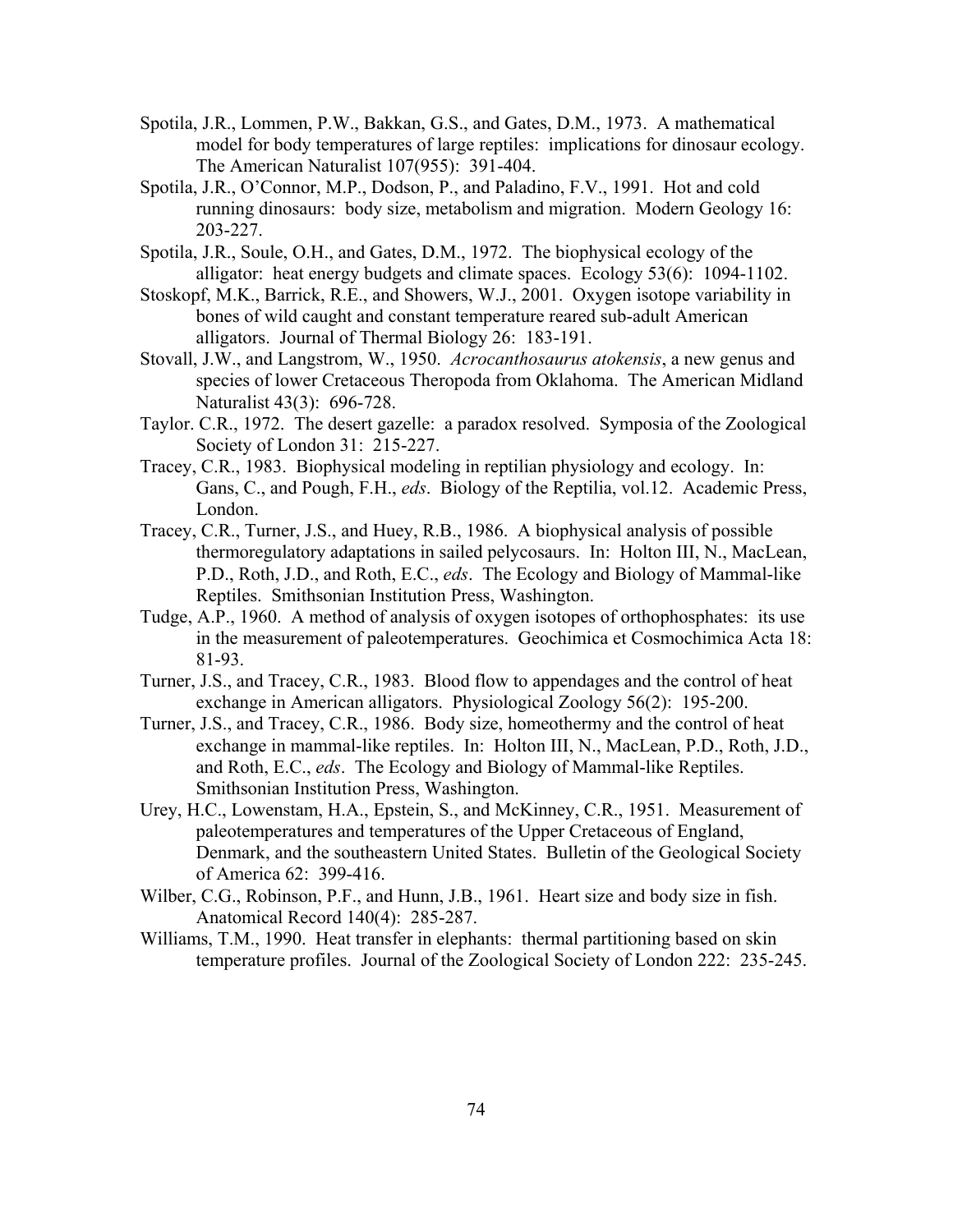- Wilson, P.A., and Norris, R.D., 2001. Warm tropical ocean surface and global anoxia during the mid-Cretaceous period. Nature 412: 425-429.
- Winkler, D.A., Murry, P.A., Jacobs, L.L., 1989. Field guide to the vertebrate paleontology of the Trinity Group, Lower Cretaceous of Central Texas. Field Guide for the  $49<sup>th</sup>$  Annual Meeting of the Society of Vertebrate Paleontology, Austin.
- Wright, P.G., 1984. Why do elephants flap their ears? South African Journal of Zoology 19(4): 266-269.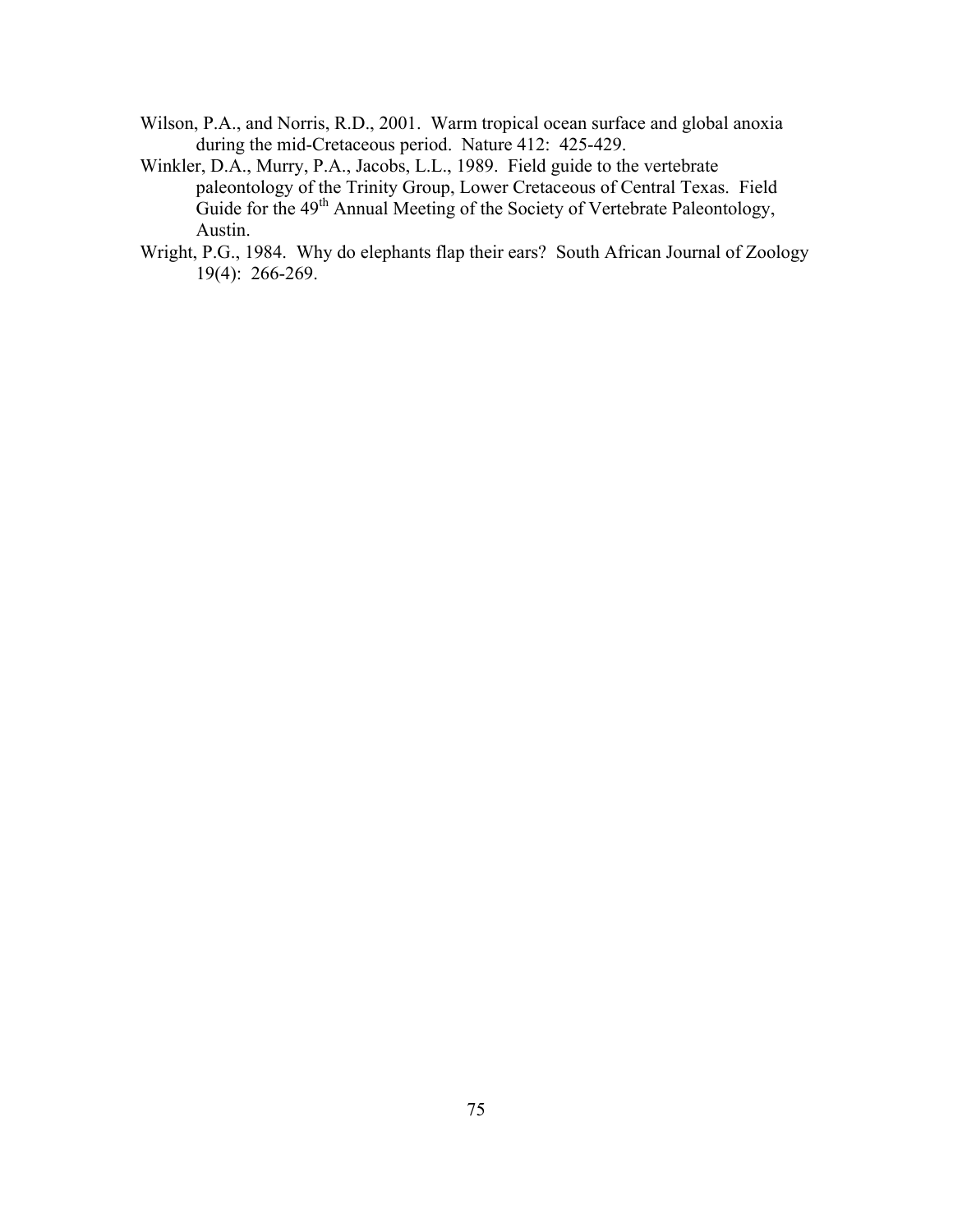APPENDIX I – Data Tables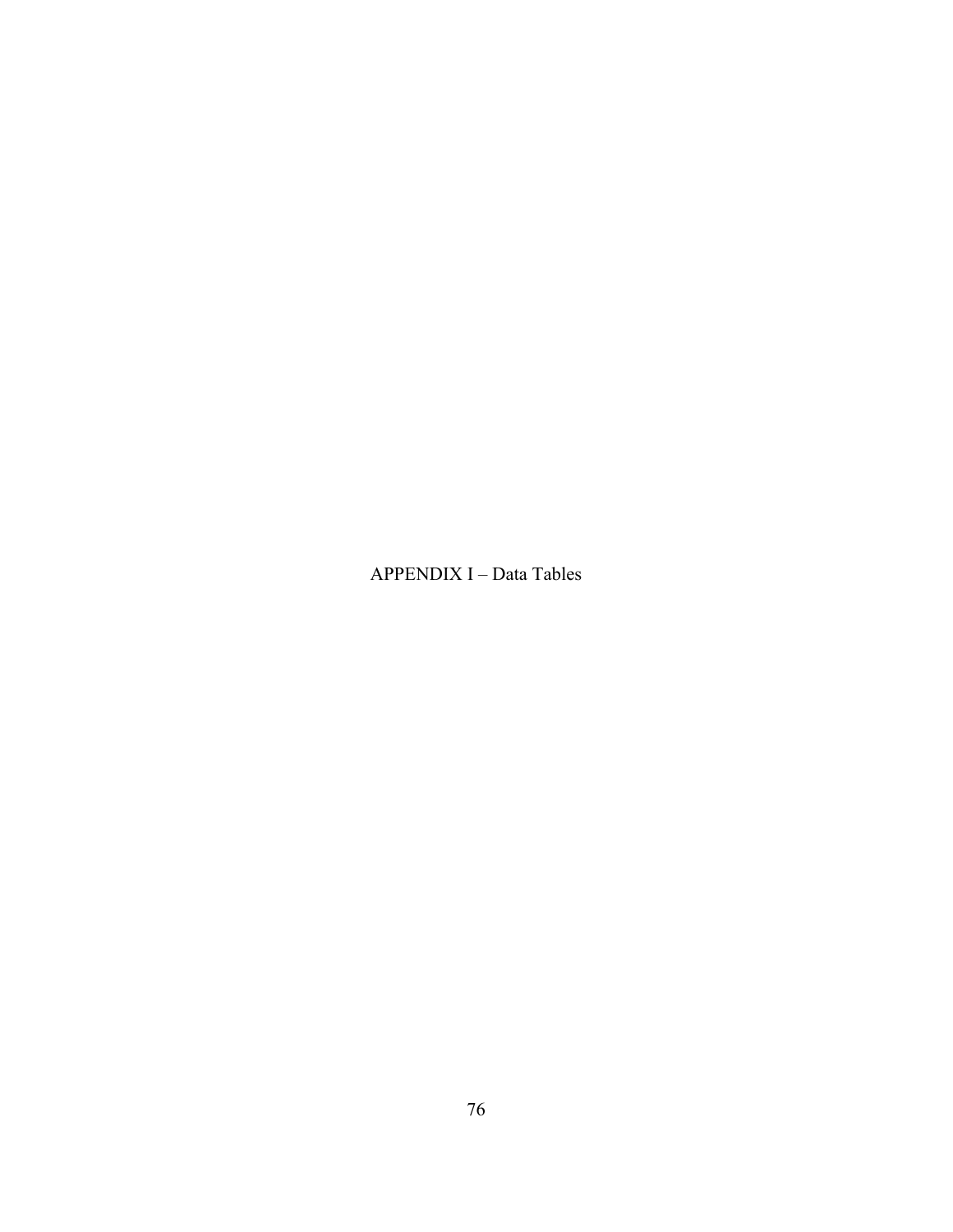### **Alligator Data**

\*All temperature variation calculations are based on data from bone phosphates. ? indicates unknown bone type. These data were not used in calculations requiring specific identification of bone type.

|                  |             |                             | Phosphate             | <b>Carbonate</b> |
|------------------|-------------|-----------------------------|-----------------------|------------------|
|                  |             | <b>Bone Type</b><br>in Hole | delta 18O<br>(V-SMOW) | delta 180        |
| <b>Sample</b>    | <b>Bone</b> |                             |                       | (V-SMOW)         |
| <b>NCSU#2-94</b> |             |                             |                       |                  |
| 410A             | Femur       | dense                       | 18.20                 |                  |
| 410B             | Femur       | dense                       | 18.93                 |                  |
| 410C             | Femur       | dense                       | 19.24                 |                  |
| 410D             | Femur       | dense                       | 19.15                 |                  |
| 410E             | Femur       | spongy                      | 19.57                 |                  |
| 410F             | Femur       | dense                       |                       | 27.721           |
| 410H             | Femur       | dense                       |                       | 25.508           |
| 4101             | Femur       | spongy                      |                       | 28.190           |
| 410J             | Femur       | dense                       |                       | 23.712           |
| 410K             | Femur       | spongy                      |                       | 28.706           |
| 410avg           |             |                             | 19.02                 | 27.449           |
| range            |             |                             | 1.37                  | 4.993            |
| 411A             | Tibia       | dense                       | 18.96                 |                  |
| 411B             | Tibia       | dense                       | 18.53                 |                  |
| 411C             | Tibia       | dense                       | 19.29                 |                  |
| 411D             | Tibia       | dense                       | 19.20                 |                  |
| 411E             | Tibia       | spongy                      | 19.98                 |                  |
| 411avg           |             |                             | 19.19                 |                  |
| range            |             |                             | 1.45                  |                  |
| 412A             | Phalange    | dense                       | 19.02                 |                  |
| 412B             | Phalange    | dense                       | 19.18                 |                  |
| 412C             | Phalange    | dense                       | 18.85                 |                  |
| 412D             | Phalange    | dense                       | 19.51                 |                  |
| 412E             | Phalange    | spongy                      | 20.04                 |                  |
| 412F             | Phalange    | dense                       |                       | 24.744           |
| 412G             | Phalange    | spongy                      |                       | 26.620           |
| 412H             | Phalange    | dense                       |                       | 24.737           |
| 4121             | Phalange    | dense                       |                       | 25.270           |
| 412J             | Phalange    | spongy                      |                       | 28.060           |
| 412avg           |             |                             | 19.32                 | 25.886           |
| range            |             |                             | 1.19                  | 3.323            |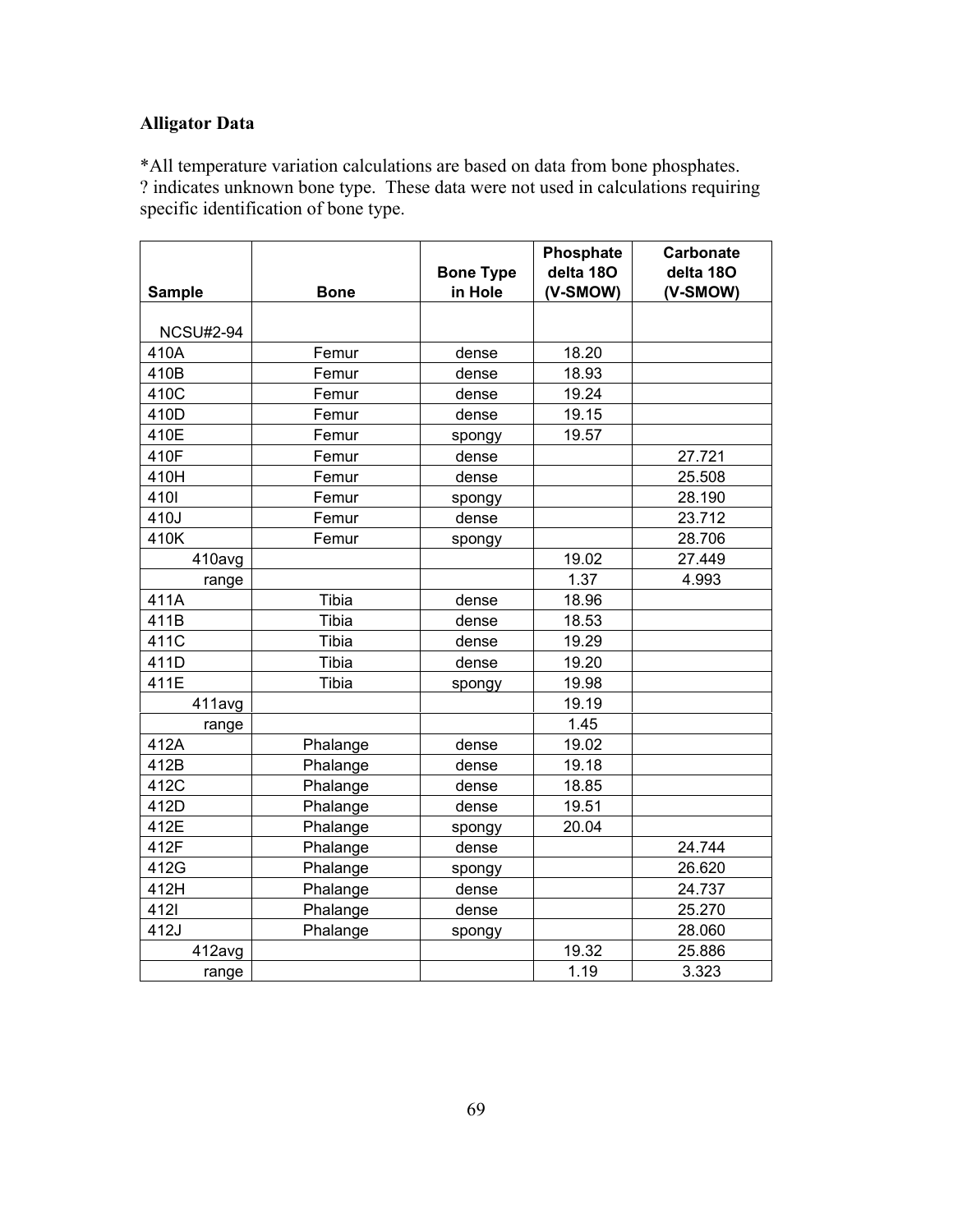| 413A   | Thoracic Vert (dorsal) | dense          | 19.54 |        |
|--------|------------------------|----------------|-------|--------|
| 413B   | Thoracic Vert (dorsal) | spongy         | 19.31 |        |
| 413C   | Thoracic Vert (dorsal) | spongy         | 20.04 |        |
|        |                        |                | 19.39 |        |
|        |                        |                | 19.29 |        |
| 413D   | Thoracic Vert (dorsal) | $\tilde{?}$    | 19.43 |        |
| 413E   | Thoracic Vert (dorsal) | ?              | 19.53 |        |
| 413avg |                        |                | 19.50 |        |
| range  |                        |                | 0.75  |        |
| 414A   | Mid tail Vert          | dense          | 19.28 |        |
| 414B   | Mid tail Vert          | spongy         | 19.76 |        |
| 414C   | Mid tail Vert          | spongy         | 19.60 |        |
| 414D   | Mid tail Vert          | $\gamma$       | 19.34 |        |
| 414E   | Mid tail Vert          | dense          | 18.17 |        |
| 414avg |                        |                | 19.23 |        |
| range  |                        |                | 1.59  |        |
| 461A   | <b>Tail Vert</b>       | dense          |       | 24.414 |
| 461B   | <b>Tail Vert</b>       | spongy         |       | 27.118 |
| 461C   | <b>Tail Vert</b>       | dense/spongy   |       | 25.170 |
| 461avg |                        |                |       | 25.567 |
| range  |                        |                |       | 2.704  |
| 415A   | Distal tail Vert       | $\overline{?}$ | 18.98 |        |
| 415B   | Distal tail Vert       | spongy         | 19.20 |        |
| 415C   | Distal tail Vert       | $\overline{?}$ | 19.30 |        |
| 415D   | Distal tail Vert       | spongy         | 18.79 |        |
| 415avg |                        |                | 19.07 |        |
| range  |                        |                | 0.51  |        |
| 416A   | Humerus                | dense          | 19.97 |        |
| 416B   | Humerus                | dense          | 22.08 |        |
| 416C   | Humerus                | dense          | 19.06 |        |
|        |                        |                | 19.12 |        |
| 416D   | Humerus                | dense          | 19.11 |        |
| 416E   | Humerus                | spongy         | 19.97 |        |
| 416F   | Humerus                | dense          |       | 24.780 |
| 416G   | Humerus                | spongy         |       | 26.290 |
| 416H   | Humerus                | dense          |       | 25.247 |
| 416J   | Humerus                | dense          |       | 25.037 |
| 416K   | <b>Humerus</b>         | spongy         |       | 29.016 |
| 416avg |                        |                | 19.89 | 26.872 |
| range  |                        |                | 3.02  | 4.236  |
|        |                        |                |       |        |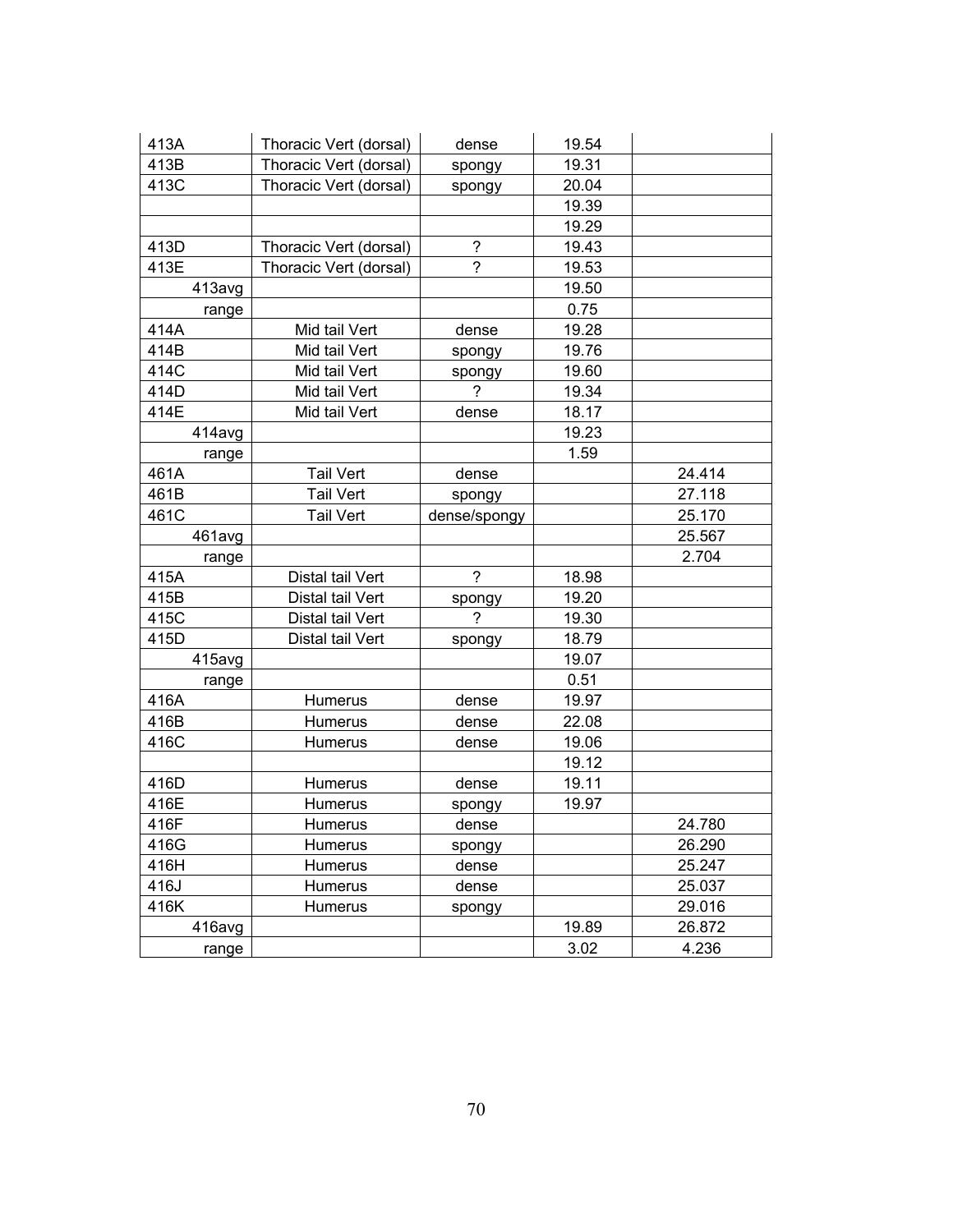| 417A      | Lumbar Vert (dorsal) | dense        | 18.79 |        |
|-----------|----------------------|--------------|-------|--------|
| 417B      | Lumbar Vert (dorsal) | spongy       | 19.61 |        |
| 417C      | Lumbar Vert (dorsal) | spongy       | 19.44 |        |
|           |                      |              | 19.73 |        |
| 417D      | Lumbar Vert (dorsal) |              | 16.94 |        |
| 417E      | Lumbar Vert (dorsal) |              | 20.47 |        |
| 460A      | Dorsal Vert          | dense        |       | 26.327 |
| 460B      | Dorsal Vert          | spongy       |       | 27.835 |
| 460C      | Dorsal Vert          | dense        |       |        |
| 460D      | Dorsal Vert          | spongy       |       |        |
| 460E      | Dorsal Vert          | dense/spongy |       | 26.580 |
| 460F      | Dorsal Vert          | dense/spongy |       | 25.595 |
| dorsalavg |                      |              | 19.16 | 26.585 |
| range     |                      |              | 3.53  | 2.240  |
| mid avg   |                      |              |       | 27.081 |
|           |                      |              |       |        |
|           |                      |              |       |        |
|           |                      |              |       |        |
| NCSU-G7   |                      |              |       |        |
| 001A      | Palatine             | dense        | 18.6  | 25.400 |
| 001B      | Palatine             | spongy       | 17.5  | 24.389 |
| 001avg    |                      |              | 18.1  | 24.894 |
| range     |                      |              | 1.1   | 1.010  |
| 002A      | Maxilla              | dense        | 19.7  | 28.869 |
| 002B      | Maxilla              | spongy       | 19.6  | 24.807 |
| 002avg    |                      |              | 19.7  | 26.838 |
| range     |                      |              | 0.1   | 4.063  |
| 003A      | Dentary              | dense        | 17.2  | 24.799 |
| 003B      | Dentary              | dense        | 18.1  | 27.851 |
| 003C      | Dentary              | spongy       |       | 24.239 |
| 003avg    |                      |              | 17.7  | 25.629 |
| range     |                      |              | 0.9   | 3.612  |
| 004A      | <b>Braincase</b>     | dense/spongy | 18.8  | 25.408 |
| 004avg    |                      |              | 18.8  | 25.408 |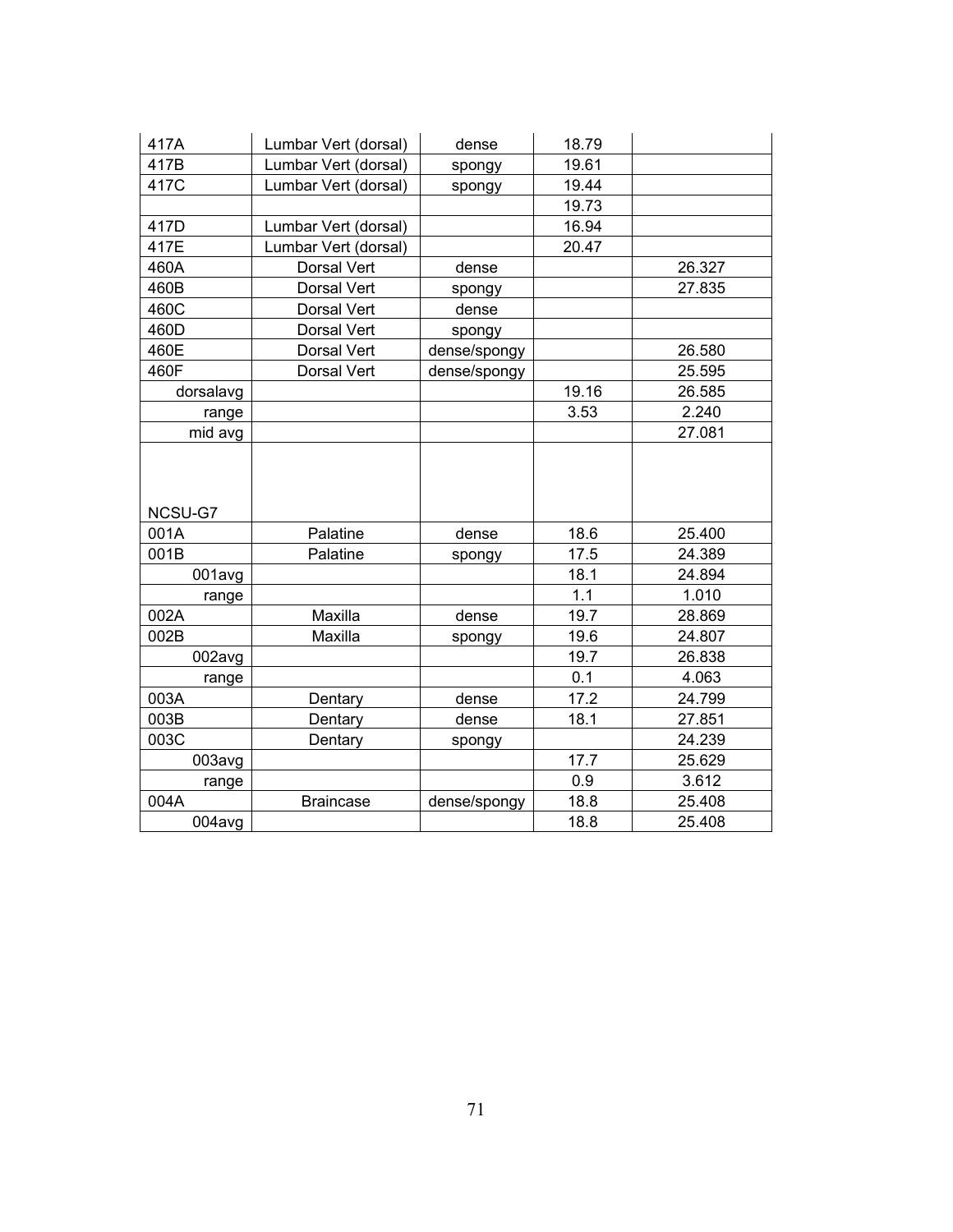| <b>Sample</b> | Phosphate<br>delta 180<br>(V-SMOW) | Carbonate<br>delta 18O<br>(V-SMOW) | Interbone<br><b>Temperature</b><br>Difference* | <b>Temperature</b><br><b>Difference</b><br>from Core* | <b>Intrabone</b><br><b>Temperature</b><br>Difference* |
|---------------|------------------------------------|------------------------------------|------------------------------------------------|-------------------------------------------------------|-------------------------------------------------------|
| NCSU#2-       |                                    |                                    |                                                |                                                       |                                                       |
| 94            |                                    |                                    |                                                |                                                       |                                                       |
| 410avg        | 19.02                              | 27.449                             | 0.00                                           | 2.09                                                  |                                                       |
| range         | 1.37                               | 4.993                              |                                                |                                                       | 5.89                                                  |
| 411avg        | 19.19                              |                                    | 0.75                                           | 1.34                                                  |                                                       |
| range         | 1.45                               |                                    |                                                |                                                       | 6.24                                                  |
| 412avg        | 19.32                              | 25.886                             | 1.30                                           | 0.79                                                  |                                                       |
| range         | 1.19                               | 3.323                              |                                                |                                                       | 5.12                                                  |
| 413avg        | 19.50                              |                                    | 2.09                                           | 0.00                                                  |                                                       |
| range         | 0.75                               |                                    |                                                |                                                       | 3.23                                                  |
| 414avg        | 19.23                              |                                    | 0.91                                           | 1.18                                                  |                                                       |
| range         | 1.59                               |                                    |                                                |                                                       | 6.84                                                  |
| 415avg        | 19.07                              |                                    | 0.21                                           | 1.88                                                  |                                                       |
| range         | 0.51                               |                                    |                                                |                                                       | 2.19                                                  |
| 416avg        | 19.89                              | 26.872                             | 3.73                                           | $-1.64$                                               |                                                       |
| range         | 3.02                               | 4.236                              |                                                |                                                       | 12.99                                                 |
| 417avg        | 19.16                              |                                    | 0.62                                           | 1.46                                                  |                                                       |
| range         | 3.53                               |                                    |                                                |                                                       | 15.18                                                 |
| NCSU-G7       |                                    |                                    |                                                |                                                       |                                                       |
| 001avg        | 18.1                               | 24.894                             | 1.7                                            |                                                       |                                                       |
| range         | 1.1                                | 1.010                              |                                                |                                                       | 4.7                                                   |
| 002avg        | 19.7                               | 26.838                             | 8.6                                            |                                                       |                                                       |
| range         | 0.1                                | 4.063                              |                                                |                                                       | 0.4                                                   |
| 003avg        | 17.7                               | 25.629                             | 0.0                                            |                                                       |                                                       |
| range         | 0.9                                | 3.612                              |                                                |                                                       | 3.9                                                   |
| 004avg        | 18.8                               | 25.408                             | 4.9                                            |                                                       |                                                       |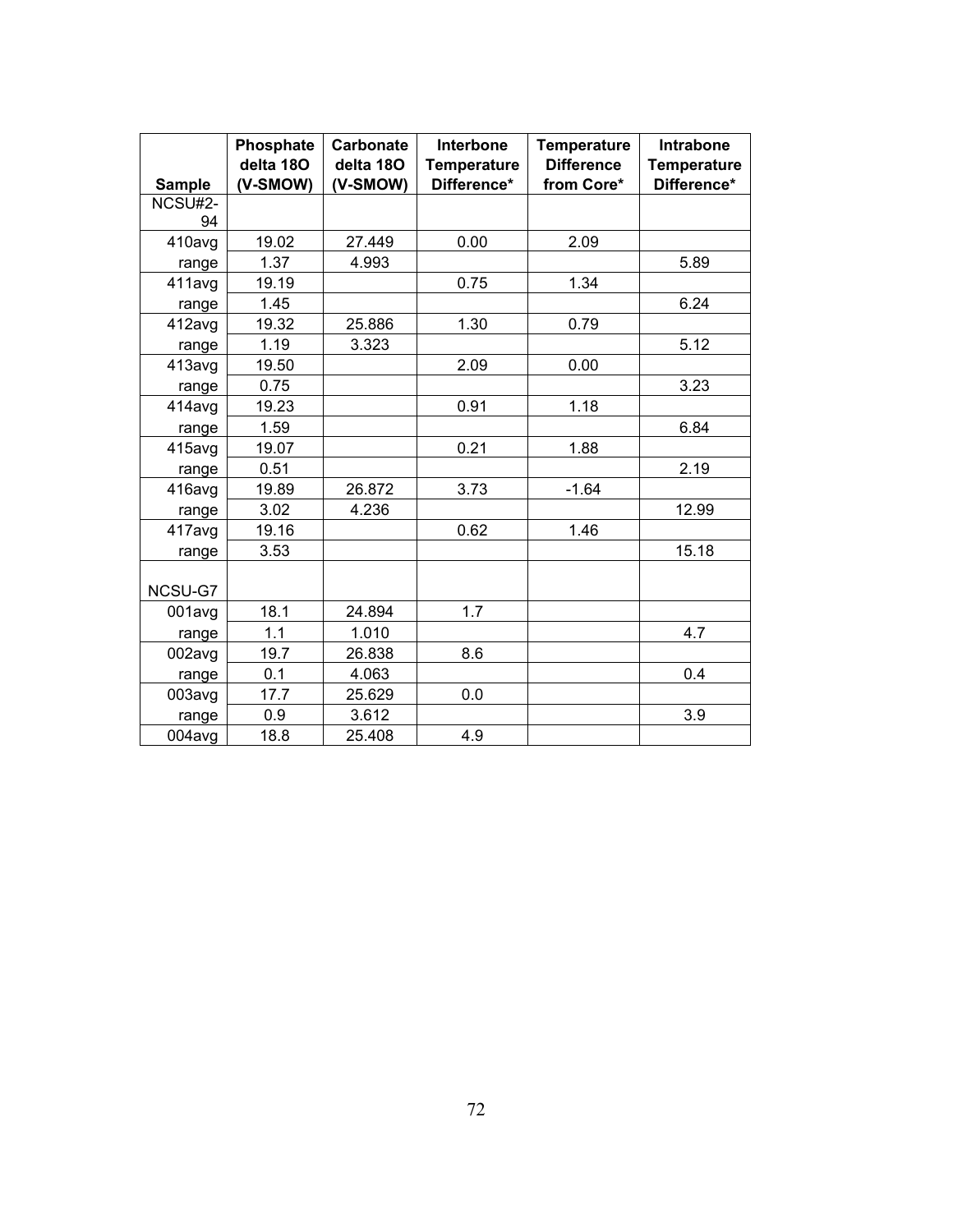# **Elephant Data**

|               |                              | Bone                   | Phosphate             | <b>Carbonate</b>      |
|---------------|------------------------------|------------------------|-----------------------|-----------------------|
| <b>Sample</b> | <b>Bone</b>                  | <b>Type</b><br>in Hole | delta 18O<br>(V-SMOW) | delta 18O<br>(V-SMOW) |
|               | <b>Lumber Vert</b>           |                        |                       |                       |
| 002A          | #24                          | dense                  | 17.2                  | 25.796                |
| 002B          | <b>Lumber Vert</b><br>#24    | spongy                 | 17.3                  | 25.202                |
| 002C          | <b>Lumber Vert</b><br>#24    | spongy                 | 17.2                  | 25.038                |
| 002D          | <b>Lumber Vert</b><br>#24    | dense                  | 17.0                  | 23.735                |
| 002E          | <b>Lumber Vert</b><br>#24    | dense                  | 16.5                  | 31.041                |
| 002avg        |                              |                        | 17.2                  | 24.943                |
| range         |                              |                        | 0.3                   | 2.062                 |
| 003A          | Caudal Vert #12              | dense                  |                       | 25.175                |
| 003B          | Caudal Vert #12              | dense                  | 18.0                  | 29.301                |
| 003C          | Caudal Vert #12              | spongy                 | 18.3                  | 28.226                |
| 003D          | Caudal Vert #12              | spongy                 | 17.9                  | 28.535                |
| 003E          | Caudal Vert #12              | spongy                 | 17.9                  | 22.928                |
| 003avg        |                              |                        | 18.0                  | 26.833                |
| range         |                              |                        | 0.4                   | 6.374                 |
| 005A          | <b>Rib #10</b><br>(proximal) | dense                  | 16.4                  | 27.760                |
| 005B          | <b>Rib #10</b><br>(proximal) | dense                  | 16.7                  | 26.416                |
| 005C          | <b>Rib #10</b><br>(proximal) | dense                  | 16.6                  | 26.461                |
| 005D          | <b>Rib #10</b><br>(proximal) | spongy                 | 16.8                  | 22.315                |
| 005E          | <b>Rib #10</b><br>(proximal) | spongy                 | 16.9                  | 24.293                |
| 005proxavg    |                              |                        | 16.7                  | 25.449                |
| range         |                              |                        | 0.5                   | 5.445                 |
| 005F          | Rib #10 (distal)             | dense                  | 16.2                  | 24.382                |
| 005G          | Rib #10 (distal)             | dense                  | 17.1                  | 25.900                |
| 005H          | Rib #10 (distal)             | dense                  | 16.5                  | 25.115                |
| 0051          | Rib #10 (distal)             | spongy                 | 16.7                  | 25.887                |
| 005distalavg  |                              |                        | 16.6                  | 25.321                |
| range         |                              |                        | 0.9                   | 1.517                 |

\*All temperature variation calculations are based on data from bone phosphates.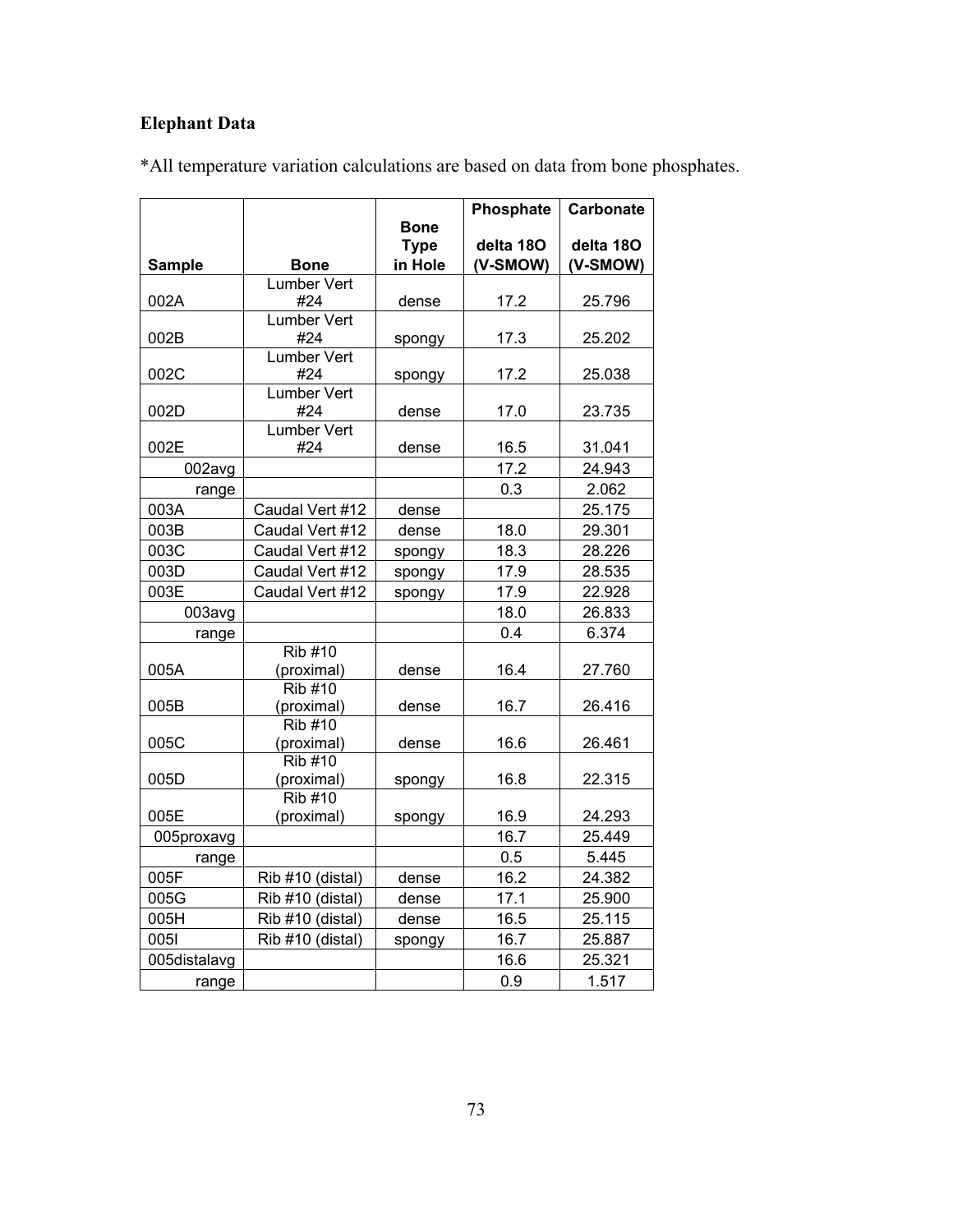| 007A   | Femur         |                | 17.8 | 24.836 |
|--------|---------------|----------------|------|--------|
| 007B   | Femur         | dense<br>dense | 16.3 | 25.442 |
| 007C   | Femur         | dense          | 16.8 | 25.741 |
| 007D   | Femur         | dense          | 16.8 | 28.615 |
| 007E   | Femur         | spongy         | 17.2 | 25.690 |
| 007avg |               |                | 17.0 | 26.065 |
| range  |               |                | 1.5  | 3.779  |
| 009A   | Tibia         | dense          | 17.1 | 27.969 |
| 009B   | Tibia         | dense          | 17.3 | 24.309 |
| 009C   | Tibia         | dense          | 16.7 | 25.534 |
| 009D   | Tibia         | spongy         | 16.6 | 27.563 |
| 009E   | Tibia         | spongy         | 16.6 | 25.122 |
| 009avg |               |                | 16.9 | 26.099 |
| range  |               |                | 0.7  | 3.661  |
| 011A   | Metatarsal II | dense          | 17.0 | 22.239 |
| 011B   | Metatarsal II | spongy         | 16.8 | 23.265 |
| 011C   | Metatarsal II | spongy         | 16.9 | 20.374 |
| 011D   | Metatarsal II | spongy         | 17.0 | 24.060 |
| 011E   | Metatarsal II | spongy         | 16.9 | 24.071 |
| 011avg |               |                | 16.9 | 22.802 |
| range  |               |                | 0.2  | 3.697  |

| <b>Sample</b> | Phosphate<br>delta 180<br>(V-SMOW) | <b>Carbonate</b><br>delta 180<br>(V-SMOW) | <b>Interbone</b><br><b>Temperature</b><br>Difference* | <b>Temperature</b><br><b>Difference</b><br>from Core* | Intrabone<br><b>Temperature</b><br>Difference* |
|---------------|------------------------------------|-------------------------------------------|-------------------------------------------------------|-------------------------------------------------------|------------------------------------------------|
| 002avg        | 17.2                               | 24.943                                    | 2.4                                                   | 0.0                                                   |                                                |
| range         | 0.3                                | 2.062                                     |                                                       |                                                       | 1.3                                            |
| 003avg        | 18.0                               | 26.833                                    | 6.0                                                   | $-3.7$                                                |                                                |
| range         | 0.4                                | 6.374                                     |                                                       |                                                       | 1.7                                            |
| 005proxavg    | 16.7                               | 25.449                                    | 0.2                                                   | 2.1                                                   |                                                |
| range         | 0.5                                | 5.445                                     |                                                       |                                                       | 2.2                                            |
| 005distalavg  | 16.6                               | 25.321                                    | 0.0                                                   | 2.4                                                   |                                                |
| range         | 0.9                                | 1.517                                     |                                                       |                                                       | 3.9                                            |
| 007avg        | 17.0                               | 26.065                                    | 1.5                                                   | 0.8                                                   |                                                |
| range         | 1.5                                | 3.779                                     |                                                       |                                                       | 6.5                                            |
| 009avg        | 16.9                               | 26.099                                    | 1.0                                                   | 1.4                                                   |                                                |
| range         | 0.7                                | 3.661                                     |                                                       |                                                       | 3.0                                            |
| 011avg        | 16.9                               | 22.802                                    | 1.3                                                   | 1.1                                                   |                                                |
| range         | 0.2                                | 3.697                                     |                                                       |                                                       | 0.9                                            |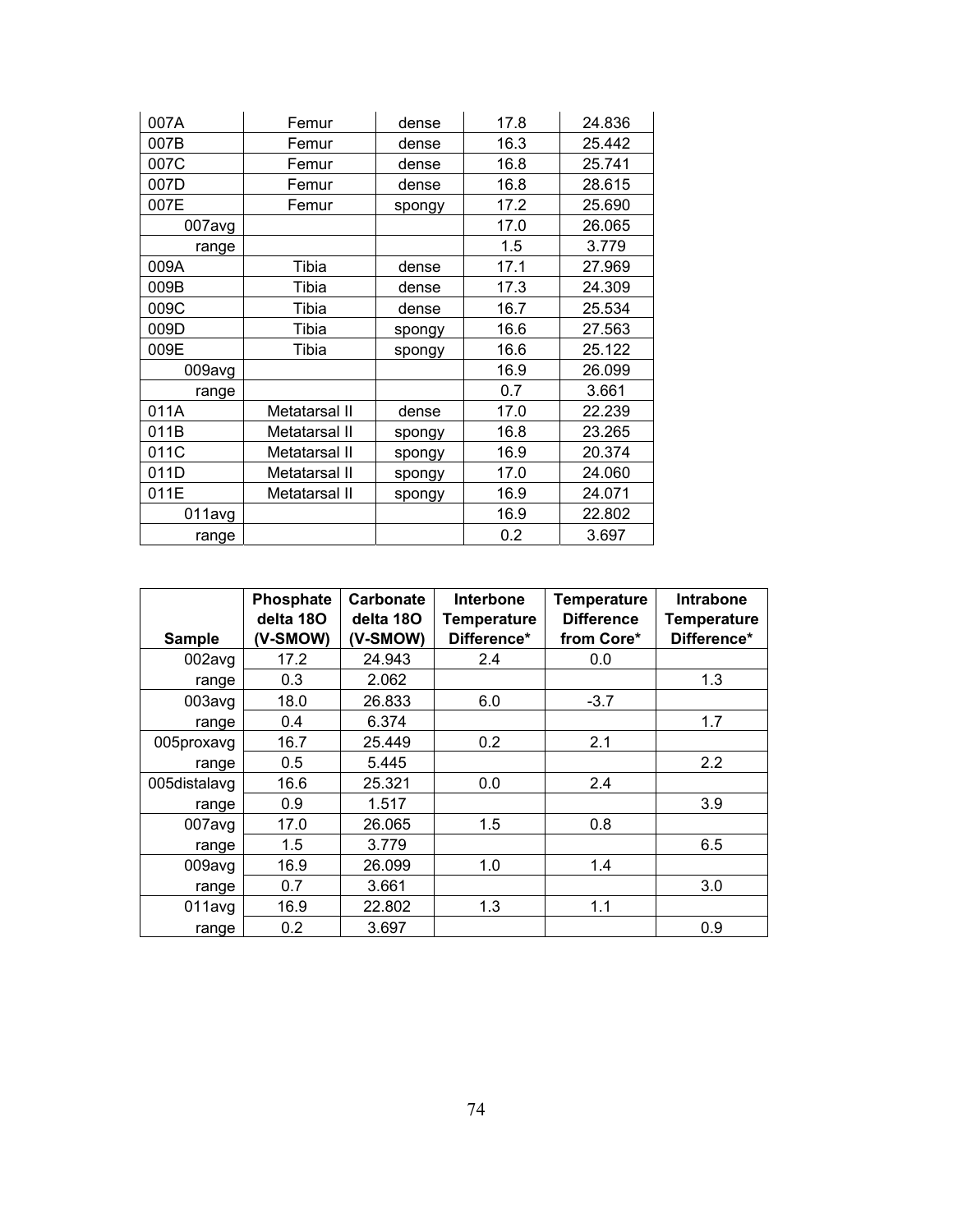# **Ostrich Data**

|               |                       |                                       | Phosphate             | <b>Carbonate</b>      |
|---------------|-----------------------|---------------------------------------|-----------------------|-----------------------|
| <b>Sample</b> | <b>Bone</b>           | <b>Bone</b><br><b>Type</b><br>in Hole | delta 180<br>(V-SMOW) | delta 18O<br>(V-SMOW) |
| 102A          | Tibia                 | dense                                 | 16.6                  | 25.675                |
| 102B          | Tibia                 | dense                                 | 15.9                  | 24.508                |
| 102D          | Tibia                 | dense                                 | 15.2                  | 23.514                |
| 102E          | Tibia                 | dense                                 | 14.7                  | 24.466                |
| 102avg        |                       |                                       | 15.6                  | 25.804                |
| range         |                       |                                       | 1.9                   | 2.161                 |
| 104A          | Femur                 | dense                                 | 15.3                  | 24.622                |
| 104B          | Femur                 | dense                                 | 16.7                  | 24.748                |
| 104C          | Femur                 | dense                                 | 16.3                  | 23.957                |
| 104D          | Femur                 | dense                                 | 15.4                  | 23.660                |
| 104E          | Femur                 | dense                                 | 14.9                  | 22.304                |
| 104avg        |                       |                                       | 15.7                  | 23.858                |
| range         |                       |                                       | 1.8                   | 2.444                 |
| 105A          | Metatarsal            | dense                                 | 15.6                  | 23.592                |
| 105B          | Metatarsal            | dense                                 | 15.5                  | 23.606                |
| 105C          | Metatarsal            | dense                                 | 14.8                  | 25.388                |
| 105D          | Metatarsal            | dense                                 | 15.4                  | 25.474                |
| 105E          | Metatarsal            | dense                                 | 15.3                  | 23.942                |
| 105avg        |                       |                                       | 15.3                  | 24.400                |
| range         |                       |                                       | 0.8                   | 1.881                 |
| 107A          | Ulna                  | dense                                 | 15.6                  | 24.247                |
| 107B          | Ulna                  | dense                                 | 15.5                  | 22.813                |
| 107C          | Ulna                  | dense                                 | 15.3                  | 23.690                |
| 107D          | Ulna                  | dense                                 | 15.1                  | 23.257                |
| 107E          | Ulna                  | spongy                                | 15.6                  | 26.156                |
| 107avg        |                       |                                       | 15.4                  | 24.033                |
| range         |                       |                                       | 0.5                   | 3.343                 |
| 112A          | Dorsal Vert (centrum) | dense                                 | 15.1                  | 23.206                |
| 112B          | Dorsal Vert (centrum) | spongy                                | 15.4                  | 22.298                |
| 112avg        |                       |                                       | 15.3                  | 22.752                |
| range         |                       |                                       | 0.3                   | 0.908                 |
| 113B          | Dorsal Vert (spine)   | spongy                                | 15.4                  | 23.924                |
| 113avg        |                       |                                       | 15.4                  | 24.069                |
| range         |                       |                                       |                       | 0.289                 |

\*All temperature variation calculations are based on data from bone phosphates.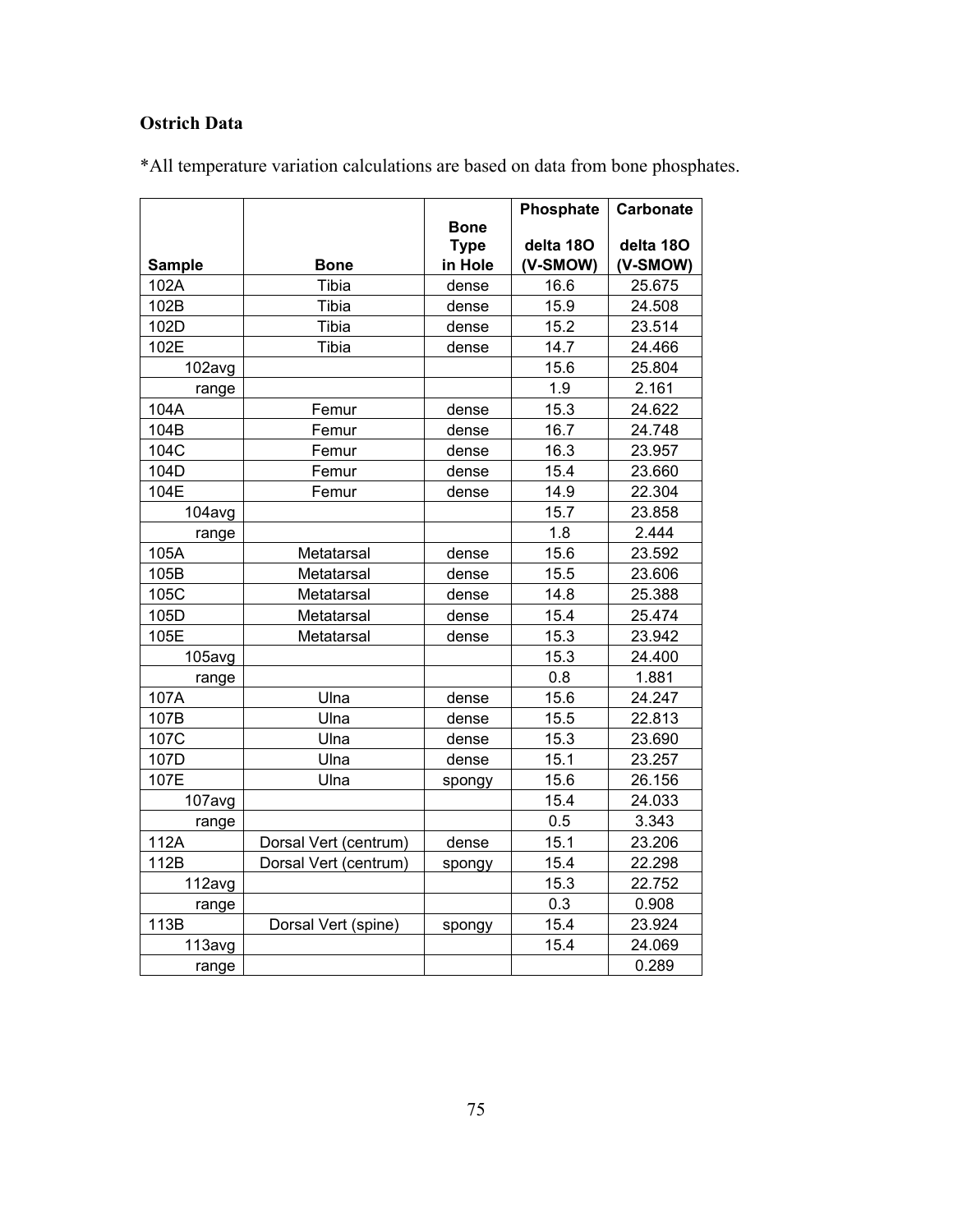| 112&113avg |                              |        | 15.3 |        |
|------------|------------------------------|--------|------|--------|
| range      |                              |        | 0.3  |        |
| 114A       | Cervical Vert (centrum)      | dense  | 15.6 | 22.320 |
| 114B       | Cervical Vert (centrum)      | spongy | 15.0 | 26.841 |
| 114avg     |                              |        | 15.3 | 24.581 |
| range      |                              |        | 0.6  | 4.520  |
| 115A       | Cervical Vert (spine)        | dense  | 15.4 | 23.803 |
| 115B       | Cervical Vert (spine)        | spongy | 15.5 | 24.291 |
| 115avg     |                              |        | 15.5 | 24.047 |
| range      |                              |        | 0.1  | 0.489  |
| 114&115avg |                              |        | 15.4 |        |
| range      |                              |        | 0.6  |        |
| 117A       | Phalange                     | dense  | 14.8 | 23.005 |
| 117B       | Phalange                     | dense  | 15.0 | 25.707 |
| 117C       | Phalange                     | dense  | 14.5 | 22.330 |
| 117D       | Phalange                     | spongy |      | 22.445 |
| 117avg     |                              |        | 14.8 | 23.372 |
| range      |                              |        | 0.5  | 3.377  |
| 118A       | Palatine                     | dense  | 15.8 | 22.988 |
| 118B       | Palatine                     | spongy | 16.1 | 22.799 |
| 118avg     |                              |        | 16.0 | 22.894 |
| range      |                              |        | 0.3  | 0.095  |
| 119A       | Palatine<br>(anterior)/Vomer | dense  | 15.5 | 26.103 |
| 119B       | Palatine<br>(anterior)/Vomer | spongy | 15.8 | 22.151 |
| 119avg     |                              |        | 15.7 | 24.127 |
| range      |                              |        | 0.3  | 3.951  |
| 120A       | Dentary                      | dense  | 16.2 | 29.329 |
| 120B       | Dentary                      | spongy |      | 22.952 |
| 120avg     |                              |        | 16.2 | 26.141 |
| range      |                              |        |      | 6.377  |
| 121A       | <b>Braincase</b>             | dense  |      | 24.738 |
| 121B       | <b>Braincase</b>             | spongy |      | 22.450 |
| 121avg     |                              |        |      | 23.594 |
| range      |                              |        |      | 2.287  |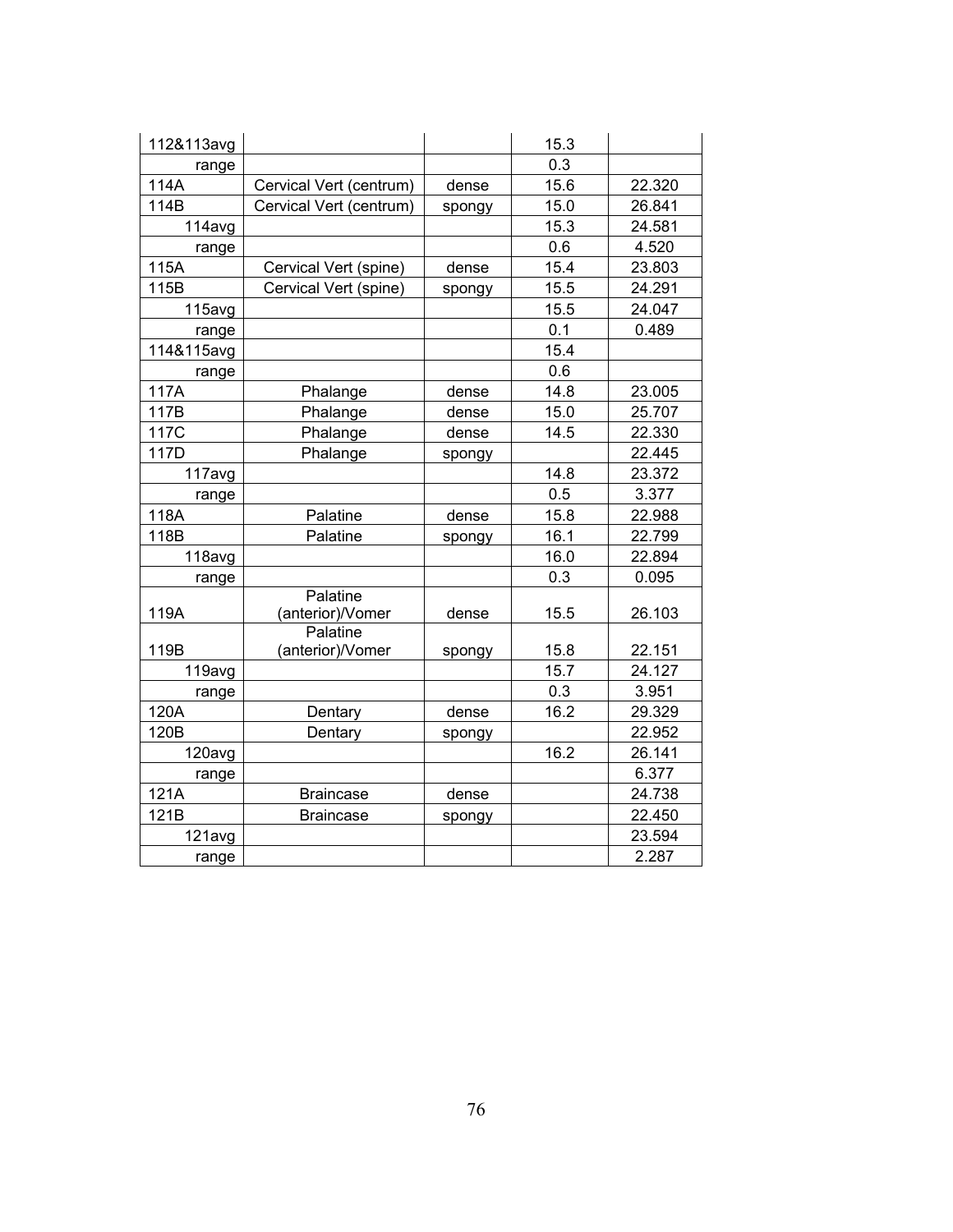|               | Phosphate | <b>Carbonate</b> | <b>Interbone</b>   | <b>Temperature</b> | Intrabone          |
|---------------|-----------|------------------|--------------------|--------------------|--------------------|
|               | delta 180 | delta 180        | <b>Temperature</b> | <b>Difference</b>  | <b>Temperature</b> |
| <b>Sample</b> | (V-SMOW)  | (V-SMOW)         | Difference*        | from Core*         | Difference*        |
| 102avg        | 15.6      | 25.804           | 3.6                | $-1.3$             |                    |
| range         | 1.9       | 2.161            |                    |                    | 8.2                |
| 104avg        | 15.7      | 23.858           | 4.1                | $-1.8$             |                    |
| range         | 1.8       | 2.444            |                    |                    | 7.7                |
| 105avg        | 15.3      | 24.400           | 2.4                | $-0.1$             |                    |
| range         | 0.8       | 1.881            |                    |                    | 3.4                |
| 107avg        | 15.4      | 24.033           | 2.8                | $-0.5$             |                    |
| range         | 0.5       | 3.343            |                    |                    | 2.2                |
| 112&113avg    | 15.3      |                  | 2.3                | 0.0                |                    |
| range         | 0.3       |                  |                    |                    | 1.3                |
| 114&115avg    | 15.4      |                  | 2.6                | $-0.3$             |                    |
| range         | 0.6       |                  |                    |                    | 2.6                |
| 117avg        | 14.8      | 23.372           | 0.0                | 2.3                |                    |
| range         | 0.5       | 3.377            |                    |                    | 2.2                |
| 118avg        | 16.0      | 22.894           | 5.1                | $-2.8$             |                    |
| range         | 0.3       | 0.095            |                    |                    | 1.3                |
| 119avg        | 15.7      | 24.127           | 3.8                | $-1.5$             |                    |
| range         | 0.3       | 3.951            |                    |                    | 1.3                |
| 120avg        | 16.2      | 26.141           | 6.1                | $-3.9$             |                    |
| range         |           | 6.377            |                    |                    | 0.0                |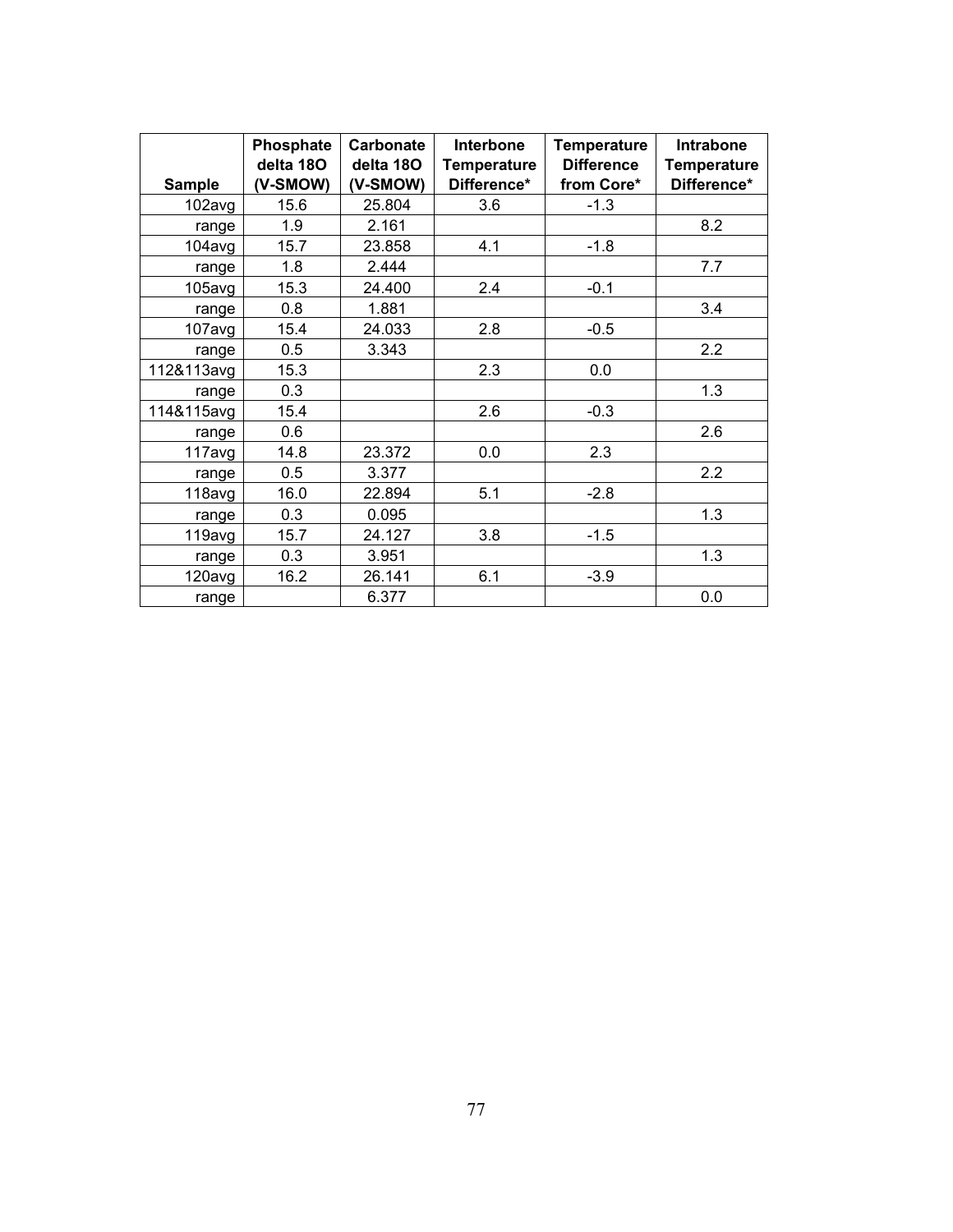# *Acrocanthosaurus atokensis* **Data**

|               |                       | <b>Bone Type</b> | Phosphate<br>delta 180 | <b>Structural</b><br>Carbonate<br>delta18O | <b>Cement</b><br><b>Carbonate</b><br>delta18O |
|---------------|-----------------------|------------------|------------------------|--------------------------------------------|-----------------------------------------------|
| <b>Sample</b> | <b>Bone</b>           | in Hole          | (V-SMOW)               | (V-SMOW)                                   | (V-SMOW)                                      |
| 102A          | Gastralia (proximal)  | dense            | 20.5                   | 28.378                                     |                                               |
| 102B          | Gastralia (proximal)  | spongy           | 21.5                   | 28.891                                     |                                               |
| 102C          | Gastralia (proximal)  | spongy           | 21.6                   | 29.032                                     |                                               |
| 102proxavg    |                       |                  | 21.2                   | 28.767                                     |                                               |
| range         |                       |                  | 1.1                    | 0.655                                      |                                               |
| 102F          | Gastralia (distal)    | dense            | 21.7                   | 28.506                                     |                                               |
| 102G          | Gastralia (distal)    | dense            | 22.2                   | 28.236                                     |                                               |
| 102distavg    |                       |                  | 22.0                   | 28.371                                     |                                               |
| range         |                       |                  | 0.5                    | 0.269                                      |                                               |
| 103A          | Ulna                  | dense            | 22.4                   | 30.037                                     | 31.451                                        |
| 103B          | Ulna                  | dense            |                        | 30.056                                     |                                               |
| 103C          | Ulna                  | dense/spongy     |                        | 29.851                                     |                                               |
| 103E          | Ulna                  | spongy           |                        | 30.178                                     |                                               |
| 103F          | Ulna                  | spongy           | 20.6                   | 30.502                                     |                                               |
| 103avg        |                       |                  | 21.5                   | 30.247                                     |                                               |
| range         |                       |                  | 1.8                    | 0.652                                      |                                               |
| 107A          | Sacral Spine (distal) | dense            | 20.8                   | 29.397                                     | 29.629                                        |
| 107B          | Sacral Spine (distal) | dense            | 20.6                   | 30.360                                     | 30.121                                        |
| 107C          | Sacral Spine (distal) | dense            | 20.5                   | 29.828                                     | 29.329                                        |
| 107D          | Sacral Spine (distal) | spongy           | 20.8                   | 29.336                                     | 28.760                                        |
| 107disavg     |                       |                  | 20.7                   | 29.730                                     |                                               |
| range         |                       |                  | 0.3                    | 1.024                                      |                                               |
| 107E          | Sacral Spine (mid)    | dense            | 21.1                   | 30.538                                     | 29.402                                        |
| 107F          | Sacral Spine (mid)    | dense            | 21.4                   | 30.303                                     | 29.831                                        |
| 107G          | Sacral Spine (mid)    | spongy           | 21.3                   | 29.873                                     | 29.246                                        |
| 107H          | Sacral Spine (mid)    | spongy           | 20.7                   | 29.421                                     | 28.695                                        |
| 107midavg     |                       |                  | 21.1                   | 30.034                                     |                                               |
| range         |                       |                  | 0.7                    | 1.117                                      |                                               |

\*All temperature variation calculations are based on data from bone phosphates.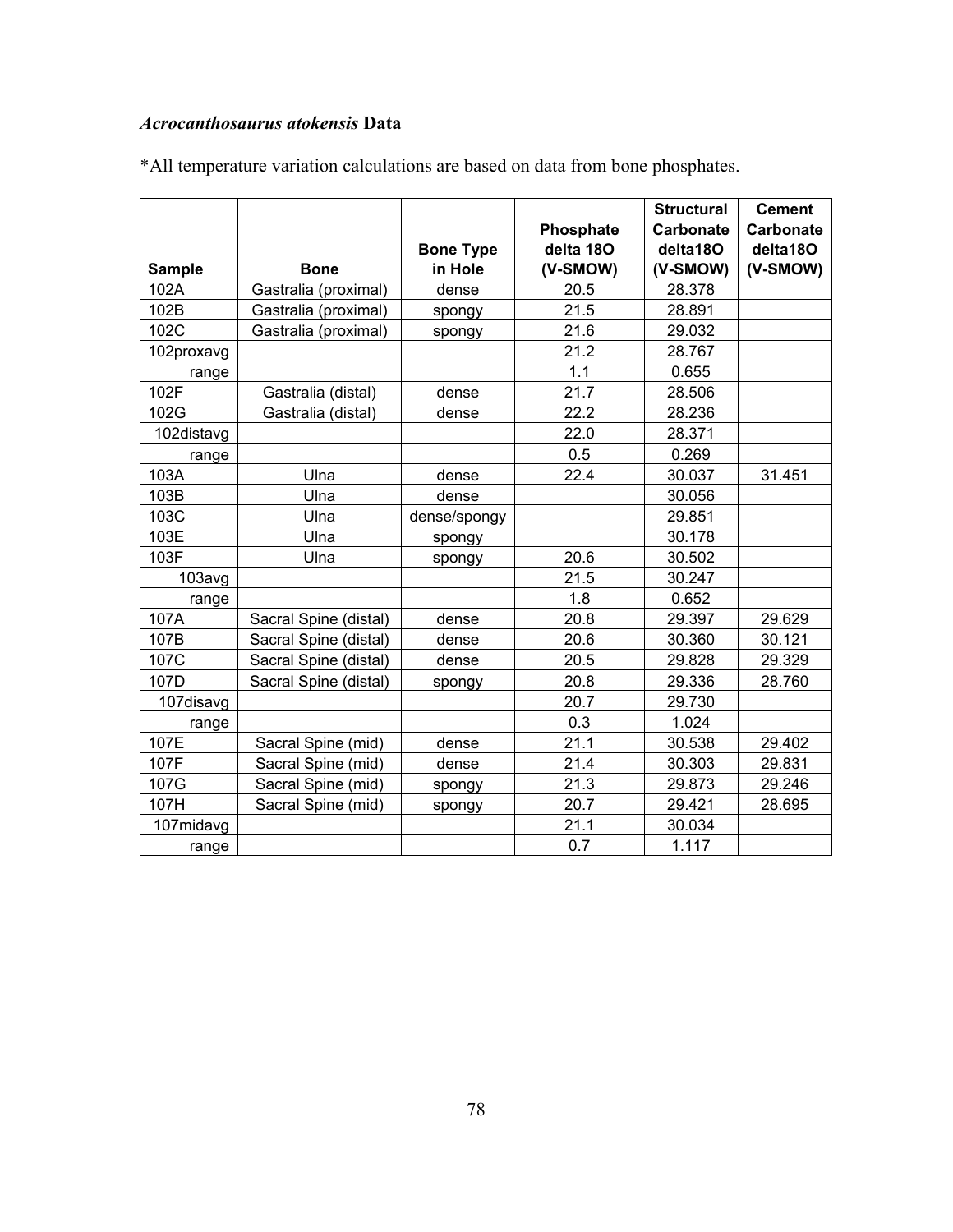|            | Sacral Spine        |        |      |        |        |
|------------|---------------------|--------|------|--------|--------|
| 1071       | (proximal)          | dense  | 21.0 | 30.336 | 26.225 |
|            | <b>Sacral Spine</b> |        |      |        |        |
| 107J       | (proximal)          | dense  | 20.6 | 30.363 | 28.221 |
|            | Sacral Spine        |        |      |        |        |
| 107K       | (proximal)          | spongy | 20.4 | 28.968 | 28.319 |
|            | Sacral Spine        |        |      |        |        |
| 107L       | (proximal)          | spongy | 20.7 | 29.419 | 30.703 |
| 107proxavg |                     |        | 20.7 | 29.772 |        |
| range      |                     |        | 0.6  | 1.395  |        |
| 108A       | Pterygoid           | dense  | 20.2 | 30.909 |        |
| 108B       | Pterygoid           | dense  | 20.7 | 31.049 |        |
| 108C       | Pterygoid           | spongy | 21.2 | 30.477 |        |
| 108D       | Pterygoid           | spongy | 20.7 | 27.563 |        |
| 108avg     |                     |        | 20.7 | 29.999 |        |
| range      |                     |        | 1.0  | 3.485  |        |
| 109A       | Palatal             | dense  | 21.6 | 29.833 | 32.062 |
| 109B       | Palatal             | dense  | 21.3 | 29.702 | 29.208 |
| 109C       | Palatal             | spongy | 21.5 | 29.727 | 31.138 |
| 109D       | Palatal             | spongy | 21.3 | 29.928 | 30.759 |
| 109avg     |                     |        | 21.4 | 29.798 |        |
| range      |                     |        | 0.3  | 0.226  |        |
| 110A       | Vomer               | dense  | 21.2 | 29.575 |        |
| 110B       | Vomer               | spongy |      | 30.351 |        |
| 110avg     |                     |        | 21.2 | 29.963 |        |
| range      |                     |        |      | 0.776  |        |
|            | Caudal #25          |        |      |        |        |
| 111A       | (centrum)           | dense  | 22.0 | 29.071 |        |
|            | Caudal #25          |        |      |        |        |
| 111B       | (centrum)           | spongy | 22.4 | 29.228 |        |
|            | Caudal #25          |        |      |        |        |
| 111C       | (centrum)           | spongy | 21.6 | 28.810 |        |
|            | Caudal #25          |        |      |        |        |
| 111D       | (centrum)           | spongy | 21.6 | 28.961 |        |
| 111avg     |                     |        | 21.9 | 29.018 |        |
| range      |                     |        | 0.8  | 0.419  |        |
|            | Chevron (caudal     |        |      |        |        |
| 112A       | #26)                | spongy | 20.6 | 28.255 |        |
| 112avg     |                     |        |      |        |        |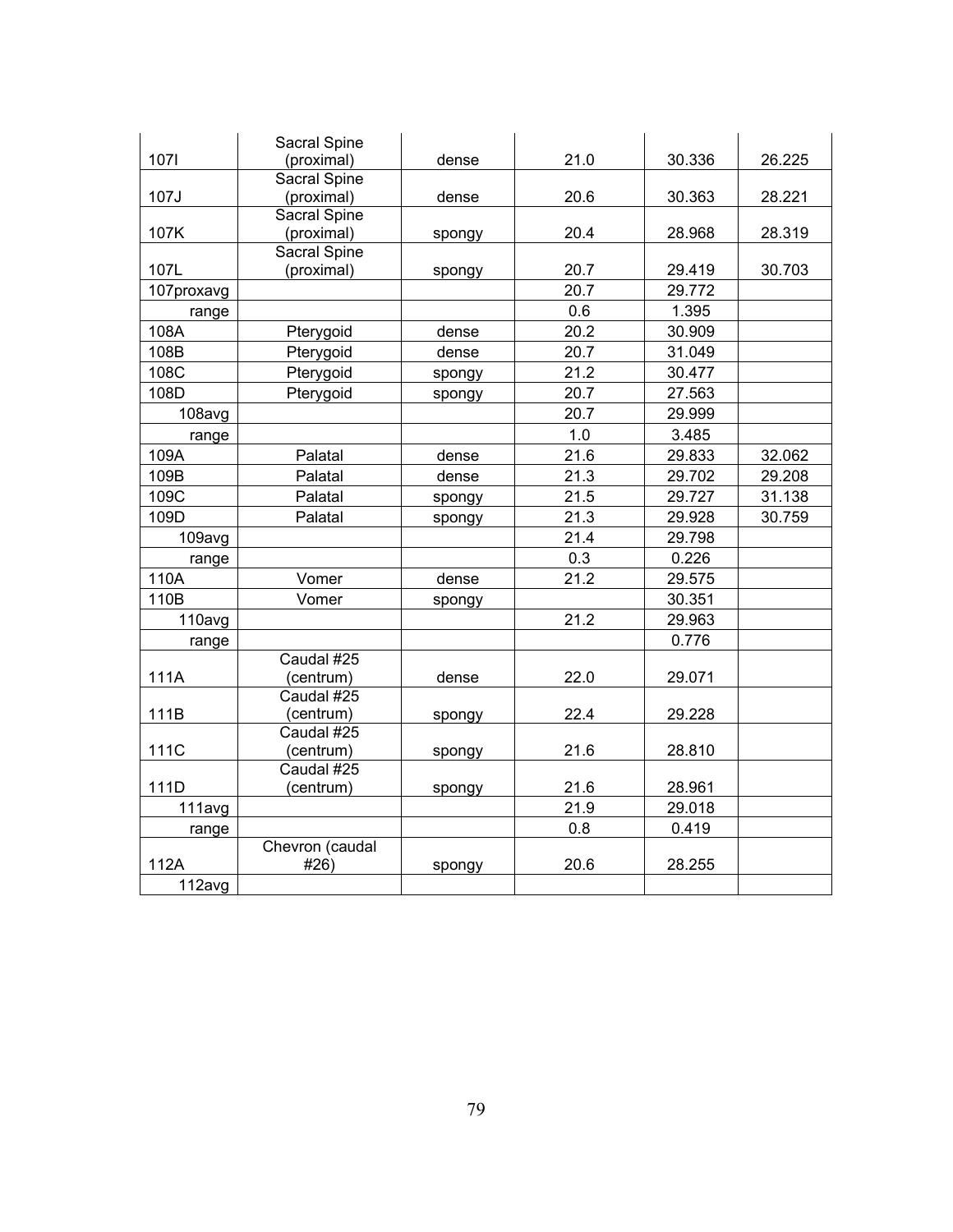| 113A       | Dorsal Rib (proximal) | dense  | 22.1 | 29.785 |        |
|------------|-----------------------|--------|------|--------|--------|
| 113B       | Dorsal Rib (proximal) | dense  | 20.5 | 28.904 |        |
| 113C       | Dorsal Rib (proximal) | dense  | 20.9 | 29.214 |        |
| 113D       | Dorsal Rib (proximal) | dense  | 21.3 | 29.334 |        |
| 113E       | Dorsal Rib (proximal) | spongy | 21.1 | 28.190 |        |
| 113proxavg |                       |        | 21.2 | 29.085 |        |
| range      |                       |        | 1.6  | 1.595  |        |
| 113F       | Dorsal Rib (distal)   | dense  | 21.3 | 30.029 |        |
| 113G       | Dorsal Rib (distal)   | dense  | 21.2 | 29.504 |        |
| 113H       | Dorsal Rib (distal)   | dense  | 22.1 | 29.203 |        |
| 1131       | Dorsal Rib (distal)   | spongy | 21.9 | 29.724 |        |
| 113J       | Dorsal Rib (distal)   | spongy | 20.7 | 29.315 |        |
| 113disavg  |                       |        | 21.4 | 29.555 |        |
| range      |                       |        | 1.4  | 0.826  |        |
| 114A       | Dentary               | dense  | 20.9 | 29.377 |        |
| 114B       | Dentary               | dense  | 20.4 | 31.831 |        |
| 114C       | Dentary               | dense  | 20.4 |        |        |
| 114D       | Dentary               | spongy | 19.6 | 32.229 |        |
| 114E       | Dentary               | spongy | 19.9 | 30.866 |        |
| 114avg     |                       |        | 20.2 | 31.076 |        |
| range      |                       |        | 1.2  | 2.852  |        |
| 115A       | <b>Braincase</b>      | dense  | 19.4 | 30.324 |        |
| 115B       | <b>Braincase</b>      | dense  | 19.1 | 30.233 | 29.803 |
| 115C       | <b>Braincase</b>      | spongy | 19.5 | 30.340 | 29.274 |
| 115D       | <b>Braincase</b>      | spongy | 19.4 | 29.355 | 29.504 |
| 115avg     |                       |        | 19.3 | 30.063 |        |
| range      |                       |        | 0.5  | 0.986  |        |
| 116A       | Tibia                 | dense  | 21.3 | 31.553 |        |
| 116B       | Tibia                 | dense  | 20.6 | 30.980 |        |
| 116C       | Tibia                 | dense  | 21.1 | 29.618 |        |
| 116E       | Tibia                 | dense  |      | 30.814 |        |
| 116F       | Tibia                 | spongy | 21.3 | 30.857 |        |
| 116avg     |                       |        | 21.1 | 30.764 |        |
| range      |                       |        | 0.8  | 1.935  |        |
| 117A       | Femur                 | dense  | 21.2 | 30.052 |        |
| 117B       | Femur                 | dense  | 19.9 | 29.417 |        |
| 117C       | Femur                 | dense  | 21.1 | 30.104 |        |
| 117D       | Femur                 | dense  | 21.7 | 30.137 |        |
| 117E       | Femur                 | spongy | 21.0 | 30.225 |        |
| 117midavg  |                       |        | 21.0 | 29.987 |        |
| range      |                       |        | 1.8  | 0.808  |        |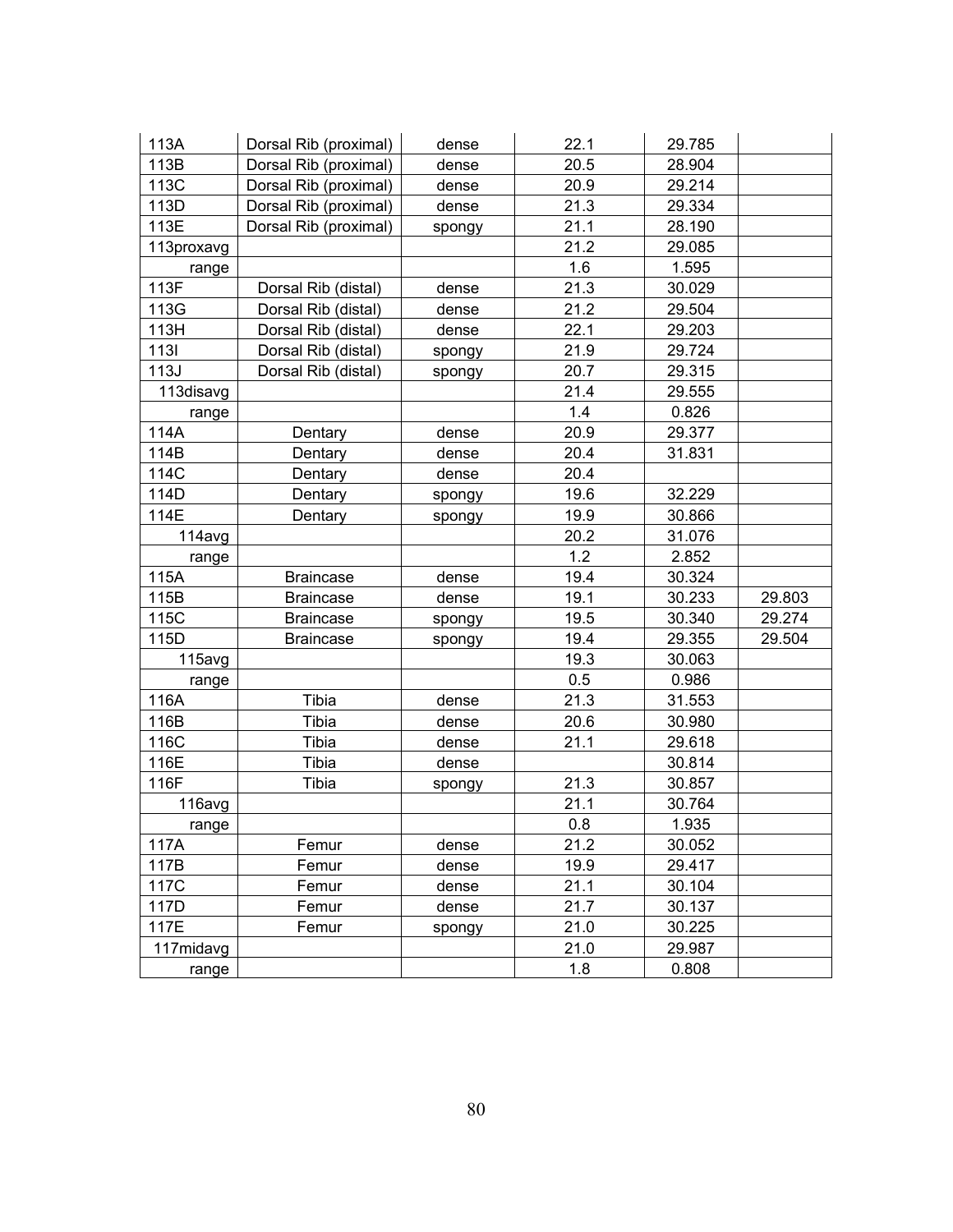| 120A   | Metatarsal | dense  | 21.3 |  |
|--------|------------|--------|------|--|
| 120B   | Metatarsal | dense  | 20.5 |  |
| 120C   | Metatarsal | spongy | 21.3 |  |
| 120D   | Metatarsal | spongy | 20.1 |  |
| 120E   | Metatarsal | spongy | 20.2 |  |
| 120avg |            |        | 20.7 |  |
| range  |            |        | 1.2  |  |

|               | Phosphate             | <b>Structural</b><br><b>Carbonate</b> | Interbone                         | <b>Temperature</b>              | Intrabone                         |
|---------------|-----------------------|---------------------------------------|-----------------------------------|---------------------------------|-----------------------------------|
| <b>Sample</b> | delta 180<br>(V-SMOW) | delta180<br>(V-SMOW)                  | <b>Temperature</b><br>Difference* | <b>Difference</b><br>from Core* | <b>Temperature</b><br>Difference* |
| 102proxavg    | 21.2                  | 28.767                                | 8.0                               | $-0.1$                          |                                   |
| range         | 1.1                   | 0.655                                 |                                   |                                 | 4.7                               |
| 102distavg    | 22.0                  | 28.371                                | 11.3                              | $-3.4$                          |                                   |
| range         | 0.5                   | 0.269                                 |                                   |                                 | 2.2                               |
| 103avg        | 21.5                  | 30.247                                | 9.3                               | $-1.4$                          |                                   |
| range         | 1.8                   | 0.652                                 |                                   |                                 | 7.7                               |
| 107disavg     | 20.7                  | 29.730                                | 5.7                               | 2.2                             |                                   |
| range         | 0.3                   | 1.024                                 |                                   |                                 | 1.1                               |
| 107midavg     | 21.1                  | 30.034                                | 7.7                               | 0.2                             |                                   |
| range         | 0.7                   | 1.117                                 |                                   |                                 | 3.0                               |
| 107proxavg    | 20.7                  | 29.772                                | 5.7                               | 2.2                             |                                   |
| range         | 0.6                   | 1.395                                 |                                   |                                 | 2.5                               |
| 108avg        | 20.7                  | 29.999                                | 5.9                               | 2.0                             |                                   |
| range         | 1.0                   | 3.485                                 |                                   |                                 | 4.3                               |
| 109avg        | 21.4                  | 29.798                                | 9.0                               | $-1.1$                          |                                   |
| range         | 0.3                   | 0.226                                 |                                   |                                 | 1.5                               |
| 110avg        | 21.2                  | 29.963                                | 8.0                               | $-0.1$                          |                                   |
| range         |                       | 0.776                                 |                                   |                                 | 0.0                               |
| 111avg        | 21.9                  | 29.018                                | 11.1                              | $-3.1$                          |                                   |
| range         | 0.8                   | 0.419                                 |                                   |                                 | 3.4                               |
| 113proxavg    | 21.2                  | 29.085                                | 7.9                               | 0.0                             |                                   |
| range         | 1.6                   | 1.595                                 |                                   |                                 | 6.7                               |
| 113disavg     | 21.4                  | 29.555                                | 9.1                               | $-1.2$                          |                                   |
| range         | 1.4                   | 0.826                                 |                                   |                                 | 6.0                               |
| 114avg        | 20.2                  | 31.076                                | 3.9                               | 4.0                             |                                   |
| range         | 1.2                   | 2.852                                 |                                   |                                 | 5.3                               |
| 115avg        | 19.3                  | 30.063                                | 0.0                               | 7.9                             |                                   |
| range         | 0.5                   | 0.986                                 |                                   |                                 | 2.0                               |